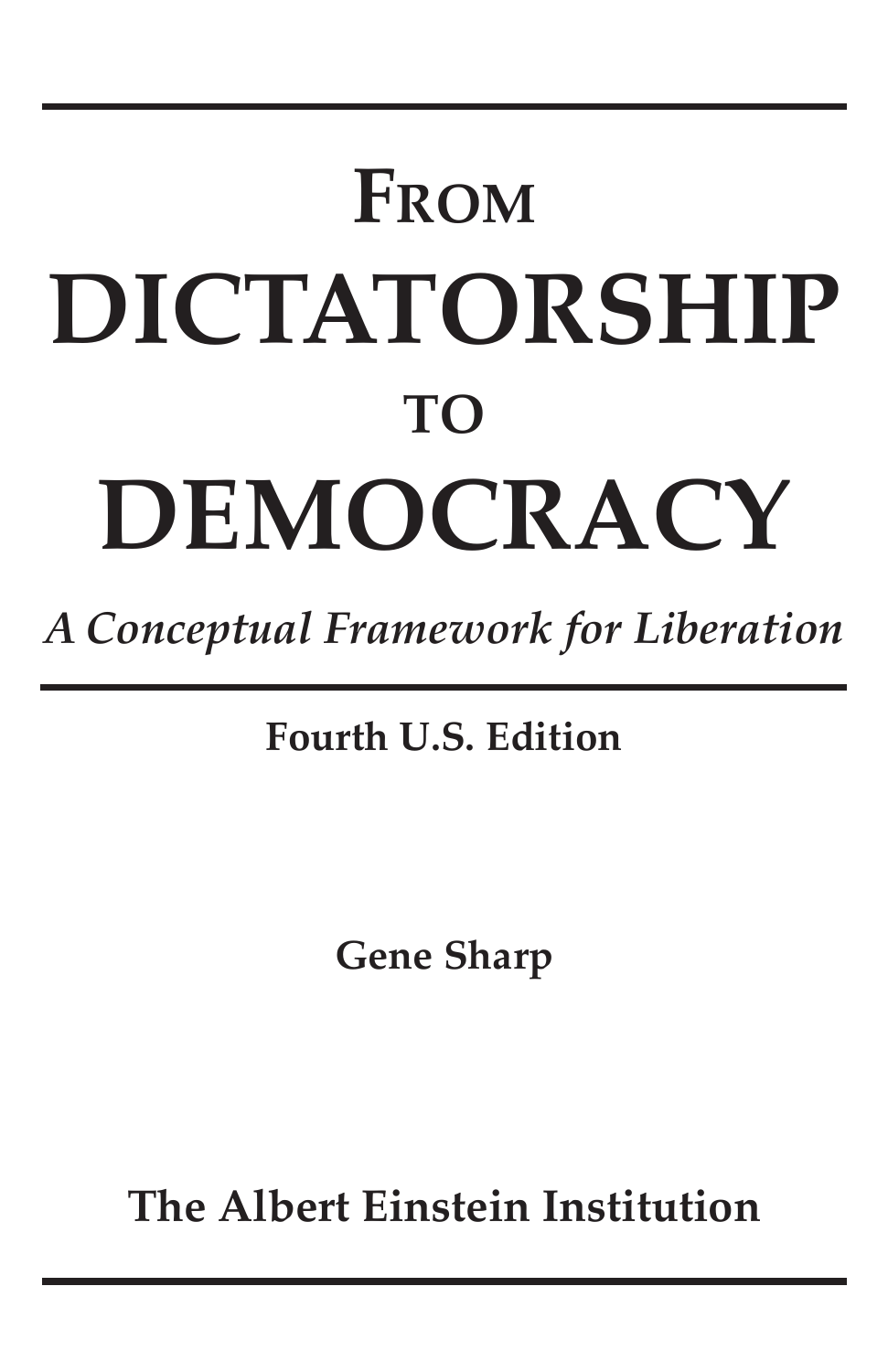All material appearing in this publication is in the public domain and may be reproduced without permission from Gene Sharp. Citation of the source, and notification to the Albert Einstein Institution for the reproduction, translation, and reprinting of this publication, are appreciated.

> First Edition, May 2002 Second Edition, June 2003 Third Edition, February 2008 Fourth Edition, May 2010

*From Dictatorship to Democracy* was originally published in Bangkok in 1993 by the Committee for the Restoration of Democracy in Burma in association with Khit Pyaing (*The New Era Journal*). It has since been translated into at least thirty-one other languages and has been published in Serbia, Indonesia, and Thailand, among other countries. This is the fourth United States Edition.

> Printed in the United States of America. Printed on Recycled Paper.

> > The Albert Einstein Institution P.O. Box 455 East Boston, MA 02128, USA Tel: USA +1 617-247-4882 Fax: USA +1 617-247-4035 E-mail: [einstein@igc.org](mailto:aeinstein.org) Website:<www.aeinstein.org>

> > > ISBN 1-880813-09-2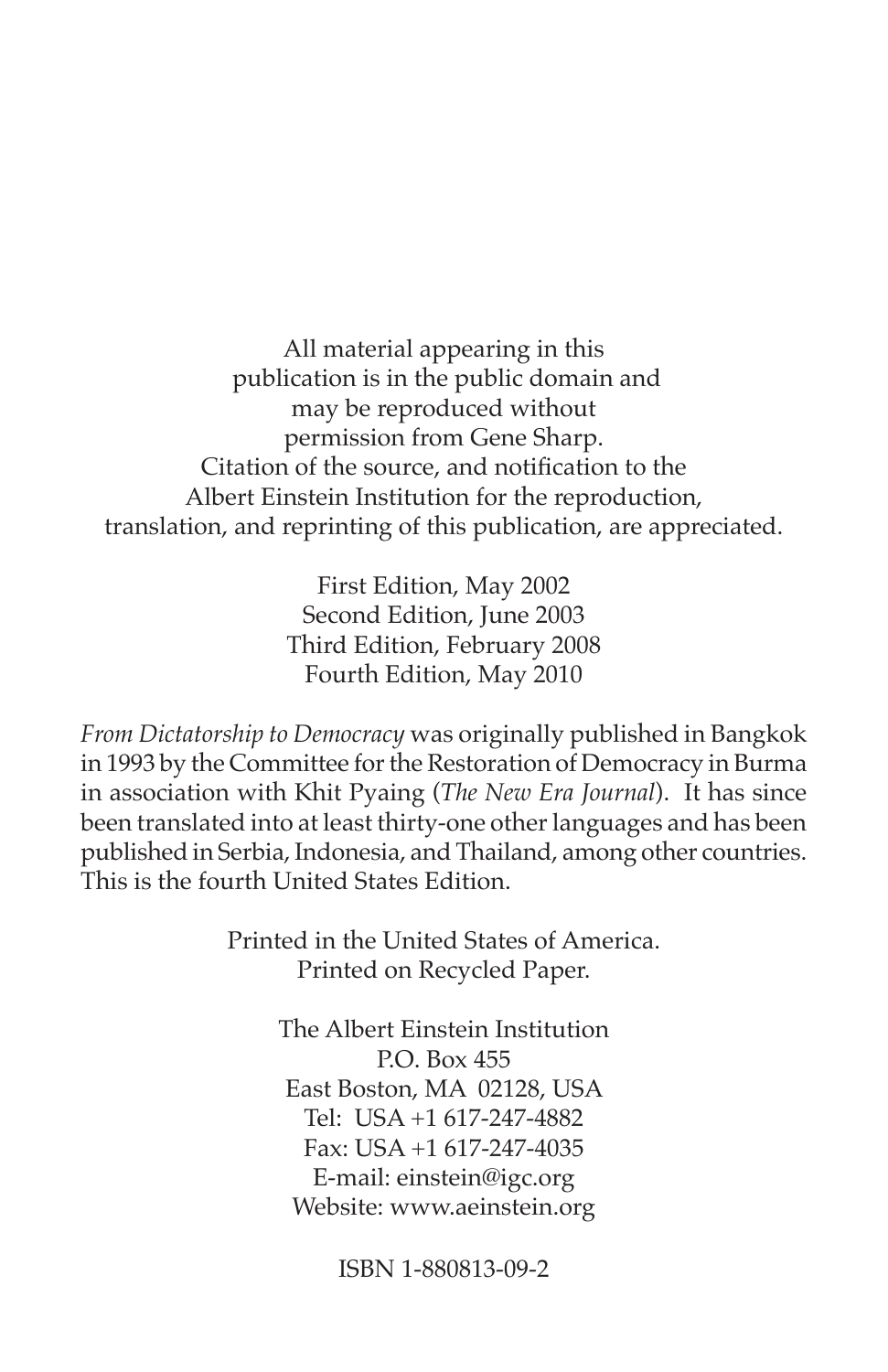#### **Table of Contents**

| <b>PREFACE</b>                         | viii           |
|----------------------------------------|----------------|
| ONE                                    |                |
| FACING DICTATORSHIPS REALISTICALLY     | 1              |
| A continuing problem                   | 2              |
| Freedom through violence?              | $\overline{4}$ |
| Coups, elections, foreign saviors?     | 5              |
| Facing the hard truth                  | $\overline{7}$ |
| Two                                    |                |
| THE DANGERS OF NEGOTIATIONS            | 9              |
| Merits and limitations of negotiations | 10             |
| Negotiated surrender?                  | 10             |
| Power and justice in negotiations      | 12             |
| "Agreeable" dictators                  | 13             |
| What kind of peace?                    | 14             |
| Reasons for hope                       | 14             |
| <b>THREE</b>                           |                |
| <b>WHENCE COMES THE POWER?</b>         | 17             |
| The "Monkey Master" fable              | 17             |
| Necessary sources of political power   | 18             |
| Centers of democratic power            | 21             |
| <b>FOUR</b>                            |                |
| <b>DICTATORSHIPS HAVE WEAKNESSES</b>   | 25             |
| Identifying the Achilles' heel         | 25             |
| Weaknesses of dictatorships            | 26             |
| Attacking weaknesses of dictatorships  | 27             |
| <b>FIVE</b>                            |                |
| <b>EXERCISING POWER</b>                | 29             |
| The workings of nonviolent struggle    | 30             |
| Nonviolent weapons and discipline      | 30             |
|                                        |                |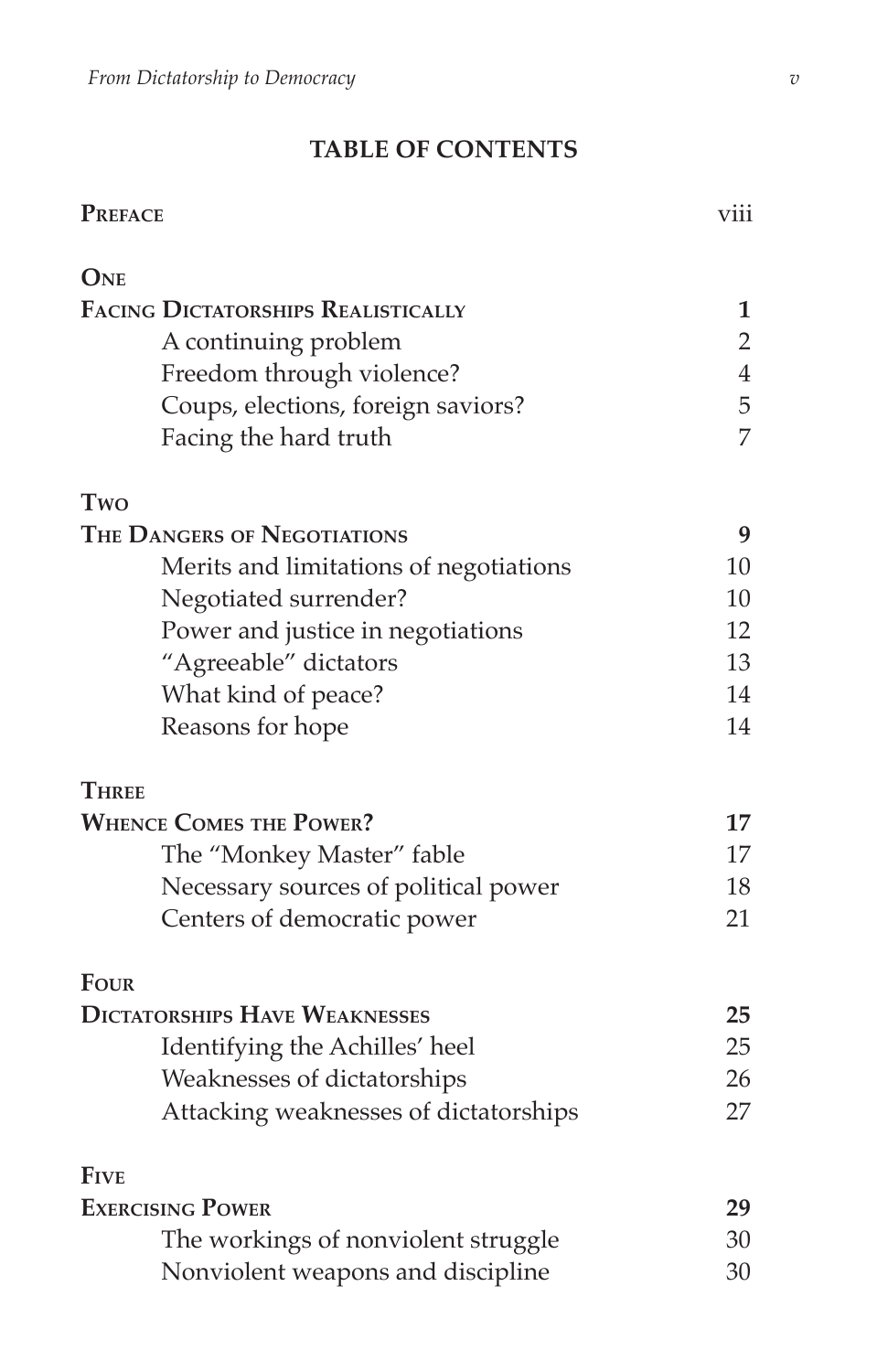|              | Openness, secrecy, and high standards       | 33 |
|--------------|---------------------------------------------|----|
|              | Shifting power relationships                | 34 |
|              | Four mechanisms of change                   | 35 |
|              | Democratizing effects of political defiance | 37 |
|              | Complexity of nonviolent struggle           | 38 |
|              |                                             |    |
| $S_{IX}$     |                                             |    |
|              | THE NEED FOR STRATEGIC PLANNING             | 39 |
|              | Realistic planning                          | 39 |
|              | Hurdles to planning                         | 40 |
|              | Four important terms in strategic planning  | 43 |
| <b>SEVEN</b> |                                             |    |
|              | PLANNING STRATEGY                           | 47 |
|              | Choice of means                             | 48 |
|              | Planning for democracy                      | 49 |
|              | External assistance                         | 50 |
|              | Formulating a grand strategy                | 50 |
|              | Planning campaign strategies                | 53 |
|              | Spreading the idea of noncooperation        | 55 |
|              | Repression and countermeasures              | 56 |
|              | Adhering to the strategic plan              | 57 |
|              |                                             |    |
| <b>EIGHT</b> |                                             |    |
|              | <b>APPLYING POLITICAL DEFIANCE</b>          | 59 |
|              | Selective resistance                        | 59 |
|              | Symbolic challenge                          | 60 |
|              | Spreading responsibility                    | 61 |
|              | Aiming at the dictators' power              | 62 |
|              | Shifts in strategy                          | 64 |
| <b>NINE</b>  |                                             |    |
|              | <b>DISINTEGRATING THE DICTATORSHIP</b>      | 67 |
|              | <b>Escalating freedom</b>                   | 69 |
|              | Disintegrating the dictatorship             | 70 |
|              | Handling success responsibly                | 71 |
|              |                                             |    |
|              |                                             |    |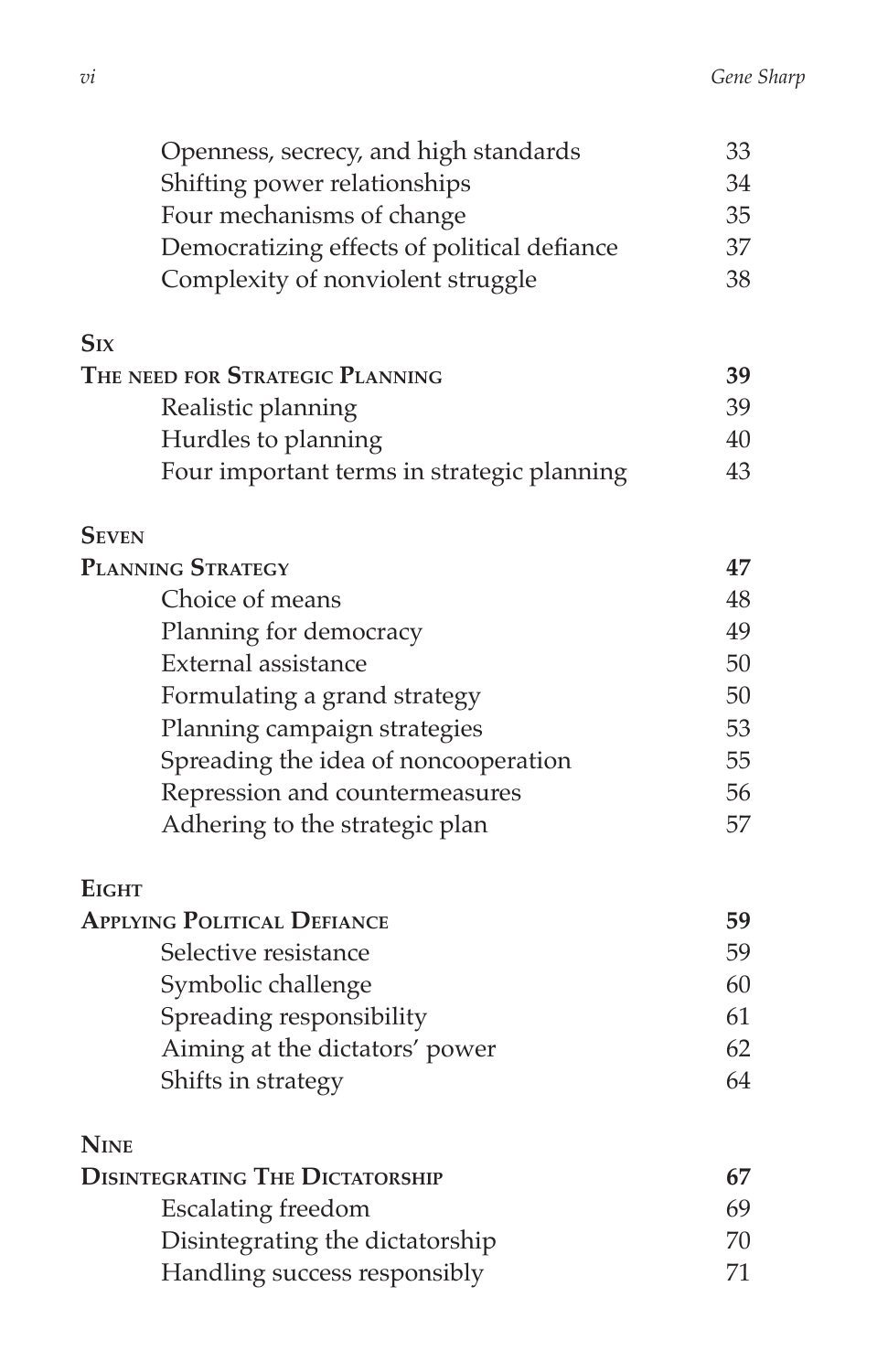| <b>TEN</b>                                    |    |  |  |
|-----------------------------------------------|----|--|--|
| <b>GROUNDWORK FOR DURABLE DEMOCRACY</b>       |    |  |  |
| Threats of a new dictatorship                 | 73 |  |  |
| <b>Blocking coups</b>                         | 74 |  |  |
| Constitution drafting                         | 75 |  |  |
| A democratic defense policy                   | 76 |  |  |
| A meritorious responsibility                  | 76 |  |  |
| <b>APPENDIX ONE</b>                           |    |  |  |
| THE METHODS OF NONVIOLENT ACTION              | 79 |  |  |
| <b>APPENDIX TWO</b>                           |    |  |  |
| <b>ACKNOWLEDGEMENTS AND NOTES ON</b>          |    |  |  |
| THE HISTORY OF FROM DICTATORSHIP TO DEMOCRACY |    |  |  |
| <b>APPENDIX THREE</b>                         |    |  |  |
| A NOTE ABOUT TRANSLATIONS AND                 |    |  |  |
| <b>REPRINTING OF THIS PUBLICATION</b>         | 91 |  |  |
| <b>FOR FURTHER READING</b>                    | 93 |  |  |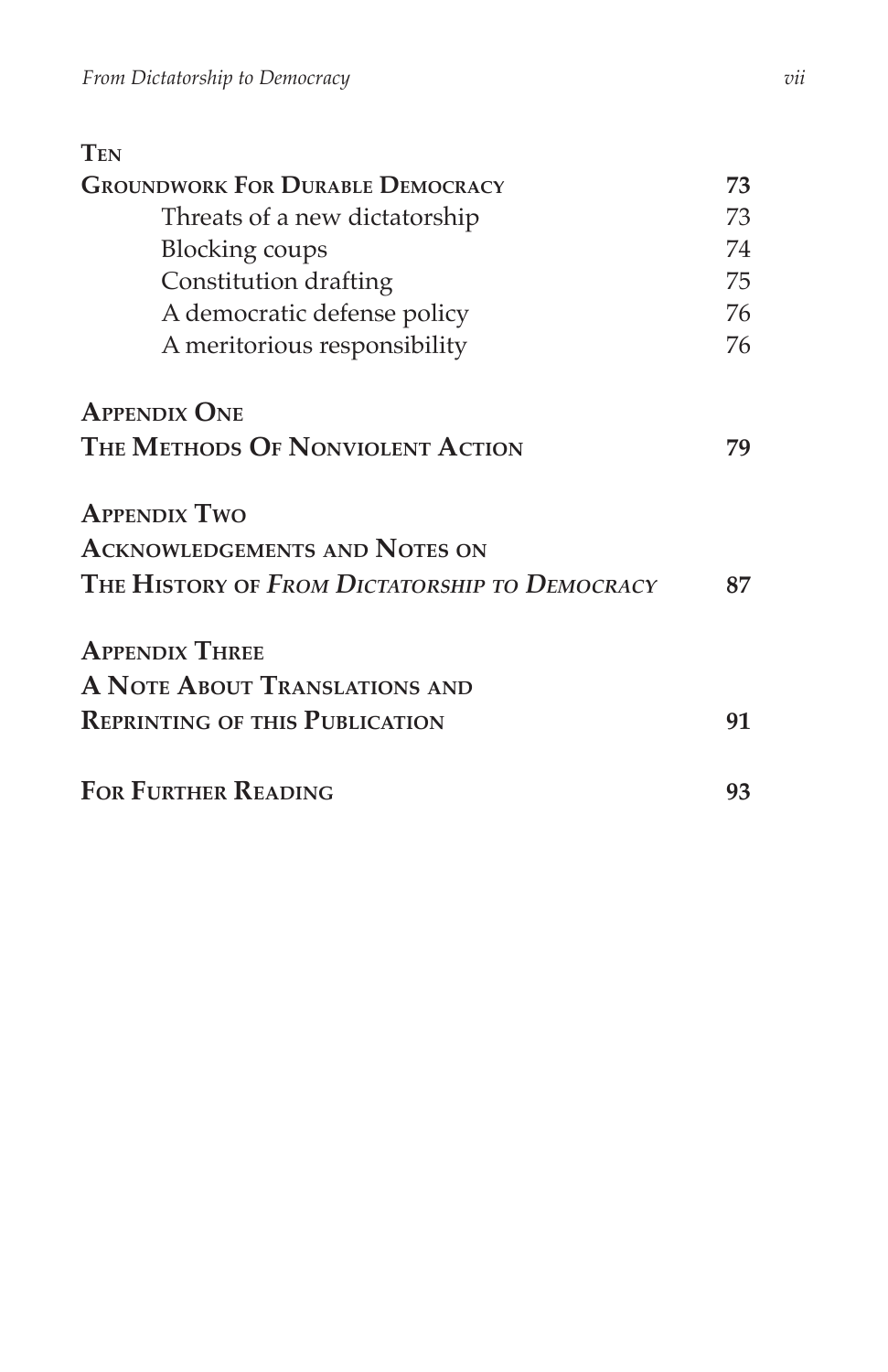### **Preface**

One of my major concerns for many years has been how people could prevent and destroy dictatorships. This has been nurtured in part because of a belief that human beings should not be dominated and destroyed by such regimes. That belief has been strengthened by readings on the importance of human freedom, on the nature of dictatorships (from Aristotle to analysts of totalitarianism), and histories of dictatorships (especially the Nazi and Stalinist systems).

Over the years I have had occasion to get to know people who lived and suffered under Nazi rule, including some who survived concentration camps. In Norway I met people who had resisted fascist rule and survived, and heard of those who perished. I talked with Jews who had escaped the Nazi clutches and with persons who had helped to save them.

Knowledge of the terror of Communist rule in various countries has been learned more from books than personal contacts. The terror of these systems appeared to me to be especially poignant for these dictatorships were imposed in the name of liberation from oppression and exploitation.

In more recent decades through visits of persons from dictatorially ruled countries, such as Panama, Poland, Chile, Tibet, and Burma, the realities of today's dictatorships became more real. From Tibetans who had fought against Chinese Communist aggression, Russians who had defeated the August 1991 hard-line coup, and Thais who had nonviolently blocked a return to military rule, I have gained often troubling perspectives on the insidious nature of dictatorships.

The sense of pathos and outrage against the brutalities, along with admiration of the calm heroism of unbelievably brave men and women, were sometimes strengthened by visits to places where the dangers were still great, and yet defiance by brave people continued. These included Panama under Noriega; Vilnius, Lithuania, under continued Soviet repression; Tiananmen Square, Beijing, during both the festive demonstration of freedom and while the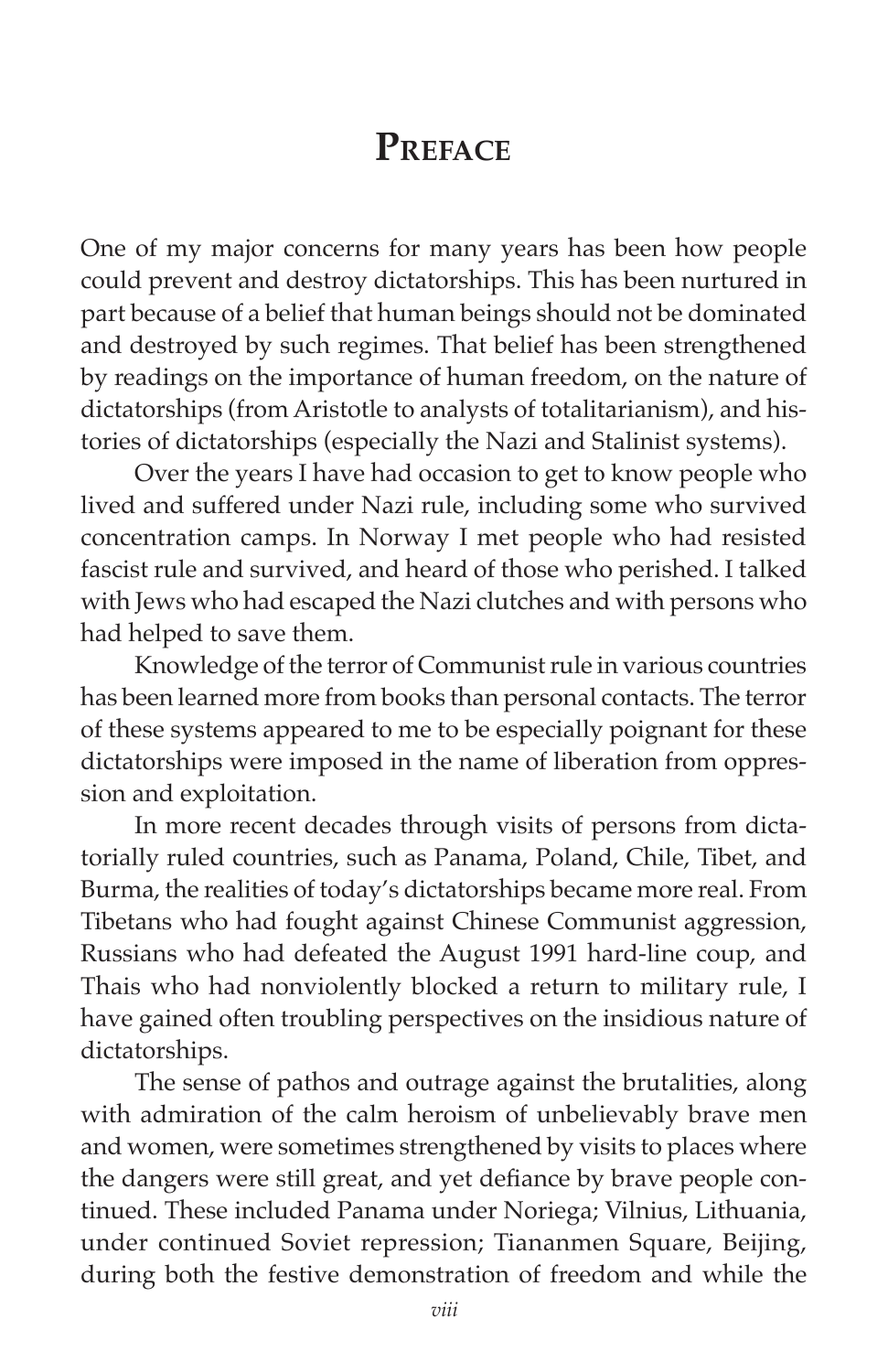first armored personnel carriers entered that fateful night; and the jungle headquarters of the democratic opposition at Manerplaw in "liberated Burma."

Sometimes I visited the sites of the fallen, as the television tower and the cemetery in Vilnius, the public park in Riga where people had been gunned down, the center of Ferrara in northern Italy where the fascists lined up and shot resisters, and a simple cemetery in Manerplaw filled with bodies of men who had died much too young. It is a sad realization that every dictatorship leaves such death and destruction in its wake.

Out of these concerns and experiences grew a determined hope that prevention of tyranny might be possible, that successful struggles against dictatorships could be waged without mass mutual slaughters, that dictatorships could be destroyed and new ones prevented from rising out of the ashes.

I have tried to think carefully about the most effective ways in which dictatorships could be successfully disintegrated with the least possible cost in suffering and lives. In this I have drawn on my studies over many years of dictatorships, resistance movements, revolutions, political thought, governmental systems, and especially realistic nonviolent struggle.

This publication is the result. I am certain it is far from perfect. But, perhaps, it offers some guidelines to assist thought and planning to produce movements of liberation that are more powerful and effective than might otherwise be the case.

Of necessity, and of deliberate choice, the focus of this essay is on the generic problem of how to destroy a dictatorship and to prevent the rise of a new one. I am not competent to produce a detailed analysis and prescription for a particular country. However, it is my hope that this generic analysis may be useful to people in, unfortunately, too many countries who now face the realities of dictatorial rule. They will need to examine the validity of this analysis for their situations and the extent to which its major recommendations are, or can be made to be, applicable for their liberation struggles.

Nowhere in this analysis do I assume that defying dictators will be an easy or cost-free endeavor. All forms of struggle have complica-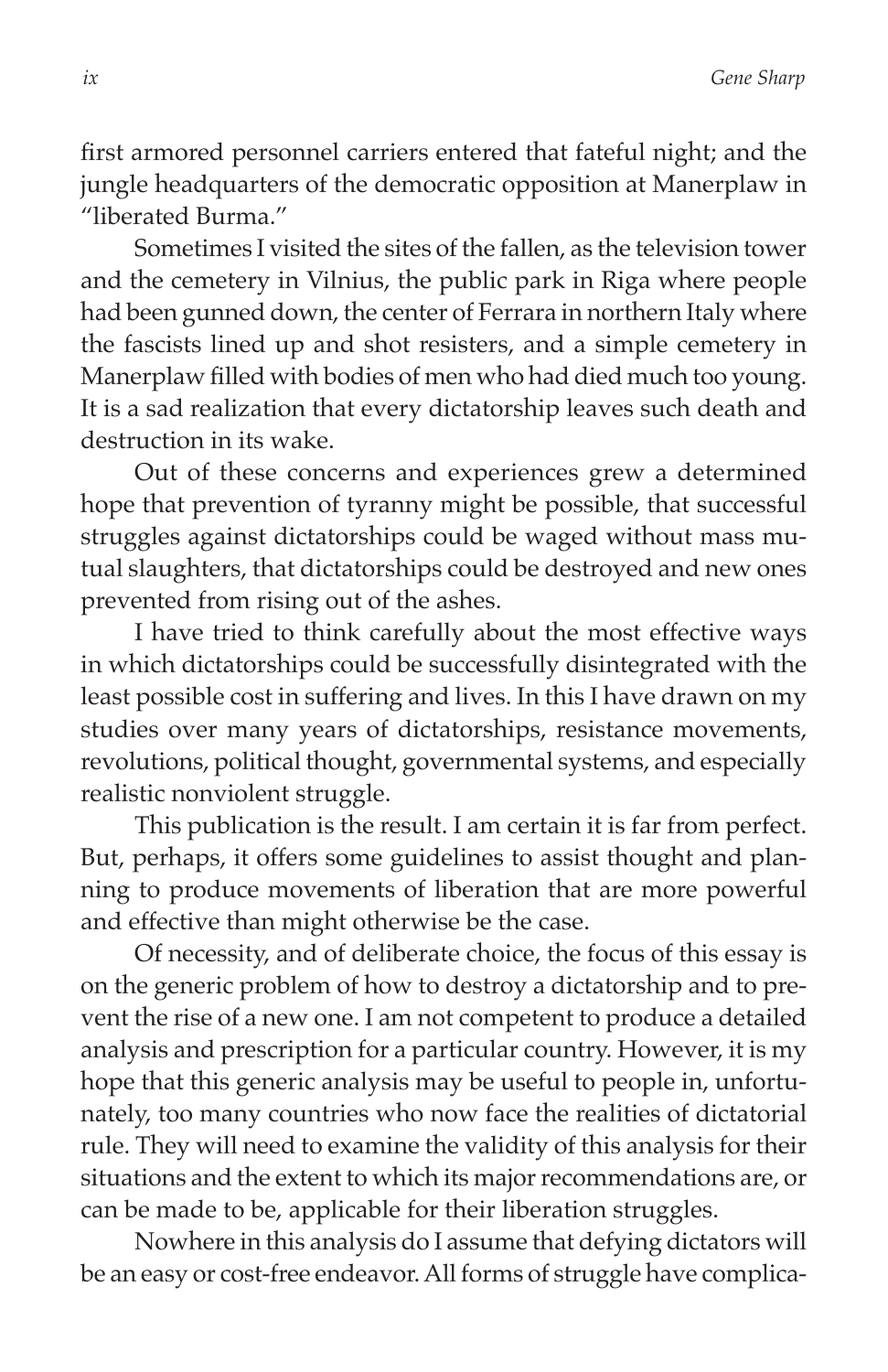tions and costs. Fighting dictators will, of course, bring casualties. It is my hope, however, that this analysis will spur resistance leaders to consider strategies that may increase their effective power while reducing the relative level of casualties.

Nor should this analysis be interpreted to mean that when a specific dictatorship is ended, all other problems will also disappear. The fall of one regime does not bring in a utopia. Rather, it opens the way for hard work and long efforts to build more just social, economic, and political relationships and the eradication of other forms of injustices and oppression. It is my hope that this brief examination of how a dictatorship can be disintegrated may be found useful wherever people live under domination and desire to be free.

Gene Sharp

6 October 1993 Albert Einstein Institution Boston, Massachusetts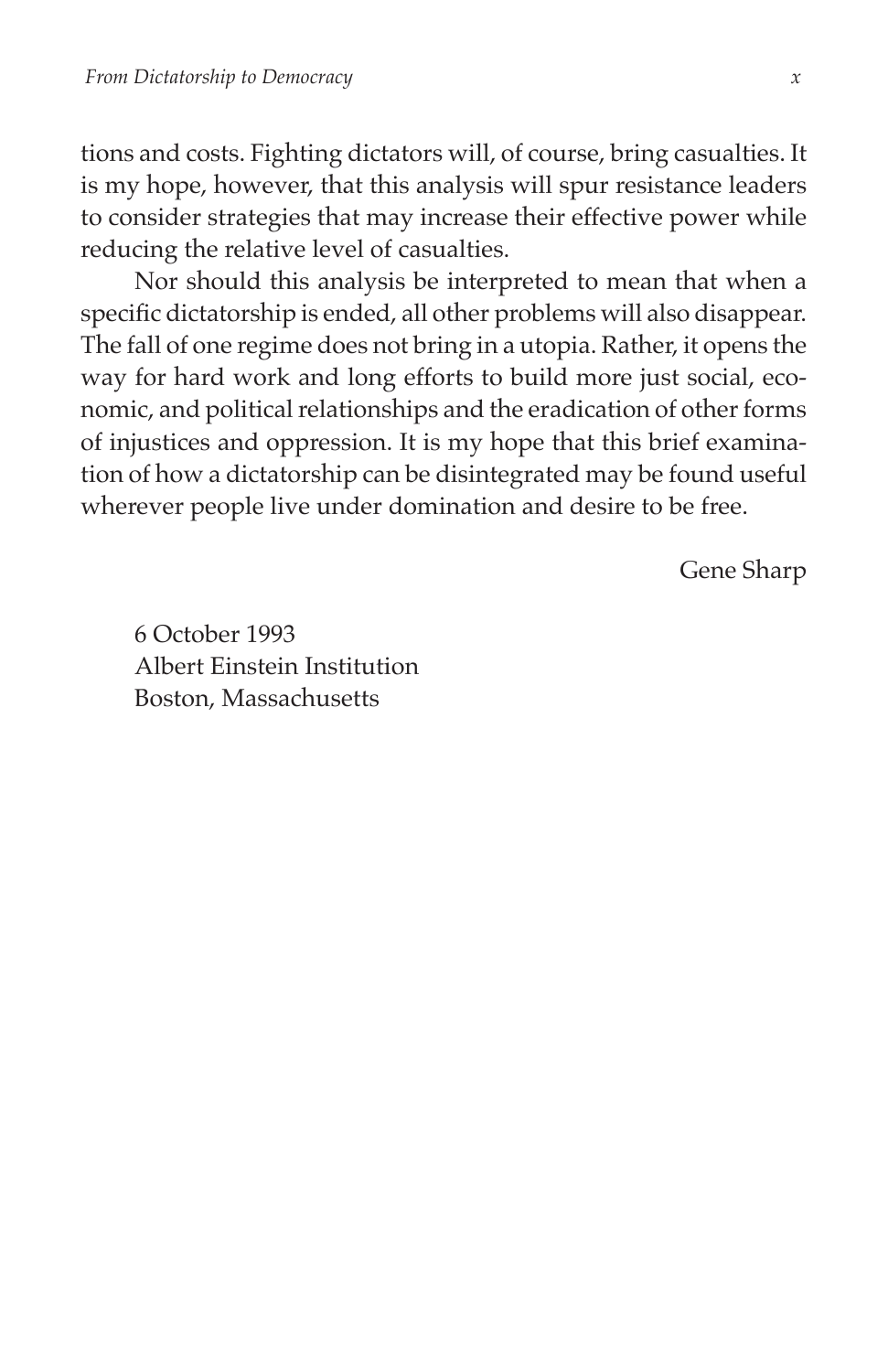# **One**

### **Facing Dictatorships Realistically**

In recent years various dictatorships — of both internal and external origin — have collapsed or stumbled when confronted by defiant, mobilized people. Often seen as firmly entrenched and impregnable, some of these dictatorships proved unable to withstand the concerted political, economic, and social defiance of the people.

Since 1980 dictatorships have collapsed before the predominantly nonviolent defiance of people in Estonia, Latvia, and Lithuania, Poland, East Germany, Czechoslovakia and Slovenia, Madagascar, Mali, Bolivia, and the Philippines. Nonviolent resistance has furthered the movement toward democratization in Nepal, Zambia, South Korea, Chile, Argentina, Haiti, Brazil, Uruguay, Malawi, Thailand, Bulgaria, Hungary, Nigeria, and various parts of the former Soviet Union (playing a significant role in the defeat of the August 1991 attempted hard-line coup d'état).

In addition, mass political defiance<sup>1</sup> has occurred in China, Burma, and Tibet in recent years. Although those struggles have not brought an end to the ruling dictatorships or occupations, they have exposed the brutal nature of those repressive regimes to the world community and have provided the populations with valuable experience with this form of struggle.

<sup>&</sup>lt;sup>1</sup> The term used in this context was introduced by Robert Helvey. "Political defiance" is nonviolent struggle (protest, noncooperation, and intervention) applied defiantly and actively for political purposes. The term originated in response to the confusion and distortion created by equating nonviolent struggle with pacifism and moral or religious "nonviolence." "Defiance" denotes a deliberate challenge to authority by disobedience, allowing no room for submission. "Political defiance" describes the environment in which the action is employed (political) as well as the objective (political power). The term is used principally to describe action by populations to regain from dictatorships control over governmental institutions by relentlessly attacking their sources of power and deliberately using strategic planning and operations to do so. In this paper, political defiance, nonviolent resistance, and nonviolent struggle will be used interchangeably, although the latter two terms generally refer to struggles with a broader range of objectives (social, economic, psychological, etc.).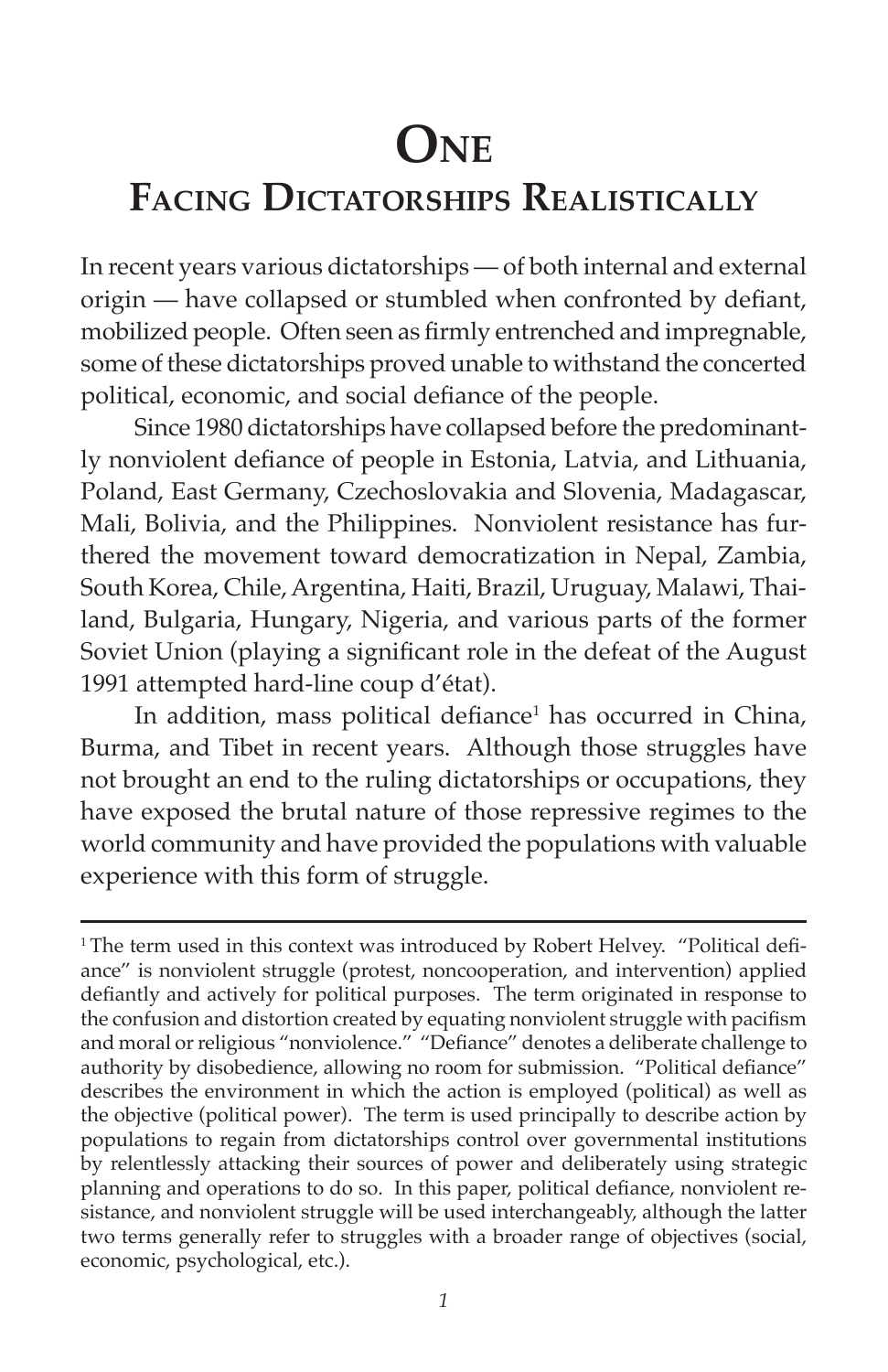The collapse of dictatorships in the above named countries certainly has not erased all other problems in those societies: poverty, crime, bureaucratic inefficiency, and environmental destruction are often the legacy of brutal regimes. However, the downfall of these dictatorships has minimally lifted much of the suffering of the victims of oppression, and has opened the way for the rebuilding of these societies with greater political democracy, personal liberties, and social justice.

#### **A continuing problem**

There has indeed been a trend towards greater democratization and freedom in the world in the past decades. According to Freedom House, which compiles a yearly international survey of the status of political rights and civil liberties, the number of countries around the world classified as "Free" has grown significantly in recent years:<sup>2</sup>

|      | Free | <b>Partly Free</b> | <b>Not Free</b> |
|------|------|--------------------|-----------------|
| 1983 | 54   | 47                 | 64              |
| 1993 | 75   | 73                 | 38              |
| 2003 | 89   | 55                 | 48              |
| 2009 | 89   | 62                 | 49              |

However, this positive trend is tempered by the large numbers of people still living under conditions of tyranny. As of 2008, 34% of the world's 6.68 billion population lived in countries designated as "Not Free,"<sup>3</sup> that is, areas with extremely restricted political rights and civil liberties. The 42 countries in the "Not Free" category are ruled by a range of military dictatorships (as in Burma), traditional repressive monarchies (as in Saudi Arabia and Bhutan), dominant political parties (as in China and North Korea), foreign occupiers (as in Tibet and Western Sahara), or are in a state of transition.

2 Freedom House, *Freedom in the World*, <http://www.freedomhouse.org.> <sup>3</sup> *Ibid*.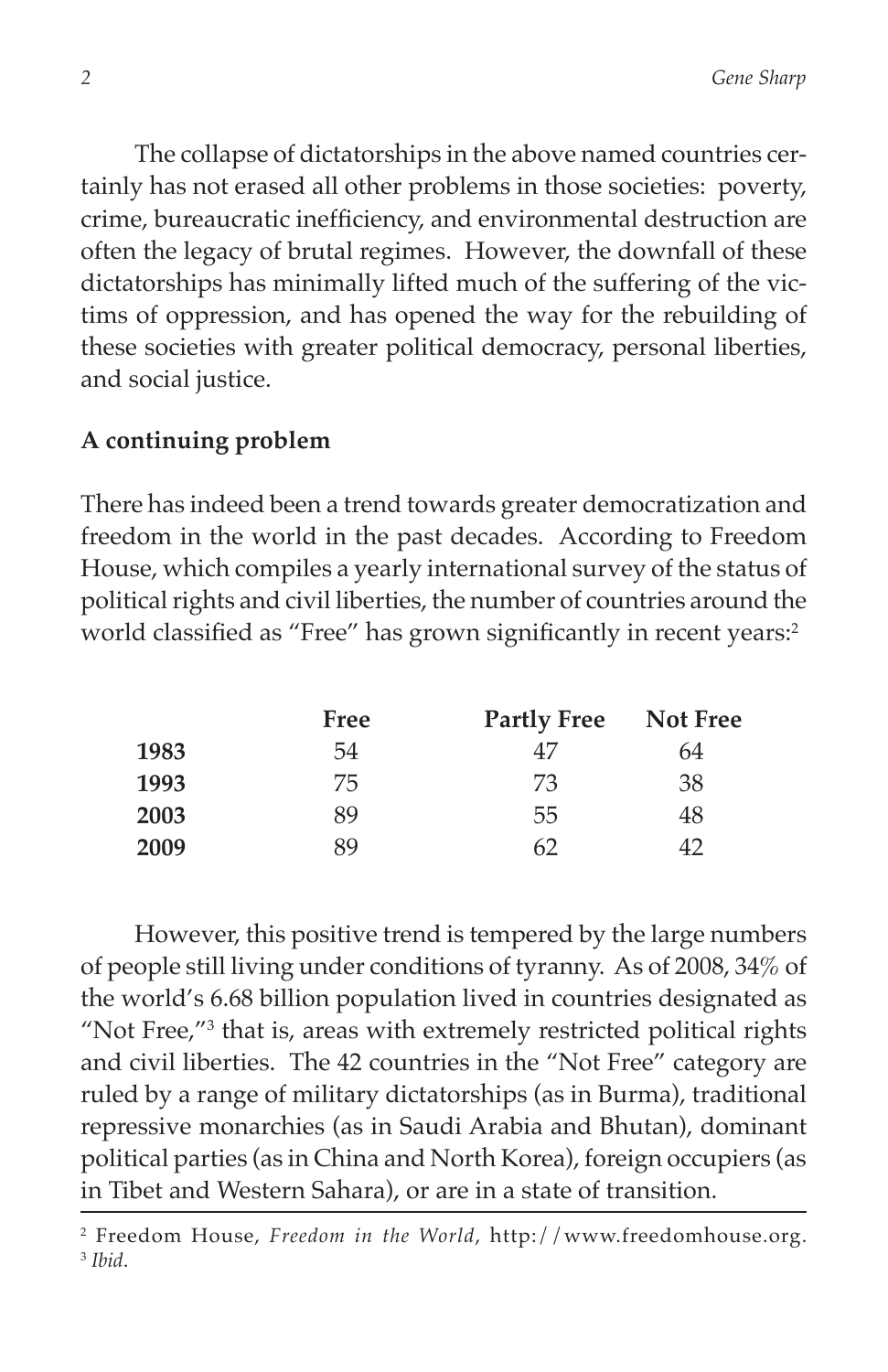Many countries today are in a state of rapid economic, political, and social change. Although the number of "Free" countries has increased in recent years, there is a great risk that many nations, in the face of such rapid fundamental changes, will move in the opposite direction and experience new forms of dictatorship. Military cliques, ambitious individuals, elected officials, and doctrinal political parties will repeatedly seek to impose their will. Coups d'état are and will remain a common occurrence. Basic human and political rights will continue to be denied to vast numbers of peoples.

Unfortunately, the past is still with us. The problem of dictatorships is deep. People in many countries have experienced decades or even centuries of oppression, whether of domestic or foreign origin. Frequently, unquestioning submission to authority figures and rulers has been long inculcated. In extreme cases, the social, political, economic, and even religious institutions of the society — outside of state control — have been deliberately weakened, subordinated, or even replaced by new regimented institutions used by the state or ruling party to control the society. The population has often been atomized (turned into a mass of isolated individuals) unable to work together to achieve freedom, to confide in each other, or even to do much of anything at their own initiative.

The result is predictable: the population becomes weak, lacks self-confidence, and is incapable of resistance. People are often too frightened to share their hatred of the dictatorship and their hunger for freedom even with family and friends. People are often too terrified to think seriously of public resistance. In any case, what would be the use? Instead, they face suffering without purpose and a future without hope.

Current conditions in today's dictatorships may be much worse than earlier. In the past, some people may have attempted resistance. Short-lived mass protests and demonstrations may have occurred. Perhaps spirits soared temporarily. At other times, individuals and small groups may have conducted brave but impotent gestures, asserting some principle or simply their defiance. However noble the motives, such past acts of resistance have often been insufficient to overcome the people's fear and habit of obedience, a necessary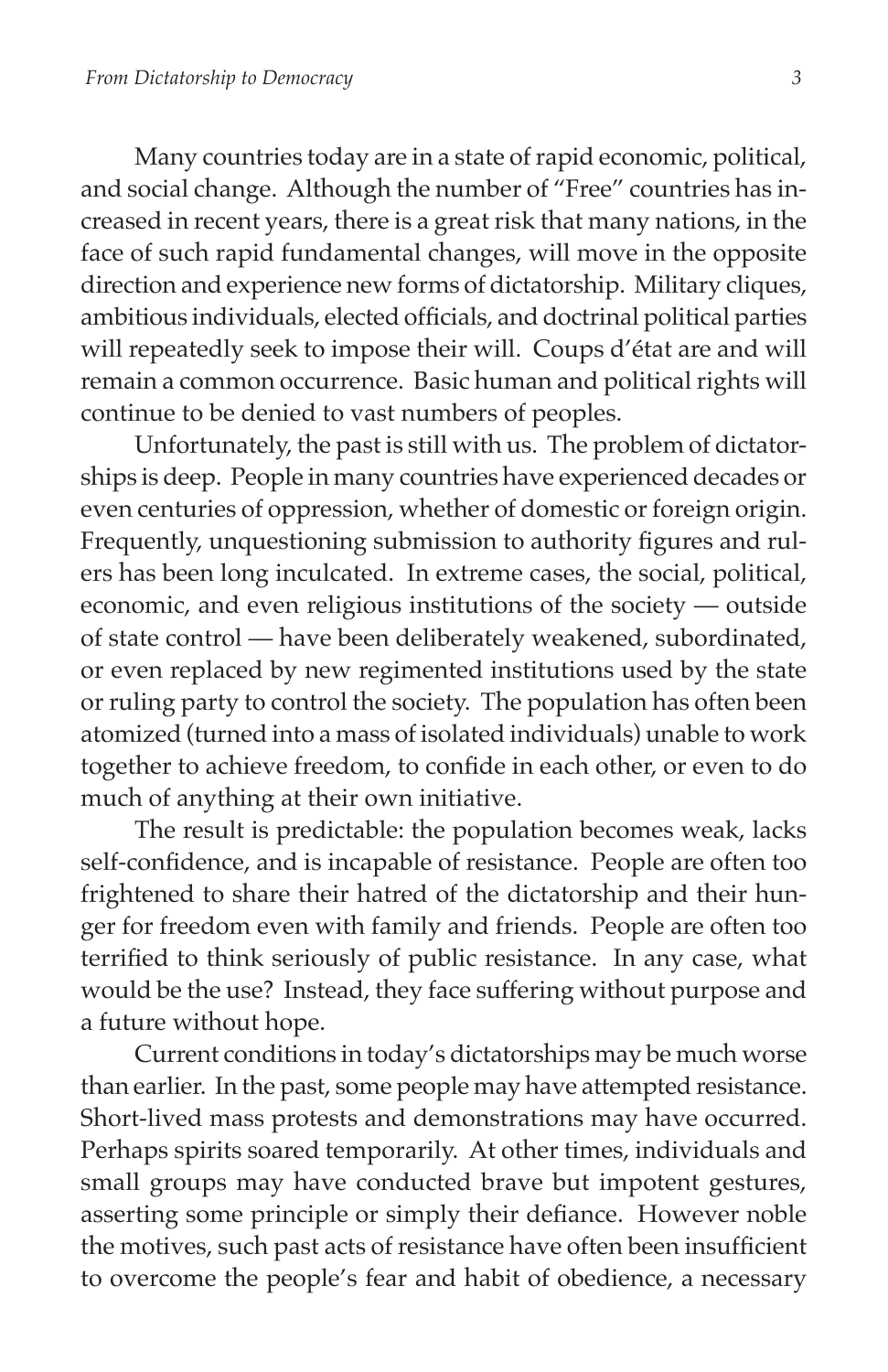prerequisite to destroy the dictatorship. Sadly, those acts may have brought instead only increased suffering and death, not victories or even hope.

#### **Freedom through violence?**

What is to be done in such circumstances? The obvious possibilities seem useless. Constitutional and legal barriers, judicial decisions, and public opinion are normally ignored by dictators. Understandably, reacting to the brutalities, torture, disappearances, and killings, people often have concluded that only violence can end a dictatorship. Angry victims have sometimes organized to fight the brutal dictators with whatever violent and military capacity they could muster, despite the odds being against them. These people have often fought bravely, at great cost in suffering and lives. Their accomplishments have sometimes been remarkable, but they rarely have won freedom. Violent rebellions can trigger brutal repression that frequently leaves the populace more helpless than before.

Whatever the merits of the violent option, however, one point is clear. *By placing confidence in violent means, one has chosen the very type of struggle with which the oppressors nearly always have superiority.* The dictators are equipped to apply violence overwhelmingly. However long or briefly these democrats can continue, eventually the harsh military realities usually become inescapable. The dictators almost always have superiority in military hardware, ammunition, transportation, and the size of military forces. Despite bravery, the democrats are (almost always) no match.

When conventional military rebellion is recognized as unrealistic, some dissidents then favor guerrilla warfare. However, guerrilla warfare rarely, if ever, benefits the oppressed population or ushers in a democracy. Guerrilla warfare is no obvious solution, particularly given the very strong tendency toward immense casualties among one's own people. The technique is no guarantor against failure, despite supporting theory and strategic analyses, and sometimes international backing. Guerrilla struggles often last a very long time. Civilian populations are often displaced by the ruling gov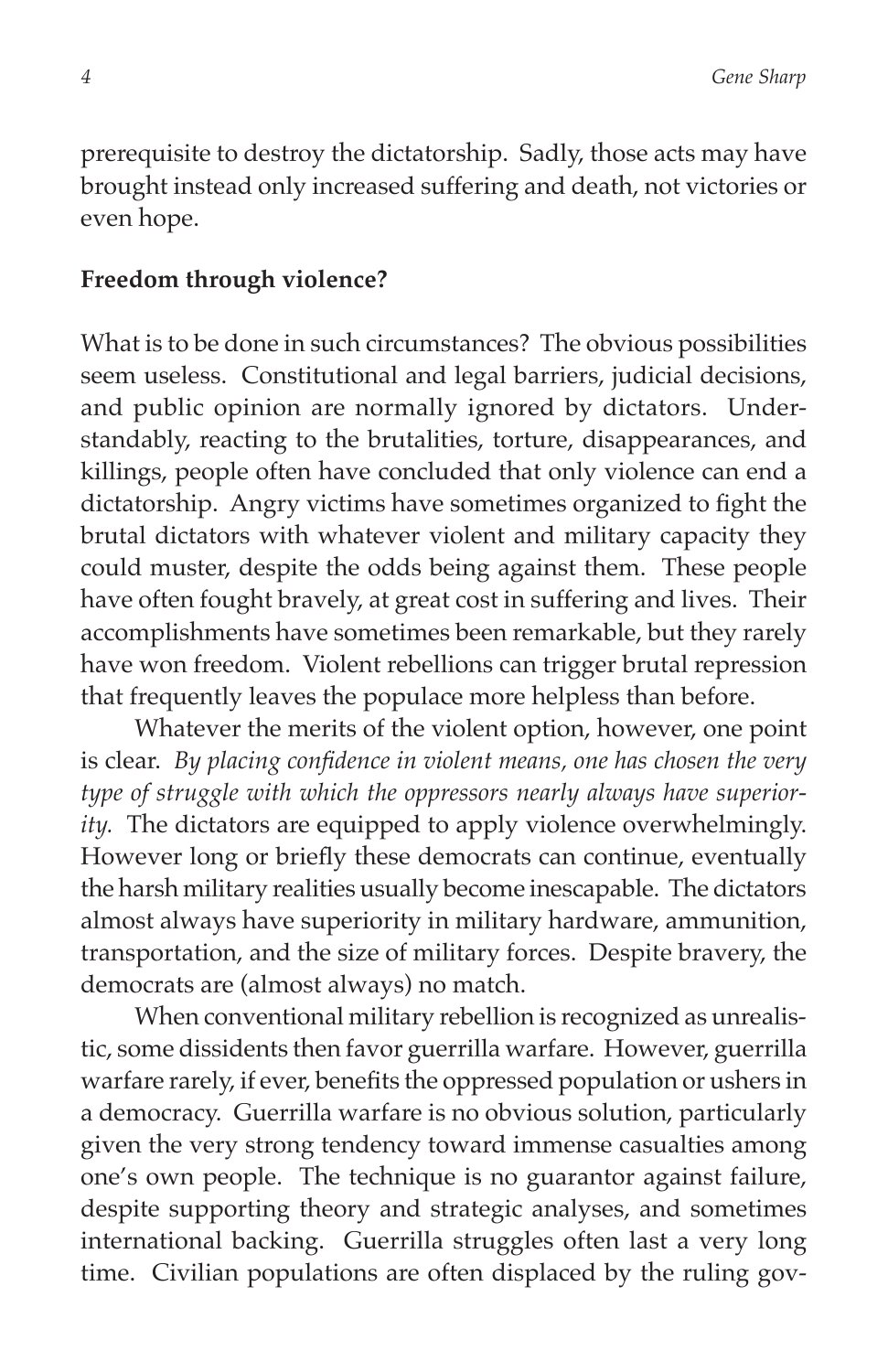ernment, with immense human suffering and social dislocation.

Even when successful, guerrilla struggles often have significant long-term negative structural consequences. Immediately, the attacked regime becomes more dictatorial as a result of its countermeasures. If the guerrillas should finally succeed, the resulting new regime is often more dictatorial than its predecessor due to the centralizing impact of the expanded military forces and the weakening or destruction of the society's independent groups and institutions during the struggle — bodies that are vital in establishing and maintaining a democratic society. Persons hostile to dictatorships should look for another option.

#### **Coups, elections, foreign saviors?**

A military coup d'état against a dictatorship might appear to be relatively one of the easiest and quickest ways to remove a particularly repugnant regime. However, there are very serious problems with that technique. Most importantly, it leaves in place the existing maldistribution of power between the population and the elite in control of the government and its military forces. The removal of particular persons and cliques from the governing positions most likely will merely make it possible for another group to take their place. Theoretically, this group might be milder in its behavior and be open in limited ways to democratic reforms. However, the opposite is as likely to be the case.

After consolidating its position, the new clique may turn out to be more ruthless and more ambitious than the old one. Consequently, the new clique — in which hopes may have been placed — will be able to do whatever it wants without concern for democracy or human rights. That is not an acceptable answer to the problem of dictatorship.

Elections are not available under dictatorships as an instrument of significant political change. Some dictatorial regimes, such as those of the former Soviet-dominated Eastern bloc, went through the motions in order to appear democratic. Those elections, however, were merely rigidly controlled plebiscites to get public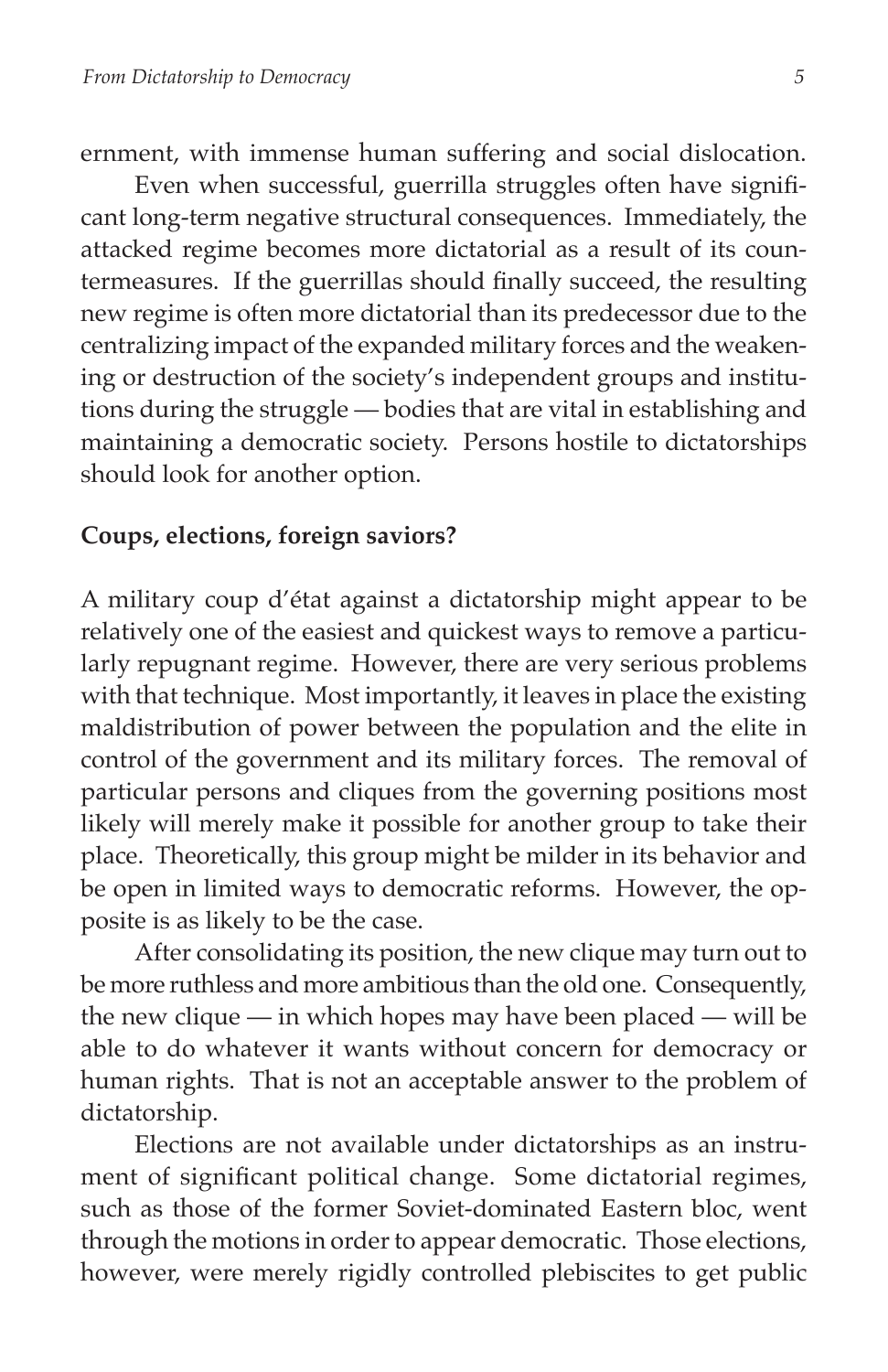endorsement of candidates already hand picked by the dictators. Dictators under pressure may at times agree to new elections, but then rig them to place civilian puppets in government offices. If opposition candidates have been allowed to run and were actually elected, as occurred in Burma in 1990 and Nigeria in 1993, results may simply be ignored and the "victors" subjected to intimidation, arrest, or even execution. Dictators are not in the business of allowing elections that could remove them from their thrones.

Many people now suffering under a brutal dictatorship, or who have gone into exile to escape its immediate grasp, do not believe that the oppressed can liberate themselves. They expect that their people can only be saved by the actions of others. These people place their confidence in external forces. They believe that only international help can be strong enough to bring down the dictators.

The view that the oppressed are unable to act effectively is sometimes accurate for a certain time period. As noted, often oppressed people are unwilling and temporarily unable to struggle because they have no confidence in their ability to face the ruthless dictatorship, and no known way to save themselves. It is therefore understandable that many people place their hope for liberation in others. This outside force may be "public opinion," the United Nations, a particular country, or international economic and political sanctions.

Such a scenario may sound comforting, but there are grave problems with this reliance on an outside savior. Such confidence may be totally misplaced. Usually no foreign saviors are coming, and if a foreign state does intervene, it probably should not be trusted.

A few harsh realities concerning reliance on foreign intervention need to be emphasized here:

- Frequently foreign states will tolerate, or even positively as sist, a dictatorship in order to advance their own economic or political interests.
- Foreign states also may be willing to sell out an oppressed people instead of keeping pledges to assist their liberation at the cost of another objective.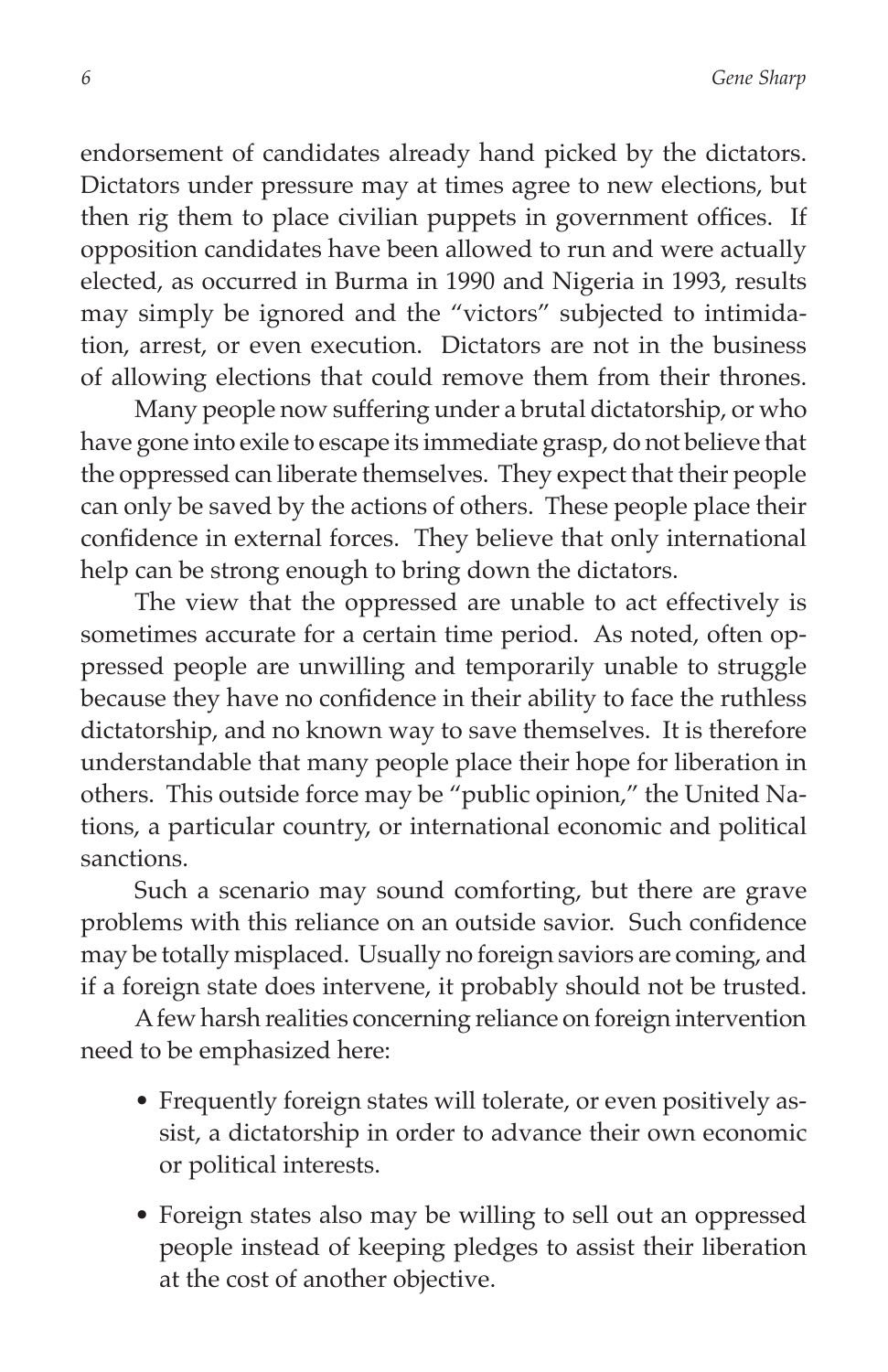- Some foreign states will act against a dictatorship only to gain their own economic, political, or military control over the country.
- The foreign states may become actively involved for posi tive purposes only if and when the internal resistance move ment has already begun shaking the dictatorship, having thereby focused international attention on the brutal nature of the regime.

Dictatorships usually exist primarily because of the internal power distribution in the home country. The population and society are too weak to cause the dictatorship serious problems, wealth and power are concentrated in too few hands. Although dictatorships may benefit from or be somewhat weakened by international actions, their continuation is dependent primarily on internal factors.

International pressures can be very useful, however, when they are supporting a powerful internal resistance movement. Then, for example, international economic boycotts, embargoes, the breaking of diplomatic relations, expulsion from international organizations, condemnation by United Nations bodies, and the like can assist greatly. However, in the absence of a strong internal resistance movement such actions by others are unlikely to happen.

#### **Facing the hard truth**

The conclusion is a hard one. When one wants to bring down a dictatorship most effectively and with the least cost then one has four immediate tasks:

- One must strengthen the oppressed population themselves in their determination, self-confidence, and resistance skills;
- One must strengthen the independent social groups and in stitutions of the oppressed people;
- One must create a powerful internal resistance force; and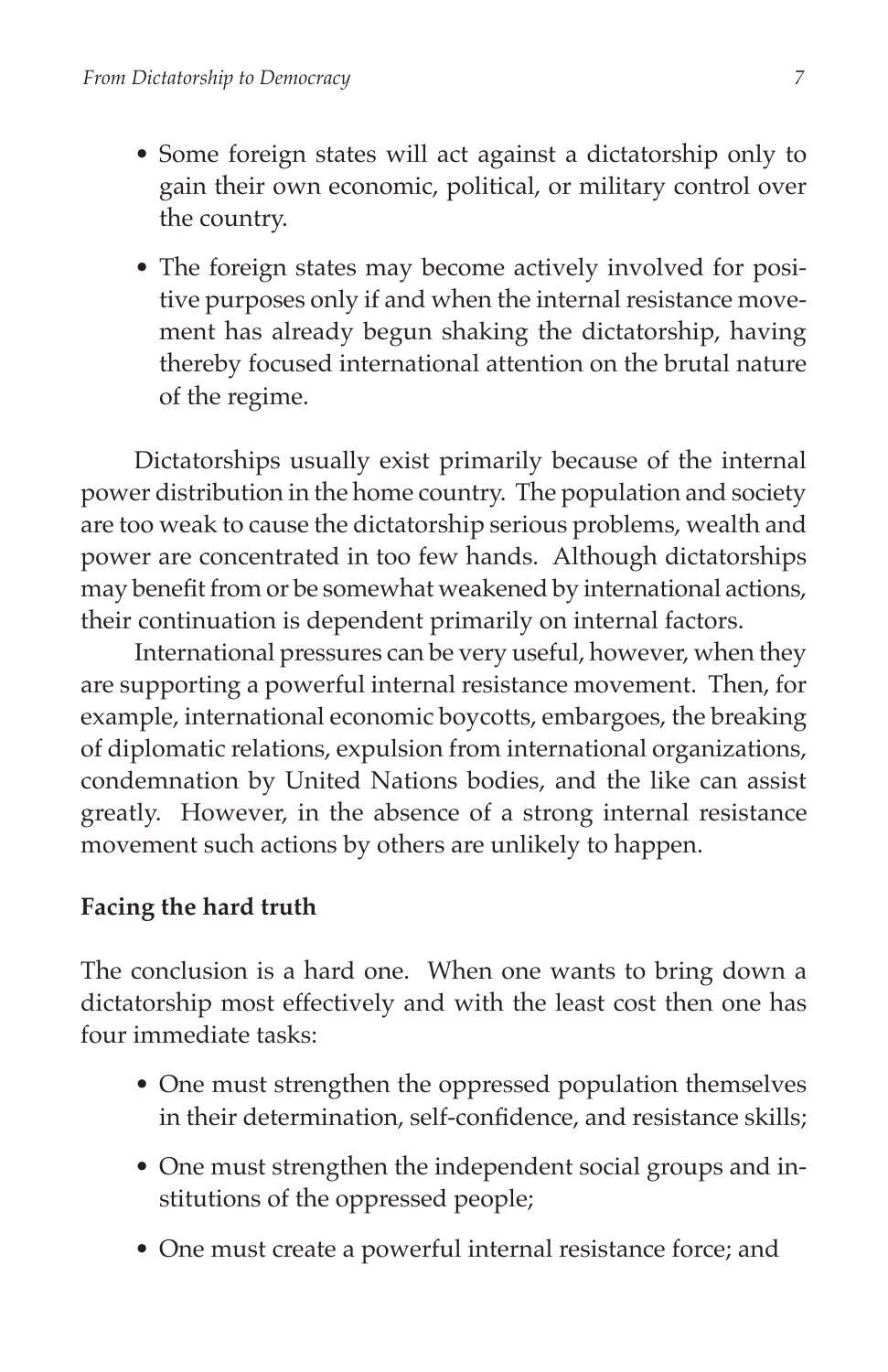• One must develop a wise grand strategic plan for liberation and implement it skillfully.

A liberation struggle is a time for self-reliance and internal strengthening of the struggle group. As Charles Stewart Parnell called out during the Irish rent strike campaign in 1879 and 1880:

It is no use relying on the Government . . . . You must only rely upon your own determination . . . . [H]elp yourselves by standing together . . . strengthen those amongst yourselves who are weak . . . , band yourselves together, organize yourselves . . . and you must win . . .

When you have made this question ripe for settlement, then and not till then will it be settled.<sup>4</sup>

Against a strong self-reliant force, given wise strategy, disciplined and courageous action, and genuine strength, the dictatorship will eventually crumble. Minimally, however, the above four requirements must be fulfilled.

As the above discussion indicates, liberation from dictatorships ultimately depends on the people's ability to liberate themselves. The cases of successful political defiance — or nonviolent struggle for political ends — cited above indicate that the means do exist for populations to free themselves, but that option has remained undeveloped. We will examine this option in detail in the following chapters. However, we should first look at the issue of negotiations as a means of dismantling dictatorships.

<sup>4</sup> Patrick Sarsfield O'Hegarty, *A History of Ireland Under the Union, 1880-1922* (London: Methuen, 1952), pp. 490-491.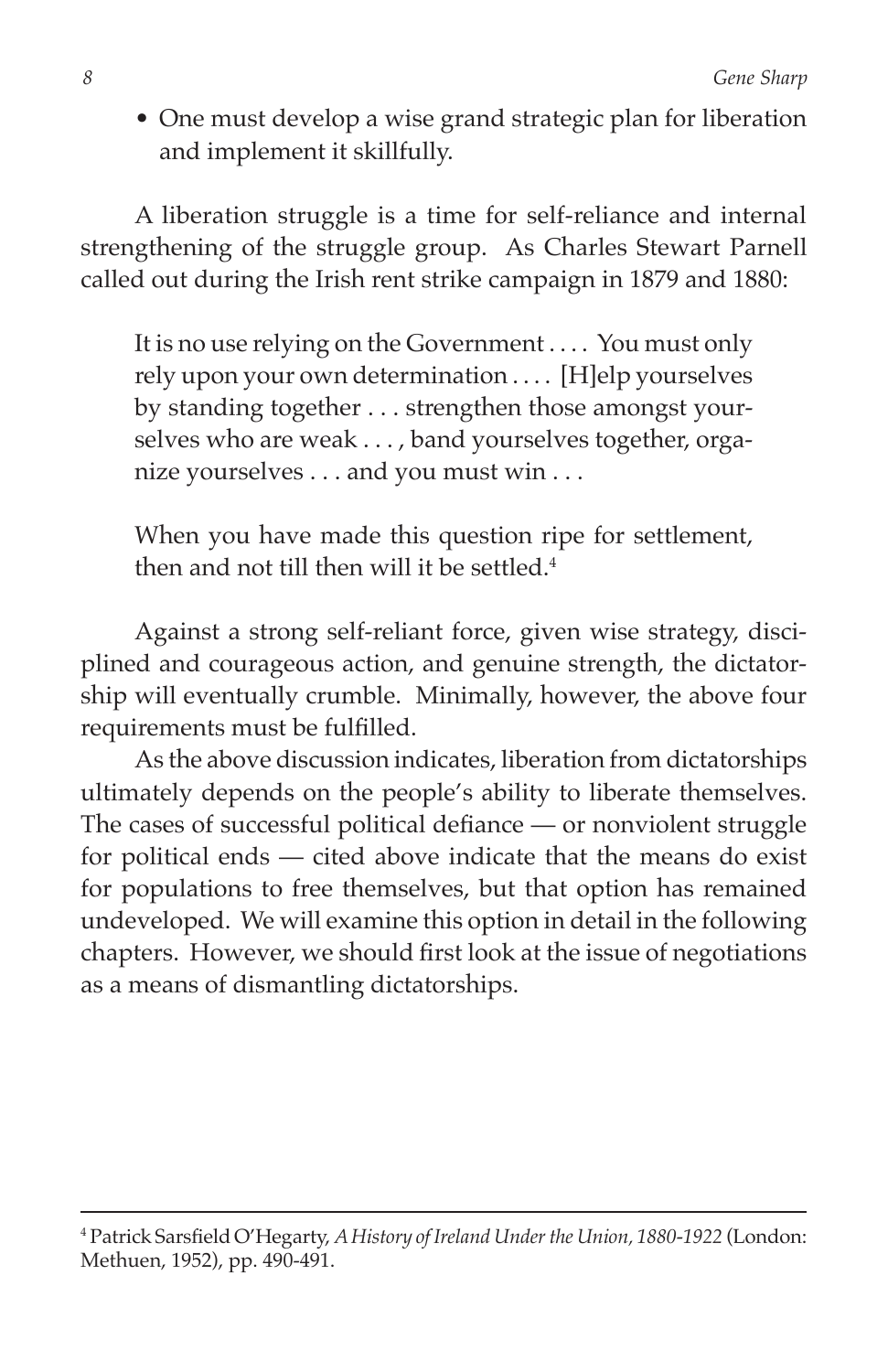### **Two The Dangers Of Negotiations**

When faced with the severe problems of confronting a dictatorship (as surveyed in Chapter One), some people may lapse back into passive submission. Others, seeing no prospect of achieving democracy, may conclude they must come to terms with the apparently permanent dictatorship, hoping that through "conciliation," "compromise," and "negotiations" they might be able to salvage some positive elements and to end the brutalities. On the surface, lacking realistic options, there is appeal in that line of thinking.

Serious struggle against brutal dictatorships is not a pleasant prospect. Why is it necessary to go that route? Can't everyone just be reasonable and find ways to talk, to negotiate the way to a gradual end to the dictatorship? Can't the democrats appeal to the dictators' sense of common humanity and convince them to reduce their domination bit by bit, and perhaps finally to give way completely to the establishment of a democracy?

It is sometimes argued that the truth is not all on one side. Perhaps the democrats have misunderstood the dictators, who may have acted from good motives in difficult circumstances? Or perhaps some may think, the dictators would gladly remove themselves from the difficult situation facing the country if only given some encouragement and enticements. It may be argued that the dictators could be offered a "win-win" solution, in which everyone gains something. The risks and pain of further struggle could be unnecessary, it may be argued, if the democratic opposition is only willing to settle the conflict peacefully by negotiations (which may even perhaps be assisted by some skilled individuals or even another government). Would that not be preferable to a difficult struggle, even if it is one conducted by nonviolent struggle rather than by military war?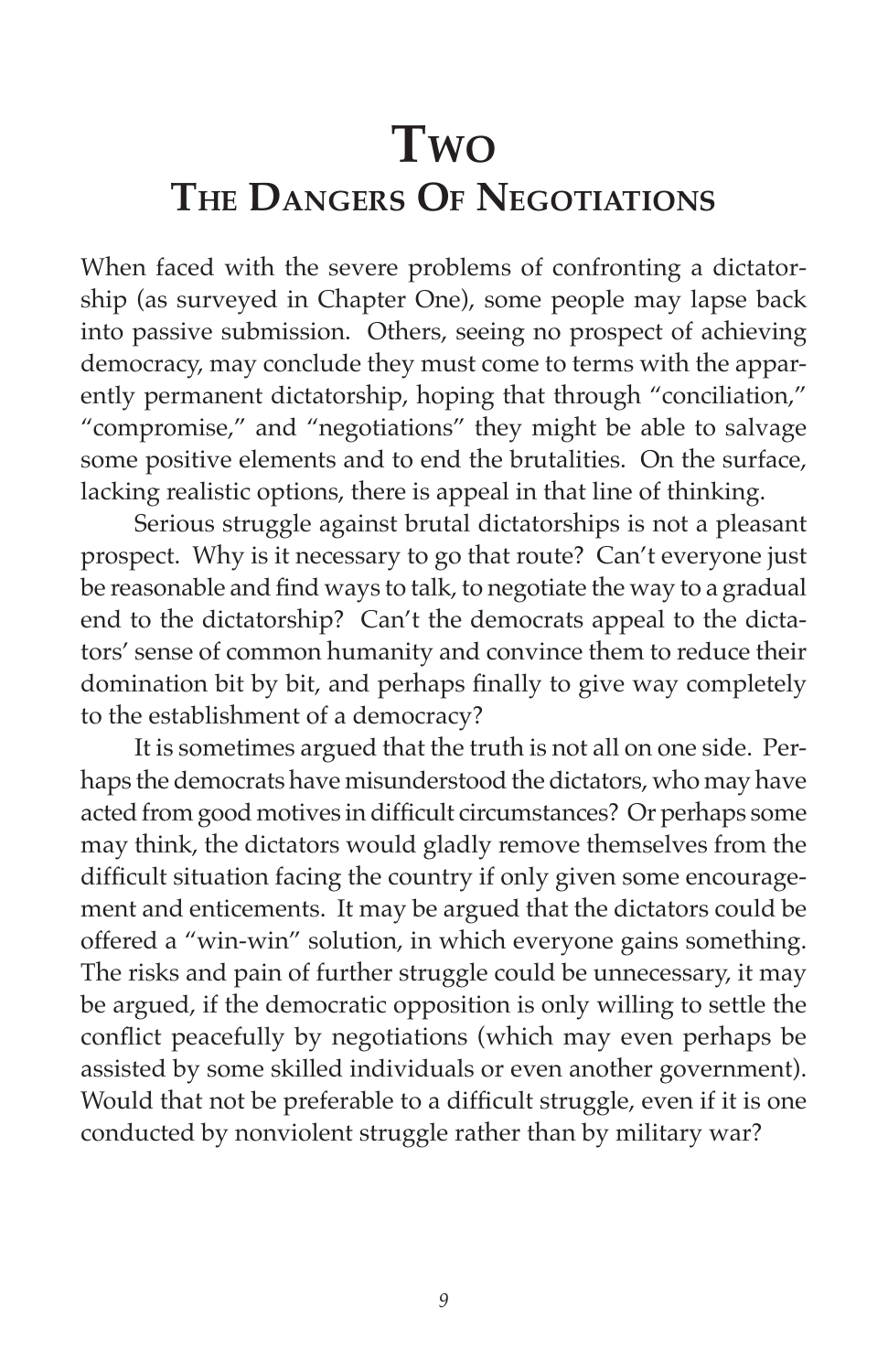#### **Merits and limitations of negotiations**

Negotiations are a very useful tool in resolving certain types of issues in conflicts and should not be neglected or rejected when they are appropriate.

In some situations where no fundamental issues are at stake, and therefore a compromise is acceptable, negotiations can be an important means to settle a conflict. A labor strike for higher wages is a good example of the appropriate role of negotiations in a conflict: a negotiated settlement may provide an increase somewhere between the sums originally proposed by each of the contending sides. Labor conflicts with legal trade unions are, however, quite different than the conflicts in which the continued existence of a cruel dictatorship or the establishment of political freedom are at stake.

When the issues at stake are fundamental, affecting religious principles, issues of human freedom, or the whole future development of the society, negotiations do not provide a way of reaching a mutually satisfactory solution. On some basic issues there should be no compromise. Only a shift in power relations in favor of the democrats can adequately safeguard the basic issues at stake. Such a shift will occur through struggle, not negotiations. This is not to say that negotiations ought never to be used. The point here is that negotiations are not a realistic way to remove a strong dictatorship in the absence of a powerful democratic opposition.

Negotiations, of course, may not be an option at all. Firmly entrenched dictators who feel secure in their position may refuse to negotiate with their democratic opponents. Or, when negotiations have been initiated, the democratic negotiators may disappear and never be heard from again.

#### **Negotiated surrender?**

Individuals and groups who oppose dictatorship and favor negotiations will often have good motives. Especially when a military struggle has continued for years against a brutal dictatorship without final victory, it is understandable that all the people of whatever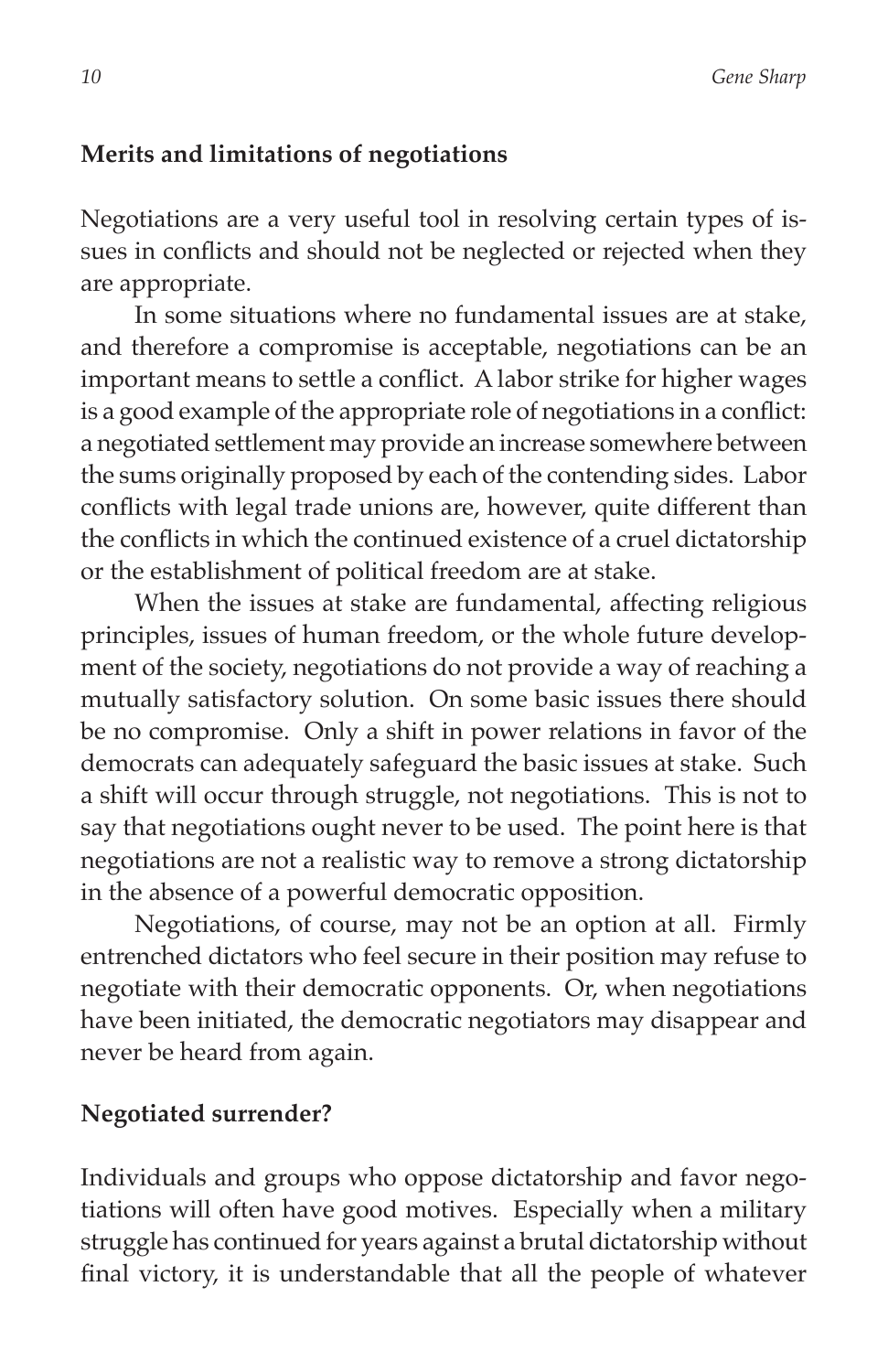political persuasion would want peace. Negotiations are especially likely to become an issue among democrats where the dictators have clear military superiority and the destruction and casualties among one's own people are no longer bearable. There will then be a strong temptation to explore any other route that might salvage some of the democrats' objectives while bringing an end to the cycle of violence and counter-violence.

The offer by a dictatorship of "peace" through negotiations with the democratic opposition is, of course, rather disingenuous. The violence could be ended immediately by the dictators themselves, if only they would stop waging war on their own people. They could at their own initiative without any bargaining restore respect for human dignity and rights, free political prisoners, end torture, halt military operations, withdraw from the government, and apologize to the people.

When the dictatorship is strong but an irritating resistance exists, the dictators may wish to negotiate the opposition into surrender under the guise of making "peace." The call to negotiate can sound appealing, but grave dangers can be lurking within the negotiating room.

On the other hand, when the opposition is exceptionally strong and the dictatorship is genuinely threatened, the dictators may seek negotiations in order to salvage as much of their control or wealth as possible. In neither case should the democrats help the dictators achieve their goals.

Democrats should be wary of the traps that may be deliberately built into a negotiation process by the dictators. The call for negotiations when basic issues of political liberties are involved may be an effort by the dictators to induce the democrats to surrender peacefully while the violence of the dictatorship continues. In those types of conflicts the only proper role of negotiations may occur at the end of a decisive struggle in which the power of the dictators has been effectively destroyed and they seek personal safe passage to an international airport.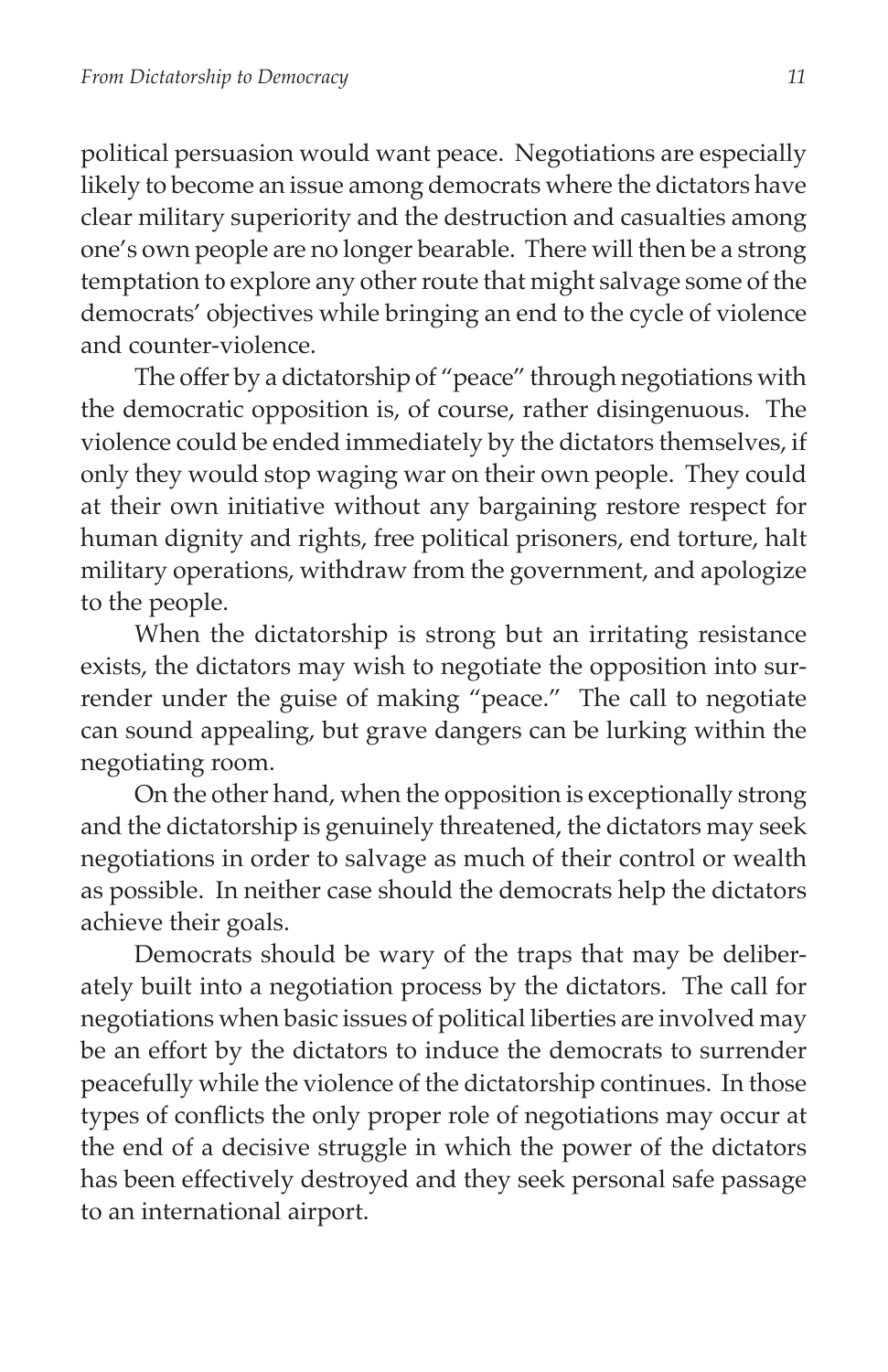#### **Power and justice in negotiations**

If this judgment sounds too harsh a commentary on negotiations, perhaps some of the romanticism associated with them needs to be moderated. Clear thinking is required as to how negotiations operate.

"Negotiation" does not mean that the two sides sit down together on a basis of equality and talk through and resolve the differences that produced the conflict between them. Two facts must be remembered. First, in negotiations it is not the relative justice of the conflicting views and objectives that determines the content of a negotiated agreement. Second, the content of a negotiated agreement is largely determined by the power capacity of each side.

Several difficult questions must be considered. What can each side do at a later date to gain its objectives if the other side fails to come to an agreement at the negotiating table? What can each side do after an agreement is reached if the other side breaks its word and uses its available forces to seize its objectives despite the agreement?

A settlement is not reached in negotiations through an assessment of the rights and wrongs of the issues at stake. While those may be much discussed, the real results in negotiations come from an assessment of the absolute and relative power situations of the contending groups. What can the democrats do to ensure that their minimum claims cannot be denied? What can the dictators do to stay in control and neutralize the democrats? In other words, if an agreement comes, it is more likely the result of each side estimating how the power capacities of the two sides compare, and then calculating how an open struggle might end.

Attention must also be given to what each side is willing to give up in order to reach agreement. In successful negotiations there is compromise, a splitting of differences. Each side gets part of what it wants and gives up part of its objectives.

In the case of extreme dictatorships what are the pro-democracy forces to give up to the dictators? What objectives of the dictators are the pro-democracy forces to accept? Are the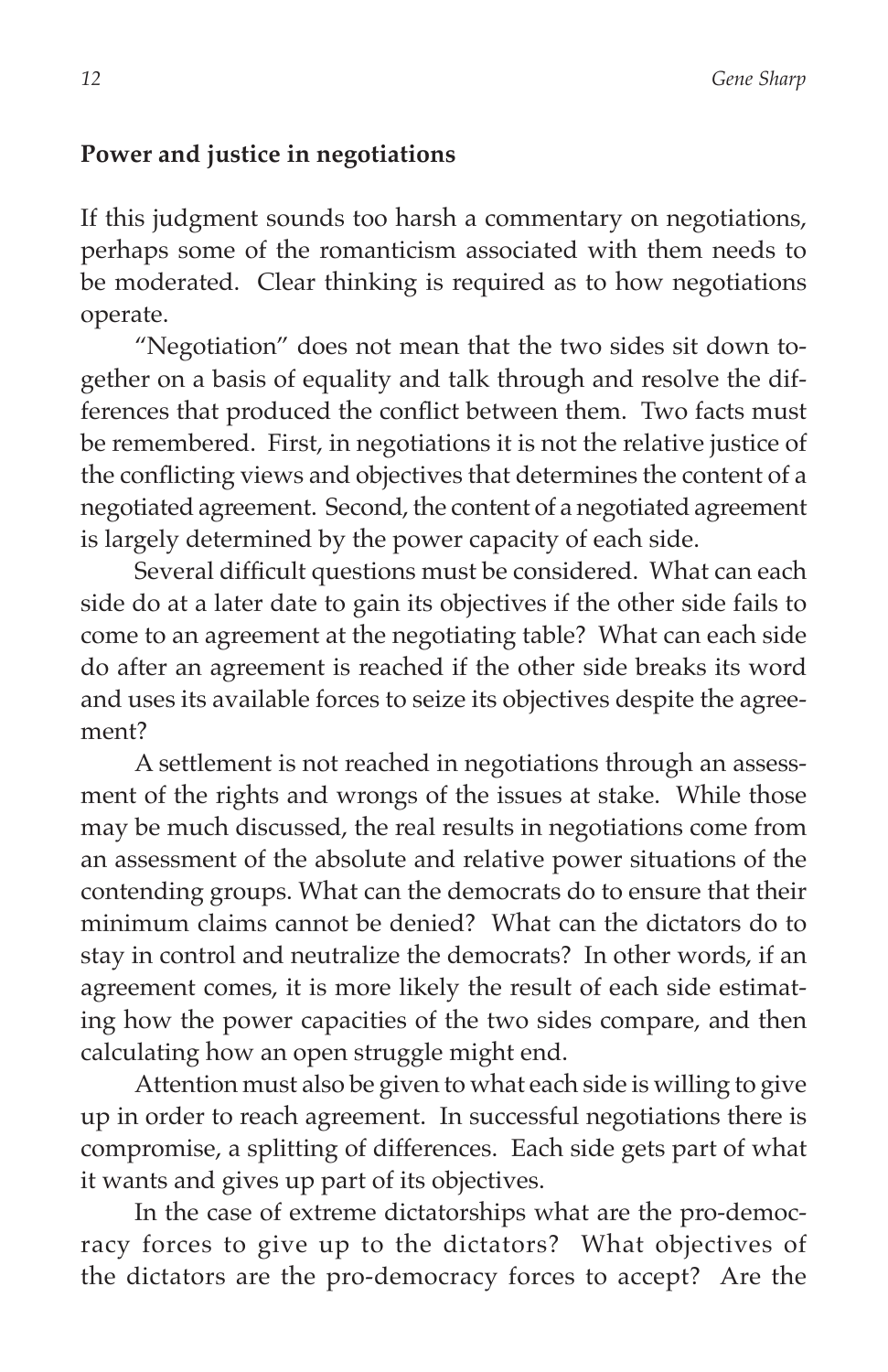democrats to give to the dictators (whether a political party or a military cabal) a constitutionally-established permanent role in the future government? Where is the democracy in that?

Even assuming that all goes well in negotiations, it is necessary to ask: What kind of peace will be the result? Will life then be better or worse than it would be if the democrats began or continued to struggle?

#### **"Agreeable" dictators**

Dictators may have a variety of motives and objectives underlying their domination: power, position, wealth, reshaping the society, and the like. One should remember that none of these will be served if they abandon their control positions. In the event of negotiations dictators will try to preserve their goals.

Whatever promises offered by dictators in any negotiated settlement, no one should ever forget that the dictators may promise anything to secure submission from their democratic opponents, and then brazenly violate those same agreements.

If the democrats agree to halt resistance in order to gain a reprieve from repression, they may be very disappointed. A halt to resistance rarely brings reduced repression. Once the restraining force of internal and international opposition has been removed, dictators may even make their oppression and violence more brutal than before. The collapse of popular resistance often removes the countervailing force that has limited the control and brutality of the dictatorship. The tyrants can then move ahead against whomever they wish. "For the tyrant has the power to inflict only that which we lack the strength to resist," wrote Krishnalal Shridharani.5

Resistance, not negotiations, is essential for change in conflicts where fundamental issues are at stake. In nearly all cases, resistance must continue to drive dictators out of power. Success is most often

<sup>5</sup> Krishnalal Shridharani, *War Without Violence: A Study of Gandhi's Method and Its Accomplishments* (New York: Harcourt, Brace, 1939, and reprint New York and London: Garland Publishing, 1972), p. 260.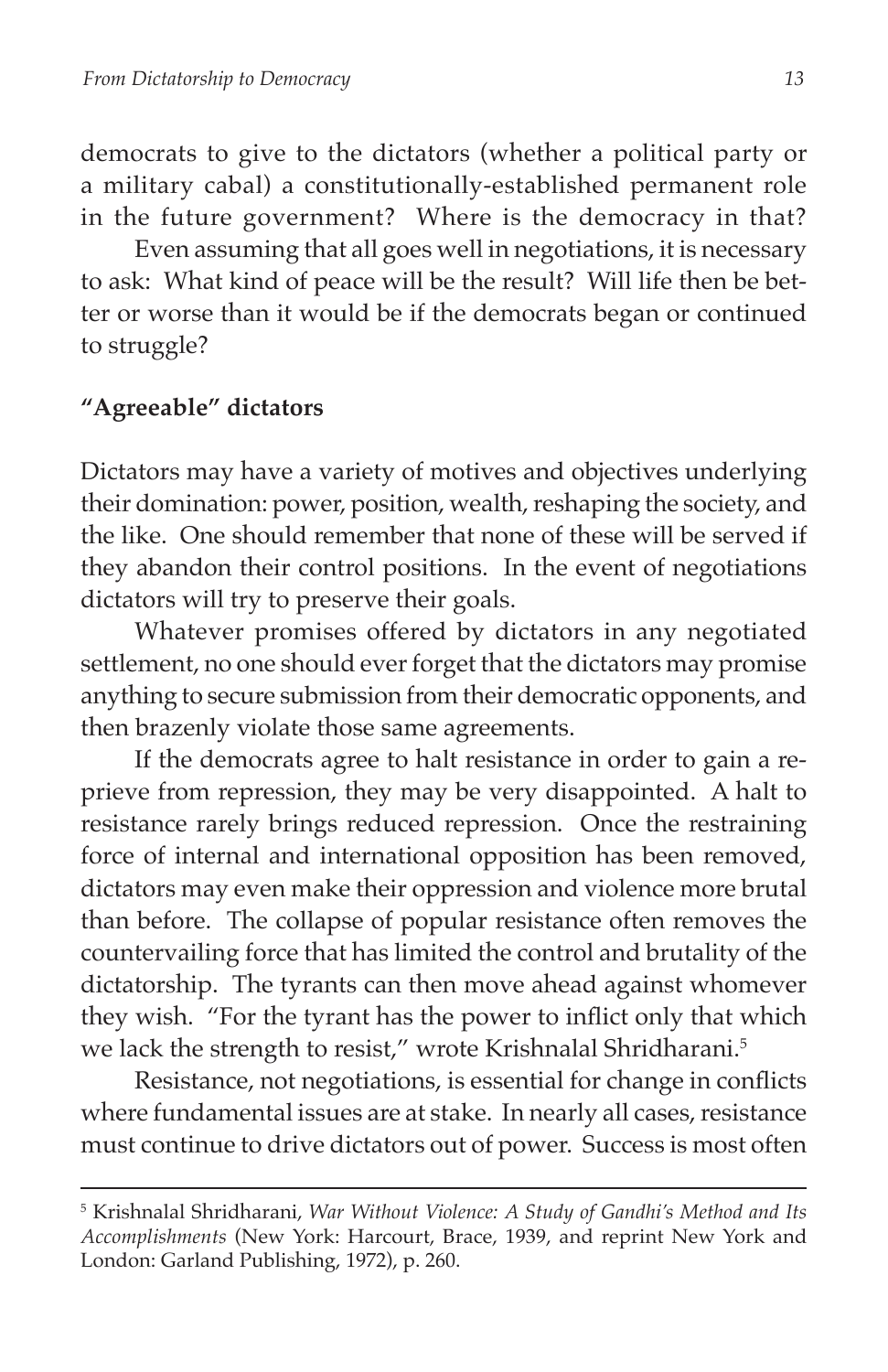determined not by negotiating a settlement but through the wise use of the most appropriate and powerful means of resistance available. It is our contention, to be explored later in more detail, that political defiance, or nonviolent struggle, is the most powerful means available to those struggling for freedom.

#### **What kind of peace?**

If dictators and democrats are to talk about peace at all, extremely clear thinking is needed because of the dangers involved. Not everyone who uses the word "peace" wants peace with freedom and justice. Submission to cruel oppression and passive acquiescence to ruthless dictators who have perpetrated atrocities on hundreds of thousands of people is no real peace. Hitler often called for peace, by which he meant submission to his will. A dictators' peace is often no more than the peace of the prison or of the grave.

There are other dangers. Well-intended negotiators sometimes confuse the objectives of the negotiations and the negotiation process itself. Further, democratic negotiators, or foreign negotiation specialists accepted to assist in the negotiations, may in a single stroke provide the dictators with the domestic and international legitimacy that they had been previously denied because of their seizure of the state, human rights violations, and brutalities. Without that desperately needed legitimacy, the dictators cannot continue to rule indefinitely. Exponents of peace should not provide them legitimacy.

#### **Reasons for hope**

As stated earlier, opposition leaders may feel forced to pursue negotiations out of a sense of hopelessness of the democratic struggle. However, that sense of powerlessness can be changed. Dictatorships are not permanent. People living under dictatorships need not remain weak, and dictators need not be allowed to remain powerful indefinitely. Aristotle noted long ago, ". . . [O]ligarchy and tyranny are shorter-lived than any other constitution. . . . [A]ll round, tyran-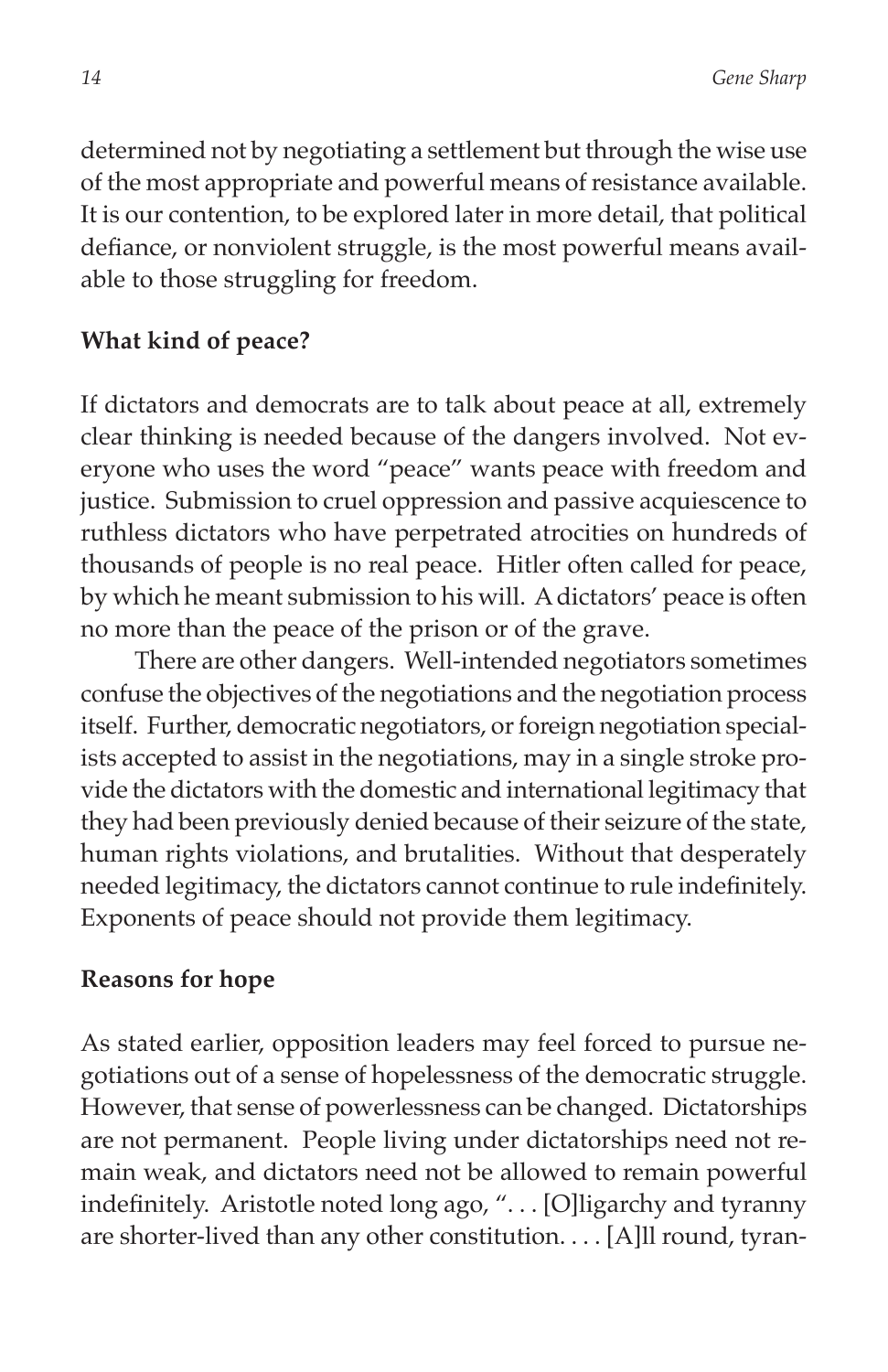nies have not lasted long."6 Modern dictatorships are also vulnerable. Their weaknesses can be aggravated and the dictators' power can be disintegrated. (In Chapter Four we will examine these weaknesses in more detail.)

Recent history shows the vulnerability of dictatorships, and reveals that they can crumble in a relatively short time span: whereas ten years — 1980-1990 — were required to bring down the Communist dictatorship in Poland, in East Germany and Czechoslovakia in 1989 it occurred within weeks. In El Salvador and Guatemala in 1944 the struggles against the entrenched brutal military dictators required approximately two weeks each. The militarily powerful regime of the Shah in Iran was undermined in a few months. The Marcos dictatorship in the Philippines fell before people power within weeks in 1986: the United States government quickly abandoned President Marcos when the strength of the opposition became apparent. The attempted hard-line coup in the Soviet Union in August 1991 was blocked in days by political defiance. Thereafter, many of its long dominated constituent nations in only days, weeks, and months regained their independence.

The old preconception that violent means always work quickly and nonviolent means always require vast time is clearly not valid. Although much time may be required for changes in the underlying situation and society, the actual fight against a dictatorship sometimes occurs relatively quickly by nonviolent struggle.

Negotiations are not the only alternative to a continuing war of annihilation on the one hand and capitulation on the other. The examples just cited, as well as those listed in Chapter One, illustrate that another option exists for those who want both peace *and* freedom: political defiance.

<sup>6</sup> Aristotle, *The Politics,* transl. by T. A. Sinclair (Harmondsworth, Middlesex, England and Baltimore, Maryland: Penguin Books 1976 [1962]), Book V, Chapter 12, pp. 231 and 232.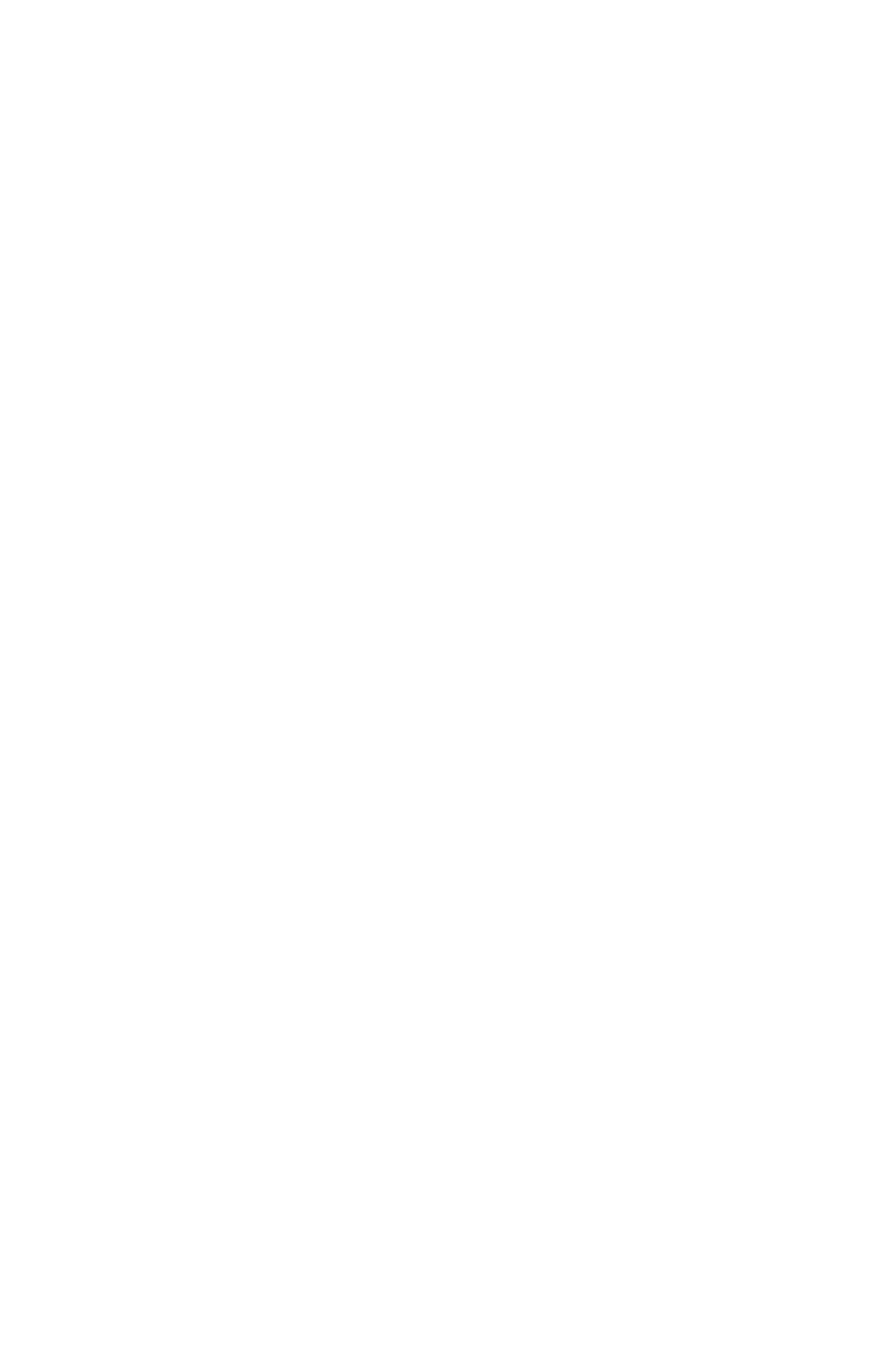## **Three Whence Comes The Power?**

Achieving a society with both freedom and peace is of course no simple task. It will require great strategic skill, organization, and planning. Above all, it will require power. Democrats cannot hope to bring down a dictatorship and establish political freedom without the ability to apply their own power effectively.

But how is this possible? What kind of power can the democratic opposition mobilize that will be sufficient to destroy the dictatorship and its vast military and police networks? The answers lie in an oft ignored understanding of political power. Learning this insight is not really so difficult a task. Some basic truths are quite simple.

#### **The "Monkey Master" fable**

A Fourteenth Century Chinese parable by Liu-Ji, for example, outlines this neglected understanding of political power quite well:7

In the feudal state of Chu an old man survived by keeping monkeys in his service. The people of Chu called him "ju gong" (monkey master).

Each morning, the old man would assemble the monkeys in his courtyard, and order the eldest one to lead the others to the mountains to gather fruits from bushes and trees. It was the rule that each monkey had to give one-tenth of his collection to the old man. Those who failed to do so would be ruthlessly flogged. All the monkeys suffered bitterly, but dared not complain.

<sup>7</sup> This story, originally titled "Rule by Tricks" is from *Yu-li-zi* by Liu Ji (1311-1375) and has been translated by Sidney Tai, all rights reserved. Yu-li-zi is also the pseudonym of Liu Ji. The translation was originally published in *Nonviolent Sanctions: News from the Albert Einstein Institution* (Cambridge, Mass.), Vol. IV, No. 3 (Winter 1992-1993), p. 3.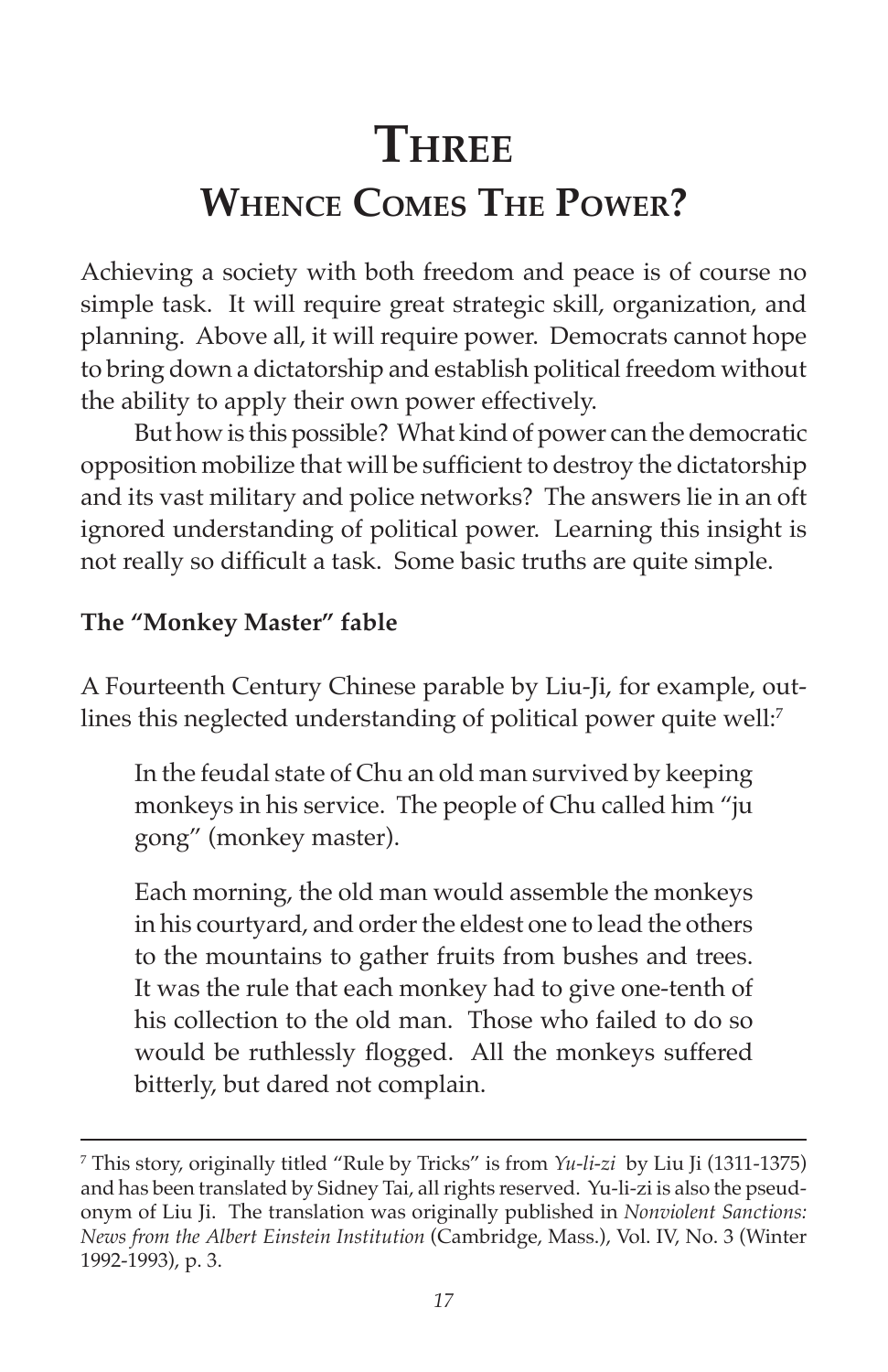One day, a small monkey asked the other monkeys: "Did the old man plant all the fruit trees and bushes?" The others said: "No, they grew naturally." The small monkey further asked: "Can't we take the fruits without the old man's permission?" The others replied: "Yes, we all can." The small monkey continued: "Then, why should we depend on the old man; why must we all serve him?"

Before the small monkey was able to finish his statement, all the monkeys suddenly became enlightened and awakened.

On the same night, watching that the old man had fallen asleep, the monkeys tore down all the barricades of the stockade in which they were confined, and destroyed the stockade entirely. They also took the fruits the old man had in storage, brought all with them to the woods, and never returned. The old man finally died of starvation.

Yu-li-zi says, "Some men in the world rule their people by tricks and not by righteous principles. Aren't they just like the monkey master? They are not aware of their muddleheadedness. As soon as their people become enlightened, their tricks no longer work."

#### **Necessary sources of political power**

The principle is simple. Dictators require the assistance of the people they rule, without which they cannot secure and maintain the sources of political power. These sources of political power include:

- *Authority,* the belief among the people that the regime is legitimate, and that they have a moral duty to obey it;
- *Human resources,* the number and importance of the persons and groups which are obeying, cooperating, or providing assistance to the rulers;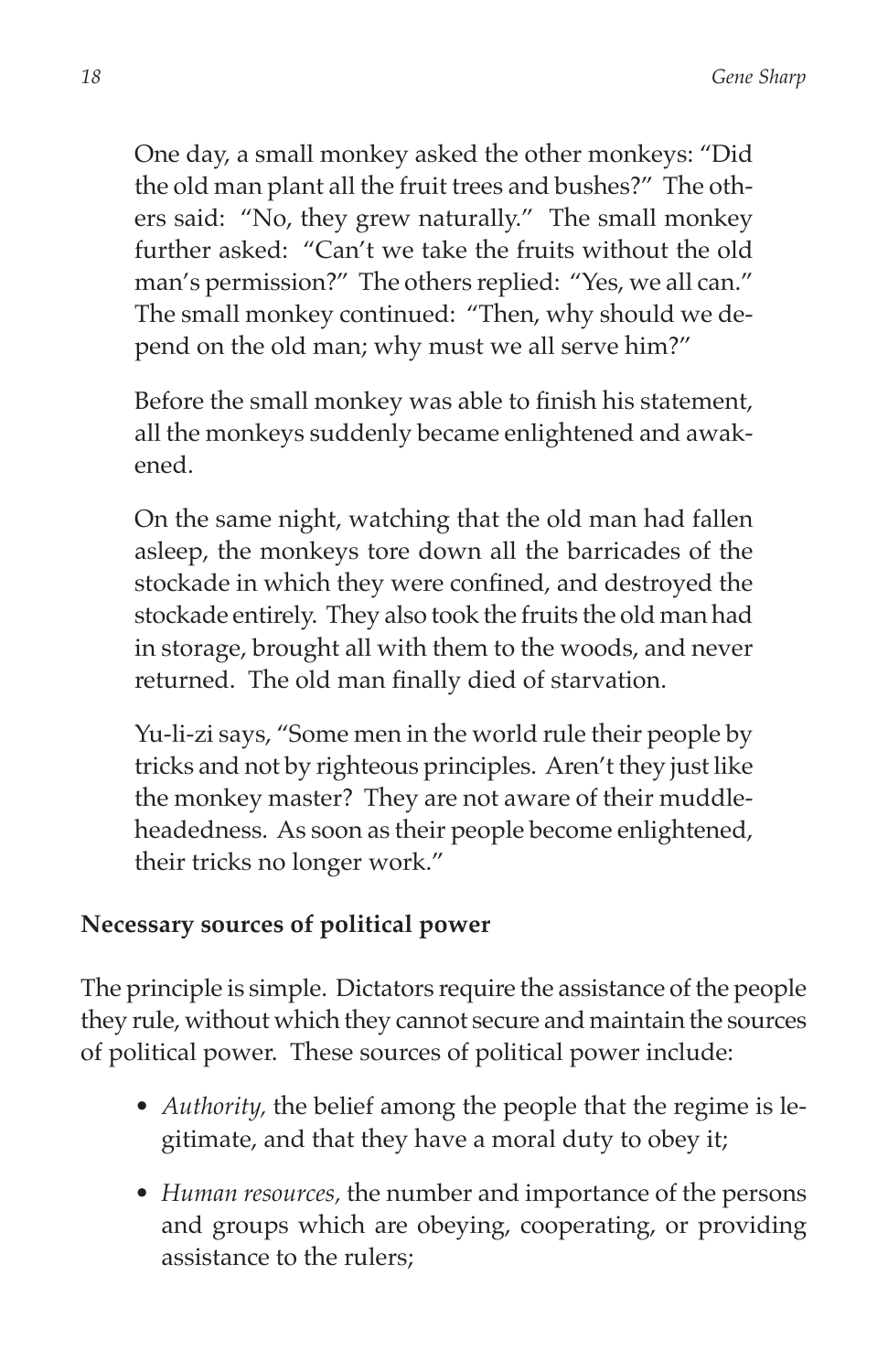- *Skills and knowledge,* needed by the regime to perform specific actions and supplied by the cooperating persons and groups;
- *Intangible factors,* psychological and ideological factors that may induce people to obey and assist the rulers;
- *Material resources,* the degree to which the rulers control or have access to property, natural resources, financial resources, the economic system, and means of communication and transportation; and
- *Sanctions,* punishments, threatened or applied, against the disobedient and noncooperative to ensure the submission and cooperation that are needed for the regime to exist and carry out its policies.

All of these sources, however, depend on acceptance of the regime, on the submission and obedience of the population, and on the cooperation of innumerable people and the many institutions of the society. These are not guaranteed.

Full cooperation, obedience, and support will increase the availability of the needed sources of power and, consequently, expand the power capacity of any government.

On the other hand, withdrawal of popular and institutional cooperation with aggressors and dictators diminishes, and may sever, the availability of the sources of power on which all rulers depend. Without availability of those sources, the rulers' power weakens and finally dissolves.

Naturally, dictators are sensitive to actions and ideas that threaten their capacity to do as they like. Dictators are therefore likely to threaten and punish those who disobey, strike, or fail to cooperate. However, that is not the end of the story. Repression, even brutalities, do not always produce a resumption of the necessary degree of submission and cooperation for the regime to function.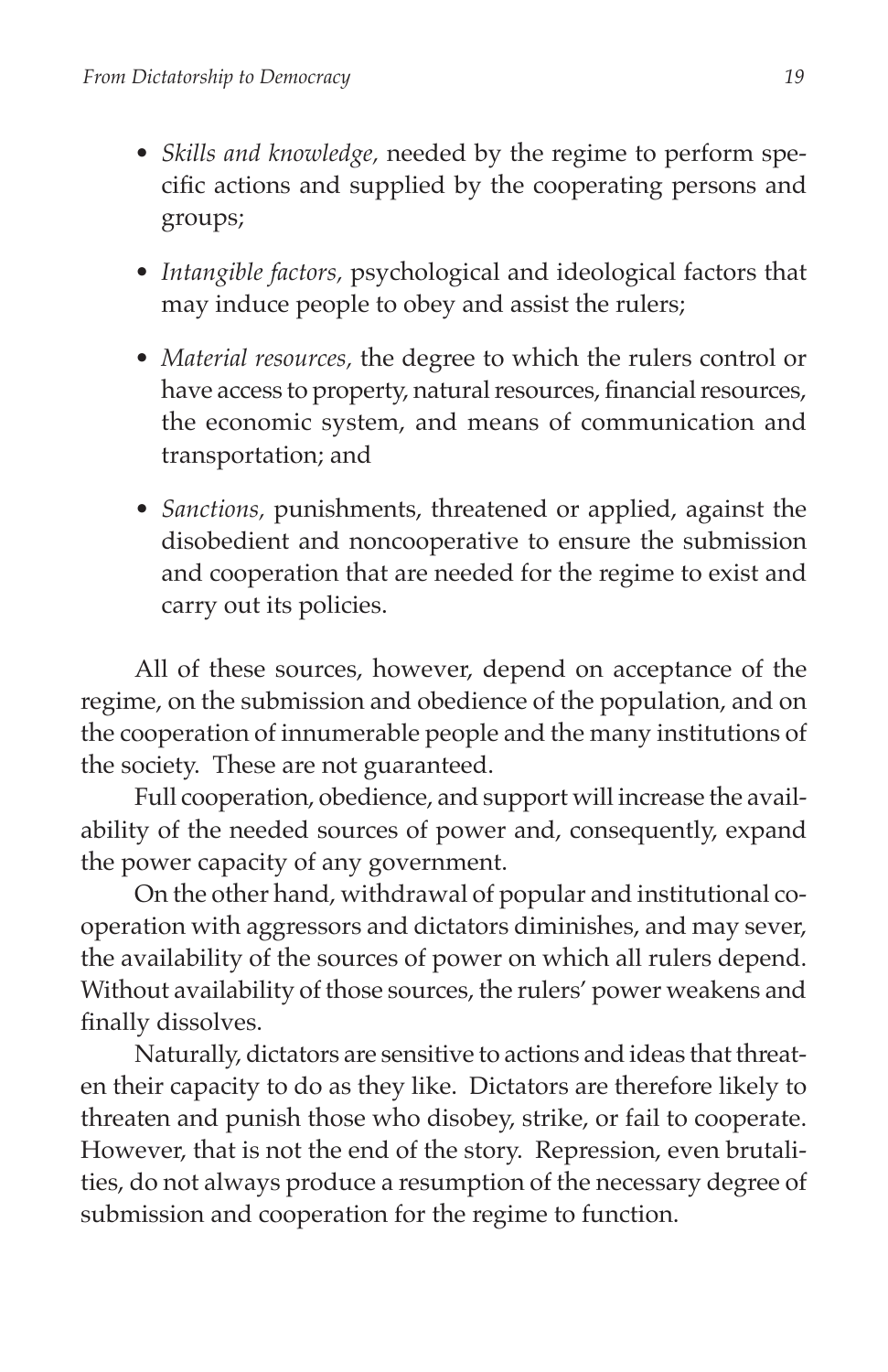If, despite repression, the sources of power can be restricted or severed for enough time, the initial results may be uncertainty and confusion within the dictatorship. That is likely to be followed by a clear weakening of the power of the dictatorship. Over time, the withholding of the sources of power can produce the paralysis and impotence of the regime, and in severe cases, its disintegration. The dictators' power will die, slowly or rapidly, from political starvation.

The degree of liberty or tyranny in any government is, it follows, in large degree a reflection of the relative determination of the subjects to be free and their willingness and ability to resist efforts to enslave them.

Contrary to popular opinion, even totalitarian dictatorships are dependent on the population and the societies they rule. As the political scientist Karl W. Deutsch noted in 1953:

Totalitarian power is strong only if it does not have to be used too often. If totalitarian power must be used at all times against the entire population, it is unlikely to remain powerful for long. Since totalitarian regimes require more power for dealing with their subjects than do other types of government, such regimes stand in greater need of widespread and dependable compliance habits among their people; more than that they have to be able to count on the active support of at least significant parts of the population in case of need.8

The English Nineteenth Century legal theorist John Austin described the situation of a dictatorship confronting a disaffected people. Austin argued that if most of the population were determined to destroy the government and were willing to endure repression to do so, then the might of the government, including those who supported it, could not preserve the hated government, even if

<sup>8</sup> Karl W. Deutsch, "Cracks in the Monolith," in Carl J. Friedrich, ed., *Totalitarianism* (Cambridge, Mass.: Harvard University Press, 1954), pp. 313-314.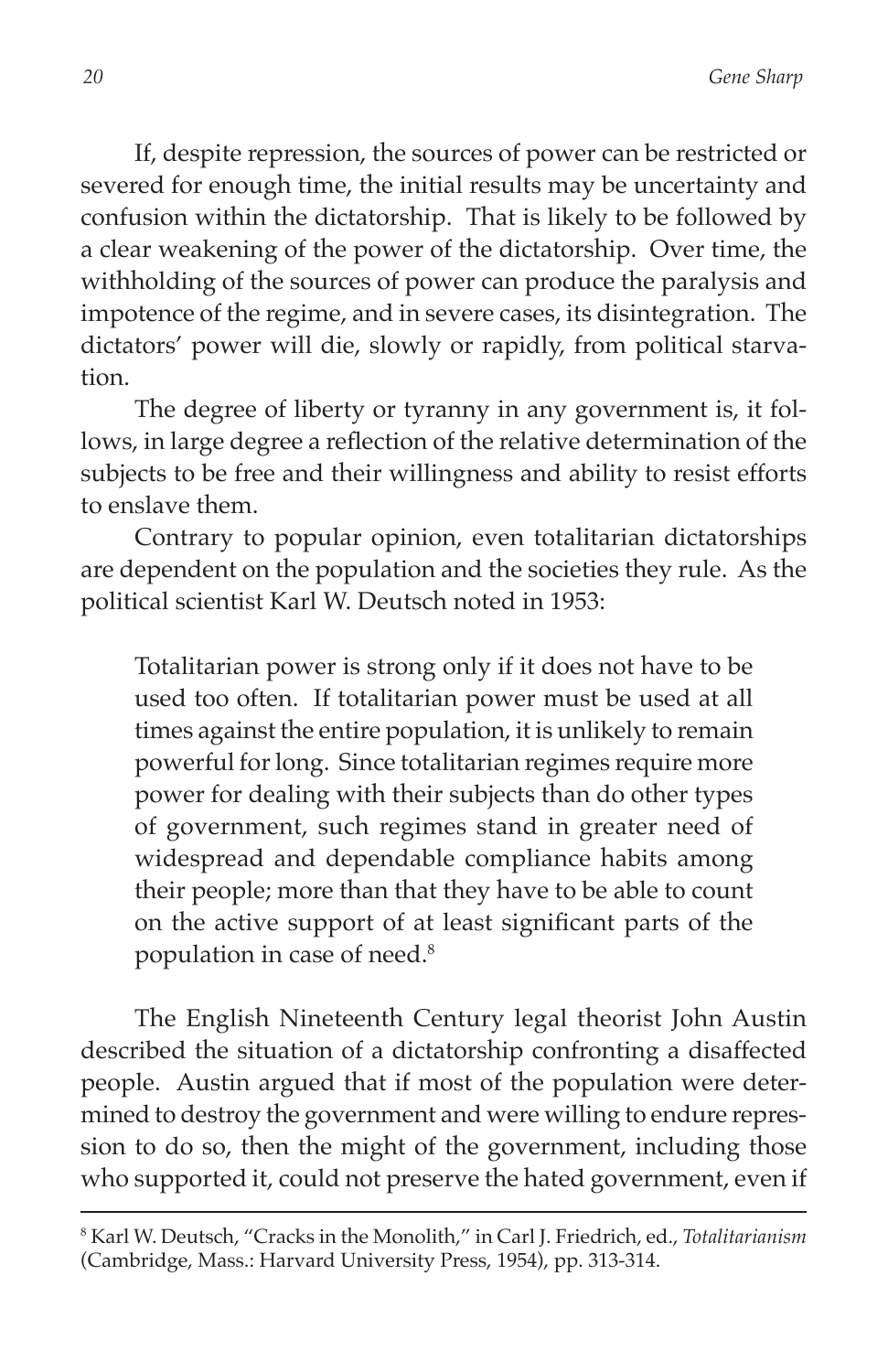it received foreign assistance. The defiant people could not be forced back into permanent obedience and subjection, Austin concluded.<sup>9</sup>

Niccolo Machiavelli had much earlier argued that the prince ". . . who has the public as a whole for his enemy can never make himself secure; and the greater his cruelty, the weaker does his regime become."10

The practical political application of these insights was demonstrated by the heroic Norwegian resisters against the Nazi occupation, and as cited in Chapter One, by the brave Poles, Germans, Czechs, Slovaks, and many others who resisted Communist aggression and dictatorship, and finally helped produce the collapse of Communist rule in Europe. This, of course, is no new phenomenon: cases of nonviolent resistance go back at least to 494 B.C. when plebeians withdrew cooperation from their Roman patrician masters.<sup>11</sup> Nonviolent struggle has been employed at various times by peoples throughout Asia, Africa, the Americas, Australasia, and the Pacific islands, as well as Europe.

Three of the most important factors in determining to what degree a government's power will be controlled or uncontrolled therefore are: (1) the relative *desire* of the populace to impose limits on the government's power; (2) the relative *strength* of the subjects' independent organizations and institutions to withdraw collectively the sources of power; and (3) the population's relative *ability* to withhold their consent and assistance.

#### **Centers of democratic power**

One characteristic of a democratic society is that there exist independent of the state a multitude of nongovernmental groups and

<sup>9</sup> John Austin, *Lectures on Jurisprudence or the Philosophy of Positive Law* (Fifth edition, revised and edited by Robert Campbell, 2 vol., London: John Murray, 1911 [1861]), Vol. I, p. 296.

<sup>10</sup> Niccolo Machiavelli, "The Discourses on the First Ten Books of Livy," in *The Discourses of Niccolo Machiavelli* (London: Routledge and Kegan Paul, 1950), Vol. I, p. 254.

<sup>11</sup> See Gene Sharp, *The Politics of Nonviolent Action* (Boston: Porter Sargent, 1973), p. 75 and passim for other historical examples.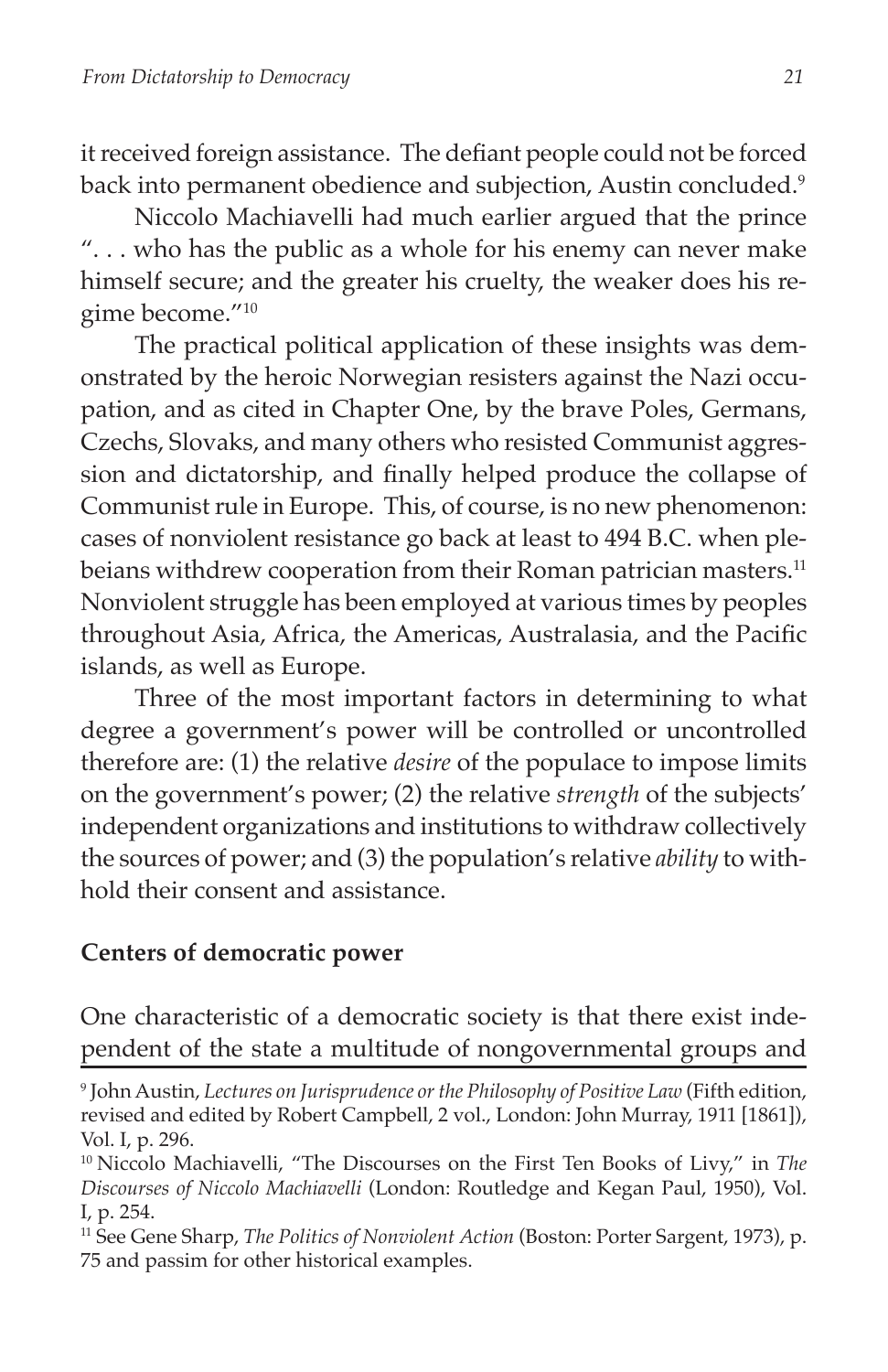institutions. These include, for example, families, religious organizations, cultural associations, sports clubs, economic institutions, trade unions, student associations, political parties, villages, neighborhood associations, gardening clubs, human rights organizations, musical groups, literary societies, and others. These bodies are important in serving their own objectives and also in helping to meet social needs.

Additionally, these bodies have great political significance. They provide group and institutional bases by which people can exert influence over the direction of their society and resist other groups or the government when they are seen to impinge unjustly on their interests, activities, or purposes. Isolated individuals, not members of such groups, usually are unable to make a significant impact on the rest of the society, much less a government, and certainly not a dictatorship.

Consequently, if the autonomy and freedom of such bodies can be taken away by the dictators, the population will be relatively helpless. Also, if these institutions can themselves be dictatorially controlled by the central regime or replaced by new controlled ones, they can be used to dominate both the individual members and also those areas of the society.

However, if the autonomy and freedom of these independent civil institutions (outside of government control) can be maintained or regained they are highly important for the application of political defiance. The common feature of the cited examples in which dictatorships have been disintegrated or weakened has been the courageous *mass* application of political defiance by the population and its institutions.

As stated, these centers of power provide the institutional bases from which the population can exert pressure or can resist dictatorial controls. In the future, they will be part of the indispensable structural base for a free society. Their continued independence and growth therefore is often a prerequisite for the success of the liberation struggle.

If the dictatorship has been largely successful in destroying or controlling the society's independent bodies, it will be important for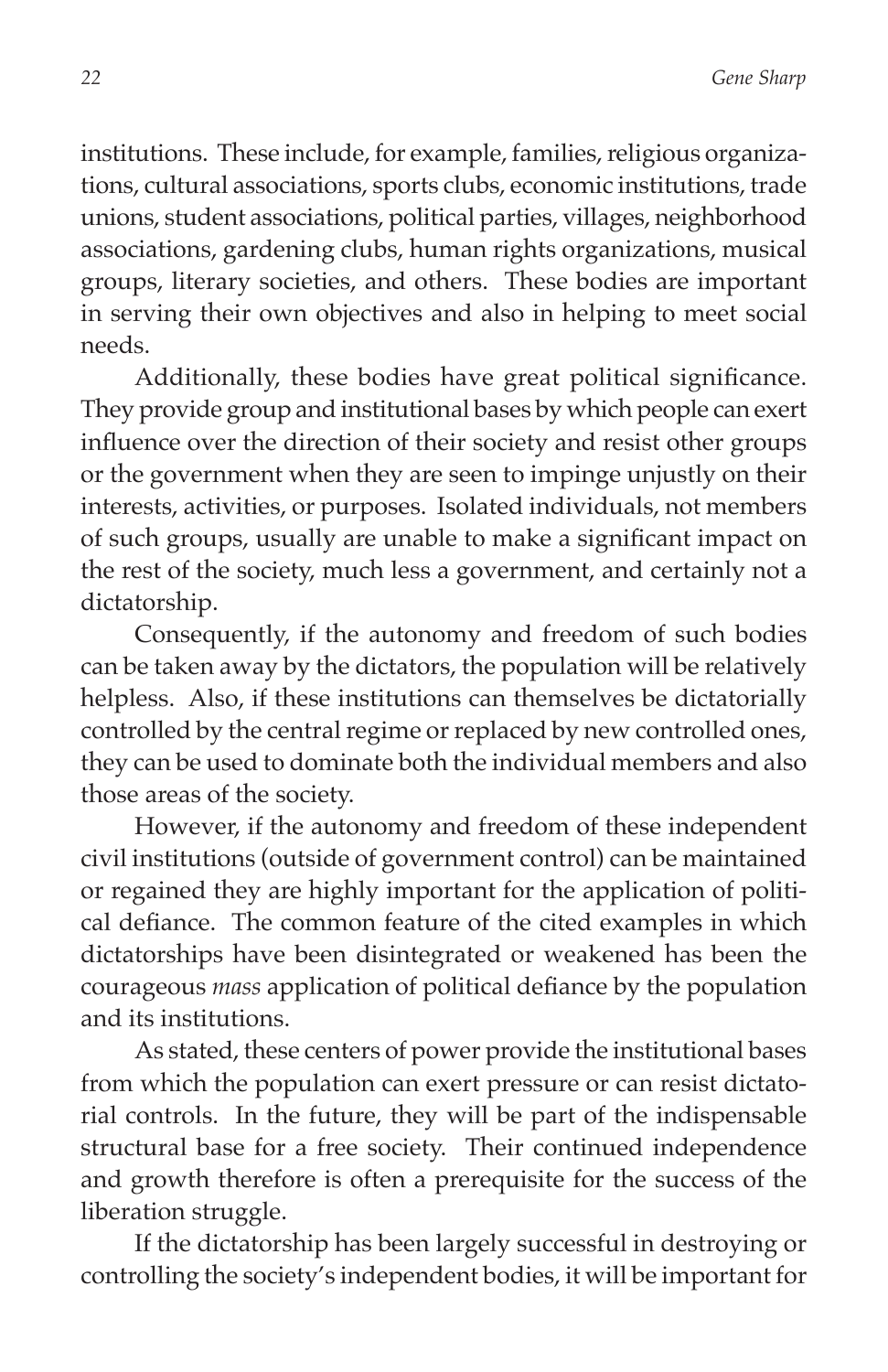the resisters to create new independent social groups and institutions, or to reassert democratic control over surviving or partially controlled bodies. During the Hungarian Revolution of 1956-1957 a multitude of direct democracy councils emerged, even joining together to establish for some weeks a whole federated system of institutions and governance. In Poland during the late 1980s workers maintained illegal Solidarity unions and, in some cases, took over control of the official, Communist-dominated, trade unions. Such institutional developments can have very important political consequences.

Of course, none of this means that weakening and destroying dictatorships is easy, nor that every attempt will succeed. It certainly does not mean that the struggle will be free of casualties, for those still serving the dictators are likely to fight back in an effort to force the populace to resume cooperation and obedience.

*The above insight into power does mean, however, that the deliberate disintegration of dictatorships is possible.* Dictatorships in particular have specific characteristics that render them highly vulnerable to skillfully implemented political defiance. Let us examine these characteristics in more detail.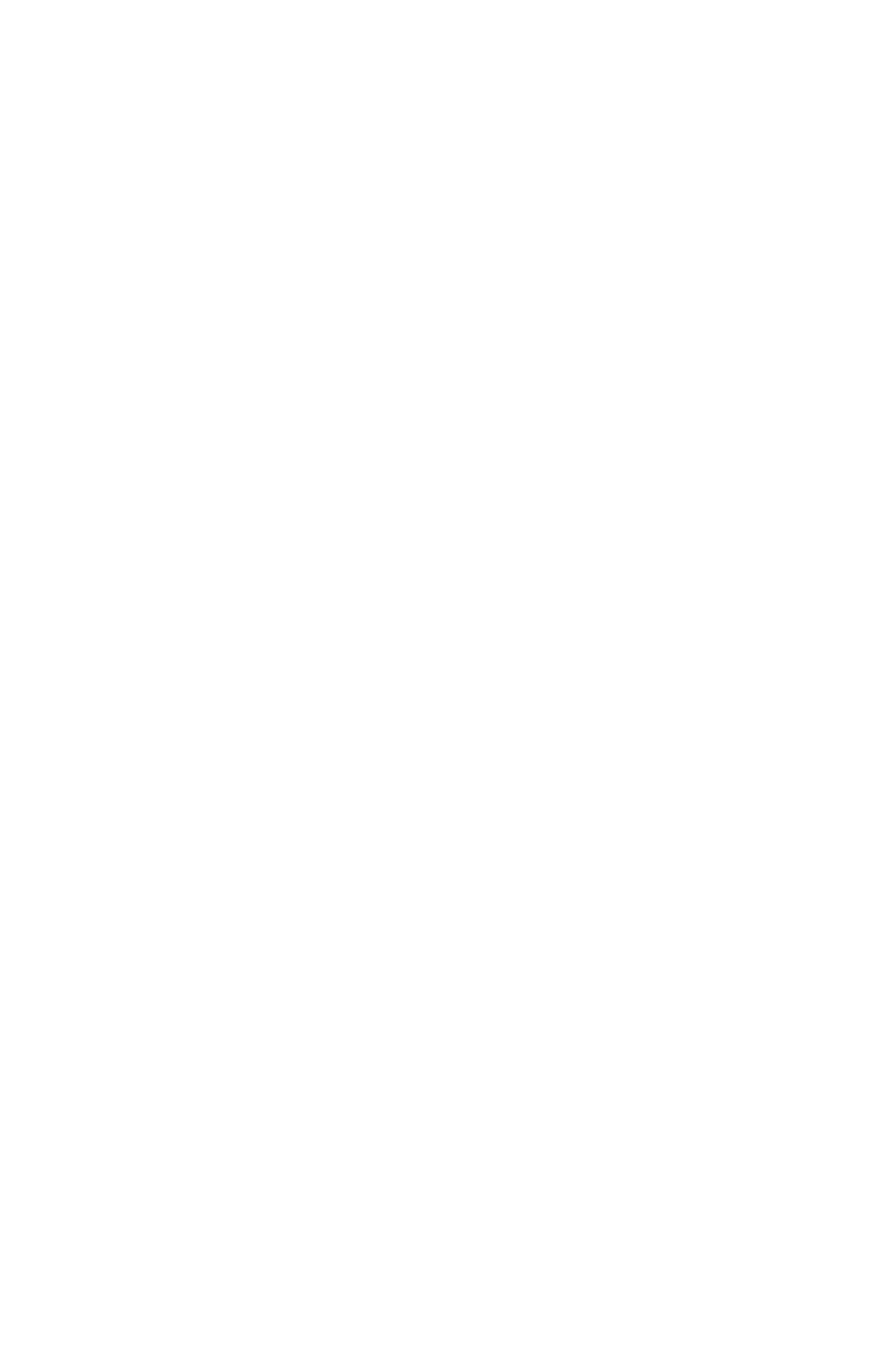### **Four Dictatorships Have Weaknesses**

Dictatorships often appear invulnerable. Intelligence agencies, police, military forces, prisons, concentration camps, and execution squads are controlled by a powerful few. A country's finances, natural resources, and production capacities are often arbitrarily plundered by dictators and used to support the dictators' will.

In comparison, democratic opposition forces often appear extremely weak, ineffective, and powerless. That perception of invulnerability against powerlessness makes effective opposition unlikely.

That is not the whole story, however.

#### **Identifying the Achilles' heel**

A myth from Classical Greece illustrates well the vulnerability of the supposedly invulnerable. Against the warrior Achilles, no blow would injure and no sword would penetrate his skin. When still a baby, Achilles' mother had supposedly dipped him into the waters of the magical river Styx, resulting in the protection of his body from all dangers. There was, however, a problem. Since the baby was held by his heel so that he would not be washed away, the magical water had not covered that small part of his body. When Achilles was a grown man he appeared to all to be invulnerable to the enemies' weapons. However, in the battle against Troy, instructed by one who knew the weakness, an enemy soldier aimed his arrow at Achilles' unprotected heel, the one spot where he could be injured. The strike proved fatal. Still today, the phrase "Achilles' heel" refers to the vulnerable part of a person, a plan, or an institution at which if attacked there is no protection.

The same principle applies to ruthless dictatorships. They, too, can be conquered, but most quickly and with least cost if their weaknesses can be identified and the attack concentrated on them.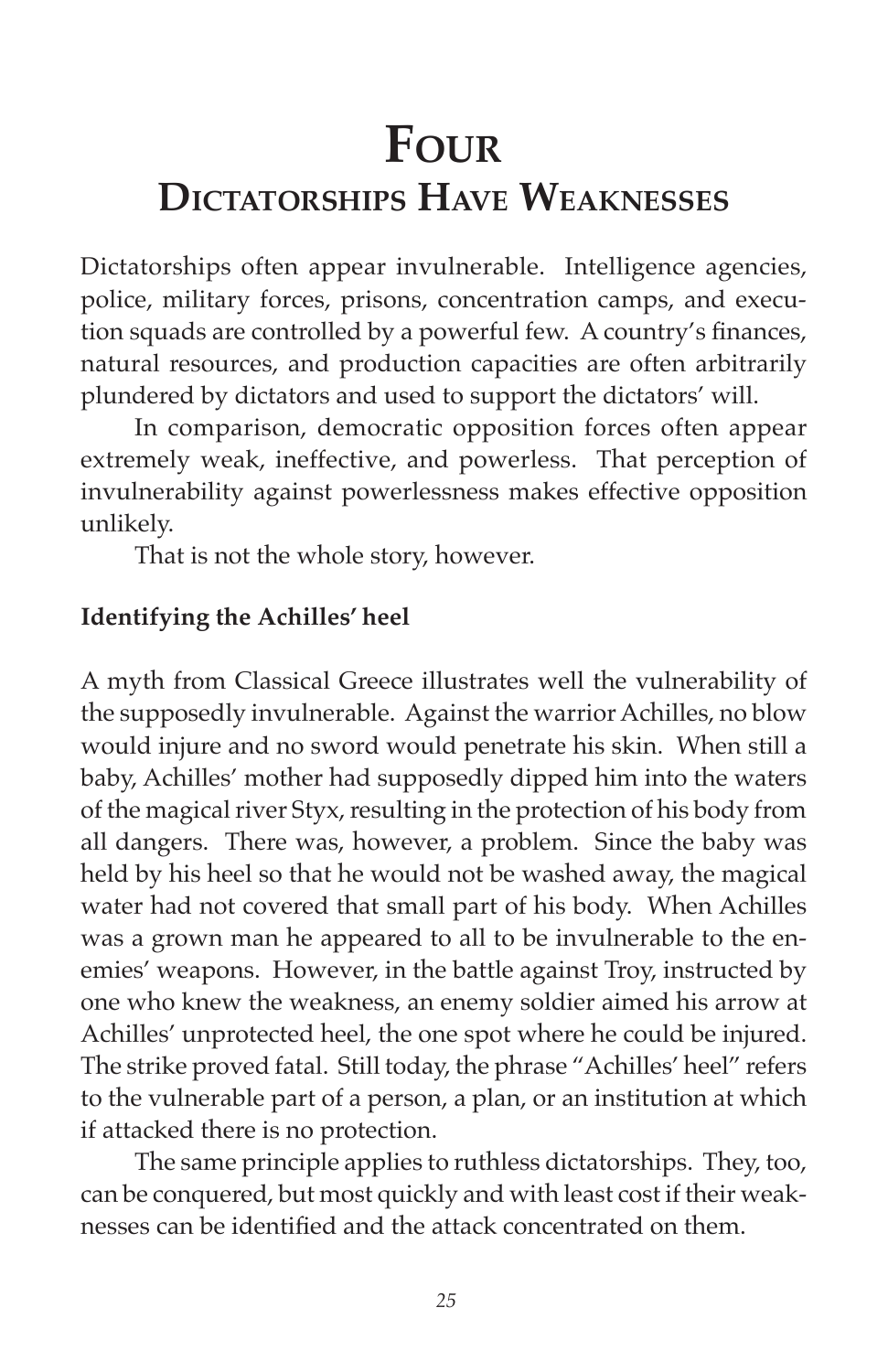#### **Weaknesses of dictatorships**

Among the weaknesses of dictatorships are the following:

- 1. The cooperation of a multitude of people, groups, and institutions needed to operate the system may be restricted or withdrawn.
- 2. The requirements and effects of the regime's past policies will somewhat limit its present ability to adopt and implement conflicting policies.
- 3. The system may become routine in its operation, less able to adjust quickly to new situations.
- 4. Personnel and resources already allocated for existing tasks will not be easily available for new needs.
- 5. Subordinates fearful of displeasing their superiors may not report accurate or complete information needed by the dictators to make decisions.
- 6. The ideology may erode, and myths and symbols of the system may become unstable.
- 7. If a strong ideology is present that influences one's view of reality, firm adherence to it may cause inattention to actual conditions and needs.
- 8. Deteriorating efficiency and competency of the bureaucracy, or excessive controls and regulations, may make the system's policies and operation ineffective.
- 9. Internal institutional conflicts and personal rivalries and hostilities may harm, and even disrupt, the operation of the dictatorship.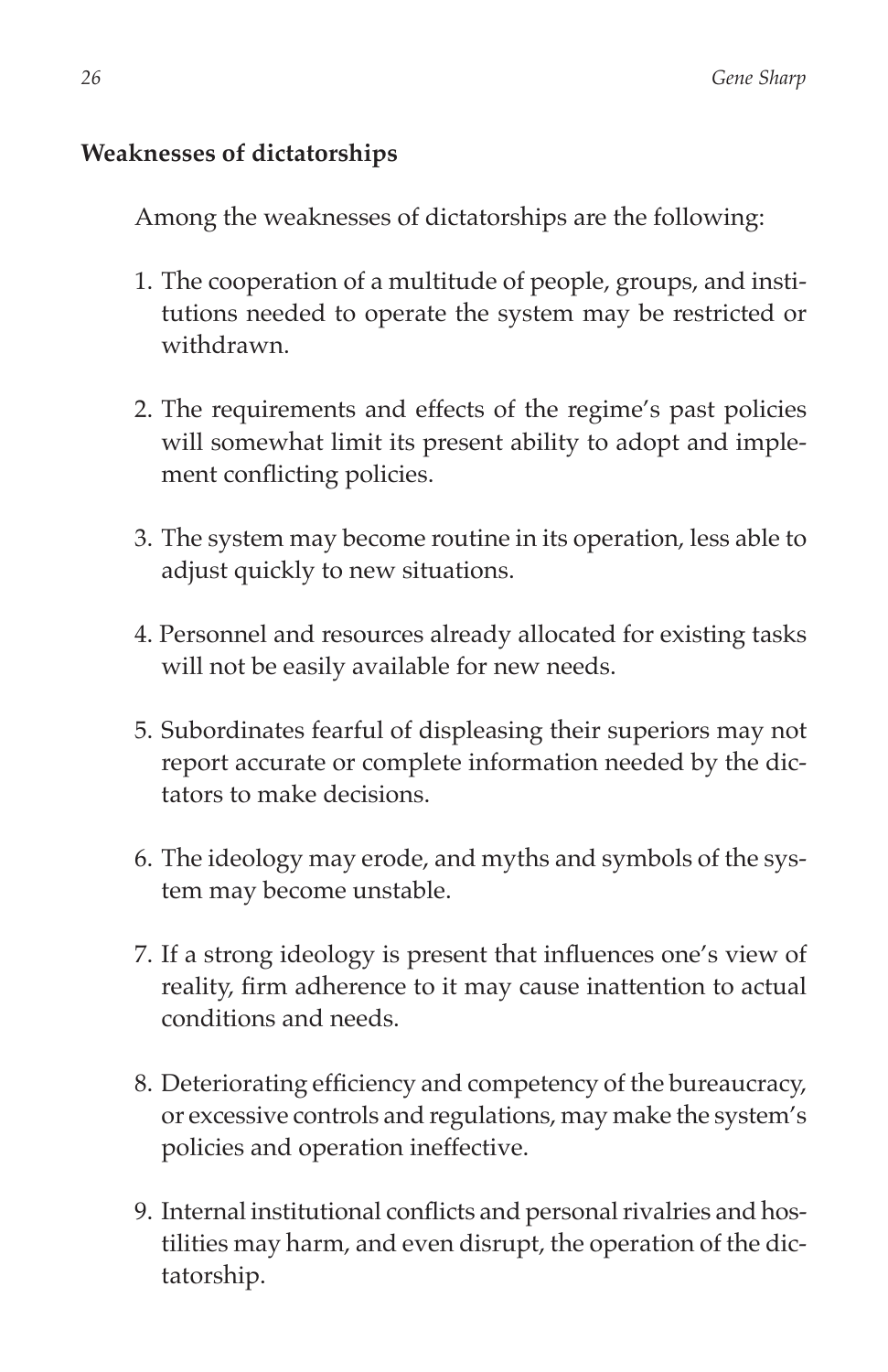- 10. Intellectuals and students may become restless in response to conditions, restrictions, doctrinalism, and repression.
- 11. The general public may over time become apathetic, skepti cal, and even hostile to the regime.
- 12. Regional, class, cultural, or national differences may become acute.
- 13. The power hierarchy of the dictatorship is always unstable to some degree, and at times extremely so. Individuals do not only remain in the same position in the ranking, but may rise or fall to other ranks or be removed entirely and replaced by new persons.
- 14. Sections of the police or military forces may act to achieve their own objectives, even against the will of established dic tators, including by coup d'état.
- 15. If the dictatorship is new, time is required for it to become well established.
- 16. With so many decisions made by so few people in the dicta torship, mistakes of judgment, policy, and action are likely to occur.
- 17. If the regime seeks to avoid these dangers and decentral izes controls and decision making, its control over the cen tral levers of power may be further eroded.

#### **Attacking weaknesses of dictatorships**

With knowledge of such inherent weaknesses, the democratic opposition can seek to aggravate these "Achilles' heels" deliberately in order to alter the system drastically or to disintegrate it.

The conclusion is then clear: despite the appearances of strength,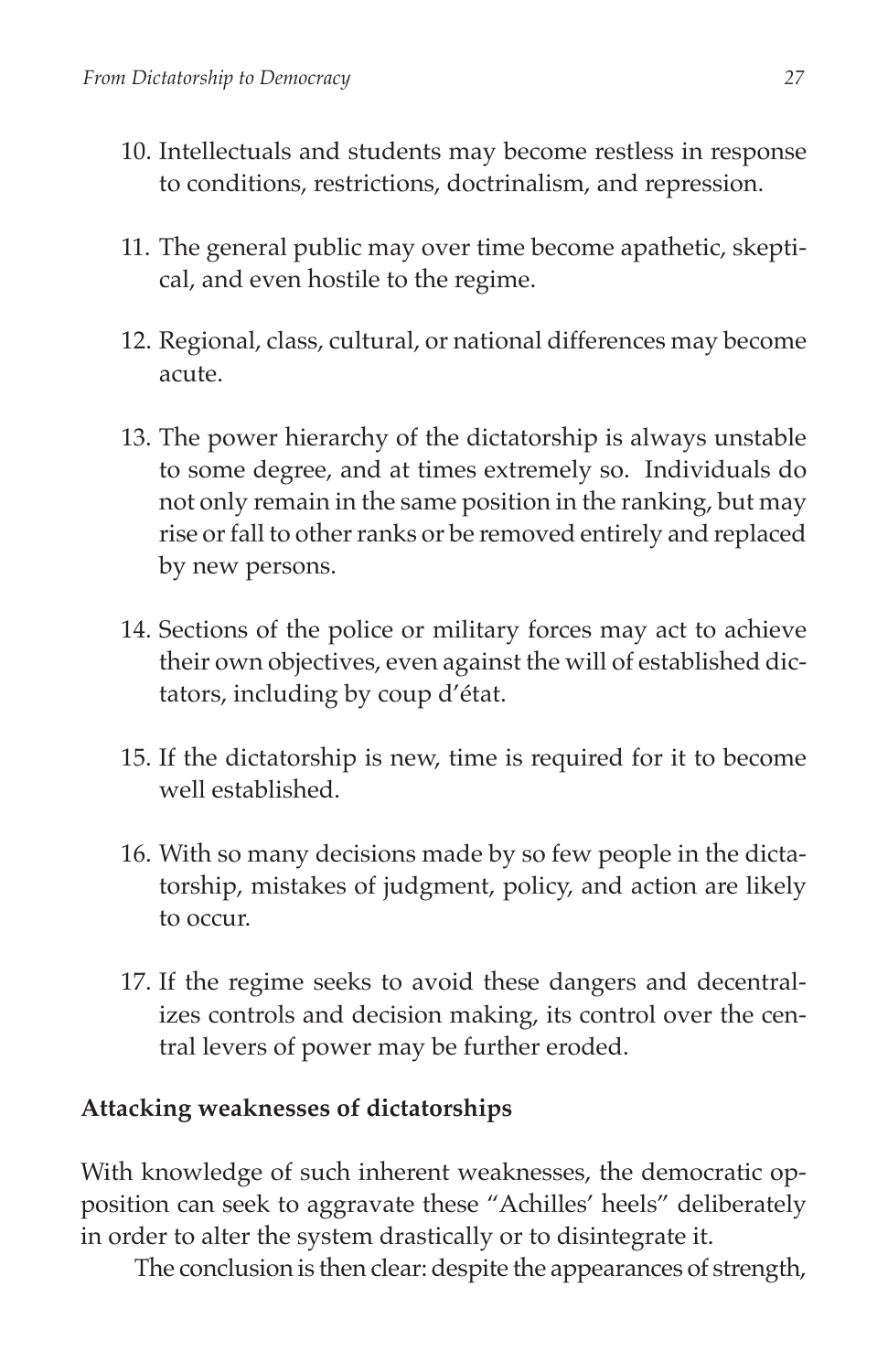all dictatorships have weaknesses, internal inefficiencies, personal rivalries, institutional inefficiencies, and conflicts between organizations and departments. These weaknesses, over time, tend to make the regime less effective and more vulnerable to changing conditions and deliberate resistance. Not everything the regime sets out to accomplish will get completed. At times, for example, even Hitler's direct orders were never implemented because those beneath him in the hierarchy refused to carry them out. The dictatorial regime may at times even fall apart quickly, as we have already observed.

This does not mean dictatorships can be destroyed without risks and casualties. Every possible course of action for liberation will involve risks and potential suffering, and will take time to operate. And, of course, no means of action can ensure rapid success in every situation. However, types of struggle that target the dictatorship's identifiable weaknesses have greater chance of success than those that seek to fight the dictatorship where it is clearly strongest. The question is *how* this struggle is to be waged.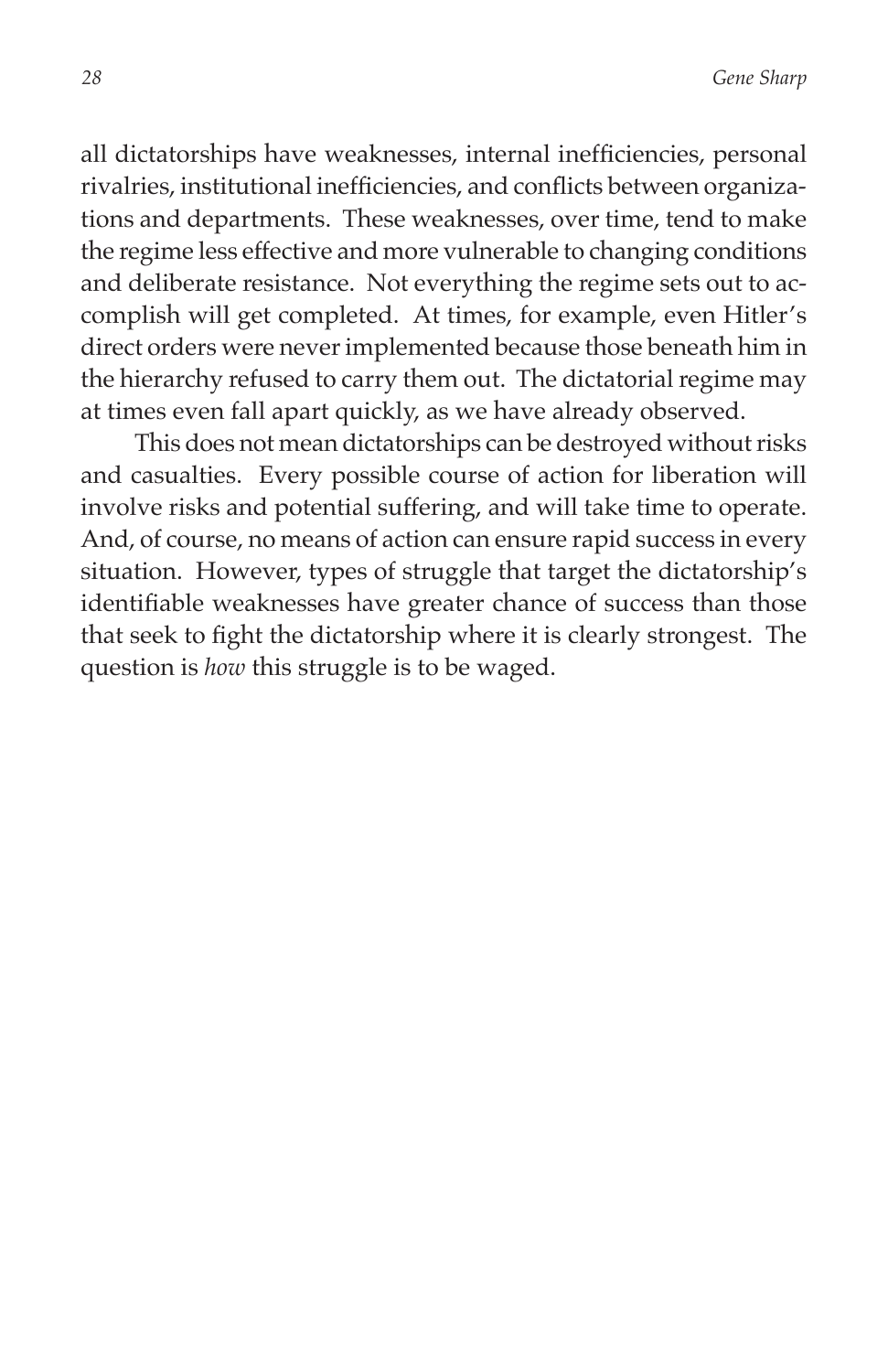# **Five Exercising Power**

In Chapter One we noted that military resistance against dictatorships does not strike them where they are weakest, but rather where they are strongest. By choosing to compete in the areas of military forces, supplies of ammunition, weapons technology, and the like, resistance movements tend to put themselves at a distinct disadvantage. Dictatorships will almost always be able to muster superior resources in these areas. The dangers of relying on foreign powers for salvation were also outlined. In Chapter Two we examined the problems of relying on negotiations as a means to remove dictatorships.

What means are then available that will offer the democratic resistance distinct advantages and will tend to aggravate the identified weaknesses of dictatorships? What technique of action will capitalize on the theory of political power discussed in Chapter Three? The alternative of choice is political defiance.

Political defiance has the following characteristics:

- It does not accept that the outcome will be decided by the means of fighting chosen by the dictatorship.
- It is difficult for the regime to combat.
- It can uniquely aggravate weaknesses of the dictatorship and can sever its sources of power.
- It can in action be widely dispersed but can also be concentrated on a specific objective.
- It leads to errors of judgment and action by the dictators.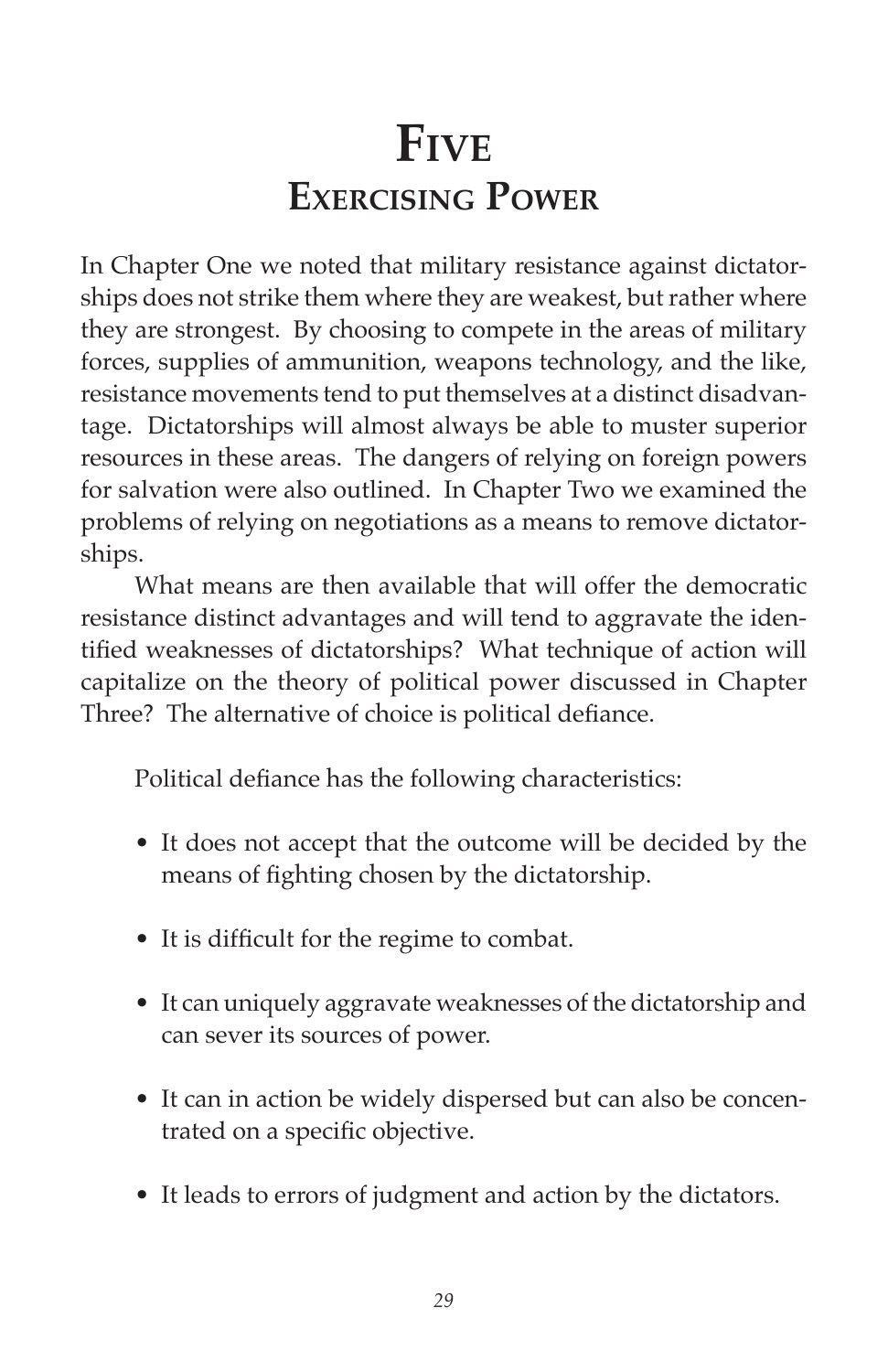- It can effectively utilize the population as a whole and the society's groups and institutions in the struggle to end the brutal domination of the few.
- It helps to spread the distribution of effective power in the society, making the establishment and maintenance of a democratic society more possible.

#### **The workings of nonviolent struggle**

Like military capabilities, political defiance can be employed for a variety of purposes, ranging from efforts to influence the opponents to take different actions, to create conditions for a peaceful resolution of conflict, or to disintegrate the opponents' regime. However, political defiance operates in quite different ways from violence. Although both techniques are means to wage struggle, they do so with very different means and with different consequences. The ways and results of violent conflict are well known. Physical weapons are used to intimidate, injure, kill, and destroy.

Nonviolent struggle is a much more complex and varied means of struggle than is violence. Instead, the struggle is fought by psychological, social, economic, and political weapons applied by the population and the institutions of the society. These have been known under various names of protests, strikes, noncooperation, boycotts, disaffection, and people power. As noted earlier, all governments can rule only as long as they receive replenishment of the needed sources of their power from the cooperation, submission, and obedience of the population and the institutions of the society. Political defiance, unlike violence, is uniquely suited to severing those sources of power.

#### **Nonviolent weapons and discipline**

The common error of past improvised political defiance campaigns is the reliance on only one or two methods, such as strikes and mass demonstrations. In fact, a multitude of methods exist that allow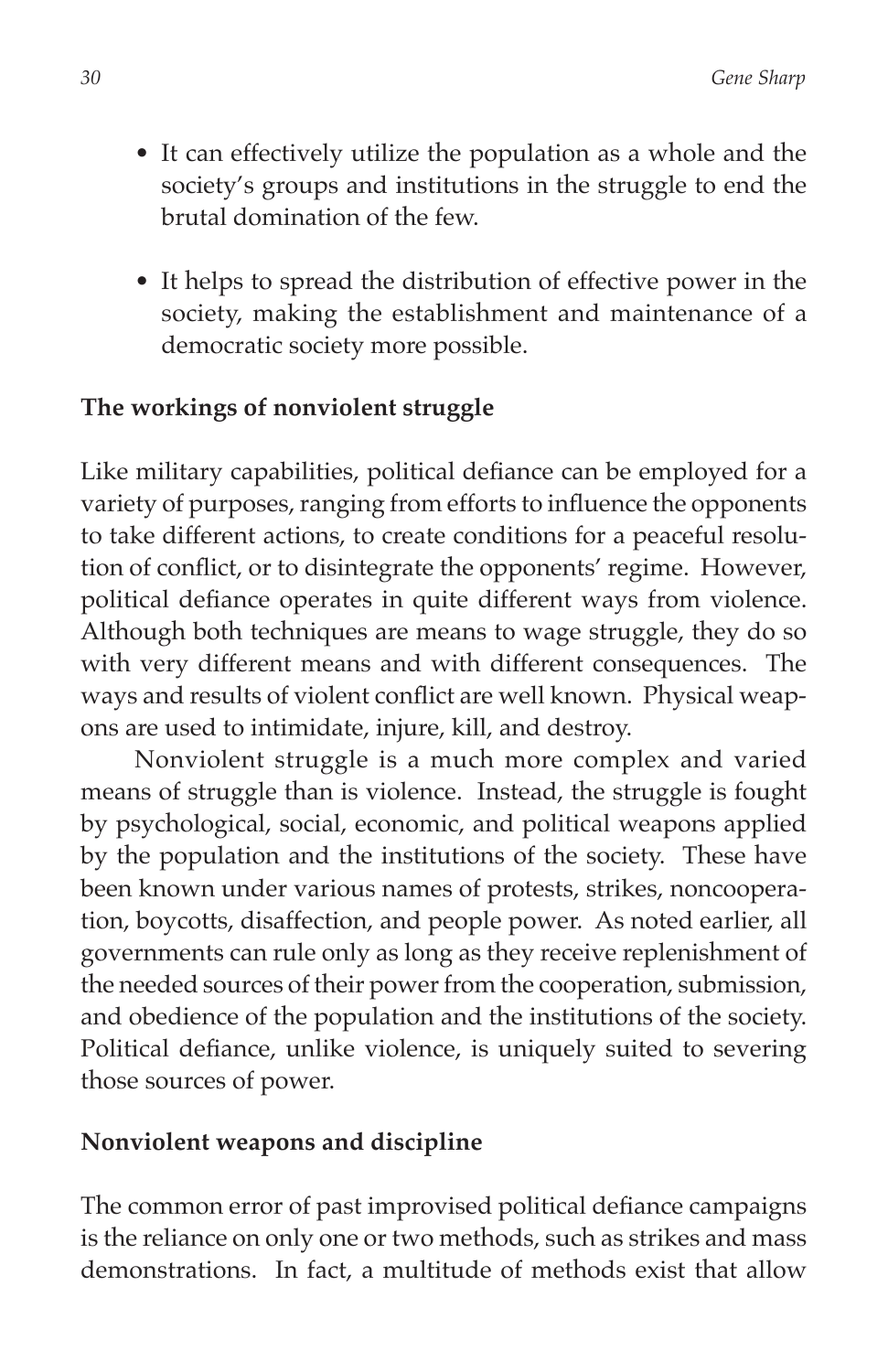resistance strategists to concentrate and disperse resistance as required.

About two hundred specific methods of nonviolent action have been identified, and there are certainly scores more. These methods are classified under three broad categories: protest and persuasion, noncooperation, and intervention. Methods of nonviolent protest and persuasion are largely symbolic demonstrations, including parades, marches, and vigils (54 methods). Noncooperation is divided into three sub-categories: (a) social noncooperation (16 methods), (b) economic noncooperation, including boycotts (26 methods) and strikes (23 methods), and (c) political noncooperation (38 methods). Nonviolent intervention, by psychological, physical, social, economic, or political means, such as the fast, nonviolent occupation, and parallel government (41 methods), is the final group. A list of 198 of these methods is included as the Appendix to this publication.

The use of a considerable number of these methods — carefully chosen, applied persistently and on a large scale, wielded in the context of a wise strategy and appropriate tactics, by trained civilians — is likely to cause any illegitimate regime severe problems. This applies to all dictatorships.

In contrast to military means, the methods of nonviolent struggle can be focused directly on the issues at stake. For example, since the issue of dictatorship is primarily political, then political forms of nonviolent struggle would be crucial. These would include denial of legitimacy to the dictators and noncooperation with their regime. Noncooperation would also be applied against specific policies. At times stalling and procrastination may be quietly and even secretly practiced, while at other times open disobedience and defiant public demonstrations and strikes may be visible to all.

On the other hand, if the dictatorship is vulnerable to economic pressures or if many of the popular grievances against it are economic, then economic action, such as boycotts or strikes, may be appropriate resistance methods. The dictators' efforts to exploit the economic system might be met with limited general strikes, slowdowns, and refusal of assistance by (or disappearance of) indispens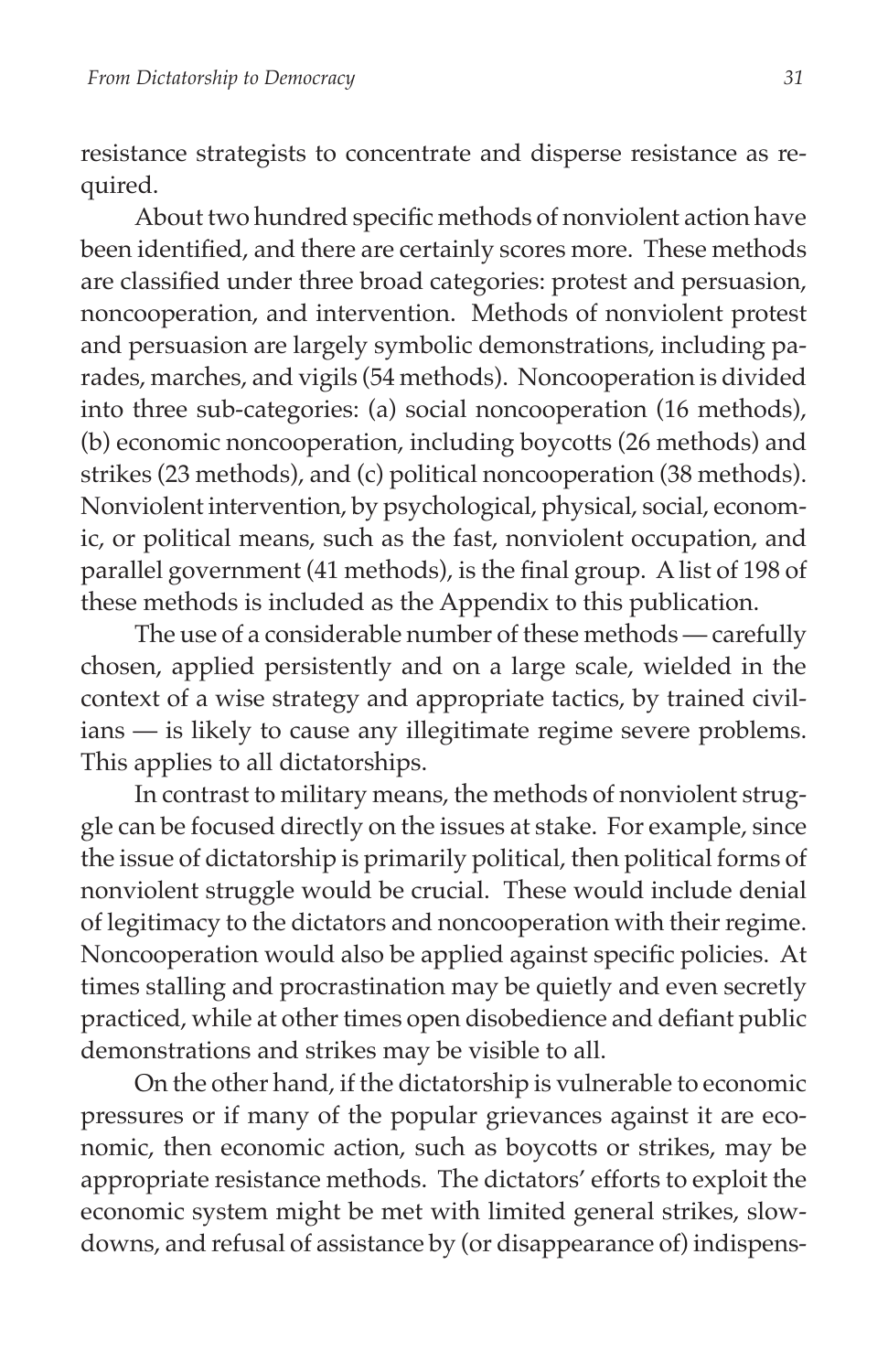able experts. Selective use of various types of strikes may be conducted at key points in manufacturing, in transport, in the supply of raw materials, and in the distribution of products.

Some methods of nonviolent struggle require people to perform acts unrelated to their normal lives, such as distributing leaflets, operating an underground press, going on hunger strike, or sitting down in the streets. These methods may be difficult for some people to undertake except in very extreme situations.

Other methods of nonviolent struggle instead require people to continue approximately their normal lives, though in somewhat different ways. For example, people may report for work, instead of striking, but then deliberately work more slowly or inefficiently than usual. "Mistakes" may be consciously made more frequently. One may become "sick" and "unable" to work at certain times. Or, one may simply refuse to work. One might go to religious services when the act expresses not only religious but also political convictions. One may act to protect children from the attackers' propaganda by education at home or in illegal classes. One might refuse to join certain "recommended" or required organizations that one would not have joined freely in earlier times. The similarity of such types of action to people's usual activities and the limited degree of departure from their normal lives may make participation in the national liberation struggle much easier for many people.

Since nonviolent struggle and violence operate in fundamentally different ways, even limited resistance violence during a political defiance campaign will be counterproductive, for it will shift the struggle to one in which the dictators have an overwhelming advantage (military warfare). Nonviolent discipline is a key to success and must be maintained despite provocations and brutalities by the dictators and their agents.

The maintenance of nonviolent discipline against violent opponents facilitates the workings of the four mechanisms of change in nonviolent struggle (discussed below). Nonviolent discipline is also extremely important in the process of political jiu-jitsu. In this process the stark brutality of the regime against the clearly nonviolent actionists politically rebounds against the dictators' position,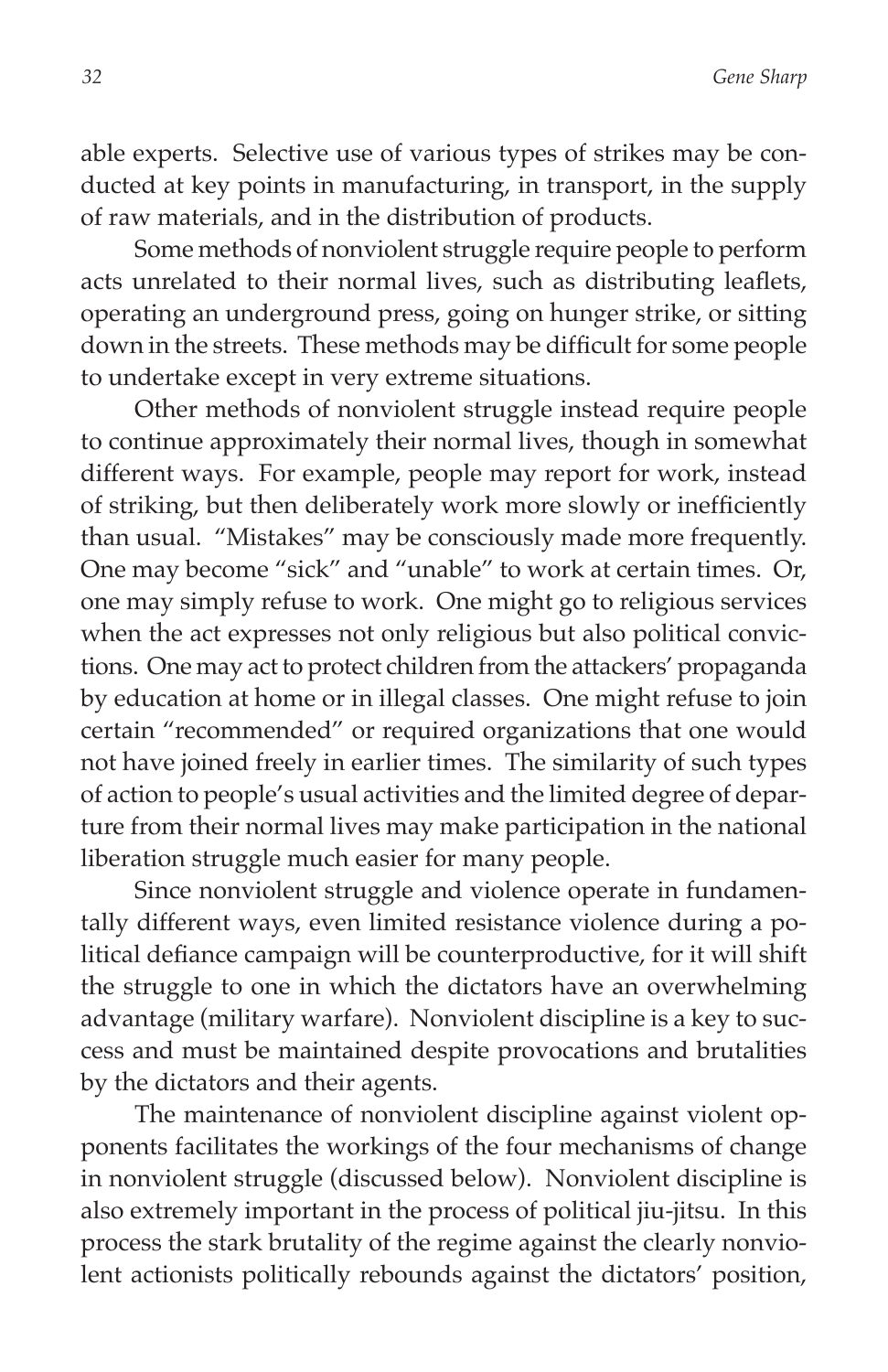causing dissention in their own ranks as well as fomenting support for the resisters among the general population, the regime's usual supporters, and third parties.

In some cases, however, limited violence against the dictatorship may be inevitable. Frustration and hatred of the regime may explode into violence. Or, certain groups may be unwilling to abandon violent means even though they recognize the important role of nonviolent struggle. In these cases, political defiance does not need to be abandoned. However, it will be necessary to separate the violent action as far as possible from the nonviolent action. This should be done in terms of geography, population groups, timing, and issues. Otherwise the violence could have a disastrous effect on the potentially much more powerful and successful use of political defiance.

The historical record indicates that while casualties in dead and wounded must be expected in political defiance, they will be far fewer than the casualties in military warfare. Furthermore, this type of struggle does not contribute to the endless cycle of killing and brutality.

Nonviolent struggle both requires and tends to produce a loss (or greater control) of fear of the government and its violent repression. That abandonment or control of fear is a key element in destroying the power of the dictators over the general population.

#### **Openness, secrecy, and high standards**

Secrecy, deception, and underground conspiracy pose very difficult problems for a movement using nonviolent action. It is often impossible to keep the political police and intelligence agents from learning about intentions and plans. From the perspective of the movement, secrecy is not only rooted in fear but contributes to fear, which dampens the spirit of resistance and reduces the number of people who can participate in a given action. It also can contribute to suspicions and accusations, often unjustified, within the movement, concerning who is an informer or agent for the opponents. Secrecy may also affect the ability of a movement to remain nonvio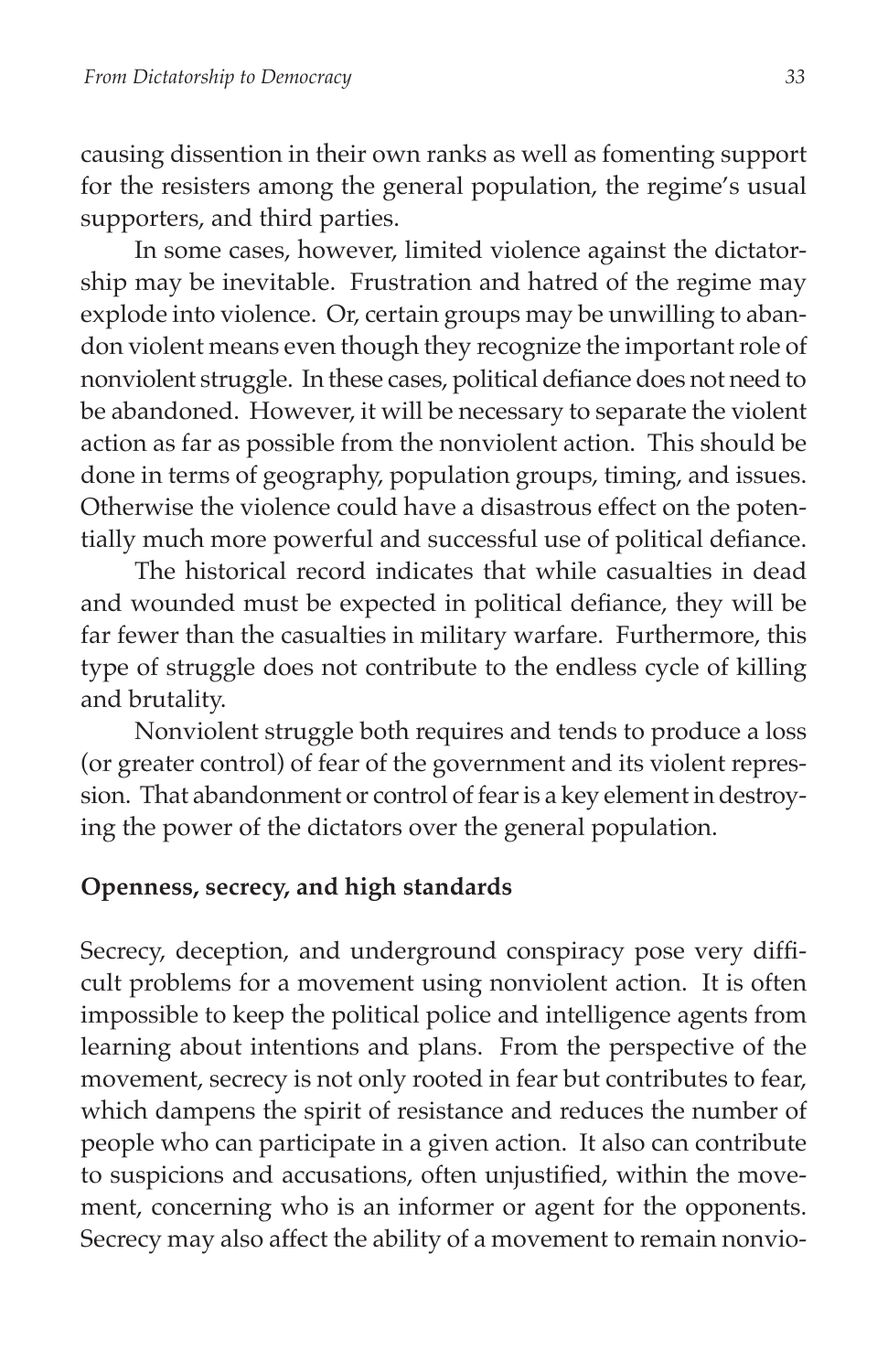lent. In contrast, openness regarding intentions and plans will not only have the opposite effects, but will contribute to an image that the resistance movement is in fact extremely powerful. The problem is of course more complex than this suggests, and there are significant aspects of resistance activities that may require secrecy. A wellinformed assessment will be required by those knowledgeable about both the dynamics of nonviolent struggle and also the dictatorship's means of surveillance in the specific situation.

The editing, printing, and distribution of underground publications, the use of illegal radio broadcasts from within the country, and the gathering of intelligence about the operations of the dictatorship are among the special limited types of activities where a high degree of secrecy will be required.

The maintenance of high standards of behavior in nonviolent action is necessary at all stages of the conflict. Such factors as fearlessness and maintaining nonviolent discipline are always required. It is important to remember that large numbers of people may frequently be necessary to effect particular changes. However, such numbers can be obtained as reliable participants only by maintaining the high standards of the movement.

#### **Shifting power relationships**

Strategists need to remember that the conflict in which political defiance is applied is a constantly changing field of struggle with continuing interplay of moves and countermoves. Nothing is static. Power relationships, both absolute and relative, are subject to constant and rapid changes. This is made possible by the resisters continuing their nonviolent persistence despite repression.

The variations in the respective power of the contending sides in this type of conflict situation are likely to be more extreme than in violent conflicts, to take place more quickly, and to have more diverse and politically significant consequences. Due to these variations, specific actions by the resisters are likely to have consequences far beyond the particular time and place in which they occur. These effects will rebound to strengthen or weaken one group or another.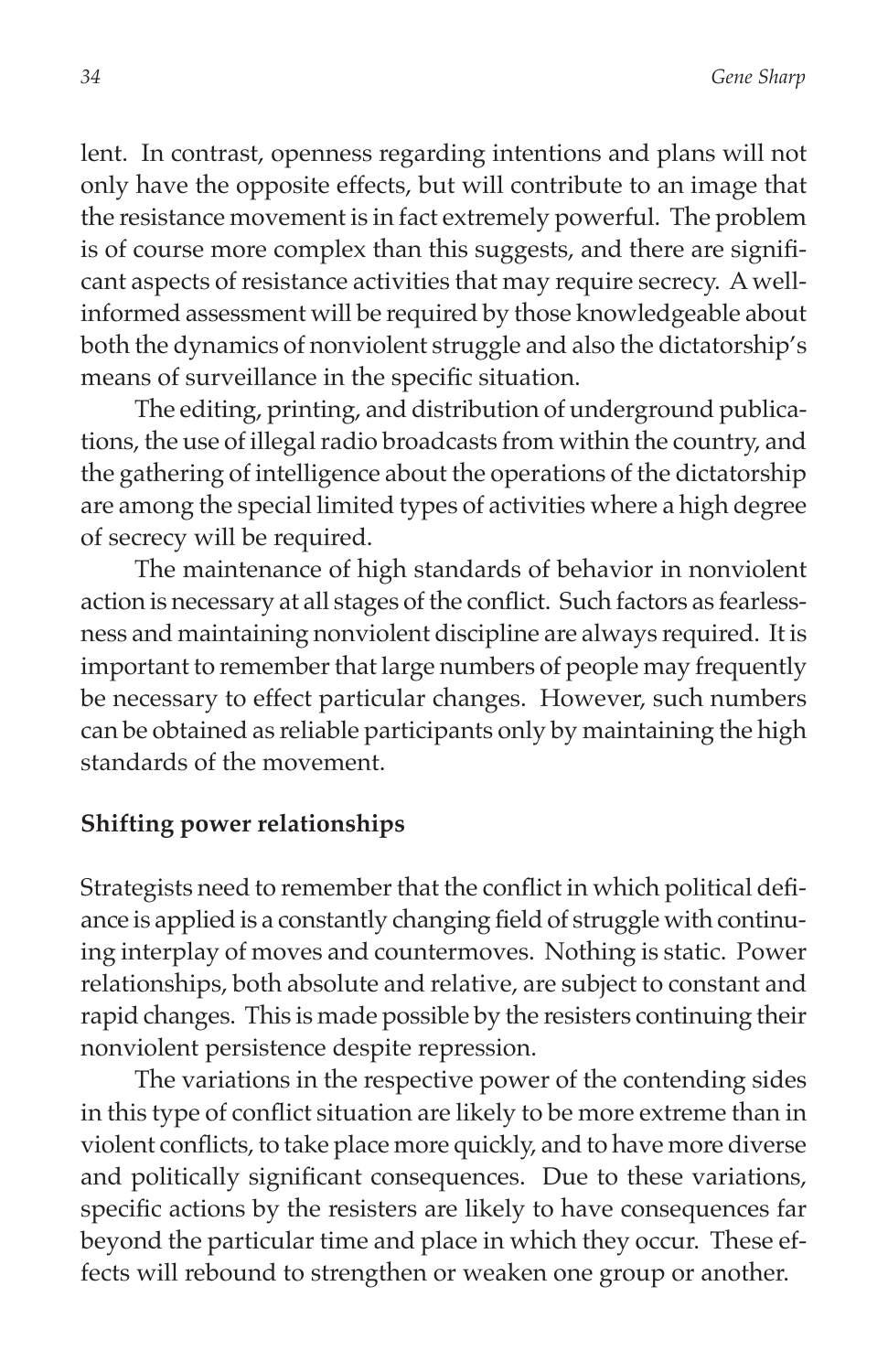In addition, the nonviolent group may, by its actions exert influence over the increase or decrease in the relative strength of *the opponent group* to a great extent. For example, disciplined courageous nonviolent resistance in face of the dictators' brutalities may induce unease, disaffection, unreliability, and in extreme situations even mutiny among the dictators' own soldiers and population. This resistance may also result in increased international condemnation of the dictatorship. In addition, skillful, disciplined, and persistent use of political defiance may result in more and more participation in the resistance by people who normally would give their tacit support to the dictators or generally remain neutral in the conflict.

#### **Four mechanisms of change**

Nonviolent struggle produces change in four ways. The first mechanism is the least likely, though it has occurred. When members of the opponent group are emotionally moved by the suffering of repression imposed on courageous nonviolent resisters or are rationally persuaded that the resisters' cause is just, they may come to accept the resisters' aims. This mechanism is called conversion. Though cases of *conversion* in nonviolent action do sometimes happen, they are rare, and in most conflicts this does not occur at all or at least not on a significant scale.

Far more often, nonviolent struggle operates by changing the conflict situation and the society so that the opponents simply cannot do as they like. It is this change that produces the other three mechanisms: accommodation, nonviolent coercion, and disintegration. Which of these occurs depends on the degree to which the relative and absolute power relations are shifted in favor of the democrats.

If the issues are not fundamental ones, the demands of the opposition in a limited campaign are not considered threatening, and the contest of forces has altered the power relationships to some degree, the immediate conflict may be ended by reaching an agreement, a splitting of differences or compromise. This mechanism is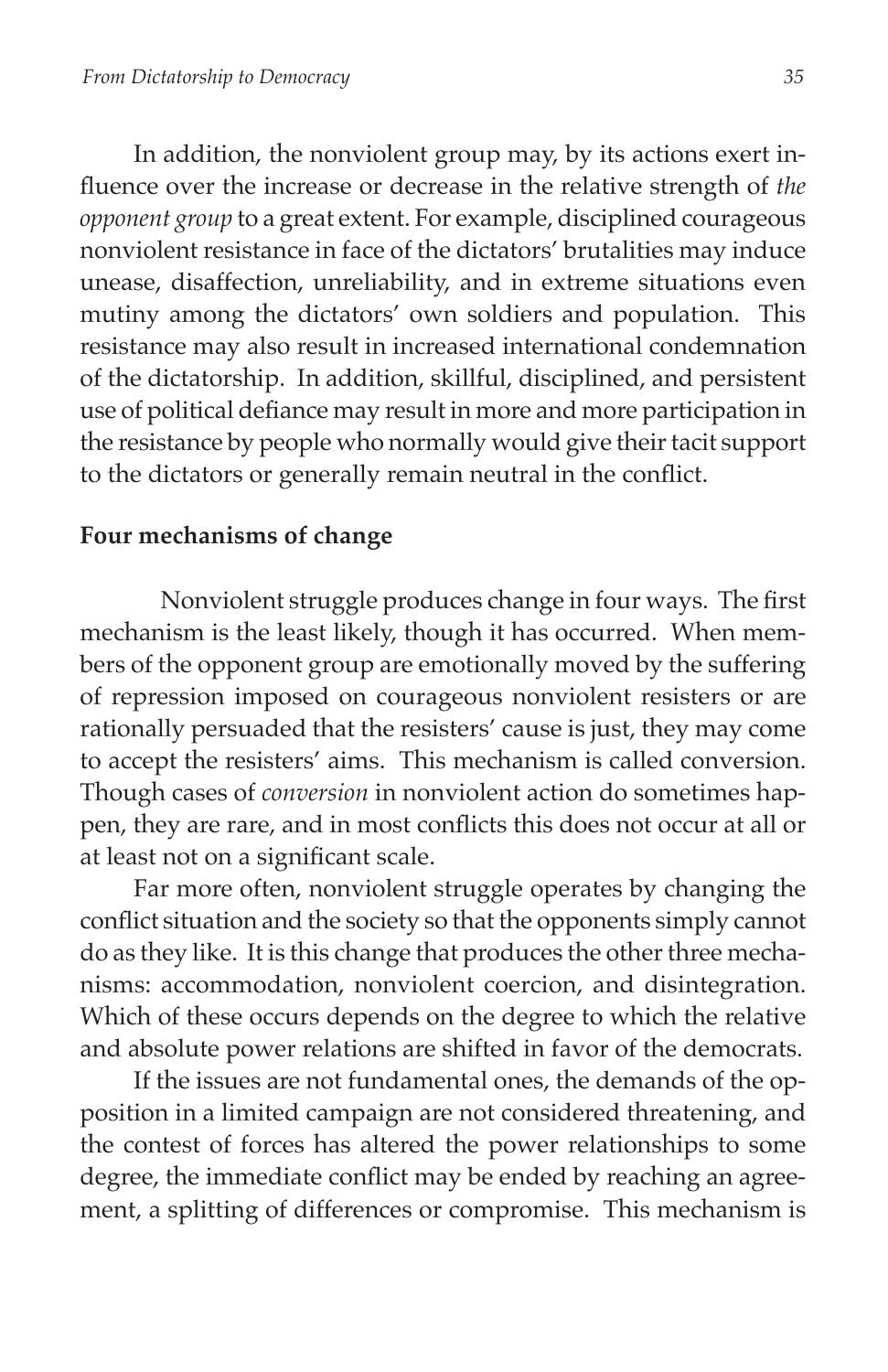called *accommodation.* Many strikes are settled in this manner, for example, with both sides attaining some of their objectives but neither achieving all it wanted. A government may perceive such a settlement to have some positive benefits, such as defusing tension, creating an impression of "fairness," or polishing the international image of the regime. It is important, therefore, that great care be exercised in selecting the issues on which a settlement by accommodation is acceptable. A struggle to bring down a dictatorship is not one of these.

Nonviolent struggle can be much more powerful than indicated by the mechanisms of conversion or accommodation. Mass noncooperation and defiance can so change social and political situations, especially power relationships, that the dictators' ability to control the economic, social, and political processes of government and the society is in fact taken away. The opponents' military forces may become so unreliable that they no longer simply obey orders to repress resisters. Although the opponents' leaders remain in their positions, and adhere to their original goals, their ability to act effectively has been taken away from them. That is called *nonviolent coercion.*

In some extreme situations, the conditions producing nonviolent coercion are carried still further. The opponents' leadership in fact loses all ability to act and their own structure of power collapses. The resisters' self-direction, noncooperation, and defiance become so complete that the opponents now lack even a semblance of control over them. The opponents' bureaucracy refuses to obey its own leadership. The opponents' troops and police mutiny. The opponents' usual supporters or population repudiate their former leadership, denying that they have any right to rule at all. Hence, their former assistance and obedience falls away. The fourth mechanism of change, *disintegration* of the opponents' system, is so complete that they do not even have sufficient power to surrender. The regime simply falls to pieces.

In planning liberation strategies, these four mechanisms should be kept in mind. They sometimes operate essentially by chance. However, the selection of one or more of these as the intended mecha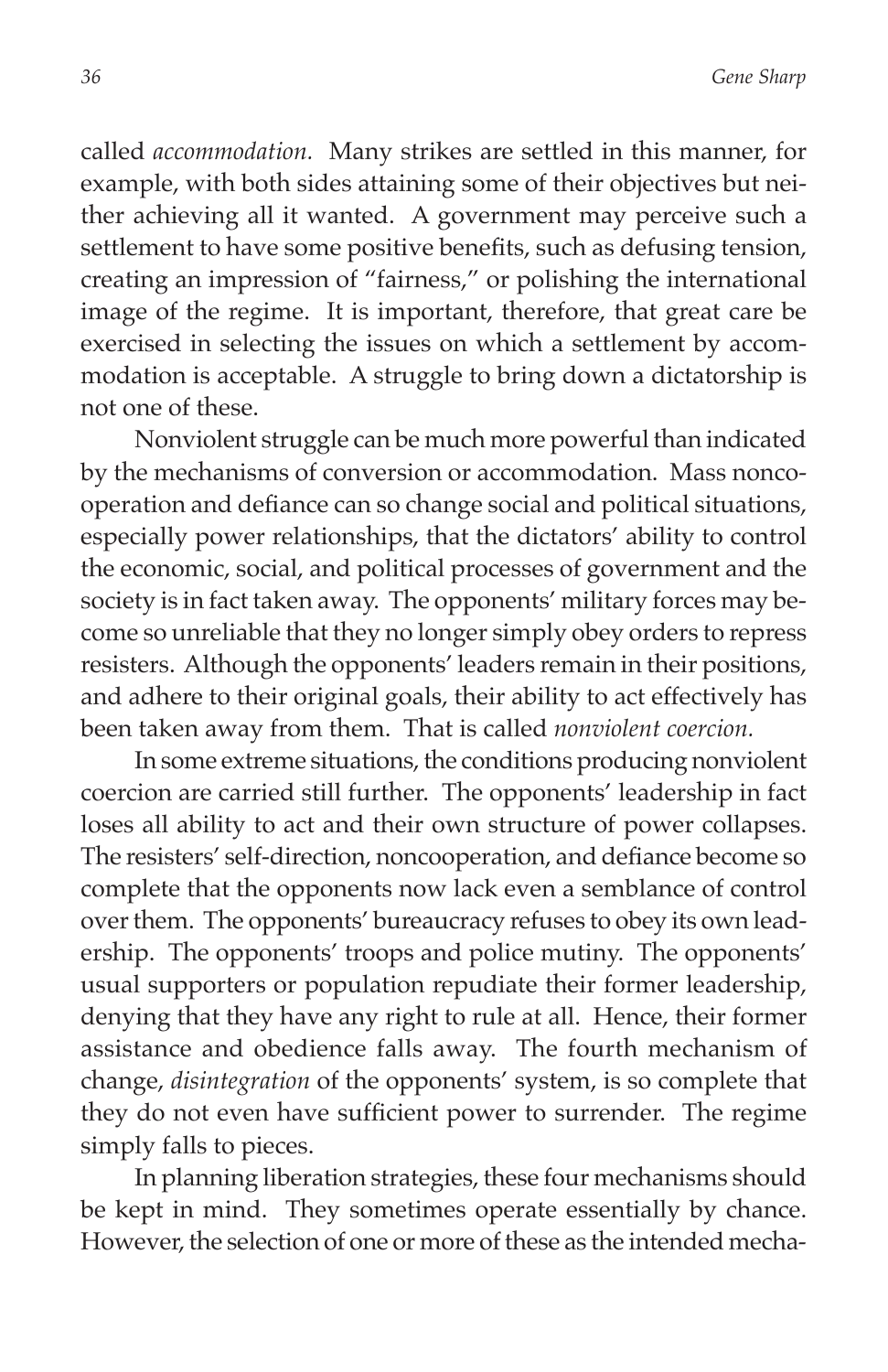nism of change in a conflict will make it possible to formulate specific and mutually reinforcing strategies. Which mechanism (or mechanisms) to select will depend on numerous factors, including the absolute and relative power of the contending groups and the attitudes and objectives of the nonviolent struggle group.

### **Democratizing effects of political defiance**

In contrast to the centralizing effects of violent sanctions, use of the technique of nonviolent struggle contributes to democratizing the political society in several ways.

One part of the democratizing effect is negative. That is, in contrast to military means, this technique does not provide a means of repression under command of a ruling elite which can be turned against the population to establish or maintain a dictatorship. Leaders of a political defiance movement can exert influence and apply pressures on their followers, but they cannot imprison or execute them when they dissent or choose other leaders.

Another part of the democratizing effect is positive. That is, nonviolent struggle provides the population with means of resistance that can be used to achieve and defend their liberties against existing or would-be dictators. Below are several of the positive democratizing effects nonviolent struggle may have:

- Experience in applying nonviolent struggle may result in the population being more self-confident in challenging the regime's threats and capacity for violent repression.
- Nonviolent struggle provides the means of noncooperation and defiance by which the population can resist undemocratic controls over them by any dictatorial group.
- Nonviolent struggle can be used to assert the practice of democratic freedoms, such as free speech, free press, independent organizations, and free assembly, in face of repressive controls.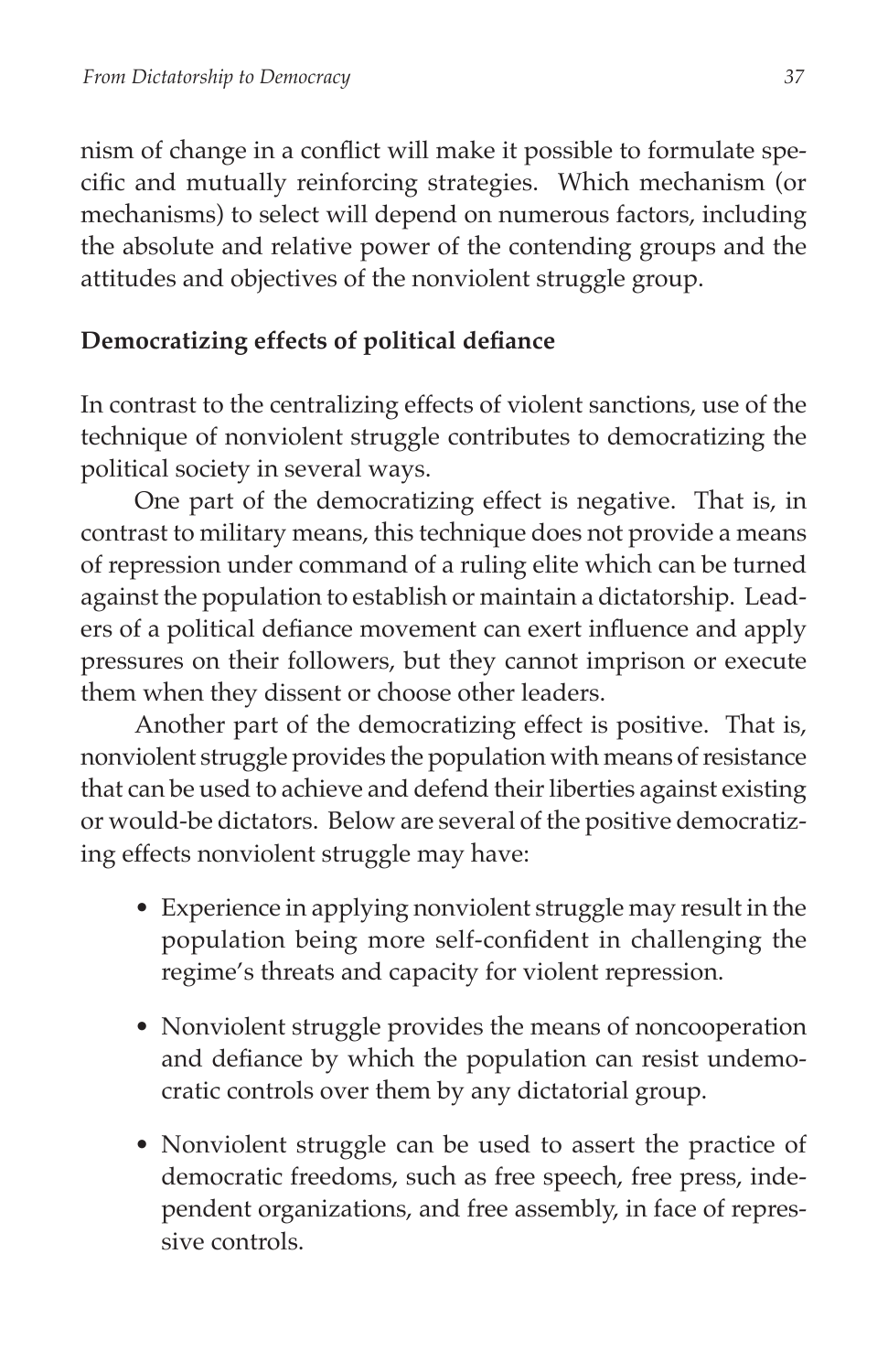- Nonviolent struggle contributes strongly to the survival, rebirth, and strengthening of the independent groups and institutions of the society, as previously discussed. These are important for democracy because of their capacity to mobilize the power capacity of the population and to impose limits on the effective power of any would-be dictators.
- Nonviolent struggle provides means by which the population can wield power against repressive police and military action by a dictatorial government.
- Nonviolent struggle provides methods by which the population and the independent institutions can in the interests of democracy restrict or sever the sources of power for the ruling elite, thereby threatening its capacity to continue its domination.

#### **Complexity of nonviolent struggle**

As we have seen from this discussion, nonviolent struggle is a complex technique of social action, involving a multitude of methods, a range of mechanisms of change, and specific behavioral requirements. To be effective, especially against a dictatorship, political defiance requires careful planning and preparation. Prospective participants will need to understand what is required of them. Resources will need to have been made available. And strategists will need to have analyzed how nonviolent struggle can be most effectively applied. We now turn our attention to this latter crucial element: the need for strategic planning.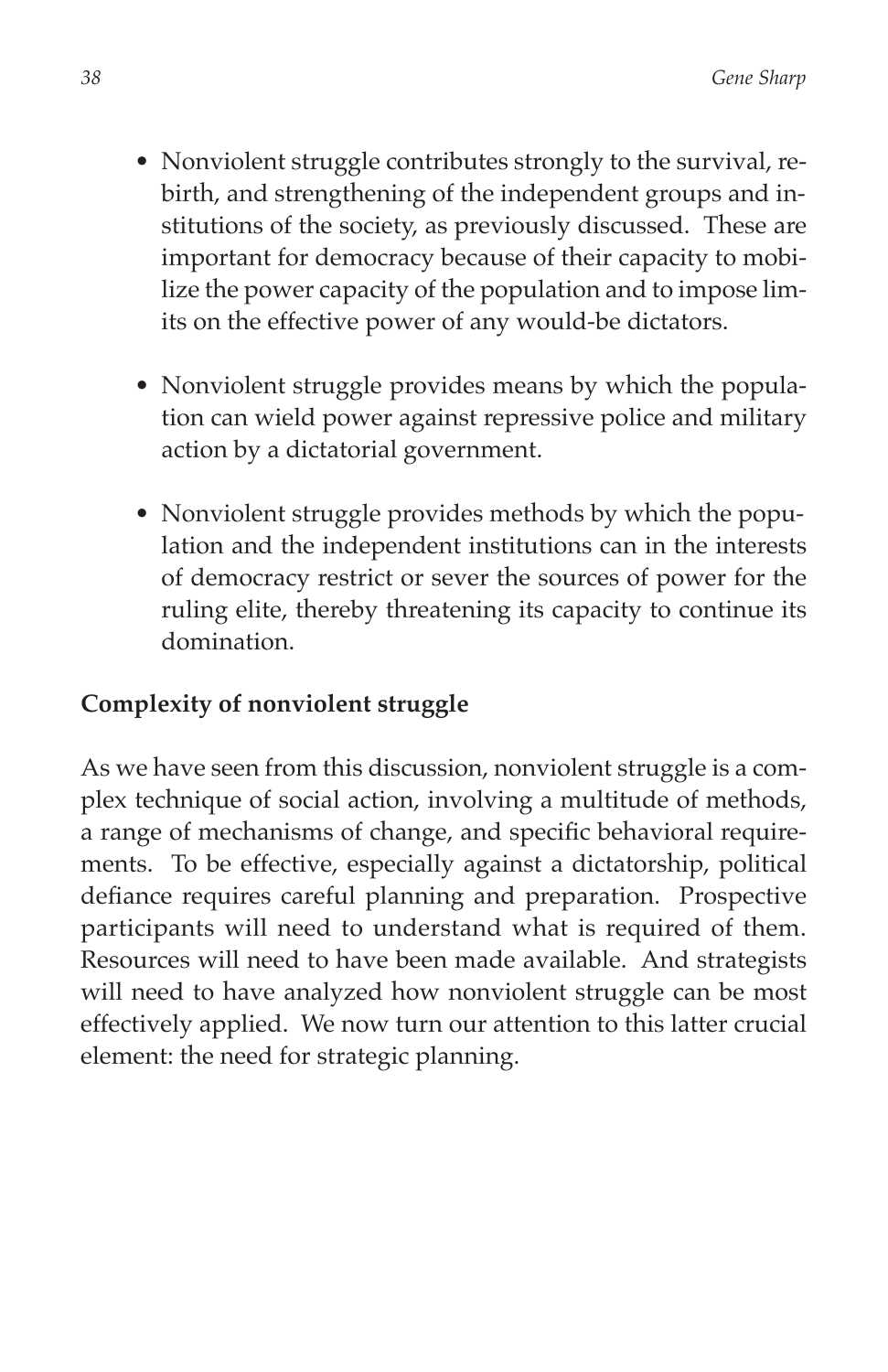# **Six**

## **The Need For Strategic Planning**

Political defiance campaigns against dictatorships may begin in a variety of ways. In the past these struggles have almost always been unplanned and essentially accidental. Specific grievances that have triggered past initial actions have varied widely, but often included new brutalities, the arrest or killing of a highly regarded person, a new repressive policy or order, food shortages, disrespect toward religious beliefs, or an anniversary of an important related event. Sometimes, a particular act by the dictatorship has so enraged the populace that they have launched into action without having any idea how the rising might end. At other times a courageous individual or a small group may have taken action which aroused support. A specific grievance may be recognized by others as similar to wrongs they had experienced and they, too, may thus join the struggle. Sometimes, a specific call for resistance from a small group or individual may meet an unexpectedly large response.

While spontaneity has some positive qualities, it has often had disadvantages. Frequently, the democratic resisters have not anticipated the brutalities of the dictatorship, so that they suffered gravely and the resistance has collapsed. At times the lack of planning by democrats has left crucial decisions to chance, with disastrous results. Even when the oppressive system was brought down, lack of planning on how to handle the transition to a democratic system has contributed to the emergence of a new dictatorship.

### **Realistic planning**

In the future, unplanned popular action will undoubtedly play significant roles in risings against dictatorships. However, it is now possible to calculate the most effective ways to bring down a dictatorship, to assess when the political situation and popular mood are ripe, and to choose how to initiate a campaign. Very careful thought *based on a realistic assessment* of the situation and the capabilities of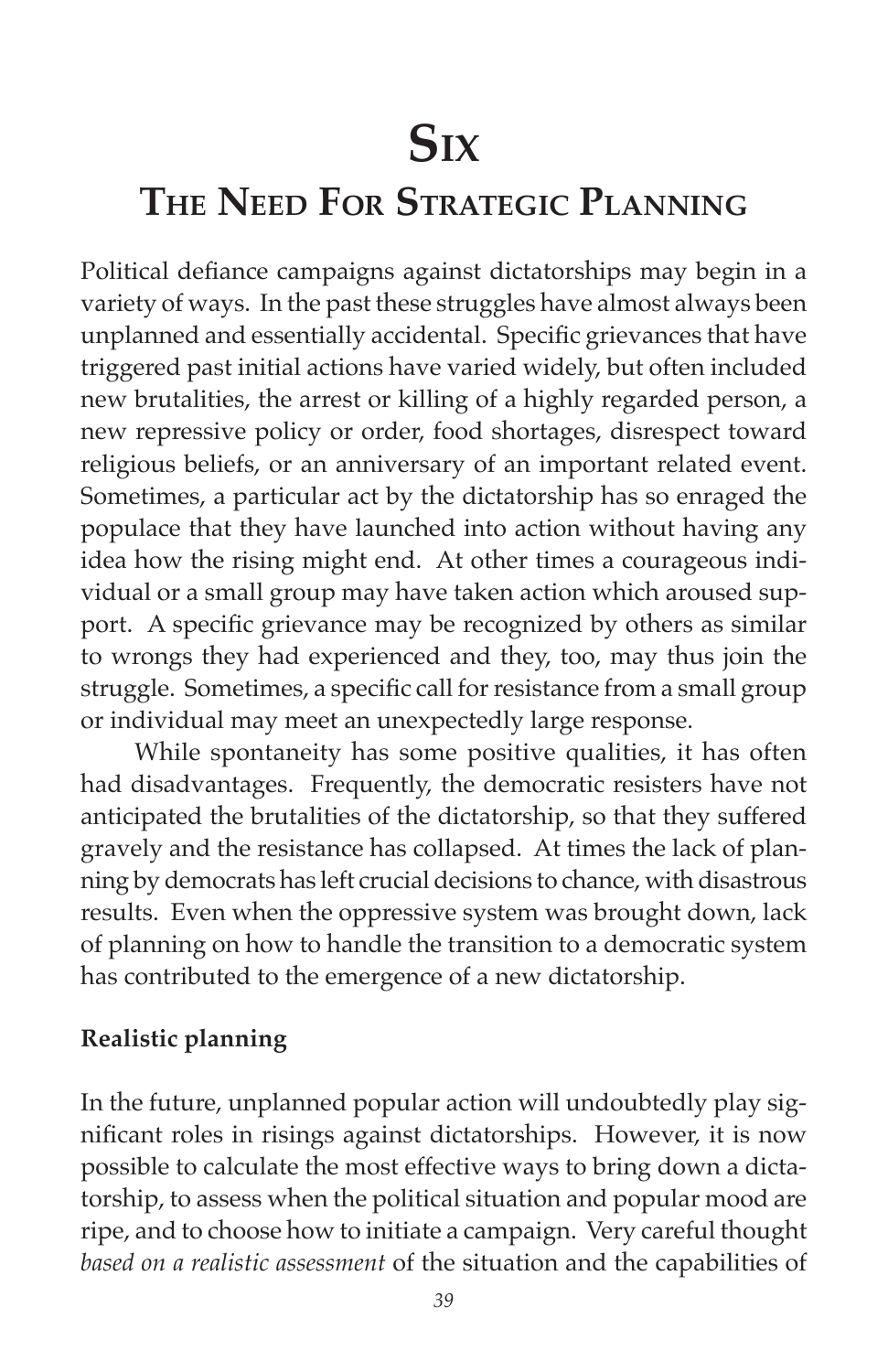the populace is required in order to select effective ways to achieve freedom under such circumstances.

If one wishes to accomplish something, it is wise to plan how to do it. The more important the goal, or the graver the consequences of failure, the more important planning becomes. Strategic planning increases the likelihood that all available resources will be mobilized and employed most effectively. This is especially true for a democratic movement – which has limited material resources and whose supporters will be in danger – that is trying to bring down a powerful dictatorship. In contrast, the dictatorship usually will have access to vast material resources, organizational strength, and ability to perpetrate brutalities.

"To plan a strategy" here means to calculate a course of action that will make it more likely to get from the present to the desired future situation. In terms of this discussion, it means from a dictatorship to a future democratic system. A plan to achieve that objective will usually consist of a phased series of campaigns and other organized activities designed to strengthen the oppressed population and society and to weaken the dictatorship. Note here that the objective is not simply to destroy the current dictatorship but to emplace a democratic system. A grand strategy that limits its objective to merely destroying the incumbent dictatorship runs a great risk of producing another tyrant.

#### **Hurdles to planning**

Some exponents of freedom in various parts of the world do not bring their full capacities to bear on the problem of how to achieve liberation. Only rarely do these advocates fully recognize the extreme importance of careful strategic planning before they act. Consequently, this is almost never done.

Why is it that the people who have the vision of bringing political freedom to their people should so rarely prepare a comprehensive strategic plan to achieve that goal? Unfortunately, often most people in democratic opposition groups do not understand the need for strategic planning or are not accustomed or trained to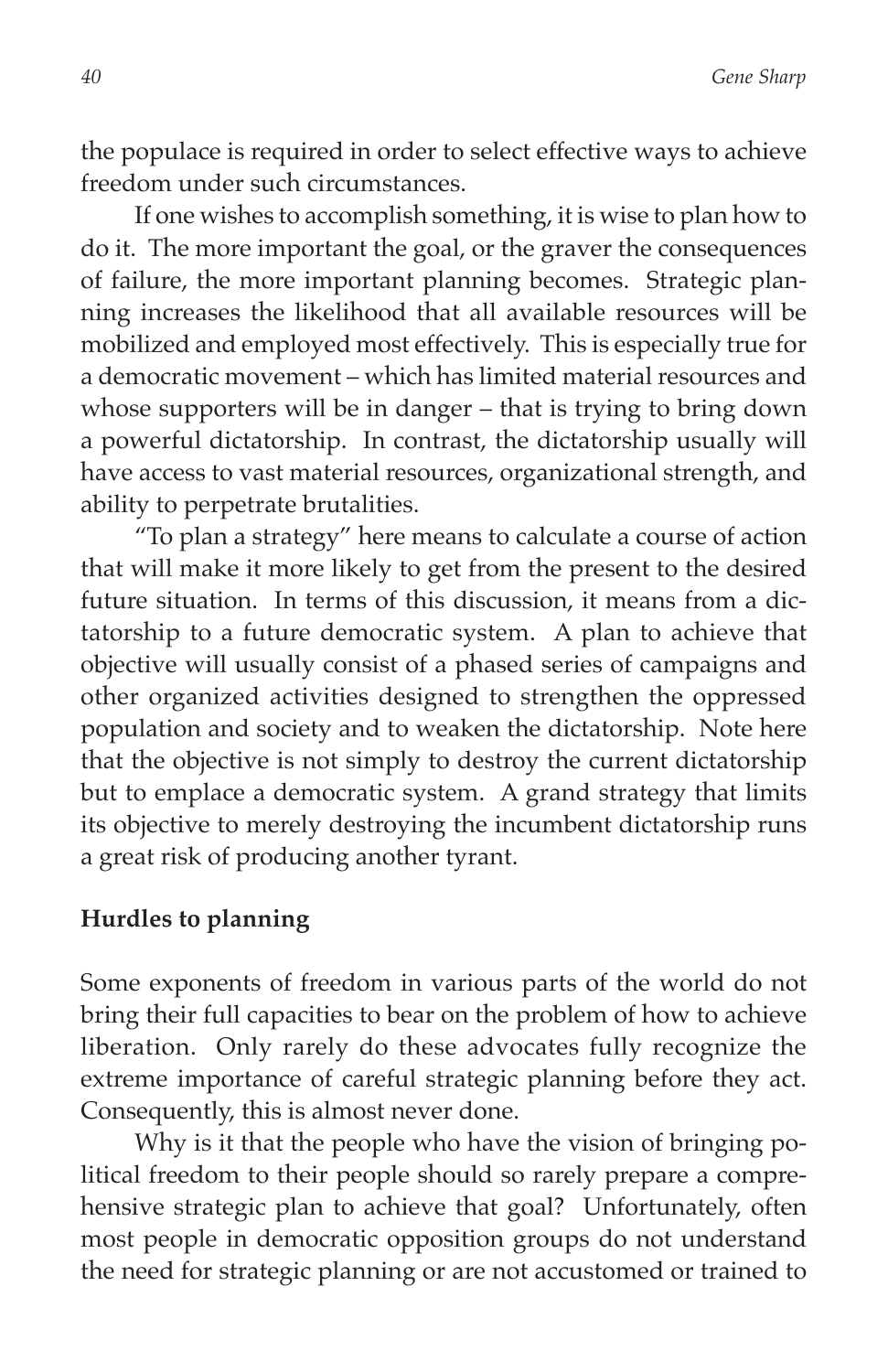think strategically. This is a difficult task. Constantly harassed by the dictatorship, and overwhelmed by immediate responsibilities, resistance leaders often do not have the safety or time to develop strategic thinking skills.

Instead, it is a common pattern simply to react to the initiatives of the dictatorship. The opposition is then always on the defensive, seeking to maintain limited liberties or bastions of freedom, at best slowing the advance of the dictatorial controls or causing certain problems for the regime's new policies.

Some individuals and groups, of course, may not see the need for broad long-term planning of a liberation movement. Instead, they may naïvely think that if they simply espouse their goal strongly, firmly, and long enough, it will somehow come to pass. Others assume that if they simply live and witness according to their principles and ideals in face of difficulties, they are doing all they can to implement them. The espousal of humane goals and loyalty to ideals are admirable, but are grossly inadequate to end a dictatorship and to achieve freedom.

Other opponents of dictatorship may naïvely think that if only they use enough violence, freedom will come. But, as noted earlier, violence is no guarantor of success. Instead of liberation, it can lead to defeat, massive tragedy, or both. In most situations the dictatorship is best equipped for violent struggle and the military realities rarely, if ever, favor the democrats.

There are also activists who base their actions on what they "feel" they should do. These approaches are, however, not only egocentric but they offer no guidance for developing a grand strategy of liberation.

Action based on a "bright idea" that someone has had is also limited. What is needed instead is action based on careful calculation of the "next steps" required to topple the dictatorship. Without strategic analysis, resistance leaders will often not know what that "next step" should be, for they have not thought carefully about the successive specific steps required to achieve victory. Creativity and bright ideas are very important, but they need to be utilized in order to advance the strategic situation of the democratic forces.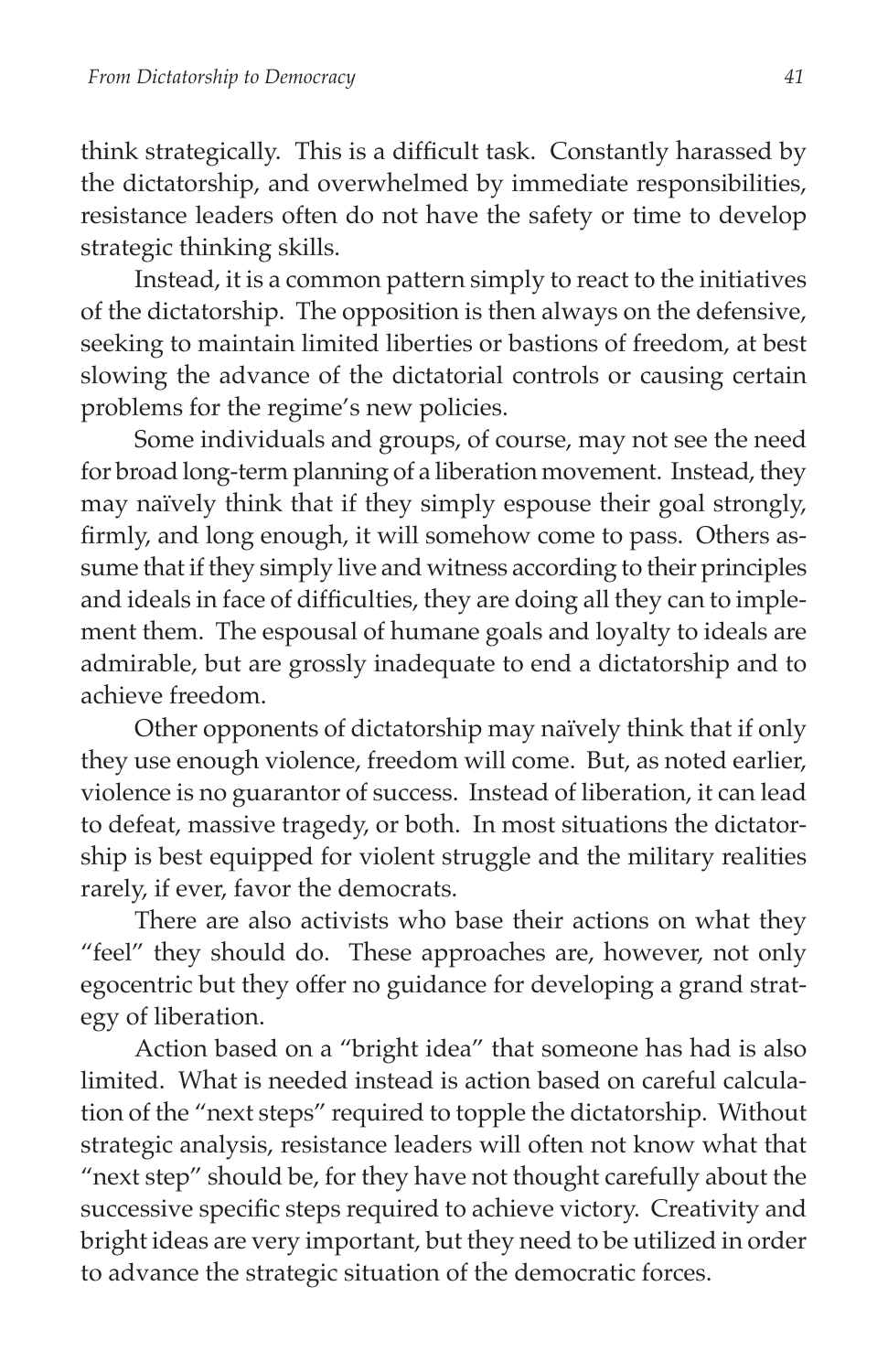Acutely aware of the multitude of actions that could be taken against the dictatorship and unable to determine where to begin, some people counsel "Do everything simultaneously." That might be helpful but, of course, is impossible, especially for relatively weak movements. Furthermore, such an approach provides no guidance on where to begin, on where to concentrate efforts, and how to use often limited resources.

Other persons and groups may see the need for some planning, but are only able to think about it on a short-term or tactical basis. They may not see that longer-term planning is necessary or possible. They may at times be unable to think and analyze in strategic terms, allowing themselves to be repeatedly distracted by relatively small issues, often responding to the opponents' actions rather than seizing the initiative for the democratic resistance. Devoting so much energy to short-term activities, these leaders often fail to explore several alternative courses of action which could guide the overall efforts so that the goal is constantly approached.

It is also just possible that some democratic movements do not plan a comprehensive strategy to bring down the dictatorship, concentrating instead only on immediate issues, for another reason. Inside themselves, they do not really believe that the dictatorship can be ended by their own efforts. Therefore, planning how to do so is considered to be a romantic waste of time or an exercise in futility. People struggling for freedom against established brutal dictatorships are often confronted by such immense military and police power that it appears the dictators can accomplish whatever they will. Lacking real hope, these people will, nevertheless, defy the dictatorship for reasons of integrity and perhaps history. Though they will never admit it, perhaps never consciously recognize it, their actions appear to themselves as hopeless. Hence, for them, long-term comprehensive strategic planning has no merit.

The result of such failures to plan strategically is often drastic: one's strength is dissipated, one's actions are ineffective, energy is wasted on minor issues, advantages are not utilized, and sacrifices are for naught. If democrats do not plan strategically they are likely to fail to achieve their objectives. A poorly planned, odd mixture of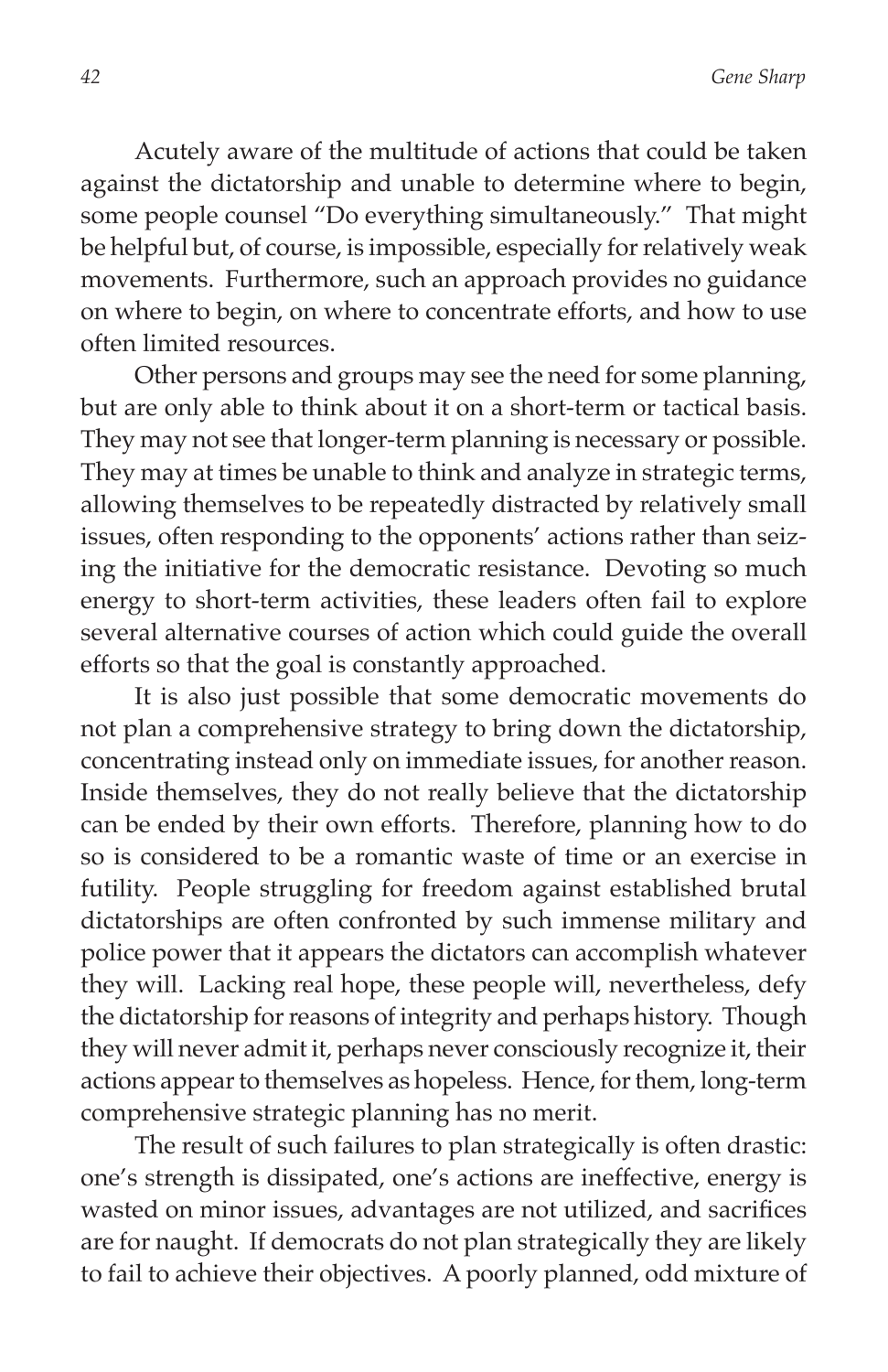activities will not move a major resistance effort forward. Instead, it will more likely allow the dictatorship to increase its controls and power.

Unfortunately, because comprehensive strategic plans for liberation are rarely, if ever, developed, dictatorships appear much more durable than they in fact are. They survive for years or decades longer than need be the case.

### **Four important terms in strategic planning**

In order to help us to think strategically, clarity about the meanings of four basic terms is important.

*Grand strategy* is the conception that serves to coordinate and direct the use of all appropriate and available resources (economic, human, moral, political, organizational, etc.) of a group seeking to attain its objectives in a conflict.

Grand strategy, by focusing primary attention on the group's objectives and resources in the conflict, determines the most appropriate technique of action (such as conventional military warfare or nonviolent struggle) to be employed in the conflict. In planning a grand strategy resistance leaders must evaluate and plan which pressures and influences are to be brought to bear upon the opponents. Further, grand strategy will include decisions on the appropriate conditions and timing under which initial and subsequent resistance campaigns will be launched.

Grand strategy sets the basic framework for the selection of more limited strategies for waging the struggle. Grand strategy also determines the allocation of general tasks to particular groups and the distribution of resources to them for use in the struggle.

*Strategy* is the conception of how best to achieve particular objectives in a conflict, operating within the scope of the chosen grand strategy. Strategy is concerned with whether, when, and how to fight, as well as how to achieve maximum effectiveness in struggling for certain ends. A strategy has been compared to the artist's concept, while a strategic plan is the architect's blueprint.<sup>12</sup>

<sup>&</sup>lt;sup>12</sup> Robert Helvey, personal communication, 15 August 1993.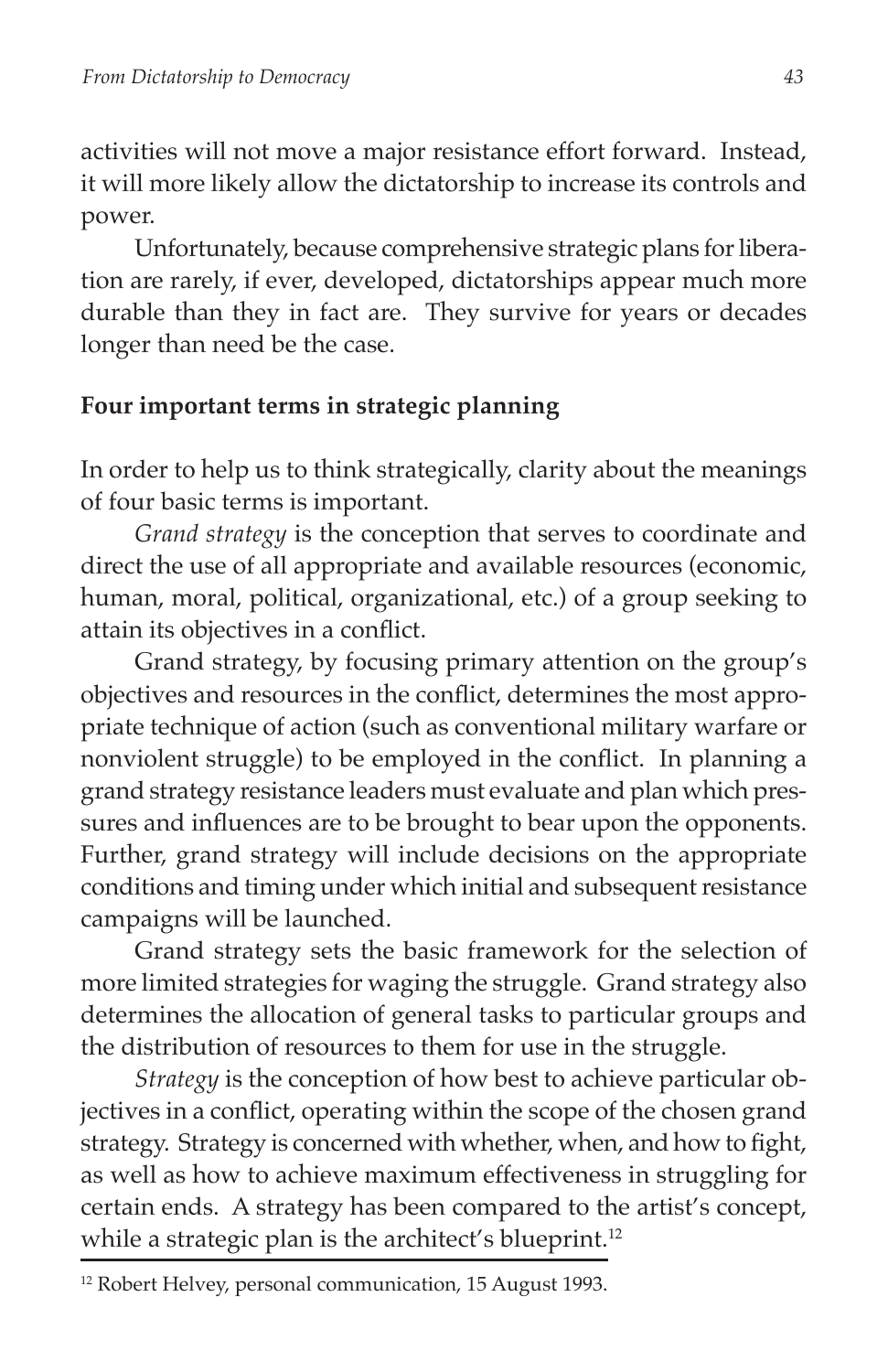Strategy may also include efforts to develop a strategic situation that is so advantageous that the opponents are able to foresee that open conflict is likely to bring their certain defeat, and therefore capitulate without an open struggle. Or, if not, the improved strategic situation will make success of the challengers certain in struggle. Strategy also involves how to act to make good use of successes when gained.

Applied to the course of the struggle itself, the strategic plan is the basic idea of how a campaign shall develop, and how its separate components shall be fitted together to contribute most advantageously to achieve its objectives. It involves the skillful deployment of particular action groups in smaller operations. Planning for a wise strategy must take into consideration the requirements for success in the operation of the chosen technique of struggle. Different techniques will have different requirements. Of course, just fulfilling "requirements" is not sufficient to ensure success. Additional factors may also be needed.

In devising strategies, the democrats must clearly define their objectives and determine how to measure the effectiveness of efforts to achieve them. This definition and analysis permits the strategist to identify the precise requirements for securing each selected objective. This need for clarity and definition applies equally to tactical planning.

Tactics and methods of action are used to implement the strategy. *Tactics* relate to the skillful use of one's forces to the best advantage in a limited situation. A tactic is a limited action, employed to achieve a restricted objective. The choice of tactics is governed by the conception of how best in a restricted phase of a conflict to utilize the available means of fighting to implement the strategy. To be most effective, tactics and methods must be chosen and applied with constant attention to the achievement of strategic objectives. Tactical gains that do not reinforce the attainment of strategic objectives may in the end turn out to be wasted energy.

A tactic is thus concerned with a limited course of action that fits within the broad strategy, just as a strategy fits within the grand strategy. Tactics are always concerned with fighting, whereas strat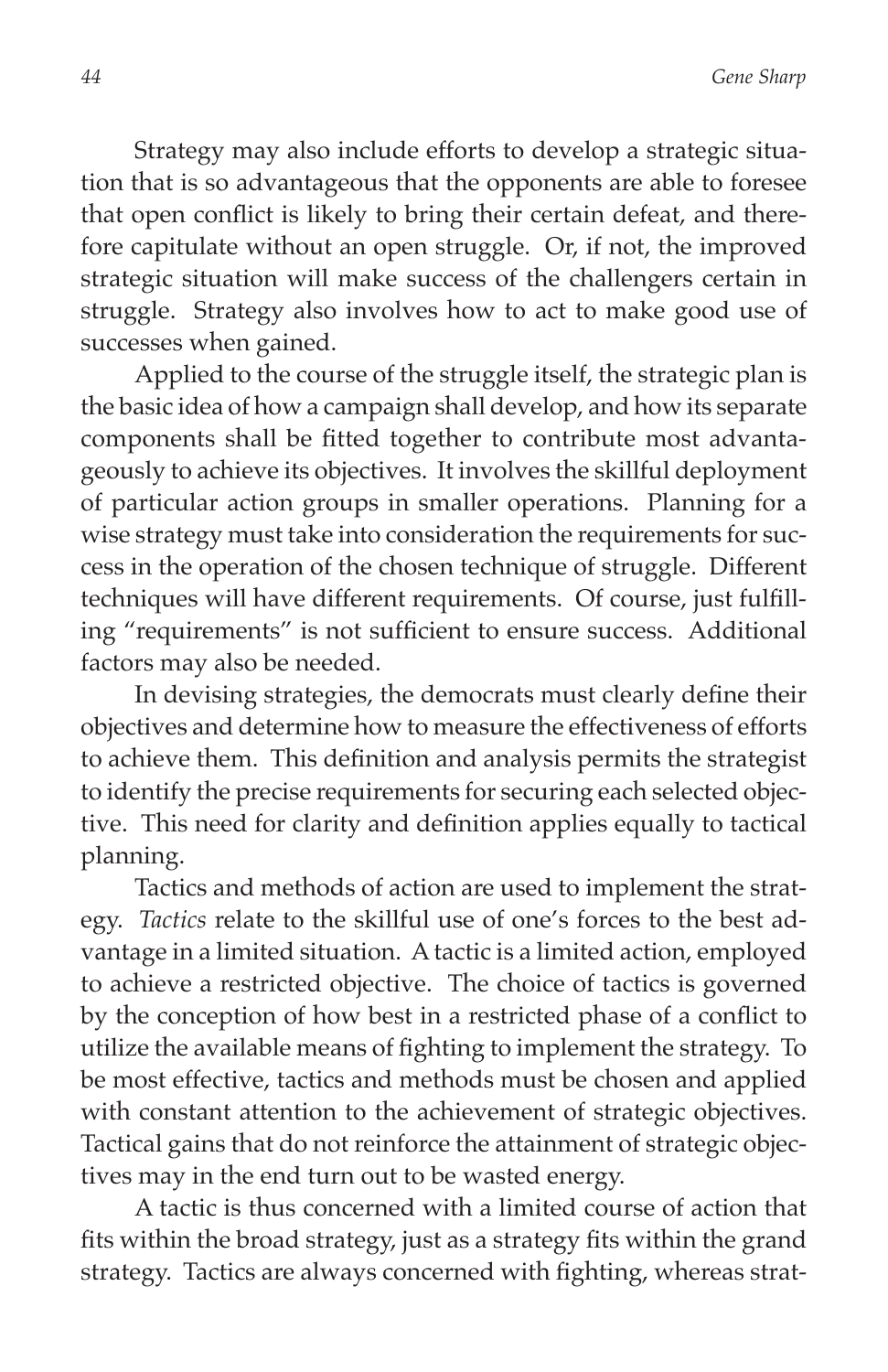egy includes wider considerations. A particular tactic can only be understood as part of the overall strategy of a battle or a campaign. Tactics are applied for shorter periods of time than strategies, or in smaller areas (geographical, institutional, etc.), or by a more limited number of people, or for more limited objectives. In nonviolent action the distinction between a tactical objective and a strategic objective may be partly indicated by whether the chosen objective of the action is minor or major.

Offensive tactical engagements are selected to support attainment of strategic objectives. Tactical engagements are the tools of the strategist in creating conditions favorable for delivering decisive attacks against an opponent. It is most important, therefore, that those given responsibility for planning and executing tactical operations be skilled in assessing the situation, and selecting the most appropriate methods for it. Those expected to participate must be trained in the use of the chosen technique and the specific methods.

*Method* refers to the specific weapons or means of action. Within the technique of nonviolent struggle, these include the dozens of particular forms of action (such as the many kinds of strikes, boycotts, political noncooperation, and the like) cited in Chapter Five. (See also Appendix.)

The development of a responsible and effective strategic plan for a nonviolent struggle depends upon the careful formulation and selection of the grand strategy, strategies, tactics, and methods.

The main lesson of this discussion is that a calculated use of one's intellect is required in careful strategic planning for liberation from a dictatorship. Failure to plan intelligently can contribute to disasters, while the effective use of one's intellectual capacities can chart a strategic course that will judiciously utilize one's available resources to move the society toward the goal of liberty and democracy.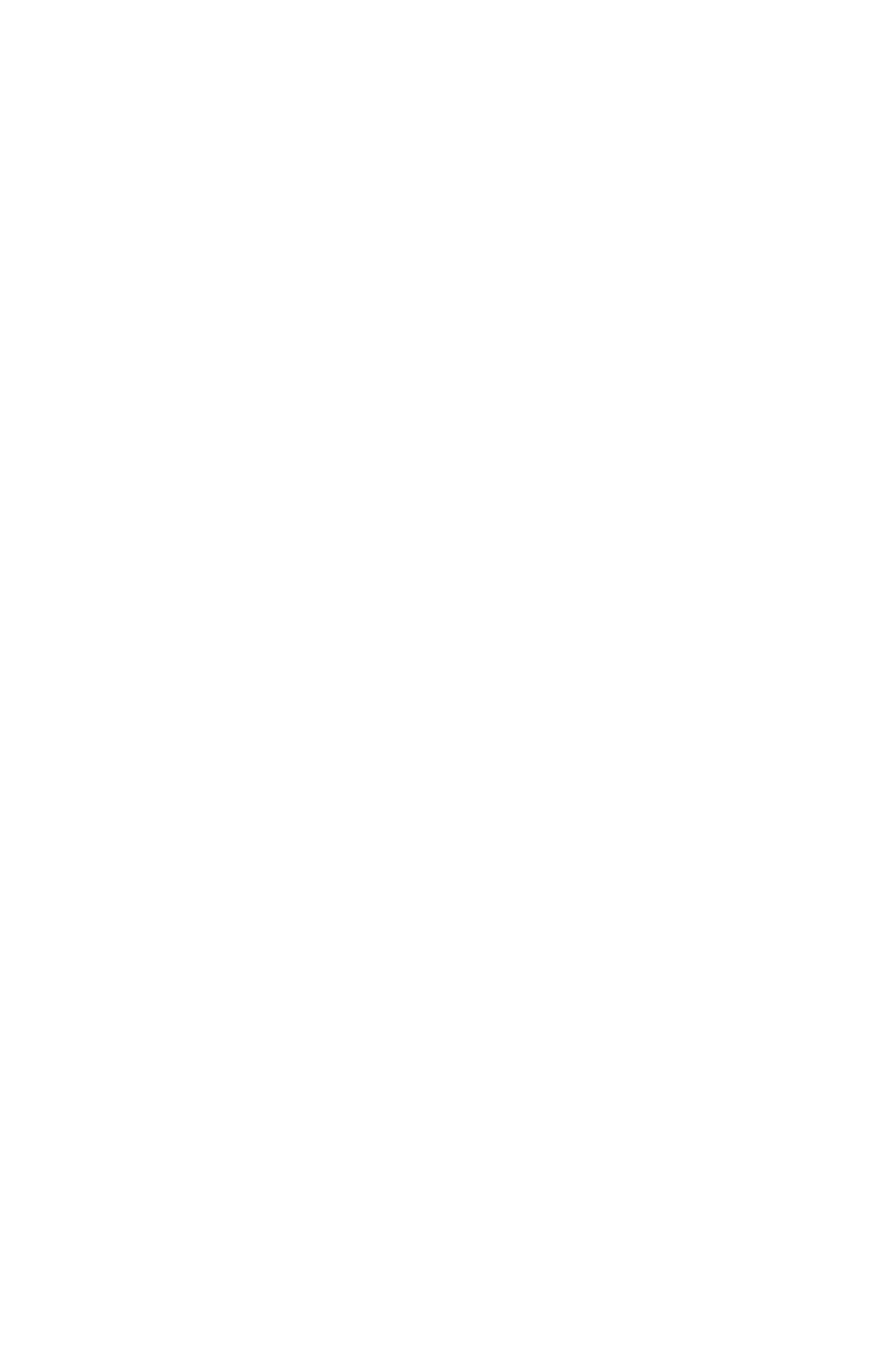# **Seven Planning Strategy**

In order to increase the chances for success, resistance leaders will need to formulate a comprehensive plan of action capable of strengthening the suffering people, weakening and then destroying the dictatorship, and building a durable democracy. To achieve such a plan of action, a careful assessment of the situation and of the options for effective action is needed. Out of such a careful analysis both a grand strategy and the specific campaign strategies for achieving freedom can be developed. Though related, the development of grand strategy and campaign strategies are two separate processes. Only after the grand strategy has been developed can the specific campaign strategies be fully developed. Campaign strategies will need to be designed to achieve and reinforce the grand strategic objectives.

The development of resistance strategy requires attention to many questions and tasks. Here we shall identify some of the important factors that need to be considered, both at the grand strategic level and the level of campaign strategy. All strategic planning, however, requires that the resistance planners have a profound understanding of the entire conflict situation, including attention to physical, historical, governmental, military, cultural, social, political, psychological, economic, and international factors. Strategies can only be developed in the context of the particular struggle and its background.

Of primary importance, democratic leaders and strategic planners will want to assess the objectives and importance of the cause. Are the objectives worth a major struggle, and why? It is critical to determine the real objective of the struggle. We have argued here that overthrow of the dictatorship or removal of the present dictators is *not* enough. The objective in these conflicts needs to be the establishment of a free society with a democratic system of government. Clarity on this point will influence the development of a grand strategy and of the ensuing specific strategies.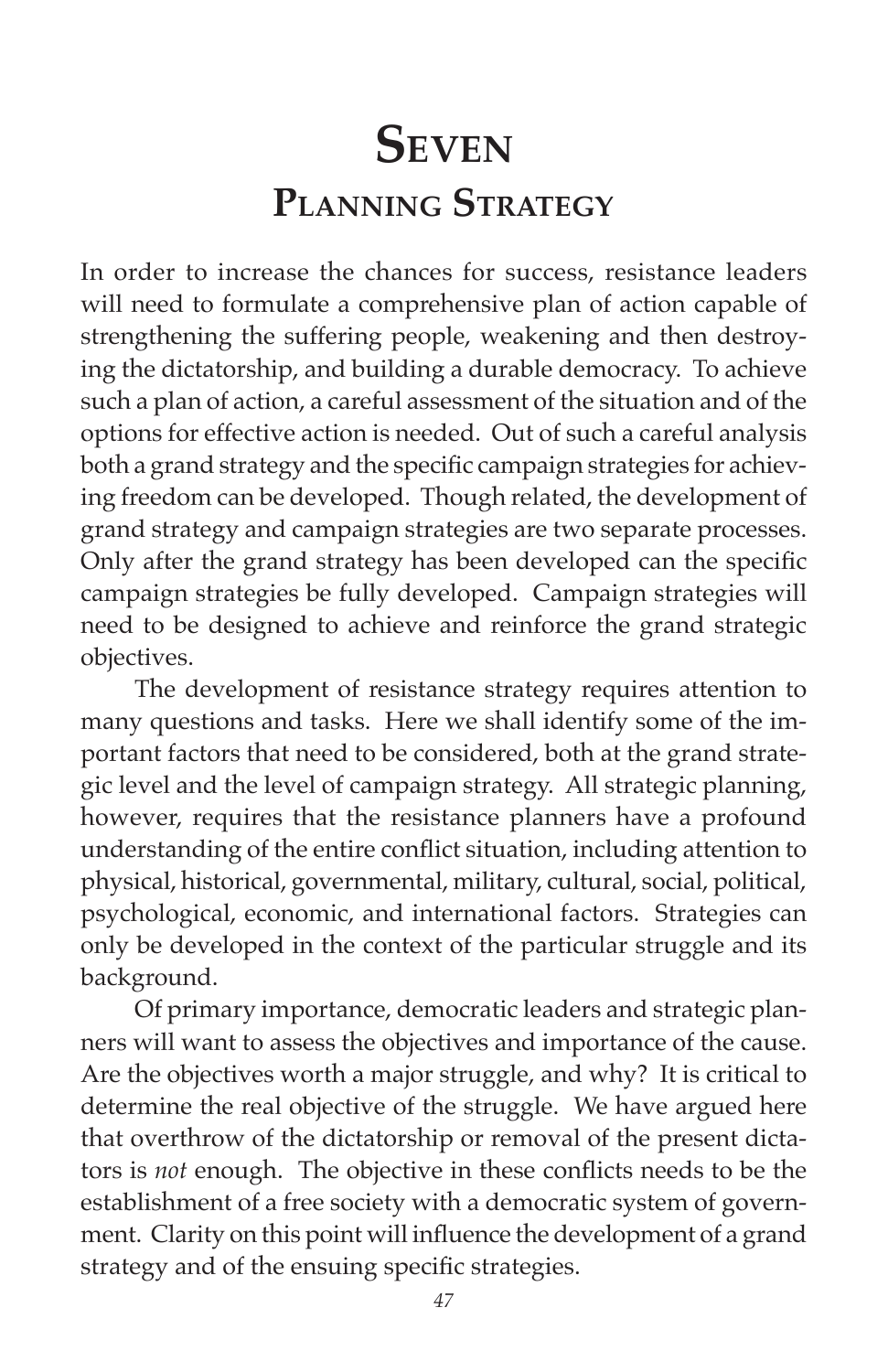Particularly, strategists will need to answer many fundamental questions, such as these:

- What are the main obstacles to achieving freedom?
- What factors will facilitate achieving freedom?
- What are the main strengths of the dictatorship?
- What are the various weaknesses of the dictatorship?
- To what degree are the sources of power for the dictatorship vulnerable?
- What are the strengths of the democratic forces and the general population?
- What are the weaknesses of the democratic forces and how can they be corrected?
- What is the status of third parties, not immediately involved in the conflict, who already assist or might assist, either the dictatorship or the democratic movement, and if so in what ways?

### **Choice of means**

At the grand strategic level, planners will need to choose the main means of struggle to be employed in the coming conflict. The merits and limitations of several alternative techniques of struggle will need to be evaluated, such as conventional military warfare, guerrilla warfare, political defiance, and others.

In making this choice the strategists will need to consider such questions as the following: Is the chosen type of struggle within the capacities of the democrats? Does the chosen technique utilize strengths of the dominated population? Does this technique target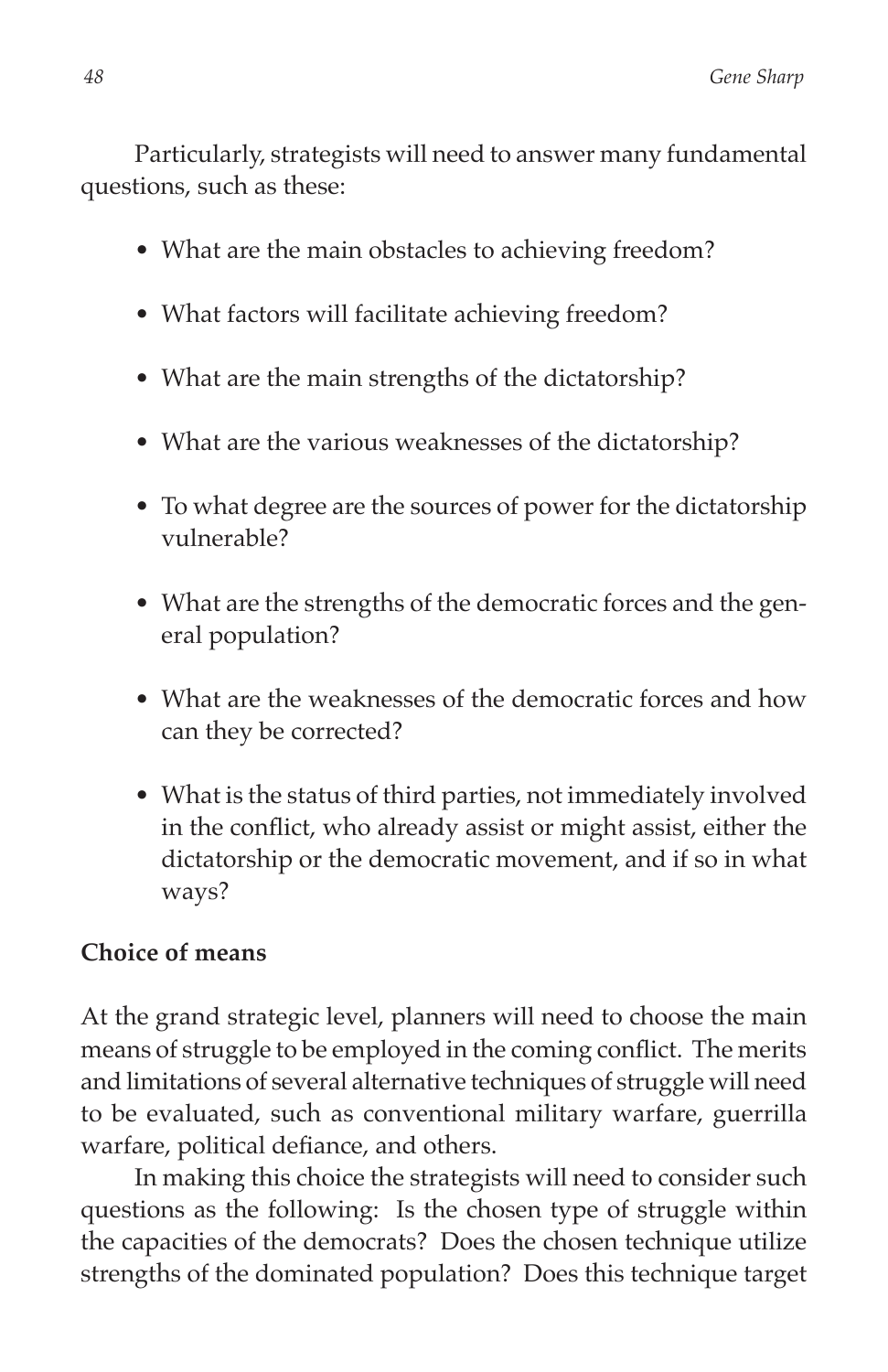the weaknesses of the dictatorship, or does it strike at its strongest points? Do the means help the democrats become more self-reliant, or do they require dependency on third parties or external suppliers? What is the record of the use of the chosen means in bringing down dictatorships? Do they increase or limit the casualties and destruction that may be incurred in the coming conflict? Assuming success in ending the dictatorship, what effect would the selected means have on the type of government that would arise from the struggle? The types of action determined to be counterproductive will need to be excluded in the developed grand strategy.

In previous chapters we have argued that political defiance offers significant comparative advantages to other techniques of struggle. Strategists will need to examine their particular conflict situation and determine whether political defiance provides affirmative answers to the above questions.

#### **Planning for democracy**

It should be remembered that against a dictatorship the objective of the grand strategy is not simply to bring down the dictators but to install a democratic system and make the rise of a new dictatorship impossible. To accomplish these objectives, the chosen means of struggle will need to contribute to a change in the distribution of effective power in the society. Under the dictatorship the population and civil institutions of the society have been too weak, and the government too strong. Without a change in this imbalance, a new set of rulers can, if they wish, be just as dictatorial as the old ones. A "palace revolution" or a coup d'état therefore is not welcome.

Political defiance contributes to a more equitable distribution of effective power through the mobilization of the society against the dictatorship, as was discussed in Chapter Five. This process occurs in several ways. The development of a nonviolent struggle capacity means that the dictatorship's capacity for violent repression no longer as easily produces intimidation and submission among the population. The population will have at its disposal powerful means to counter and at times block the exertion of the dicta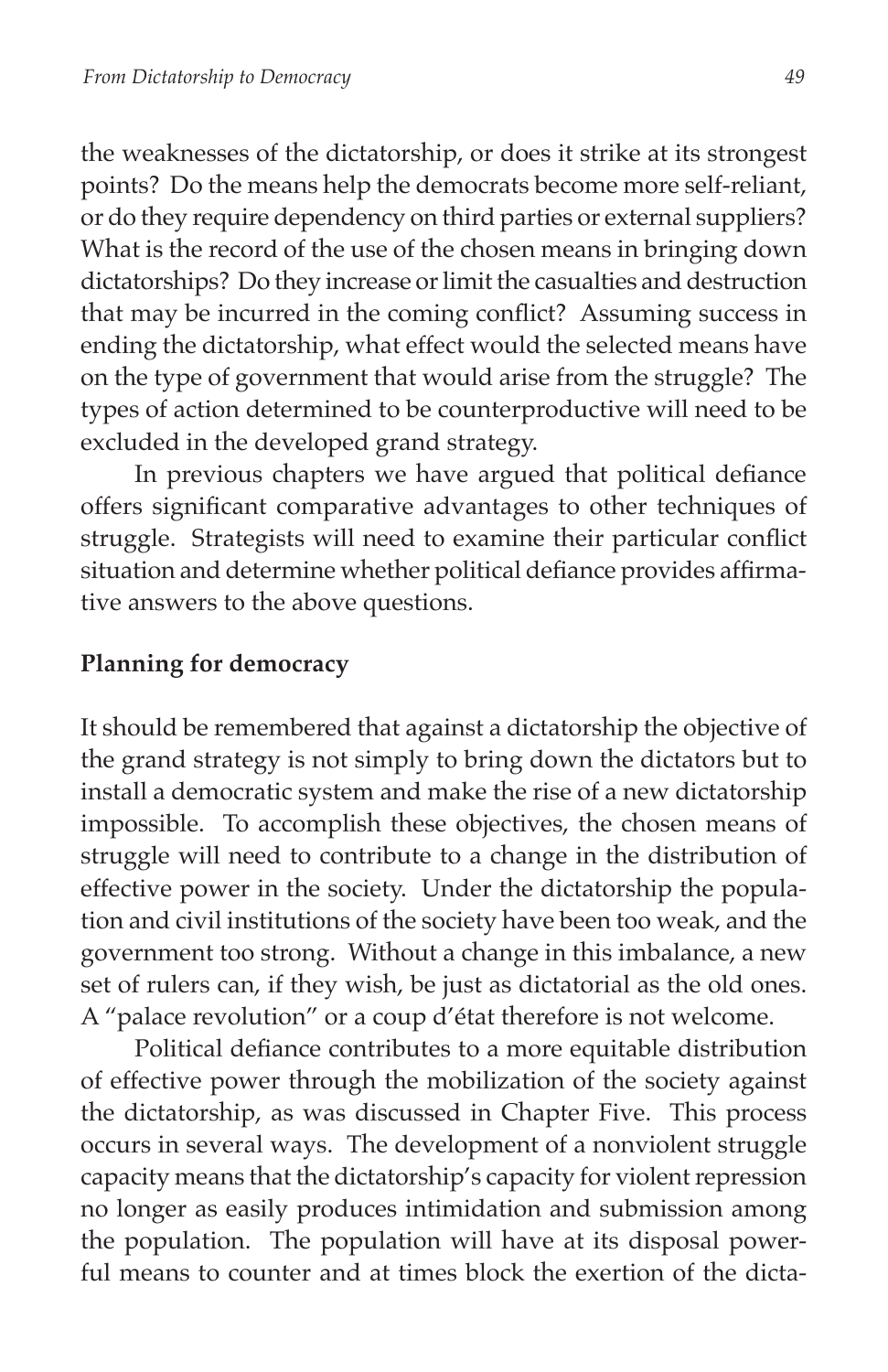tors' power. Further, the mobilization of popular power through political defiance will strengthen the independent institutions of the society. The experience of once exercising effective power is not quickly forgot. The knowledge and skill gained in struggle will make the population less likely to be easily dominated by would-be dictators. This shift in power relationships would ultimately make establishment of a durable democratic society much more likely.

#### **External assistance**

As part of the preparation of a grand strategy it is necessary to assess what will be the relative roles of internal resistance and external pressures for disintegrating the dictatorship. In this analysis we have argued that the main force of the struggle must be borne from inside the country itself. To the degree that international assistance comes at all, it will be stimulated by the internal struggle.

As a modest supplement, efforts can be made to mobilize world public opinion against the dictatorship, on humanitarian, moral, and religious grounds. Efforts can be taken to obtain diplomatic, political, and economic sanctions by governments and international organizations against the dictatorship. These may take the forms of economic and military weapons embargoes, reduction in levels of diplomatic recognition or the breaking of diplomatic ties, banning of economic assistance and prohibition of investments in the dictatorial country, expulsion of the dictatorial government from various international organizations and from United Nations bodies. Further, international assistance, such as the provision of financial and communications support, can also be provided directly to the democratic forces.

#### **Formulating a grand strategy**

Following an assessment of the situation, the choice of means, and a determination of the role of external assistance, planners of the grand strategy will need to sketch in broad strokes how the conflict might best be conducted. This broad plan would stretch from the present to the future liberation and the institution of a democratic system.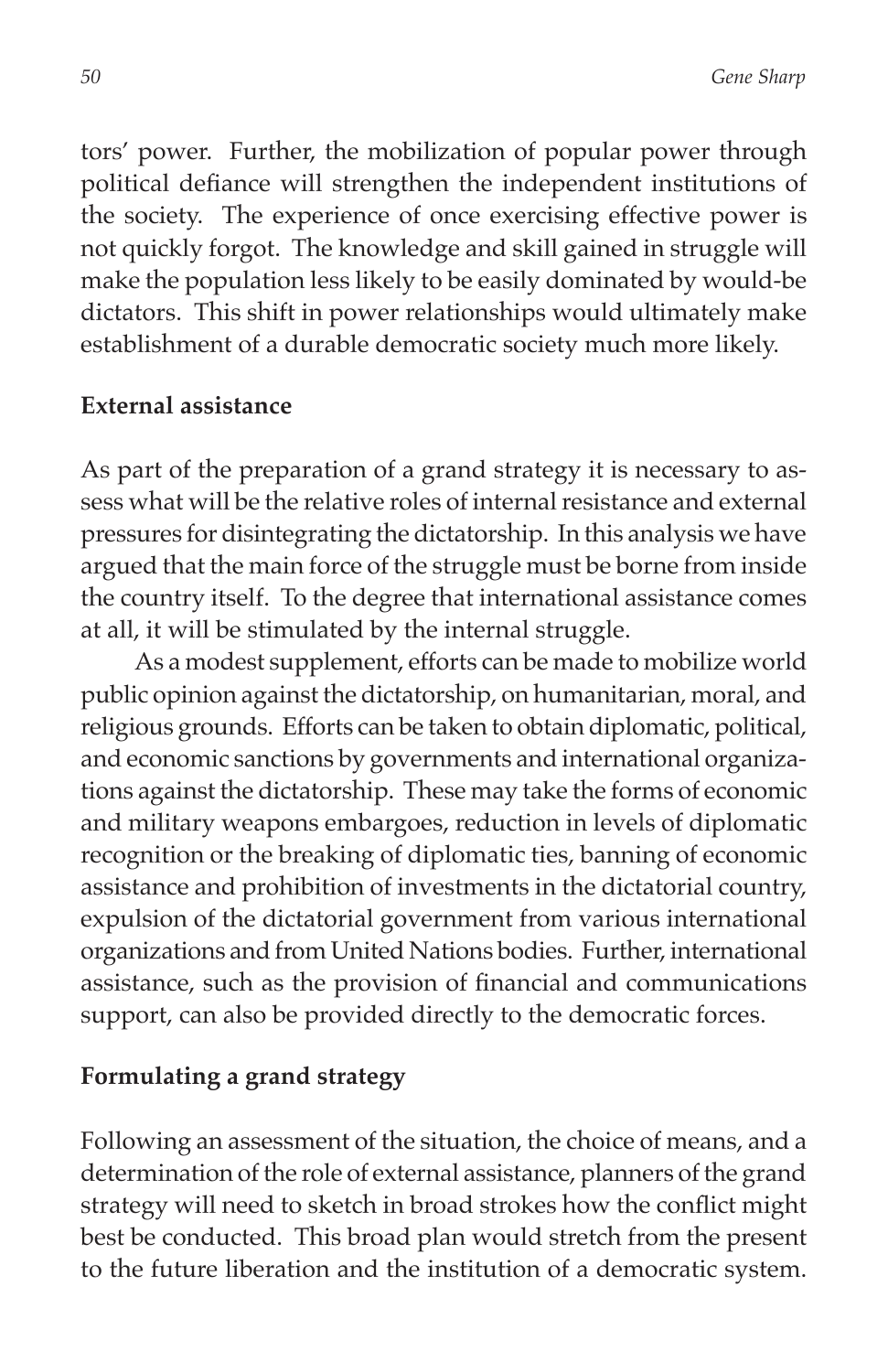In formulating a grand strategy these planners will need to ask themselves a variety of questions. The following questions pose (in a more specific way than earlier) the types of considerations required in devising a grand strategy for a political defiance struggle:

How might the long-term struggle best begin? How can the oppressed population muster sufficient self-confidence and strength to act to challenge the dictatorship, even initially in a limited way? How could the population's capacity to apply noncooperation and defiance be increased with time and experience? What might be the objectives of a series of limited campaigns to regain democratic control over the society and limit the dictatorship?

Are there independent institutions that have survived the dictatorship which might be used in the struggle to establish freedom? What institutions of the society can be regained from the dictators' control, or what institutions need to be newly created by the democrats to meet their needs and establish spheres of democracy even while the dictatorship continues?

How can organizational strength in the resistance be developed? How can participants be trained? What resources (finances, equipment, etc.) will be required throughout the struggle? What types of symbolism can be most effective in mobilizing the population?

By what kinds of action and in what stages could the sources of power of the dictators be incrementally weakened and severed? How can the resisting population simultaneously persist in its defiance and also maintain the necessary nonviolent discipline? How can the society continue to meet its basic needs during the course of the struggle? How can social order be maintained in the midst of the conflict? As victory approaches, how can the democratic resistance continue to build the institutional base of the post-dictatorship society to make the transition as smooth as possible?

It must be remembered that no single blueprint exists or can be created to plan strategy for every liberation movement against dictatorships. Each struggle to bring down a dictatorship and establish a democratic system will be somewhat different. No two situations will be exactly alike, each dictatorship will have some individual characteristics, and the capacities of the freedom-seeking population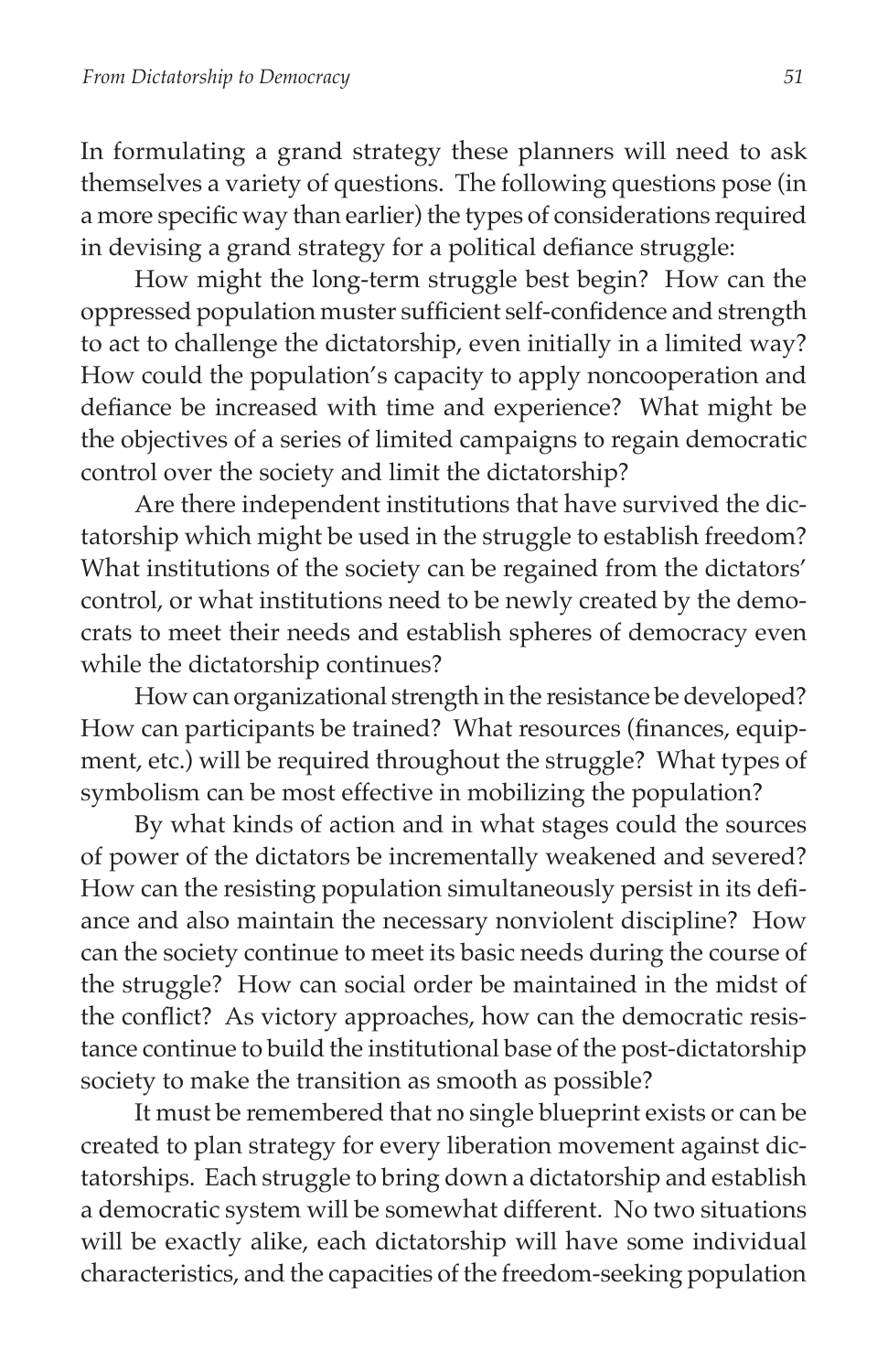will vary. Planners of grand strategy for a political defiance struggle will require a profound understanding not only of their specific conflict situation, but of their chosen means of struggle as well.<sup>13</sup>

When the grand strategy of the struggle has been carefully planned there are sound reasons for making it widely known. The large numbers of people required to participate may be more willing and able to act if they understand the general conception, as well as specific instructions. This knowledge could potentially have a very positive effect on their morale, their willingness to participate, and to act appropriately. The general outlines of the grand strategy would become known to the dictators in any case and knowledge of its features potentially could lead them to be less brutal in their repression, knowing that it could rebound politically against themselves. Awareness of the special characteristics of the grand strategy could potentially also contribute to dissension and defections from the dictators' own camp.

Once a grand strategic plan for bringing down the dictatorship and establishing a democratic system has been adopted, it is important for the pro-democracy groups to persist in applying it. Only in very rare circumstances should the struggle depart from the initial grand strategy. When there is abundant evidence that the chosen grand strategy was misconceived, or that the circumstances of the struggle have fundamentally changed, planners may need to alter the grand strategy. Even then, this should be done only after a basic reassessment has been made and a new more adequate grand strategic plan has been developed and adopted.

<sup>13</sup> Recommended full length studies are Gene Sharp, *The Politics of Nonviolent Action of Nonviolent Action,* (Boston, Massachusetts: Porter Sargent, 1973) and Peter Ackerman and Christopher Kruegler, *Strategic Nonviolent Conflict,* (Westport, Connecticut: Praeger, 1994). Also see Gene Sharp, *Waging Nonviolent Stuggle: Twentieth Century Practice and Twenty-First Century Potential.* Boston: Porter Sargent, 2005.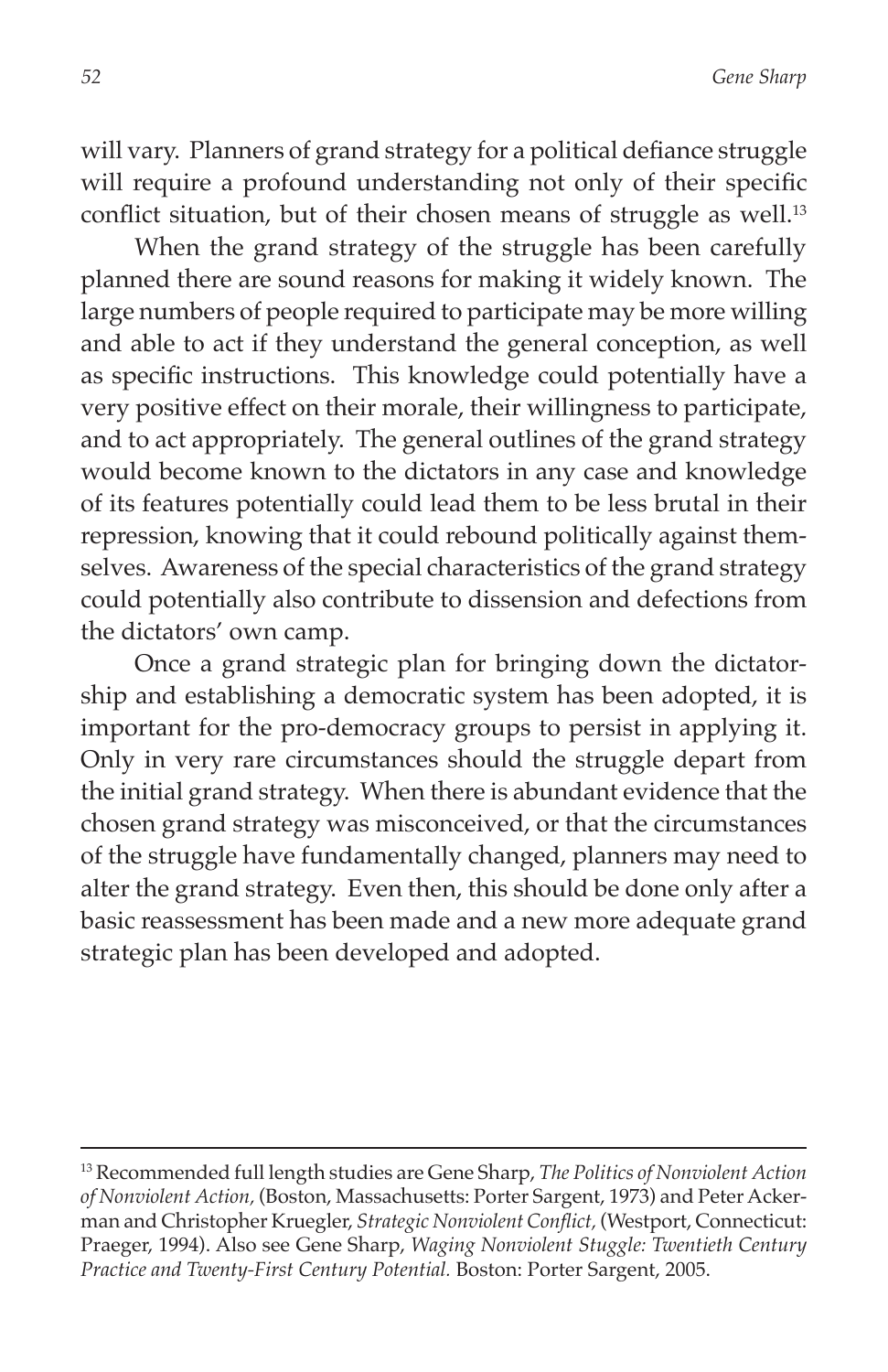#### **Planning campaign strategies**

However wise and promising the developed grand strategy to end the dictatorship and to institute democracy may be, a grand strategy does not implement itself. Particular strategies will need to be developed to guide the major campaigns aimed at undermining the dictators' power. These strategies, in turn, will incorporate and guide a range of tactical engagements that will aim to strike decisive blows against the dictators' regime. The tactics and the specific methods of action must be chosen carefully so that they contribute to achieving the goals of each particular strategy. The discussion here focuses exclusively on the level of strategy.

Strategists planning the major campaigns will, like those who planned the grand strategy, require a thorough understanding of the nature and modes of operation of their chosen technique of struggle. Just as military officers must understand force structures, tactics, logistics, munitions, the effects of geography, and the like in order to plot military strategy, political defiance planners must understand the nature and strategic principles of nonviolent struggle. Even then, however, knowledge of nonviolent struggle, attention to recommendations in this essay, and answers to the questions posed here will not themselves produce strategies. The formulation of strategies for the struggle still requires an informed creativity.

In planning the strategies for the specific selective resistance campaigns and for the longer term development of the liberation struggle, the political defiance strategists will need to consider various issues and problems. The following are among these:

- Determination of the specific objectives of the campaign and their contributions to implementing the grand strategy.
- Consideration of the specific methods, or political weapons, that can best be used to implement the chosen strategies. Within each overall plan for a particular strategic campaign it will be necessary to determine what smaller, tactical plans and which specific methods of action should be used to im-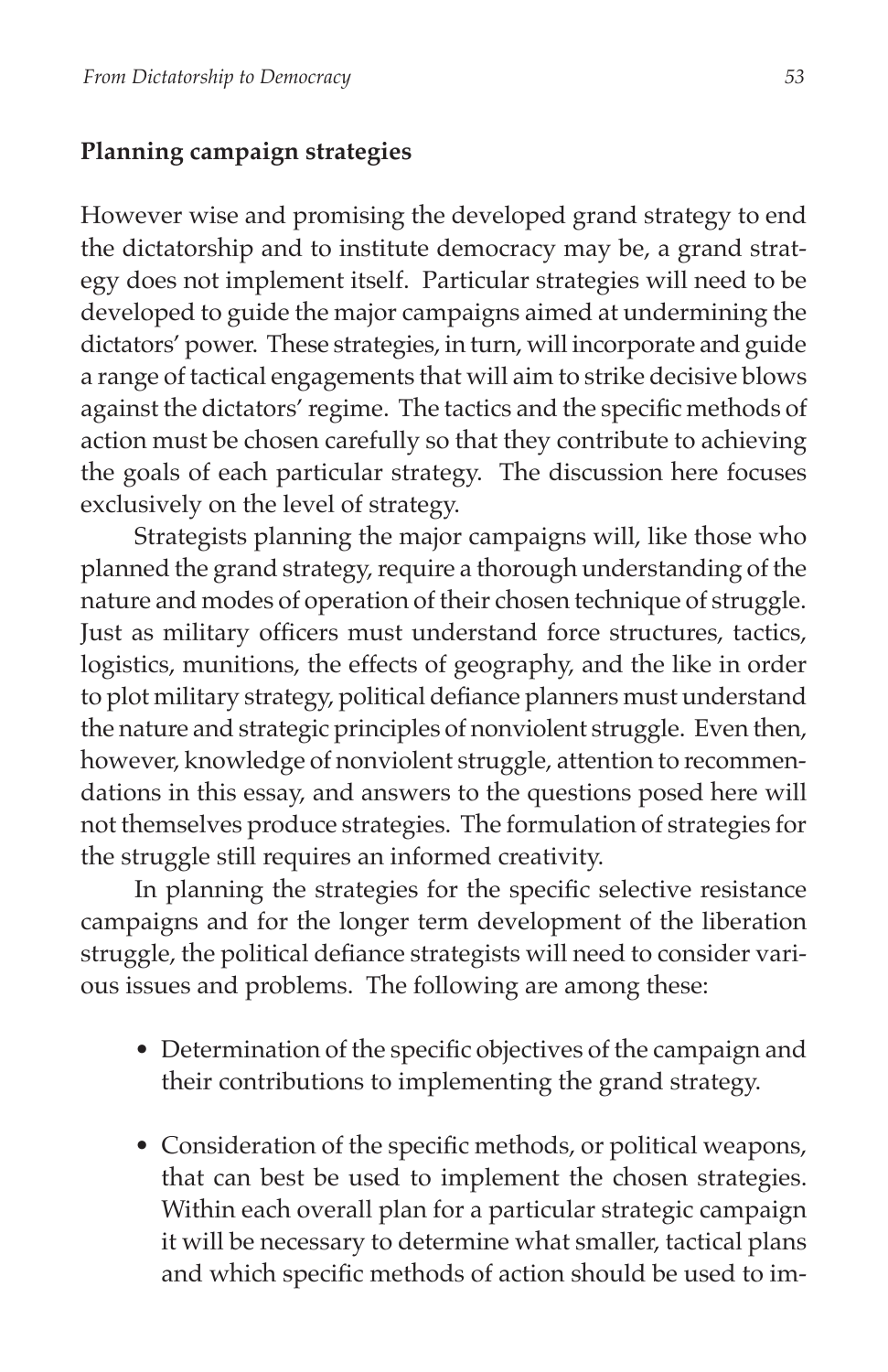pose pressures and restrictions against the dictatorship's sources of power. It should be remembered that the achievement of major objectives will come as a result of carefully chosen and implemented specific smaller steps.

- Determination whether, or how, economic issues should be related to the overall essentially political struggle. If economic issues are to be prominent in the struggle, care will be needed that the economic grievances can actually be remedied after the dictatorship is ended. Otherwise, disillusionment and disaffection may set in if quick solutions are not provided during the transition period to a democratic society. Such disillusionment could facilitate the rise of dictatorial forces promising an end to economic woes.
- Determination in advance of what kind of leadership structure and communications system will work best for initiating the resistance struggle. What means of decision-making and communication will be possible during the course of the struggle to give continuing guidance to the resisters and the general population?
- Communication of the resistance news to the general population, to the dictators' forces, and the international press. Claims and reporting should always be strictly factual. Exaggerations and unfounded claims will undermine the credibility of the resistance.
- Plans for self-reliant constructive social, educational, economic, and political activities to meet the needs of one's own people during the coming conflict. Such projects can be conducted by persons not directly involved in the resistance activities.
- Determination of what kind of external assistance is desirable in support of the specific campaign or the general liberation struggle. How can external help be best mobilized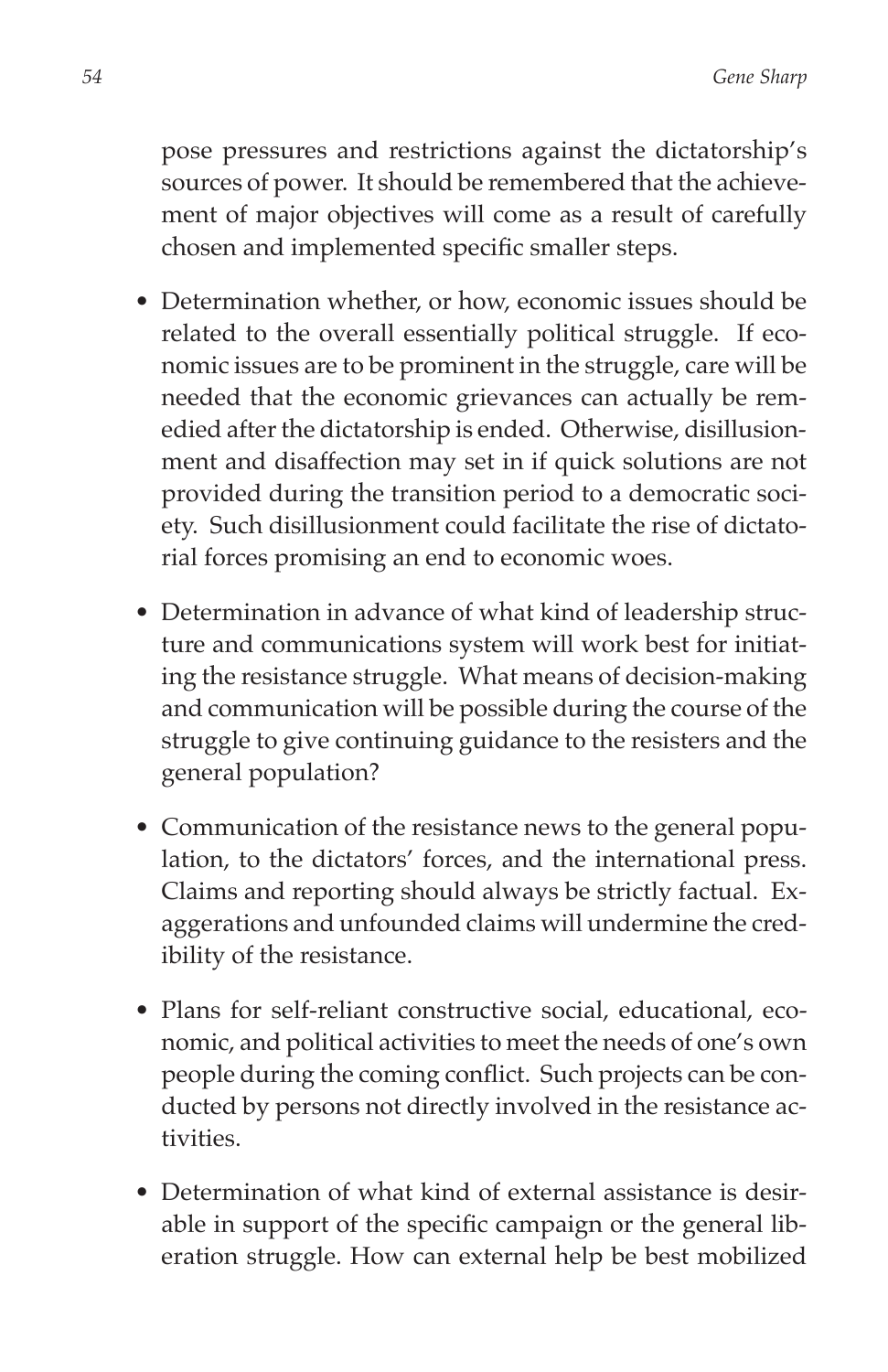and used without making the internal struggle dependent on uncertain external factors? Attention will need to be given to which external groups are most likely, and most appropriate, to assist, such as non-governmental organizations (social movements, religious or political groups, labor unions, etc.), governments, and/or the United Nations and its various bodies.

Furthermore, the resistance planners will need to take measures to preserve order and to meet social needs by one's own forces during mass resistance against dictatorial controls. This will not only create alternative independent democratic structures and meet genuine needs, but also will reduce credibility for any claims that ruthless repression is required to halt disorder and lawlessness.

#### **Spreading the idea of noncooperation**

For successful political defiance against a dictatorship, it is essential that the population grasp the idea of noncooperation. As illustrated by the "Monkey Master" story (see Chapter Three), the basic idea is simple: if enough of the subordinates refuse to continue their cooperation long enough despite repression, the oppressive system will be weakened and finally collapse.

People living under the dictatorship may be already familiar with this concept from a variety of sources. Even so, the democratic forces should deliberately spread and popularize the idea of noncooperation. The "Monkey Master" story, or a similar one, could be disseminated throughout the society. Such a story could be easily understood. Once the general concept of noncooperation is grasped, people will be able to understand the relevance of future calls to practice noncooperation with the dictatorship. They will also be able on their own to improvise a myriad of specific forms of noncooperation in new situations.

Despite the difficulties and dangers in attempts to communicate ideas, news, and resistance instructions while living under dictatorships, democrats have frequently proved this to be possible.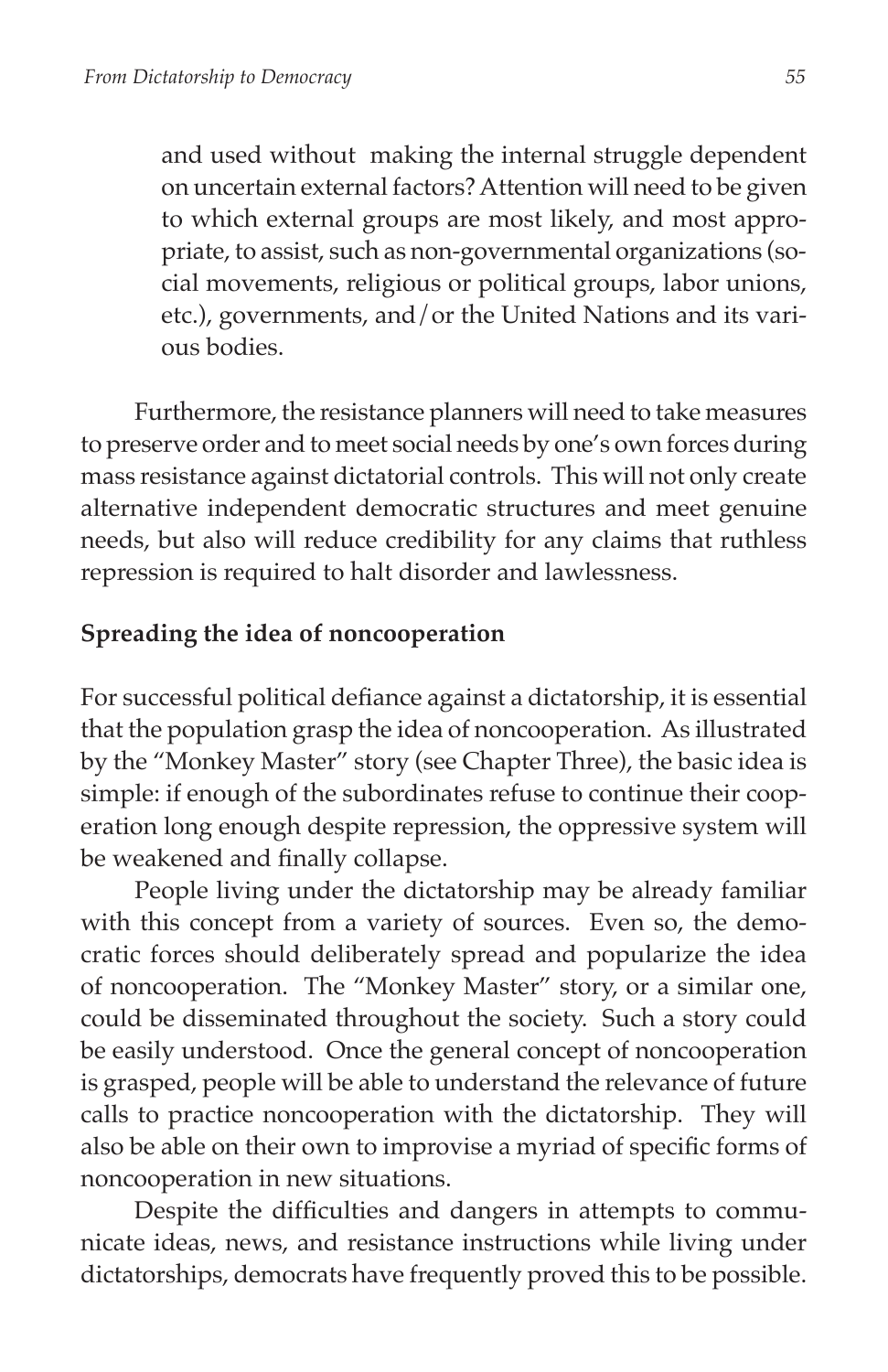Even under Nazi and Communist rule it was possible for resisters to communicate not only with other individuals but even with large public audiences through the production of illegal newspapers, leaflets, books, and in later years with audio and video cassettes.

With the advantage of prior strategic planning, general guidelines for resistance can be prepared and disseminated. These can indicate the issues and circumstances under which the population should protest and withhold cooperation, and how this might be done. Then, even if communications from the democratic leadership are severed, and specific instructions have not been issued or received, the population will know how to act on certain important issues. Such guidelines would also provide a test to identify counterfeit "resistance instructions" issued by the political police designed to provoke discrediting action.

#### **Repression and countermeasures**

Strategic planners will need to assess the likely responses and repression, especially the threshold of violence, of the dictatorship to the actions of the democratic resistance. It will be necessary to determine how to withstand, counteract, or avoid this possible increased repression without submission. Tactically, for specific occasions, appropriate warnings to the population and the resisters about expected repression would be in order, so that they will know the risks of participation. If repression may be serious, preparations for medical assistance for wounded resisters should be made.

Anticipating repression, the strategists will do well to consider in advance the use of tactics and methods that will contribute to achieving the specific goal of a campaign, or liberation, but that will make brutal repression less likely or less possible. For example, street demonstrations and parades against extreme dictatorships may be dramatic, but they may also risk thousands of dead demonstrators. The high cost to the demonstrators may not, however, actually apply more pressure on the dictatorship than would occur through everyone staying home, a strike, or massive acts of noncooperation from the civil servants.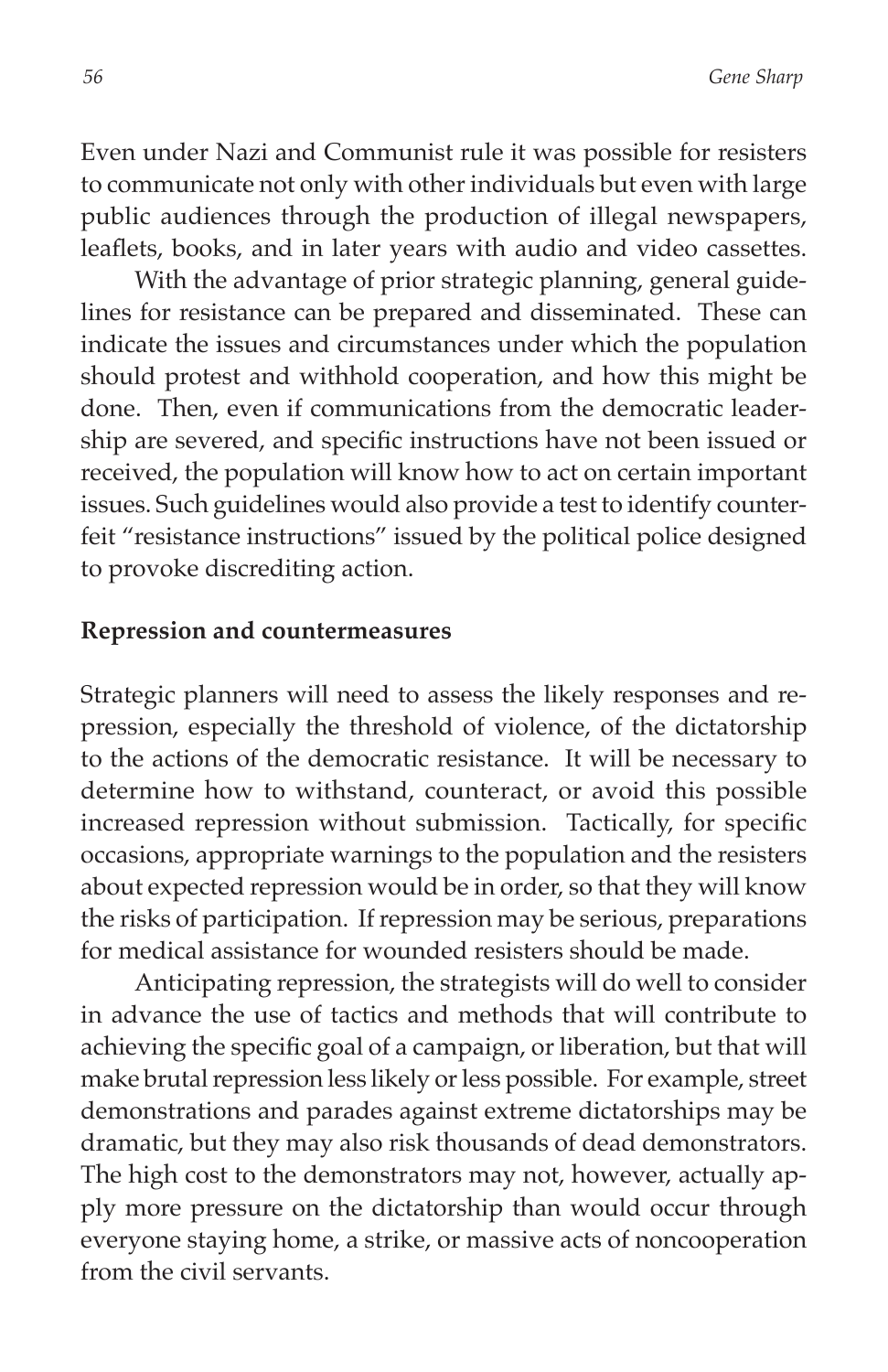If it has been proposed that provocative resistance action risking high casualties will be required for a strategic purpose, then one should very carefully consider the proposal's costs and possible gains. Will the population and the resisters be likely to behave in a disciplined and nonviolent manner during the course of the struggle? Can they resist provocations to violence? Planners must consider what measures may be taken to keep nonviolent discipline and maintain the resistance despite brutalities. Will such measures as pledges, policy statements, discipline leaflets, marshals for demonstrations, and boycotts of pro-violence persons and groups be possible and effective? Leaders should always be alert for the presence of *agents provocateurs* whose mission will be to incite the demonstrators to violence.

#### **Adhering to the strategic plan**

Once a sound strategic plan is in place, the democratic forces should not be distracted by minor moves of the dictators that may tempt them to depart from the grand strategy and the strategy for a particular campaign, causing them to focus major activities on unimportant issues. Nor should the emotions of the moment — perhaps in response to new brutalities by the dictatorship — be allowed to divert the democratic resistance from its grand strategy or the campaign strategy. The brutalities may have been perpetrated precisely in order to provoke the democratic forces to abandon their well-laid plan and even to commit violent acts in order that the dictators could more easily defeat them.

As long as the basic analysis is judged to be sound, the task of the pro-democracy forces is to press forward stage by stage. Of course, changes in tactics and intermediate objectives will occur and good leaders will always be ready to exploit opportunities. These adjustments should not be confused with objectives of the grand strategy or the objectives of the specific campaign. Careful implementation of the chosen grand strategy and of strategies for particular campaigns will greatly contribute to success.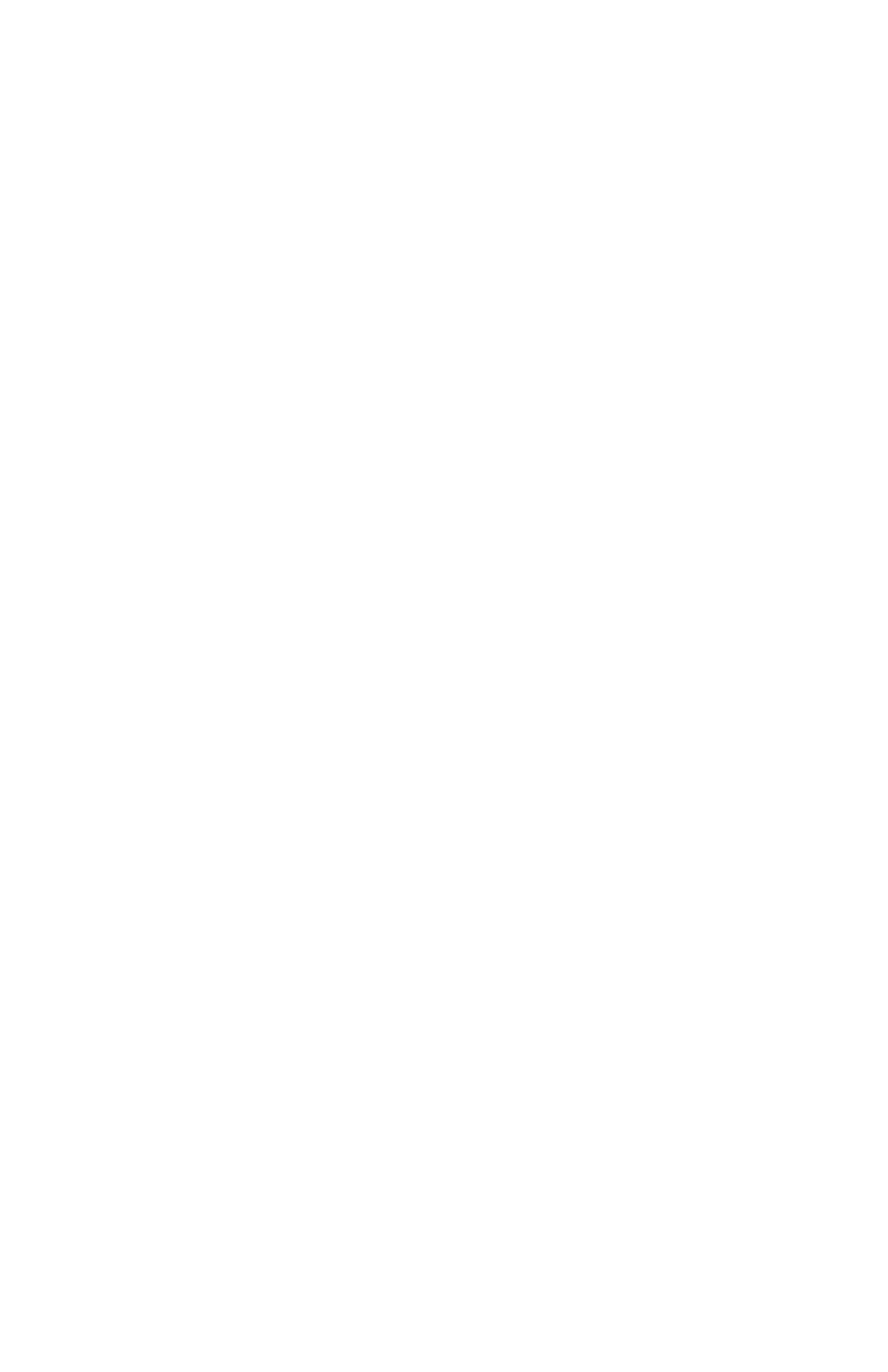# **EIGHT Applying Political Defiance**

In situations in which the population feels powerless and frightened, it is important that initial tasks for the public be low-risk, confidencebuilding actions. These types of actions — such as wearing one's clothes in an unusual way — may publicly register a dissenting opinion and provide an opportunity for the public to participate significantly in acts of dissent. In other cases a relatively minor (on the surface) nonpolitical issue (such as securing a safe water supply) might be made the focus for group action. Strategists should choose an issue the merits of which will be widely recognized and difficult to reject. Success in such limited campaigns could not only correct specific grievances but also convince the population that it indeed has power potential.

Most of the strategies of campaigns in the long-term struggle should *not* aim for the immediate complete downfall of the dictatorship, but instead for gaining limited objectives. Nor does every campaign require the participation of all sections of the population.

In contemplating a series of specific campaigns to implement the grand strategy, the defiance strategists need to consider how the campaigns at the beginning, the middle, and near the conclusion of the long-term struggle will differ from each other.

#### **Selective resistance**

In the initial stages of the struggle, separate campaigns with different specific objectives can be very useful. Such selective campaigns may follow one after the other. Occasionally, two or three might overlap in time.

In planning a strategy for "selective resistance" it is necessary to identify specific limited issues or grievances that symbolize the general oppression of the dictatorship. Such issues may be the appropriate targets for conducting campaigns to gain intermediary strategic objectives within the overall grand strategy.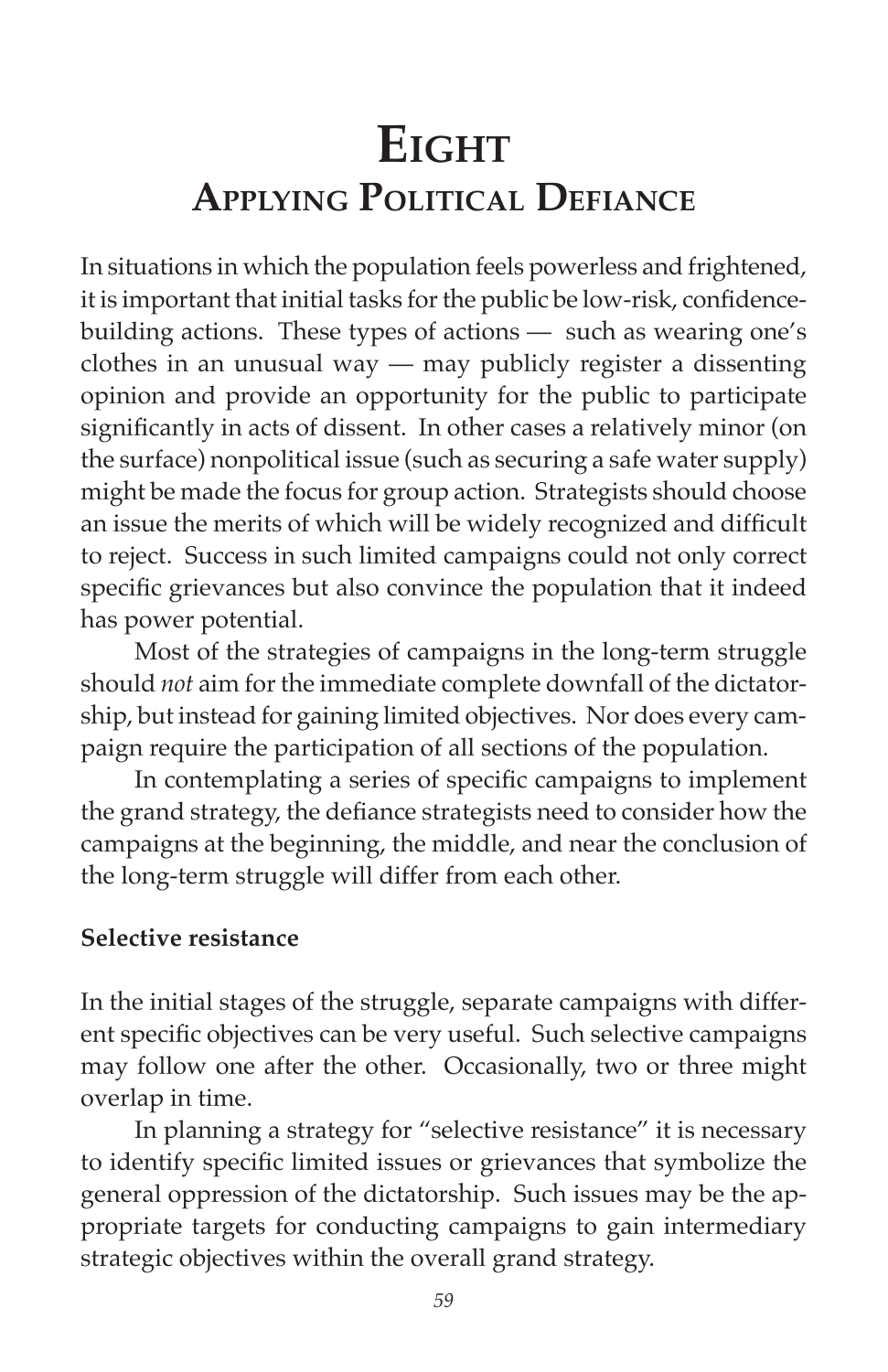These intermediary strategic objectives need to be attainable by the current or projected power capacity of the democratic forces. This helps to ensure a series of victories, which are good for morale, and also contribute to advantageous incremental shifts in power relations for the long-term struggle.

Selective resistance strategies should concentrate primarily on specific social, economic, or political issues. These may be chosen in order to keep some part of the social and political system out of the dictators' control, to regain control of some part currently controlled by the dictators, or to deny the dictators a particular objective. If possible, the campaign of selective resistance should also strike at one weakness or more of the dictatorship, as already discussed. Thereby, democrats can make the greatest possible impact with their available power capacity.

Very early the strategists need to plan at least the strategy for the first campaign. What are to be its limited objectives? How will it help fulfill the chosen grand strategy? If possible, it is wise to formulate at least the general outlines of strategies for a second and possibly a third campaign. All such strategies will need to implement the chosen grand strategy and operate within its general guidelines.

#### **Symbolic challenge**

At the beginning of a new campaign to undermine the dictatorship, the first more specifically political actions may be limited in scope. They should be designed in part to test and influence the mood of the population, and to prepare them for continuing struggle through noncooperation and political defiance.

The initial action is likely to take the form of symbolic protest or may be a symbolic act of limited or temporary noncooperation. If the number of persons willing to act is small, then the initial act might, for example, involve placing flowers at a place of symbolic importance. On the other hand, if the number of persons willing to act is very large, then a five minute halt to all activities or several minutes of silence might be used. In other situations, a few indi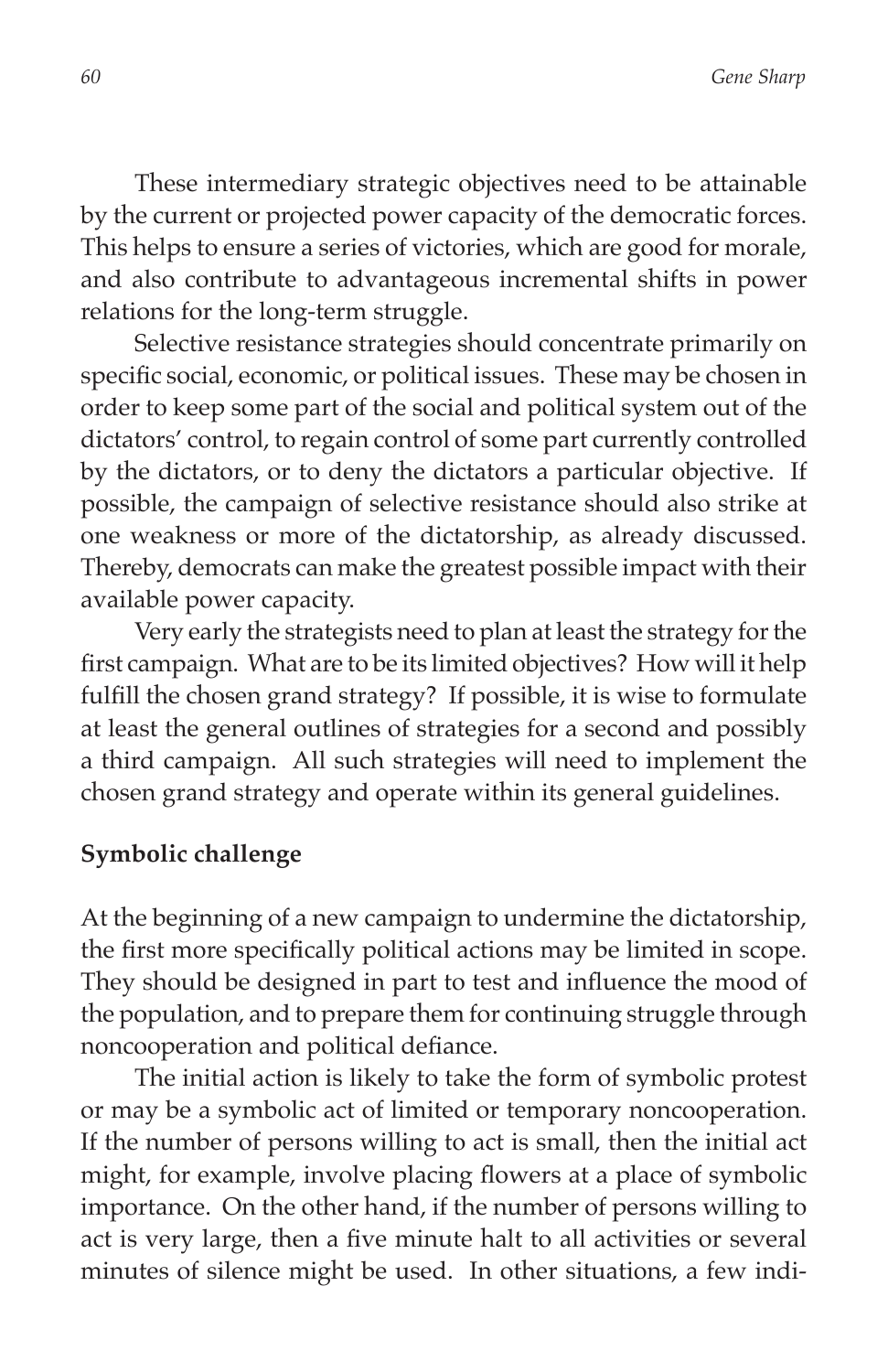viduals might undertake a hunger strike, a vigil at a place of symbolic importance, a brief student boycott of classes, or a temporary sit-in at an important office. Under a dictatorship these more aggressive actions would most likely be met with harsh repression.

Certain symbolic acts, such as a physical occupation in front of the dictator's palace or political police headquarters may involve high risk and are therefore not advisable for initiating a campaign.

Initial symbolic protest actions have at times aroused major national and international attention — as the mass street demonstrations in Burma in 1988 or the student occupation and hunger strike in Tiananman Square in Beijing in 1989. The high casualties of demonstrators in both of these cases points to the great care strategists must exercise in planning campaigns. Although having a tremendous moral and psychological impact, such actions by themselves are unlikely to bring down a dictatorship, for they remain largely symbolic and do not alter the power position of the dictatorship.

It usually is not possible to sever the availability of the sources of power to the dictators completely and rapidly at the beginning of a struggle. That would require virtually the whole population and almost all the institutions of the society — which had previously been largely submissive — to reject absolutely the regime and suddenly defy it by massive and strong noncooperation. That has not yet occurred and would be most difficult to achieve. In most cases, therefore, a quick campaign of full noncooperation and defiance is an unrealistic strategy for an early campaign against the dictatorship.

#### **Spreading responsibility**

During a selective resistance campaign the brunt of the struggle is for a time usually borne by one section or more of the population. In a later campaign with a different objective, the burden of the struggle would be shifted to other population groups. For example, students might conduct strikes on an educational issue, religious leaders and believers might concentrate on a freedom of religion issue, rail workers might meticulously obey safety regulations so as to slow down the rail transport system, journalists might challenge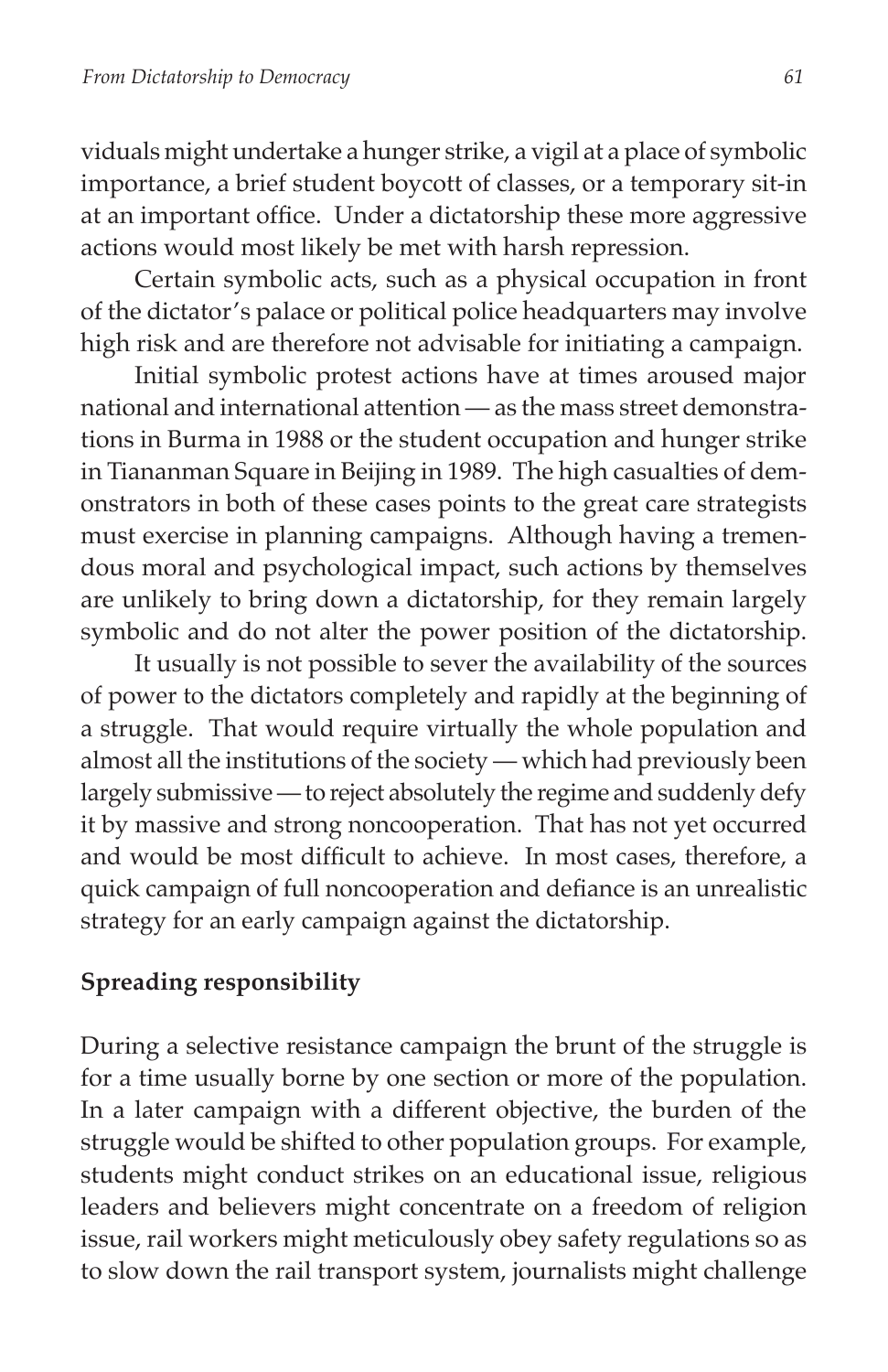censorship by publishing papers with blank spaces in which prohibited articles would have appeared, or police might repeatedly fail to locate and arrest wanted members of the democratic opposition. Phasing resistance campaigns by issue and population group will allow certain segments of the population to rest while resistance continues.

Selective resistance is especially important *to defend* the existence and autonomy of independent social, economic, and political groups and institutions outside the control of the dictatorship, which were briefly discussed earlier. These centers of power provide the institutional bases from which the population can exert pressure or can resist dictatorial controls. In the struggle, they are likely to be among the first targets of the dictatorship.

#### **Aiming at the dictators' power**

As the long-term struggle develops beyond the initial strategies into more ambitious and advanced phases, the strategists will need to calculate how the dictators' sources of power can be further restricted. The aim would be to use popular noncooperation to create a new more advantageous strategic situation for the democratic forces.

As the democratic resistance forces gained strength, strategists would plot more ambitious noncooperation and defiance to sever the dictatorships' sources of power, with the goal of producing increasing political paralysis, and in the end the disintegration of the dictatorship itself.

It will be necessary to plan carefully how the democratic forces can weaken the support that people and groups have previously offered to the dictatorship. Will their support be weakened by revelations of the brutalities perpetrated by the regime, by exposure of the disastrous economic consequences of the dictators' policies, or by a new understanding that the dictatorship can be ended? The dictators' supporters should at least be induced to become "neutral" in their activities ("fence sitters") or preferably to become active supporters of the movement for democracy.

During the planning and implementation of political defiance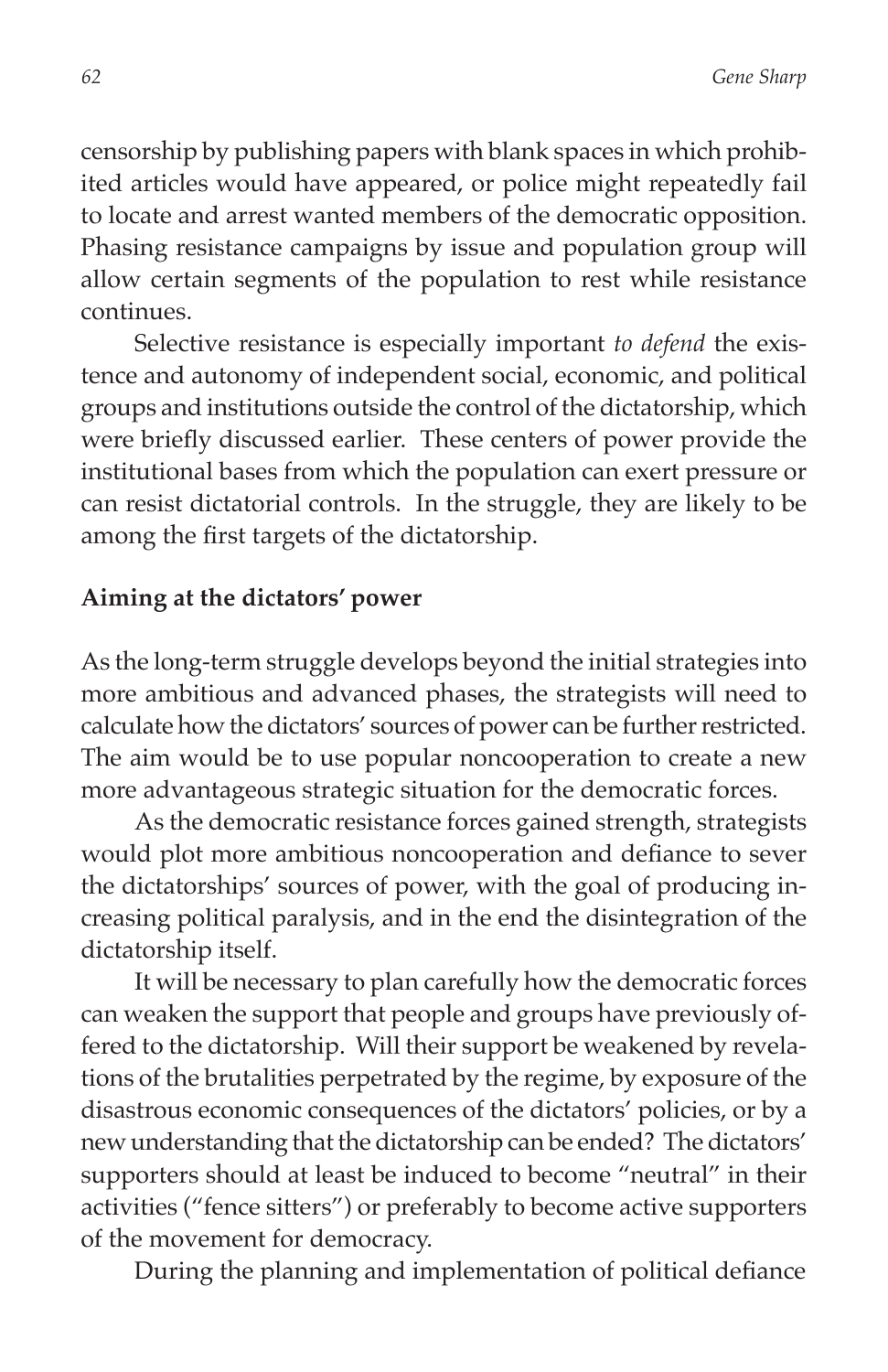and noncooperation, it is highly important to pay close attention to all of the dictators' main supporters and aides, including their inner clique, political party, police, and bureaucrats, but especially their army.

The degree of loyalty of the military forces, both soldiers and officers, to the dictatorship needs to be carefully assessed and a determination should be made as to whether the military is open to influence by the democratic forces. Might many of the ordinary soldiers be unhappy and frightened conscripts? Might many of the soldiers and officers be alienated from the regime for personal, family, or political reasons? What other factors might make soldiers and officers vulnerable to democratic subversion?

Early in the liberation struggle a special strategy should be developed to communicate with the dictators' troops and functionaries. By words, symbols, and actions, the democratic forces can inform the troops that the liberation struggle will be vigorous, determined, and persistent. Troops should learn that the struggle will be of a special character, designed to undermine the dictatorship but not to threaten their lives. Such efforts would aim ultimately to undermine the morale of the dictators' troops and finally to subvert their loyalty and obedience in favor of the democratic movement. Similar strategies could be aimed at the police and civil servants.

The attempt to garner sympathy from and, eventually, induce disobedience among the dictators' forces ought not to be interpreted, however, to mean encouragement of the military forces to make a quick end to the current dictatorship through military action. Such a scenario is not likely to install a working democracy, for (as we have discussed) a coup d'état does little to redress the imbalance of power relations between the populace and the rulers. Therefore, it will be necessary to plan how sympathetic military officers can be brought to understand that neither a military coup nor a civil war against the dictatorship is required or desirable.

Sympathetic officers can play vital roles in the democratic struggle, such as spreading disaffection and noncooperation in the military forces, encouraging deliberate inefficiencies and the quiet ignoring of orders, and supporting the refusal to carry out repres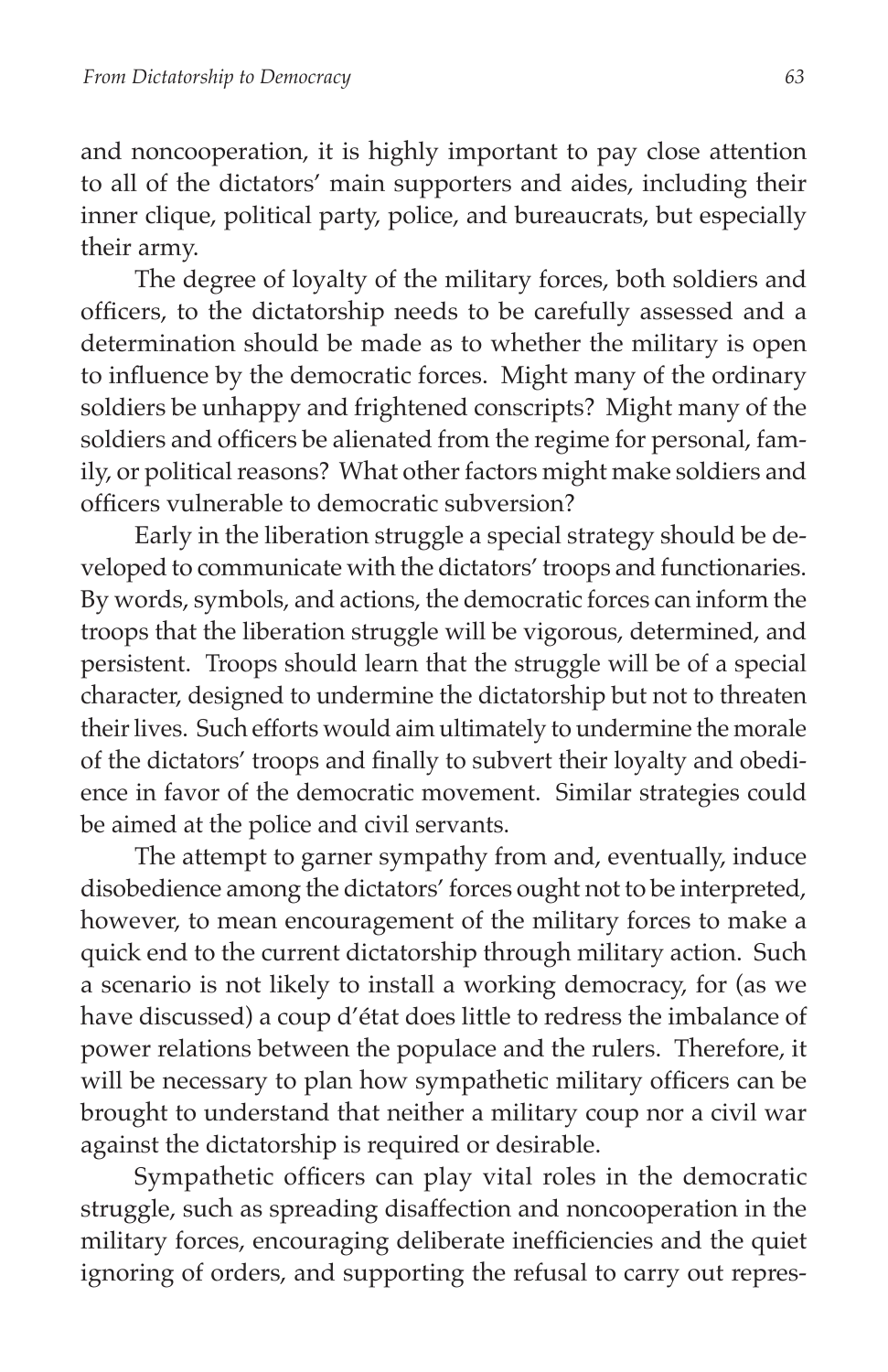sion. Military personnel may also offer various modes of positive nonviolent assistance to the democracy movement, including safe passage, information, food, medical supplies, and the like.

The army is one of the most important sources of the power of dictators because it can use its disciplined military units and weaponry directly to attack and to punish the disobedient population. *Defiance strategists should remember that it will be exceptionally difficult, or impossible, to disintegrate the dictatorship if the police, bureaucrats, and military forces remain fully supportive of the dictatorship and obedient in carrying out its commands.* Strategies aimed at subverting the loyalty of the dictators' forces should therefore be given a high priority by democratic strategists.

The democratic forces should remember that disaffection and disobedience among the military forces and police can be highly dangerous for the members of those groups. Soldiers and police could expect severe penalties for any act of disobedience and execution for acts of mutiny. The democratic forces should not ask the soldiers and officers that they immediately mutiny. Instead, where communication is possible, it should be made clear that there are a multitude of relatively safe forms of "disguised disobedience" that they can take initially. For example, police and troops can carry out instructions for repression inefficiently, fail to locate wanted persons, warn resisters of impending repression, arrests, or deportations, and fail to report important information to their superior officers. Disaffected officers in turn can neglect to relay commands for repression down the chain of command. Soldiers may shoot over the heads of demonstrators. Similarly, for their part, civil servants can lose files and instructions, work inefficiently, and become "ill" so that they need to stay home until they "recover."

#### **Shifts in strategy**

The political defiance strategists will need constantly to assess how the grand strategy and the specific campaign strategies are being implemented. It is possible, for example, that the struggle may not go as well as expected. In that case it will be necessary to calculate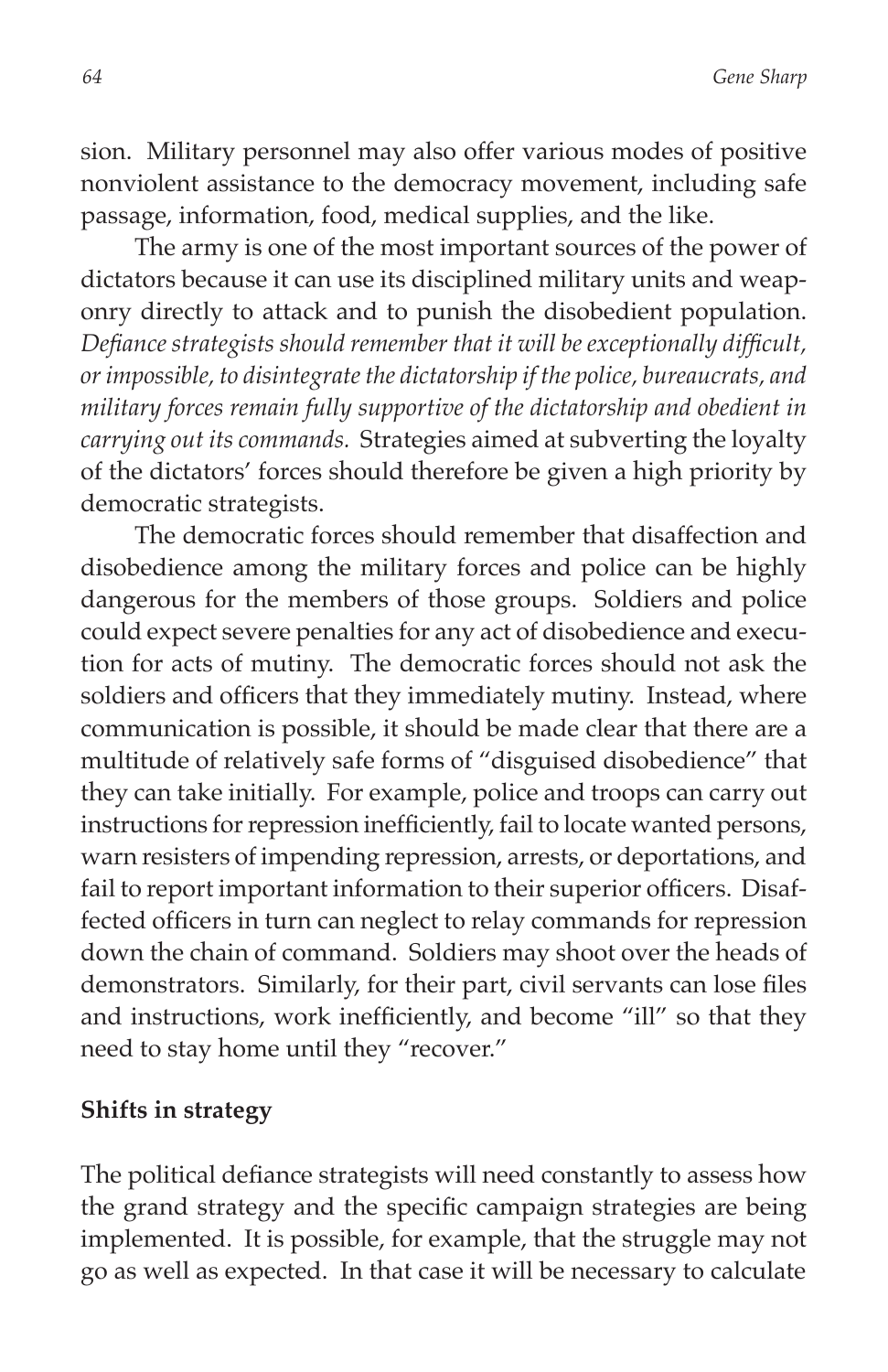what shifts in strategy might be required. What can be done to increase the movement's strength and regain the initiative? In such a situation, it will be necessary to identify the problem, make a strategic reassessment, possibly shift struggle responsibilities to a different population group, mobilize additional sources of power, and develop alternative courses of action. When that is done, the new plan should be implemented immediately.

Conversely, if the struggle has gone much better than expected and the dictatorship is collapsing earlier than previously calculated, how can the democratic forces capitalize on unexpected gains and move toward paralyzing the dictatorship? We will explore this question in the following chapter.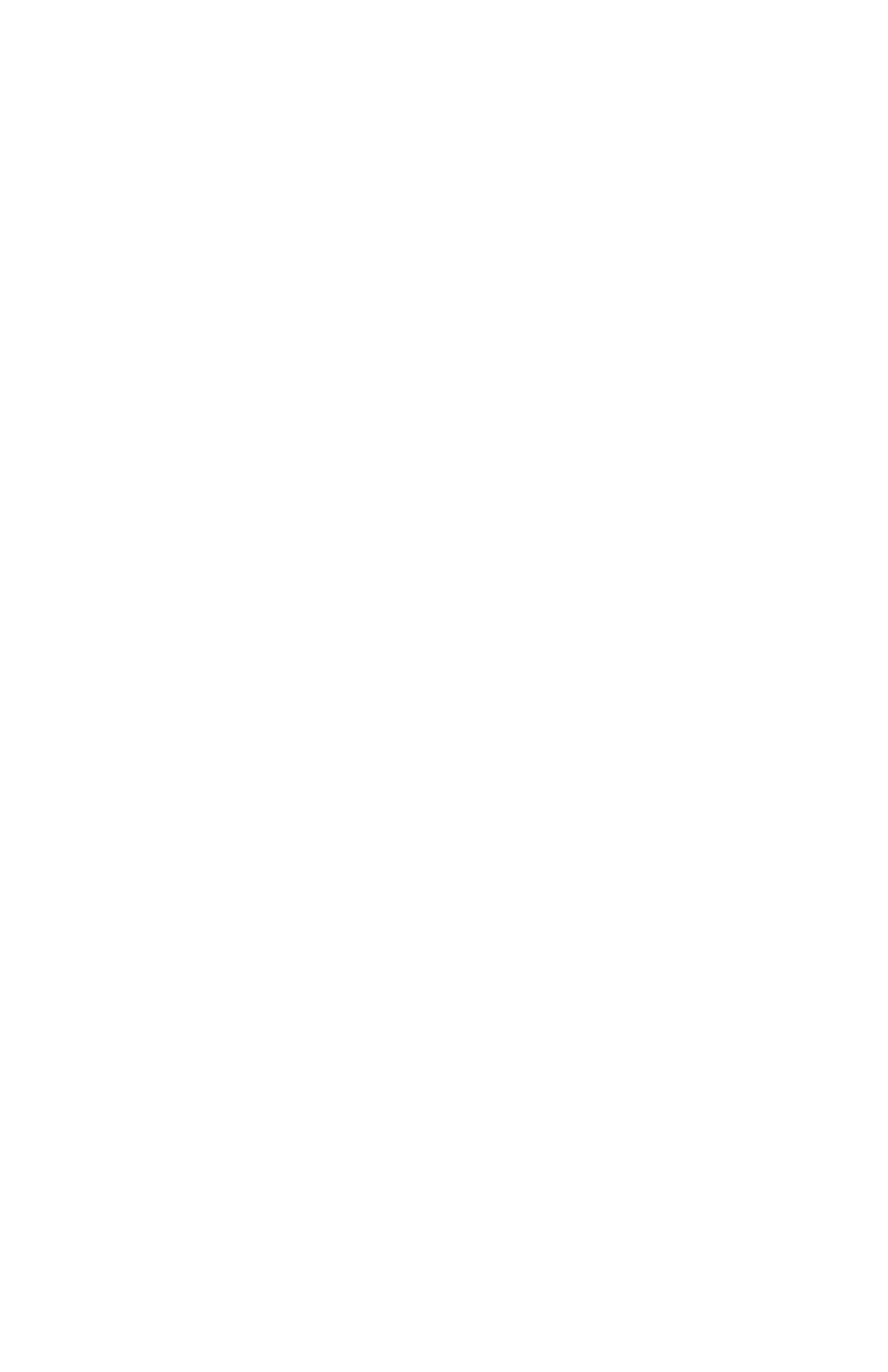# **Nine Disintegrating The Dictatorship**

The cumulative effect of well-conducted and successful political defiance campaigns is to strengthen the resistance and to establish and expand areas of the society where the dictatorship faces limits on its effective control. These campaigns also provide important experience in how to refuse cooperation and how to offer political defiance. That experience will be of great assistance when the time comes for noncooperation and defiance on a mass scale.

As was discussed in Chapter Three, obedience, cooperation, and submission are essential if dictators are to be powerful. Without access to the sources of political power, the dictators' power weakens and finally dissolves. Withdrawal of support is therefore the major required action to disintegrate a dictatorship. It may be useful to review how the sources of power can be affected by political defiance.

Acts of symbolic repudiation and defiance are among the available means to undermine the regime's moral and political *authority* — its legitimacy. The greater the regime's authority, the greater and more reliable is the obedience and cooperation which it will receive. Moral disapproval needs to be expressed in action in order to seriously threaten the existence of the dictatorship. Withdrawal of cooperation and obedience are needed to sever the availability of other sources of the regime's power.

A second important such source of power is *human resources,* the number and importance of the persons and groups that obey, cooperate with, or assist the rulers. If noncooperation is practiced by large parts of the population, the regime will be in serious trouble. For example, if the civil servants no longer function with their normal efficiency or even stay at home, the administrative apparatus will be gravely affected.

Similarly, if the noncooperating persons and groups include those that have previously supplied specialized *skills and knowledge,* then the dictators will see their capacity to implement their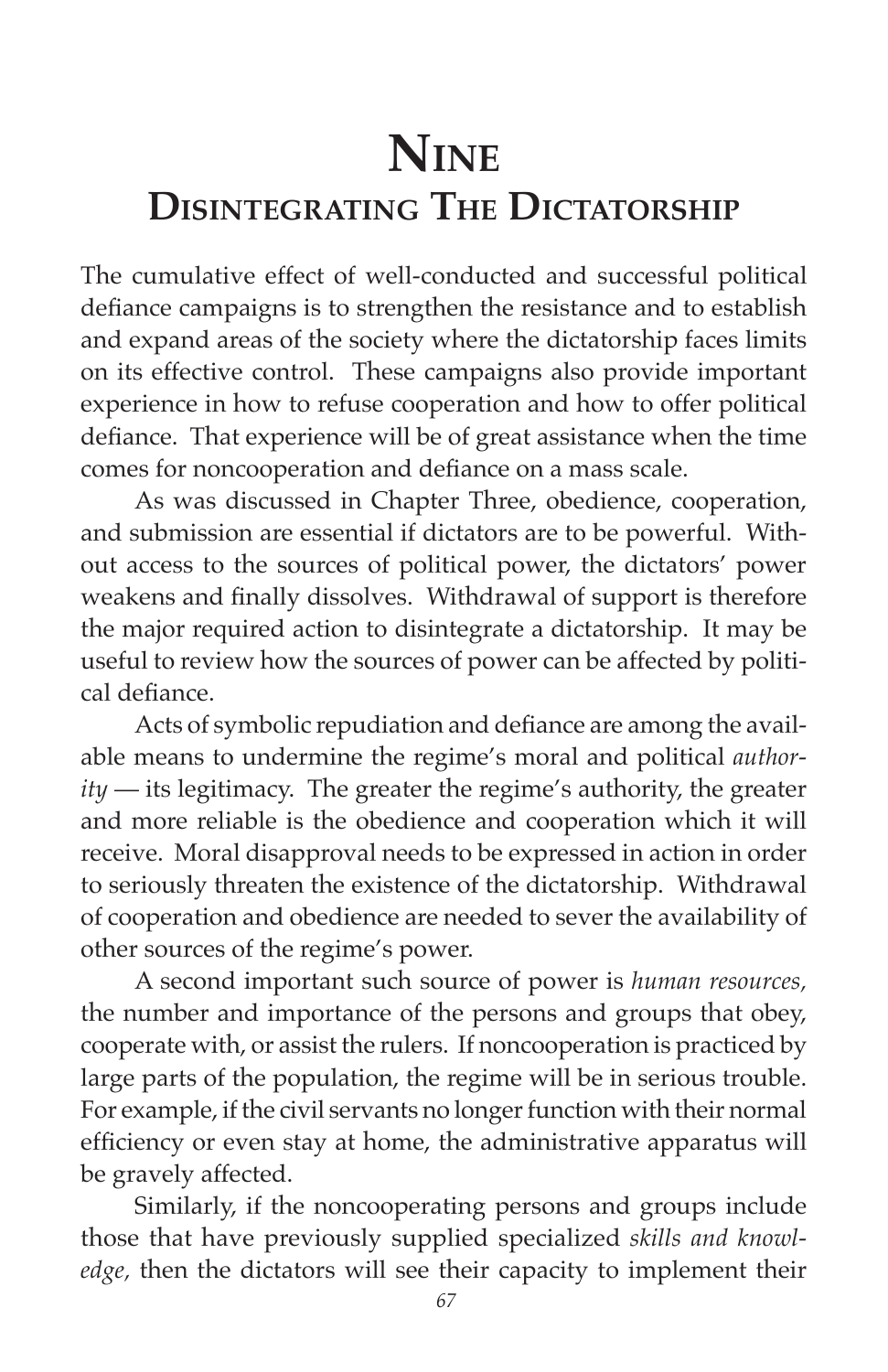will gravely weakened. Even their ability to make well-informed decisions and develop effective policies may be seriously reduced.

If psychological and ideological influences — called *intangible factors* — that usually induce people to obey and assist the rulers are weakened or reversed, the population will be more inclined to disobey and to noncooperate.

The dictators' access to *material resources* also directly affects their power. With control of financial resources, the economic system, property, natural resources, transportation, and means of communication in the hands of actual or potential opponents of the regime, another major source of their power is vulnerable or removed. Strikes, boycotts, and increasing autonomy in the economy, communications, and transportation will weaken the regime.

As previously discussed, the dictators' ability to threaten or apply *sanctions* — punishments against the restive, disobedient, and noncooperative sections of the population — is a central source of the power of dictators. This source of power can be weakened in two ways. First, if the population is prepared, as in a war, to risk serious consequences as the price of defiance, the effectiveness of the available sanctions will be drastically reduced (that is, the dictators' repression will not secure the desired submission). Second, if the police and the military forces themselves become disaffected, they may on an individual or mass basis evade or outright defy orders to arrest, beat, or shoot resisters. If the dictators can no longer rely on the police and military forces to carry out repression, the dictatorship is gravely threatened.

In summary, success against an entrenched dictatorship requires that noncooperation and defiance reduce and remove the sources of the regime's power. Without constant replenishment of the necessary sources of power the dictatorship will weaken and finally disintegrate. Competent strategic planning of political defiance against dictatorships therefore needs to target the dictators' most important sources of power.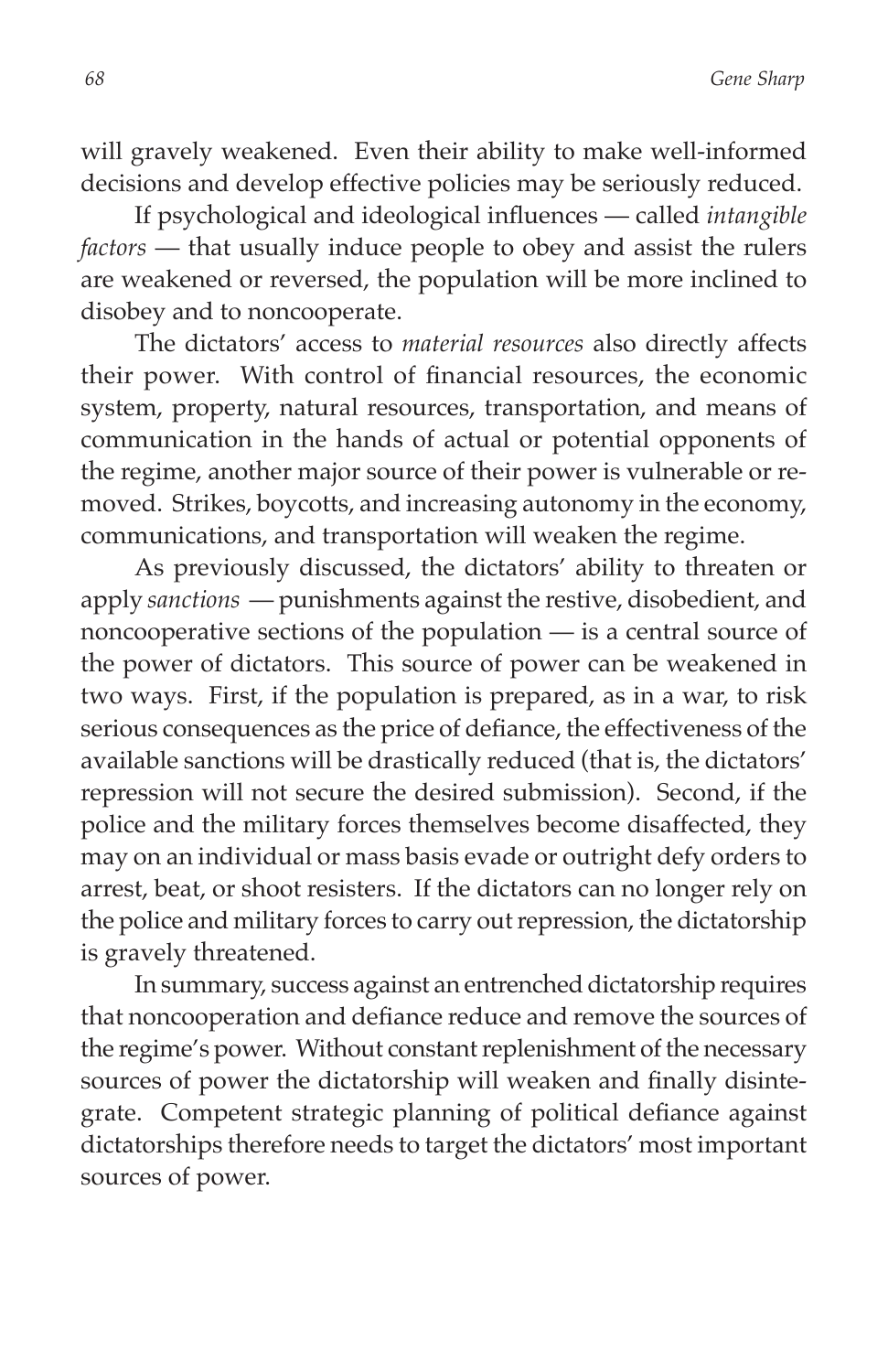#### **Escalating freedom**

Combined with political defiance during the phase of selective resistance, the growth of autonomous social, economic, cultural, and political institutions progressively expands the "democratic space" of the society and shrinks the control of the dictatorship. As the civil institutions of the society become stronger vis-à-vis the dictatorship, then, whatever the dictators may wish, the population is incrementally building an independent society outside of their control. If and when the dictatorship intervenes to halt this "escalating freedom," nonviolent struggle can be applied in defense of this newly won space and the dictatorship will be faced with yet another "front" in the struggle.

In time, this combination of resistance and institution building can lead to *de facto* freedom, making the collapse of the dictatorship and the formal installation of a democratic system undeniable because the power relationships within the society have been fundamentally altered.

Poland in the 1970s and 1980s provides a clear example of the progressive reclaiming of a society's functions and institutions by the resistance. The Catholic church had been persecuted but never brought under full Communist control. In 1976 certain intellectuals and workers formed small groups such as K.O.R. (Workers Defense Committee) to advance their political ideas. The organization of the Solidarity trade union with its power to wield effective strikes forced its own legalization in 1980. Peasants, students, and many other groups also formed their own independent organizations. When the Communists realized that these groups had changed the power realities, Solidarity was again banned and the Communists resorted to military rule.

Even under martial law, with many imprisonments and harsh persecution, the new independent institutions of the society continued to function. For example, dozens of illegal newspapers and magazines continued to be published. Illegal publishing houses annually issued hundreds of books, while well-known writers boycotted Communist publications and government publishing houses.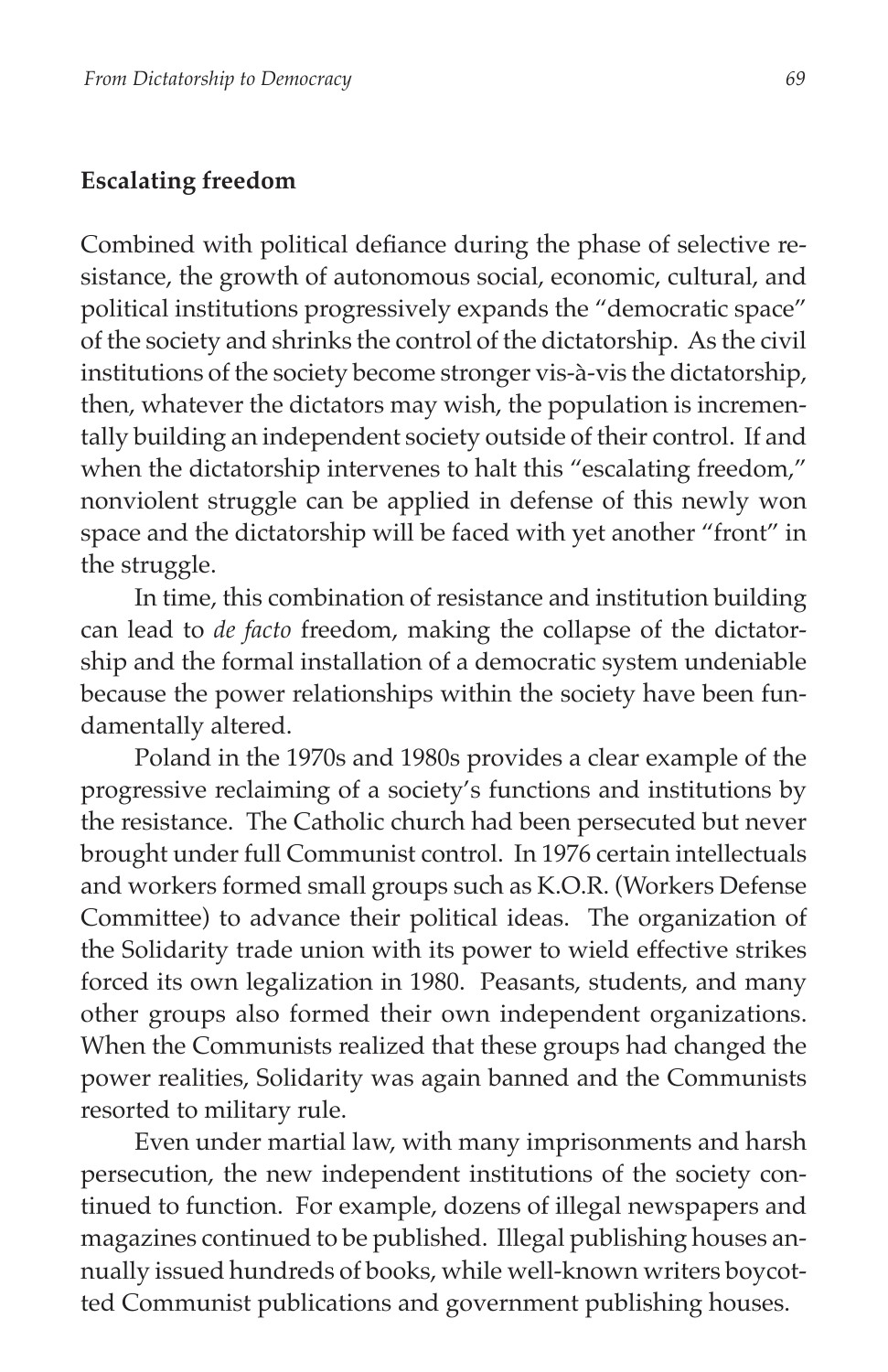Similar activities continued in other parts of the society.

Under the Jaruselski military regime, the military-Communist government was at one point described as bouncing around on the top of the society. The officials still occupied government offices and buildings. The regime could still strike down into the society, with punishments, arrests, imprisonment, seizure of printing presses, and the like. The dictatorship, however, could not control the society. From that point, it was only a matter of time until the society was able to bring down the regime completely.

Even while a dictatorship still occupies government positions it is sometimes possible to organize a democratic "parallel government." This would increasingly operate as a rival government to which loyalty, compliance, and cooperation are given by the population and the society's institutions. The dictatorship would then consequently, on an increasing basis, be deprived of these characteristics of government. Eventually, the democratic parallel government may fully replace the dictatorial regime as part of the transition to a democratic system. In due course then a constitution would be adopted and elections held as part of the transition.

#### **Disintegrating the dictatorship**

While the institutional transformation of the society is taking place, the defiance and noncooperation movement may escalate. Strategists of the democratic forces should contemplate early that there will come a time when the democratic forces can move beyond selective resistance and launch mass defiance. In most cases, time will be required for creating, building, or expanding resistance capacities, and the development of mass defiance may occur only after several years. During this interim period campaigns of selective resistance should be launched with increasingly important political objectives. Larger parts of the population at all levels of the society should become involved. Given determined and disciplined political defiance during this escalation of activities, the internal weaknesses of the dictatorship are likely to become increasingly obvious.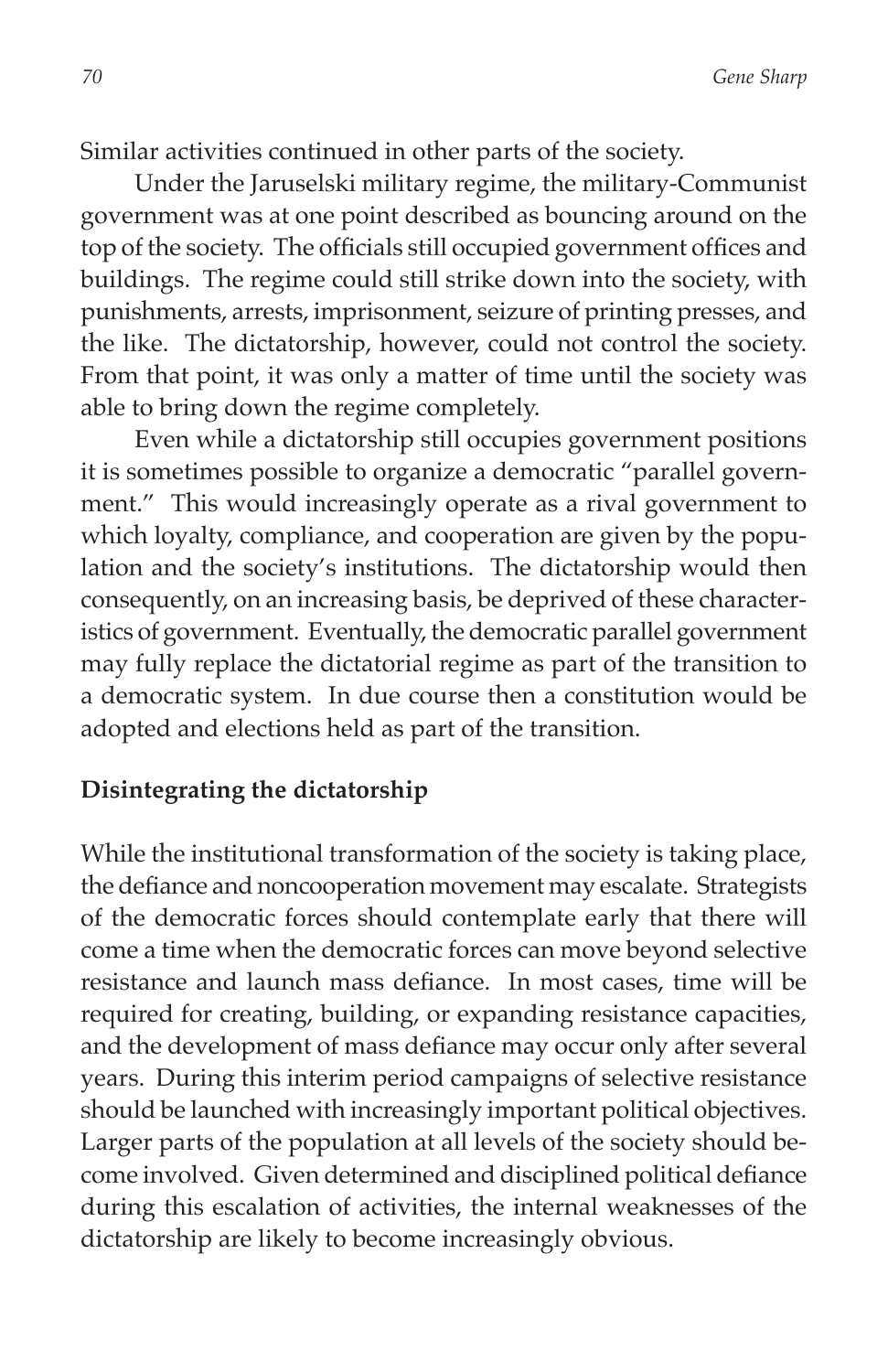The combination of strong political defiance and the building of independent institutions is likely in time to produce widespread international attention favorable to the democratic forces. It may also produce international diplomatic condemnations, boycotts, and embargoes in support of the democratic forces (as it did for Poland).

Strategists should be aware that in some situations the collapse of the dictatorship may occur extremely rapidly, as in East Germany in 1989. This can happen when the sources of power are massively severed as a result of the whole population's revulsion against the dictatorship. This pattern is not usual, however, and it is better to plan for a long-term struggle (but to be prepared for a short one).

During the course of the liberation struggle, victories, even on limited issues, should be celebrated. Those who have earned the victory should be recognized. Celebrations with vigilance should also help to keep up the morale needed for future stages of the struggle.

#### **Handling success responsibly**

Planners of the grand strategy should calculate in advance the possible and preferred ways in which a successful struggle might best be concluded in order to prevent the rise of a new dictatorship and to ensure the gradual establishment of a durable democratic system.

The democrats should calculate how the transition from the dictatorship to the interim government shall be handled at the end of the struggle. It is desirable at that time to establish quickly a new functioning government. However, it must not be merely the old one with new personnel. It is necessary to calculate what sections of the old governmental structure (as the political police) are to be completely abolished because of their inherent anti-democratic character and which sections retained to be subjected to later democratization efforts. A complete governmental void could open the way to chaos or a new dictatorship.

Thought should be given in advance to determine what is to be the policy toward high officials of the dictatorship when its power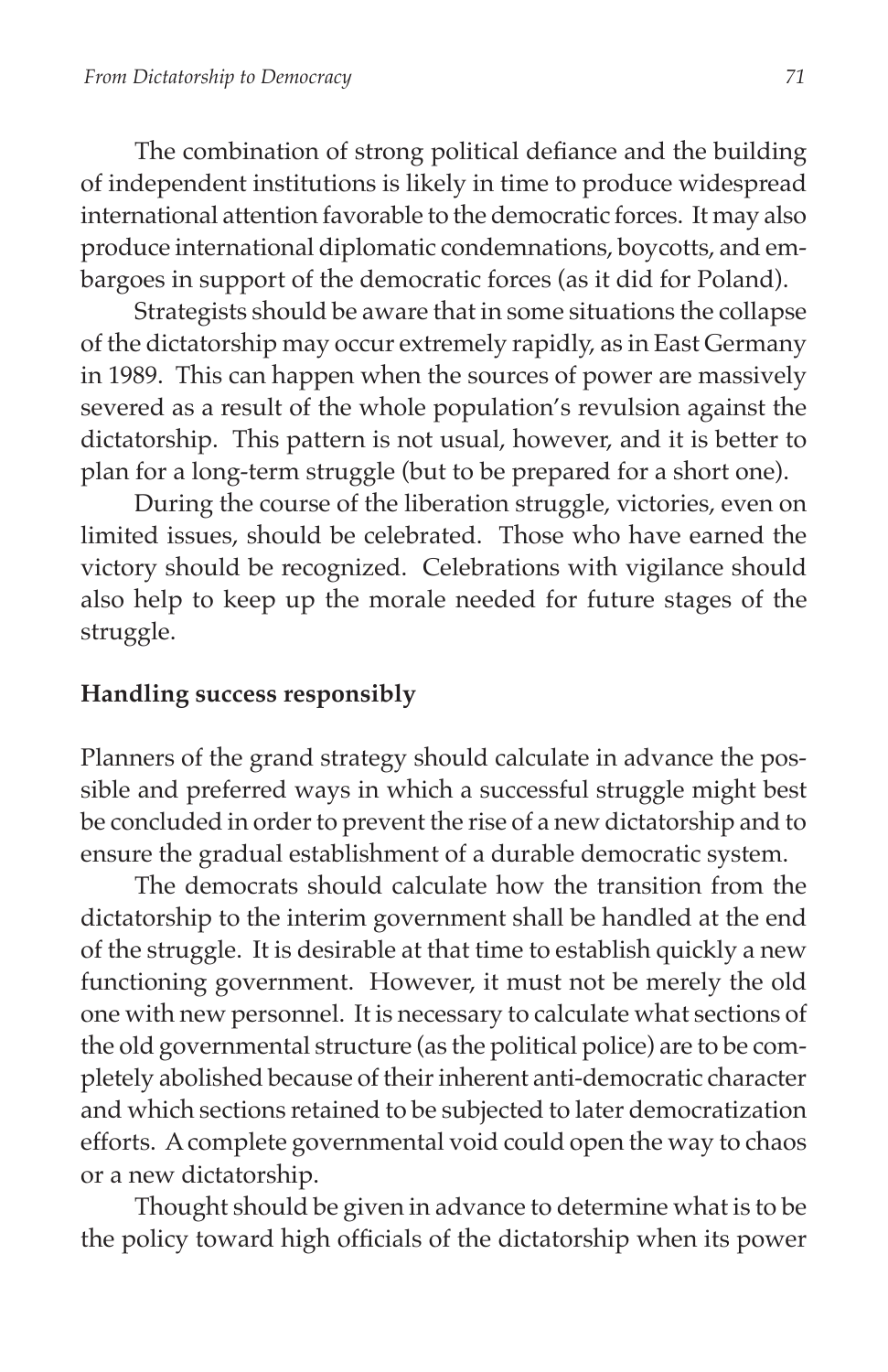disintegrates. For example, are the dictators to be brought to trial in a court? Are they to be permitted to leave the country permanently? What other options may there be that are consistent with political defiance, the need for reconstructing the country, and building a democracy following the victory? A blood bath must be avoided which could have drastic consequences on the possibility of a future democratic system.

Specific plans for the transition to democracy should be ready for application when the dictatorship is weakening or collapses. Such plans will help to prevent another group from seizing state power through a coup d'état. Plans for the institution of democratic constitutional government with full political and personal liberties will also be required. The changes won at a great price should not be lost through lack of planning.

When confronted with the increasingly empowered population and the growth of independent democratic groups and institutions both of which the dictatorship is unable to control — the dictators will find that their whole venture is unravelling. Massive shut-downs of the society, general strikes, mass stay-at-homes, defiant marches, or other activities will increasingly undermine the dictators' own organization and related institutions. As a consequence of such defiance and noncooperation, executed wisely and with mass participation over time, the dictators would become powerless and the democratic defenders would, without violence, triumph. The dictatorship would disintegrate before the defiant population.

Not every such effort will succeed, especially not easily, and rarely quickly. It should be remembered that as many military wars are lost as are won. However, political defiance offers a real possibility of victory. As stated earlier, that possibility can be greatly increased through the development of a wise grand strategy, careful strategic planning, hard work, and disciplined courageous struggle.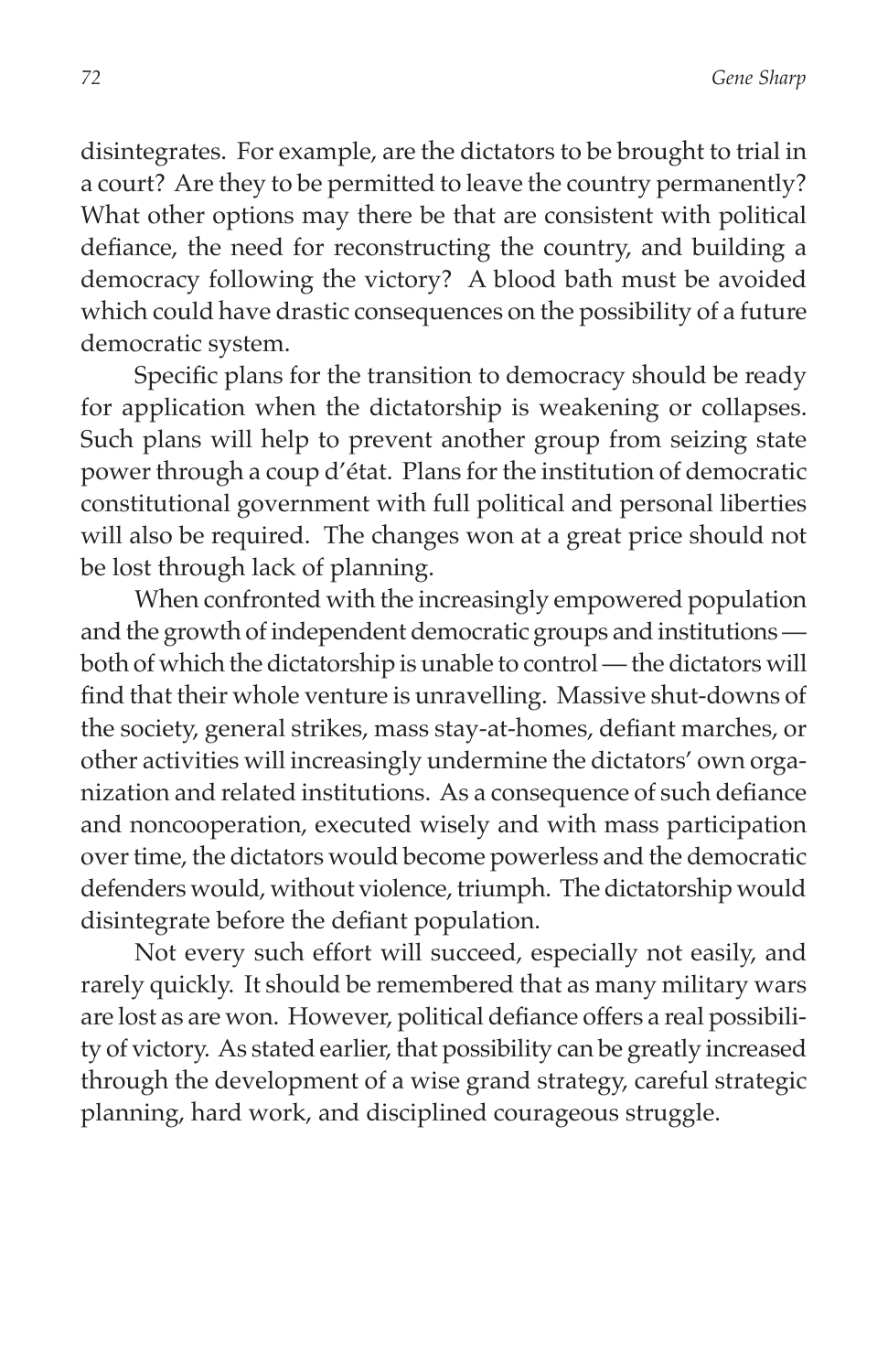## **Ten**

## **Groundwork For Durable Democracy**

The disintegration of the dictatorship is of course a cause for major celebration. People who have suffered for so long and struggled at great price merit a time of joy, relaxation, and recognition. They should feel proud of themselves and of all who struggled with them to win political freedom. Not all will have lived to see this day. The living and the dead will be remembered as heroes who helped to shape the history of freedom in their country.

Unfortunately, this is not a time for a reduction in vigilance. Even in the event of a successful disintegration of the dictatorship by political defiance, careful precautions must be taken to prevent the rise of a new oppressive regime out of the confusion following the collapse of the old one. The leaders of the pro-democracy forces should have prepared in advance for an orderly transition to a democracy. The dictatorial structures will need to be dismantled. The constitutional and legal bases and standards of behavior of a durable democracy will need to be built.

No one should believe that with the downfall of the dictatorship an ideal society will immediately appear. The disintegration of the dictatorship simply provides the beginning point, under conditions of enhanced freedom, for long-term efforts to improve the society and meet human needs more adequately. Serious political, economic, and social problems will continue for years, requiring the cooperation of many people and groups in seeking their resolution. The new political system should provide the opportunities for people with varying outlooks and favored measures to continue constructive work and policy development to deal with problems in the future.

## **Threats of a new dictatorship**

Aristotle warned long ago that ". . . tyranny can also change into tyranny. . ."14 There is ample historical evidence from France (the

 <sup>14</sup> Aristotle, *The Politics,* Book V, Chapter 12, p. 233.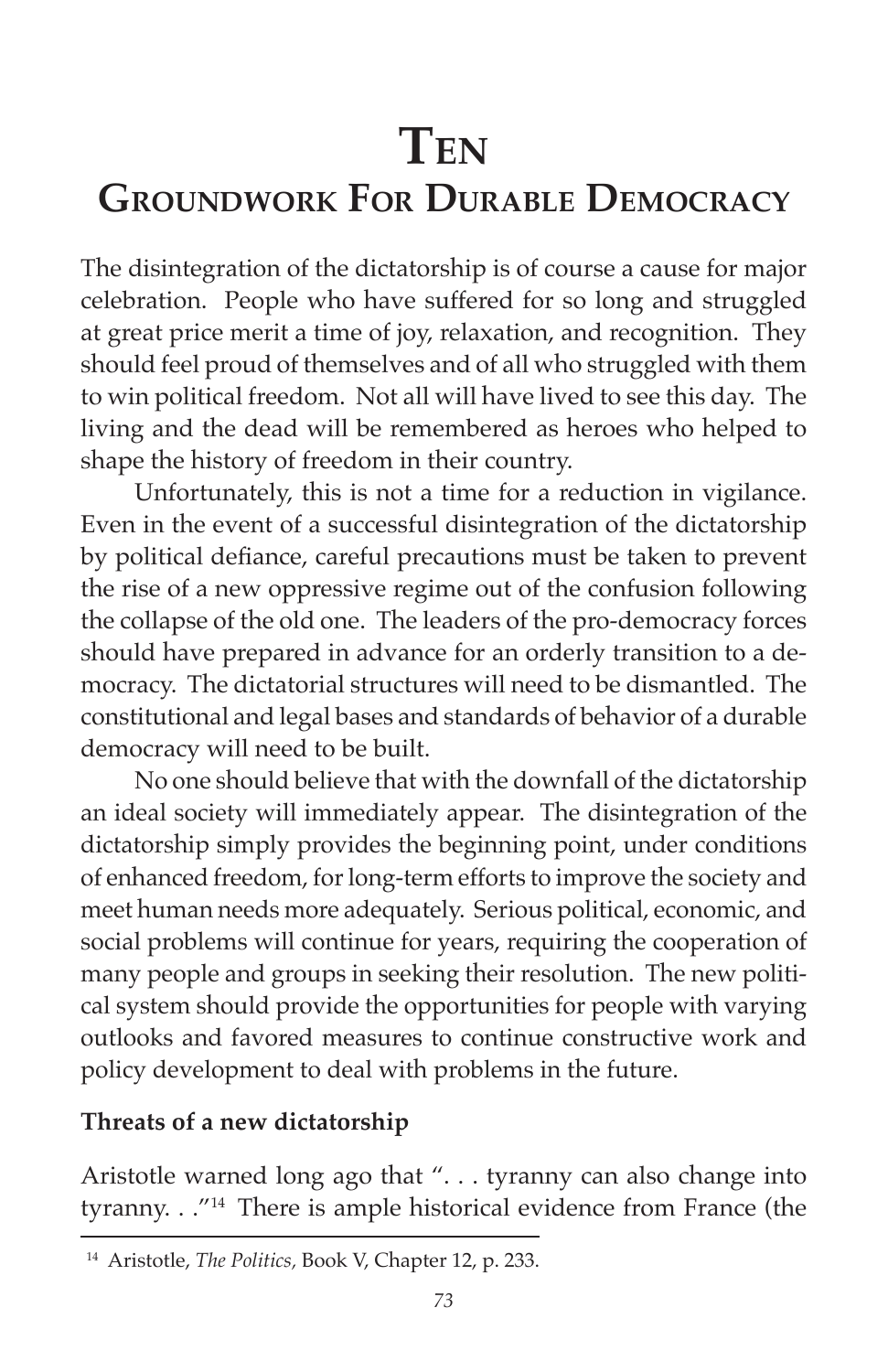Jacobins and Napoleon), Russia (the Bolsheviks), Iran (the Ayatollah), Burma (SLORC), and elsewhere that the collapse of an oppressive regime will be seen by some persons and groups as merely the opportunity for them to step in as the new masters. Their motives may vary, but the results are often approximately the same. The new dictatorship may even be more cruel and total in its control than the old one.

Even before the collapse of the dictatorship, members of the old regime may attempt to cut short the defiance struggle for democracy by staging a coup d'état designed to preempt victory by the popular resistance. It may claim to oust the dictatorship, but in fact seek only to impose a new refurbished model of the old one.

### **Blocking coups**

There are ways in which coups against newly liberated societies can be defeated. Advance knowledge of that defense capacity may at times be sufficient to deter the attempt. Preparation can produce prevention.

Immediately after a coup is started, the putschists require legitimacy, that is, acceptance of their moral and political right to rule. The first basic principle of anti-coup defense is therefore to deny legitimacy to the putschists.

The putschists also require that the civilian leaders and population be supportive, confused, or just passive. The putschists require the cooperation of specialists and advisors, bureaucrats and civil servants, administrators and judges in order to consolidate their control over the affected society. The putschists also require that the multitude of people who operate the political system, the society's institutions, the economy, the police, and the military forces will passively submit and carry out their usual functions as modified by the putschists' orders and policies.

The second basic principle of anti-coup defense is to resist the putschists with noncooperation and defiance. The needed cooperation and assistance must be denied. Essentially the same means of struggle that was used against the dictatorship can be used against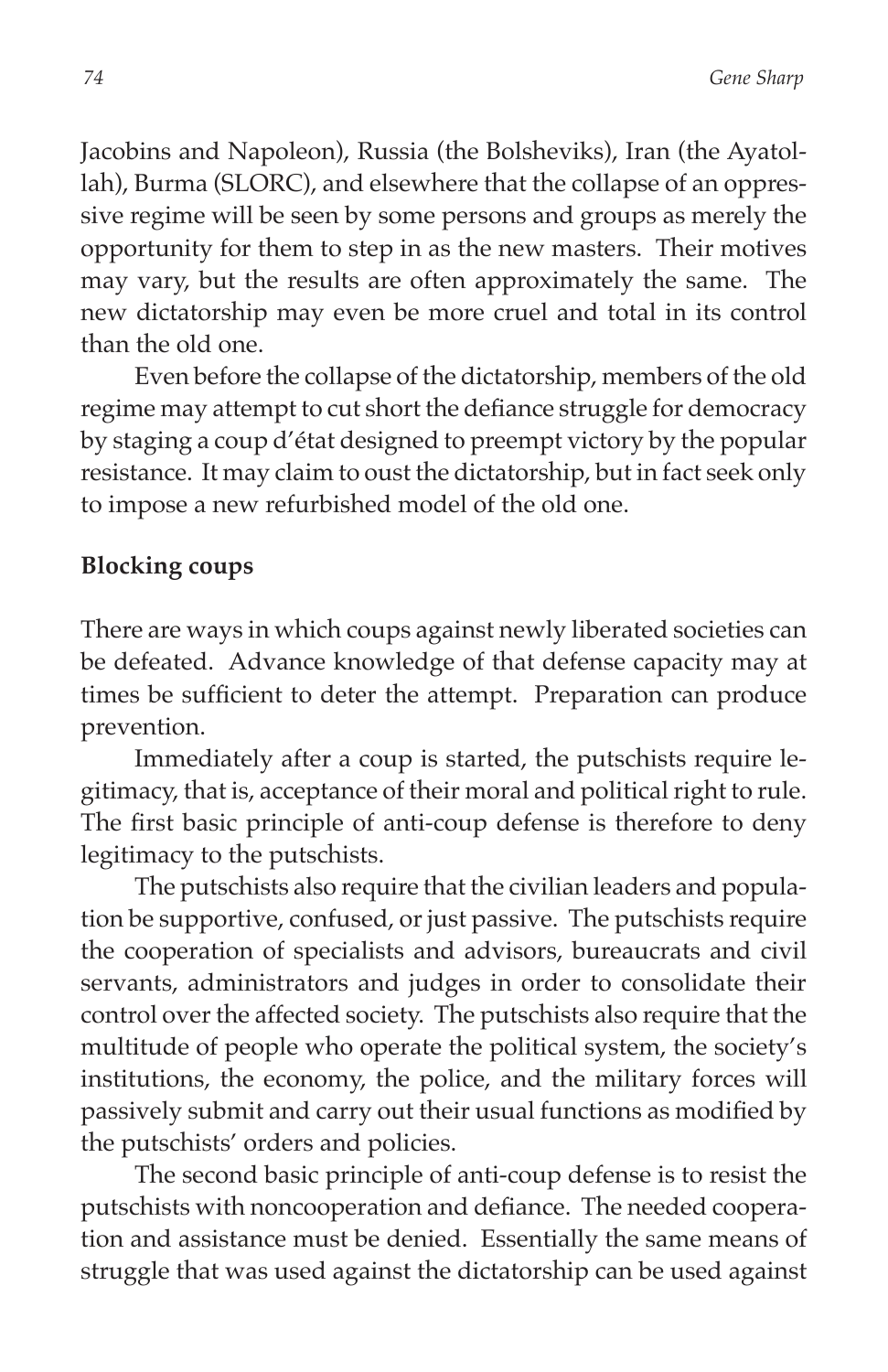the new threat, but applied immediately. If both legitimacy and cooperation are denied, the coup may die of political starvation and the chance to build a democratic society restored.

#### **Constitution drafting**

The new democratic system will require a constitution that establishes the desired framework of the democratic government. The constitution should set the purposes of government, limits on governmental powers, the means and timing of elections by which governmental officials and legislators will be chosen, the inherent rights of the people, and the relation of the national government to other lower levels of government.

Within the central government, if it is to remain democratic, a clear division of authority should be established between the legislative, executive, and judicial branches of government. Strong restrictions should be included on activities of the police, intelligence services, and military forces to prohibit any legal political interference.

In the interests of preserving the democratic system and impeding dictatorial trends and measures, the constitution should preferably be one that establishes a federal system with significant prerogatives reserved for the regional, state, and local levels of government. In some situations the Swiss system of cantons might be considered in which relatively small areas retain major prerogatives, while remaining a part of the whole country.

If a constitution with many of these features existed earlier in the newly liberated country's history, it may be wise simply to restore it to operation, amending it as deemed necessary and desirable. If a suitable older constitution is not present, it may be necessary to operate with an interim constitution. Otherwise, a new constitution will need to be prepared. Preparing a new constitution will take considerable time and thought. Popular participation in this process is desirable and required for ratification of a new text or amendments. One should be very cautious about including in the constitution promises that later might prove impossible to imple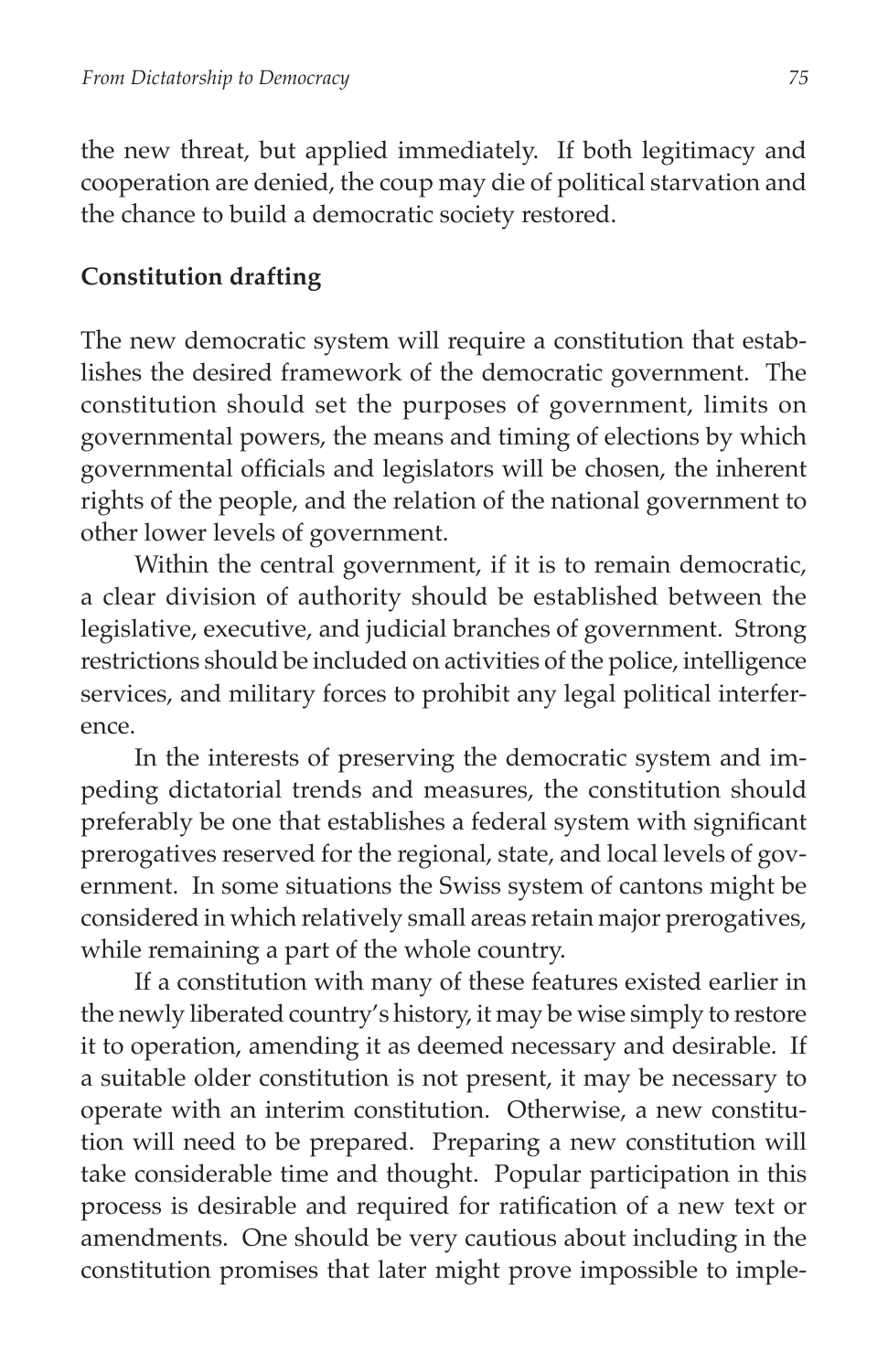ment or provisions that would require a highly centralized government, for both can facilitate a new dictatorship.

The wording of the constitution should be easily understood by the majority of the population. A constitution should not be so complex or ambiguous that only lawyers or other elites can claim to understand it.

#### **A democratic defense policy**

The liberated country may also face foreign threats for which a defense capacity would be required. The country might also be threatened by foreign attempts to establish economic, political, or military domination.

In the interests of maintaining internal democracy, serious consideration should be given to applying the basic principles of political defiance to the needs of national defense.15 By placing resistance capacity directly in the hands of the citizenry, newly liberated countries could avoid the need to establish a strong military capacity which could itself threaten democracy or require vast economic resources much needed for other purposes.

It must be remembered that some groups will ignore any constitutional provision in their aim to establish themselves as new dictators. Therefore, a permanent role will exist for the population to apply political defiance and noncooperation against would-be dictators and to preserve democratic structures, rights, and procedures.

#### **A meritorious responsibility**

The effect of nonviolent struggle is not only to weaken and remove the dictators but also to empower the oppressed. This technique enables people who formerly felt themselves to be only pawns or victims to wield power directly in order to gain by their own efforts greater freedom and justice. This experience of struggle has impor-

<sup>15</sup> See Gene Sharp, *Civilian-Based Defense: A Post-Military Weapons System* (Princeton, New Jersey: Princeton University Press, 1990).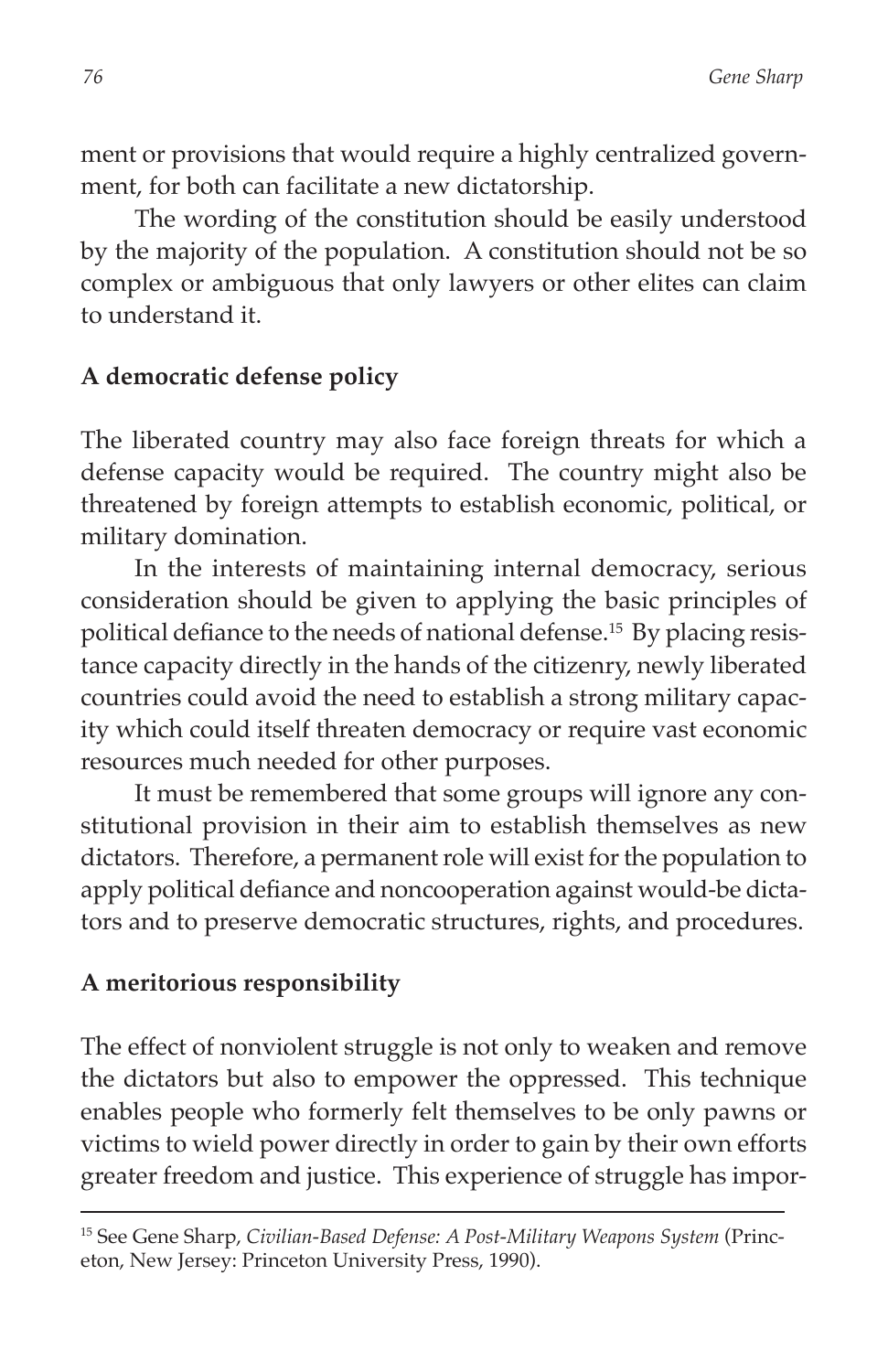tant psychological consequences, contributing to increased self-esteem and self-confidence among the formerly powerless.

One important long-term beneficial consequence of the use of nonviolent struggle for establishing democratic government is that the society will be more capable of dealing with continuing and future problems. These might include future governmental abuse and corruption, maltreatment of any group, economic injustices, and limitations on the democratic qualities of the political system. The population experienced in the use of political defiance is less likely to be vulnerable to future dictatorships.

After liberation, familiarity with nonviolent struggle will provide ways to defend democracy, civil liberties, minority rights, and prerogatives of regional, state, and local governments and nongovernmental institutions. Such means also provide ways by which people and groups can express extreme dissent peacefully on issues seen as so important that opposition groups have sometimes resorted to terrorism or guerrilla warfare.

The thoughts in this examination of political defiance or nonviolent struggle are intended to be helpful to all persons and groups who seek to lift dictatorial oppression from their people and to establish a durable democratic system that respects human freedoms and popular action to improve the society.

There are three major conclusions to the ideas sketched here:

- Liberation from dictatorships is possible;
- Very careful thought and strategic planning will be required to achieve it; and
- Vigilance, hard work, and disciplined struggle, often at great cost, will be needed.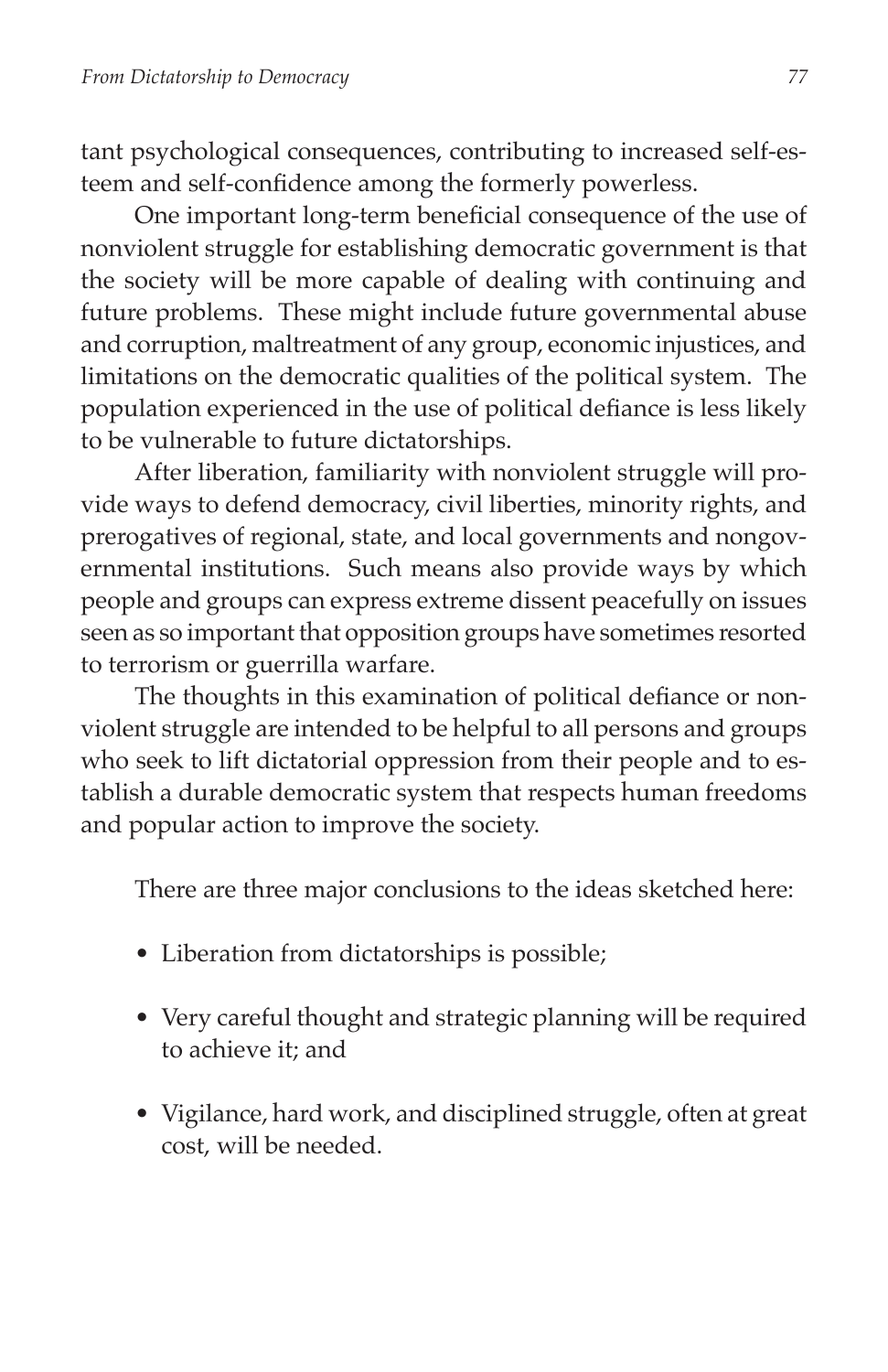The oft quoted phrase "Freedom is not free" is true. No outside force is coming to give oppressed people the freedom they so much want. People will have to learn how to take that freedom themselves. Easy it cannot be.

If people can grasp what is required for their own liberation, they can chart courses of action which, through much travail, can eventually bring them their freedom. Then, with diligence they can construct a new democratic order and prepare for its defense. Freedom won by struggle of this type can be durable. It can be maintained by a tenacious people committed to its preservation and enrichment.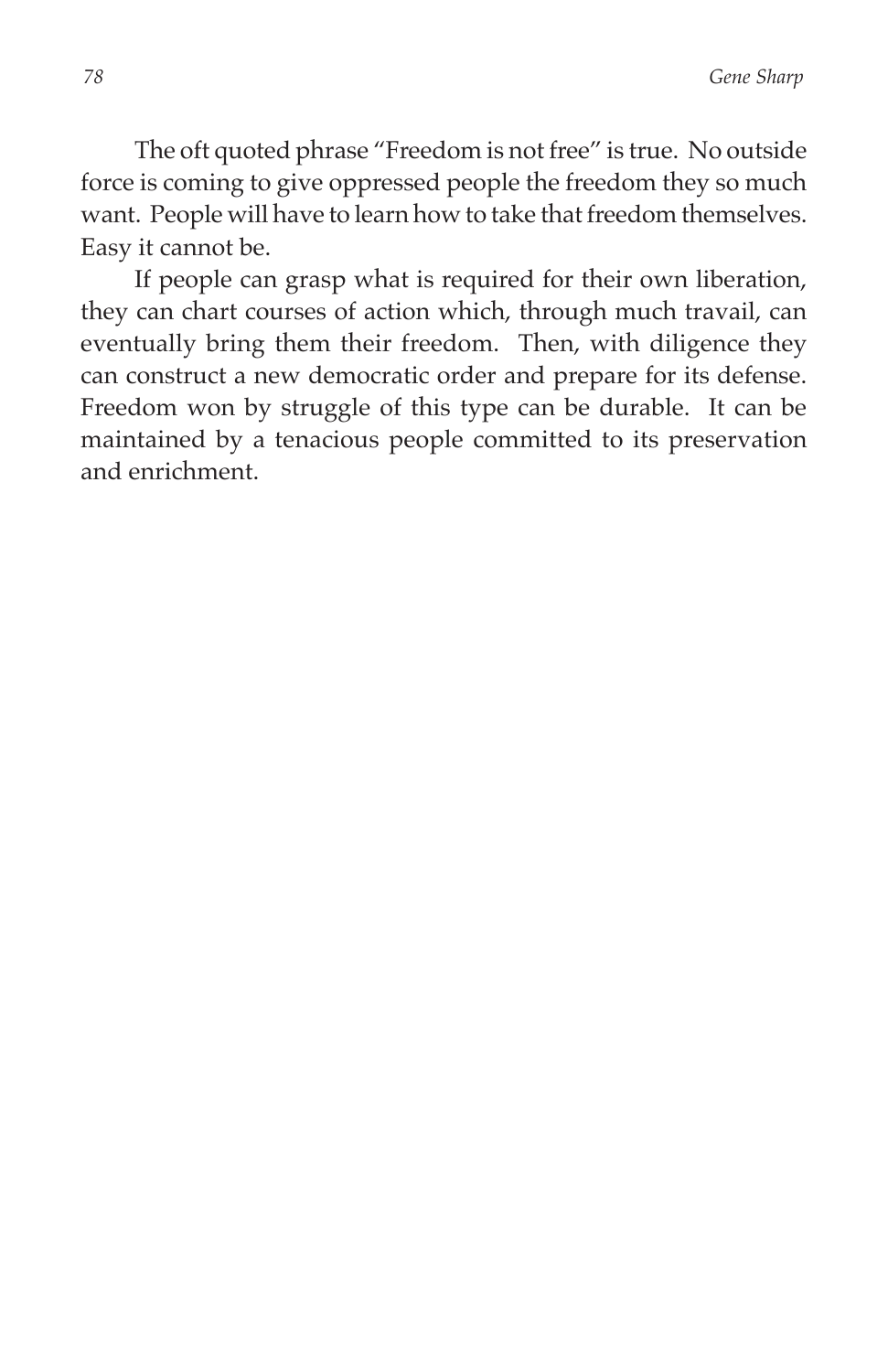# **Appendix One The Methods Of Nonviolent Action**<sup>16</sup>

## **The Methods of Nonviolent Protest and Persuasion**

## **Formal statements**

- 1. Public speeches
- 2. Letters of opposition or support
- 3. Declarations by organizations and institutions
- 4. Signed public statements
- 5. Declarations of indictment and intention
- 6. Group or mass petitions

## **Communications with a wider audience**

- 7. Slogans, caricatures, and symbols
- 8. Banners, posters, and displayed communications
- 9. Leaflets, pamphlets, and books
- 10. Newspapers and journals
- 11. Records, radio, and television
- 12. Skywriting and earthwriting

## **Group representations**

- 13. Deputations
- 14. Mock awards
- 15. Group lobbying
- 16. Picketing
- 17. Mock elections

## **Symbolic public acts**

- 18. Display of flags and symbolic colors
- 19. Wearing of symbols

<sup>&</sup>lt;sup>16</sup> This list, with definitions and historical examples, is taken from Gene Sharp, *The Politics of Nonviolent Action,* Part Two, *The Methods of Nonviolent Action.*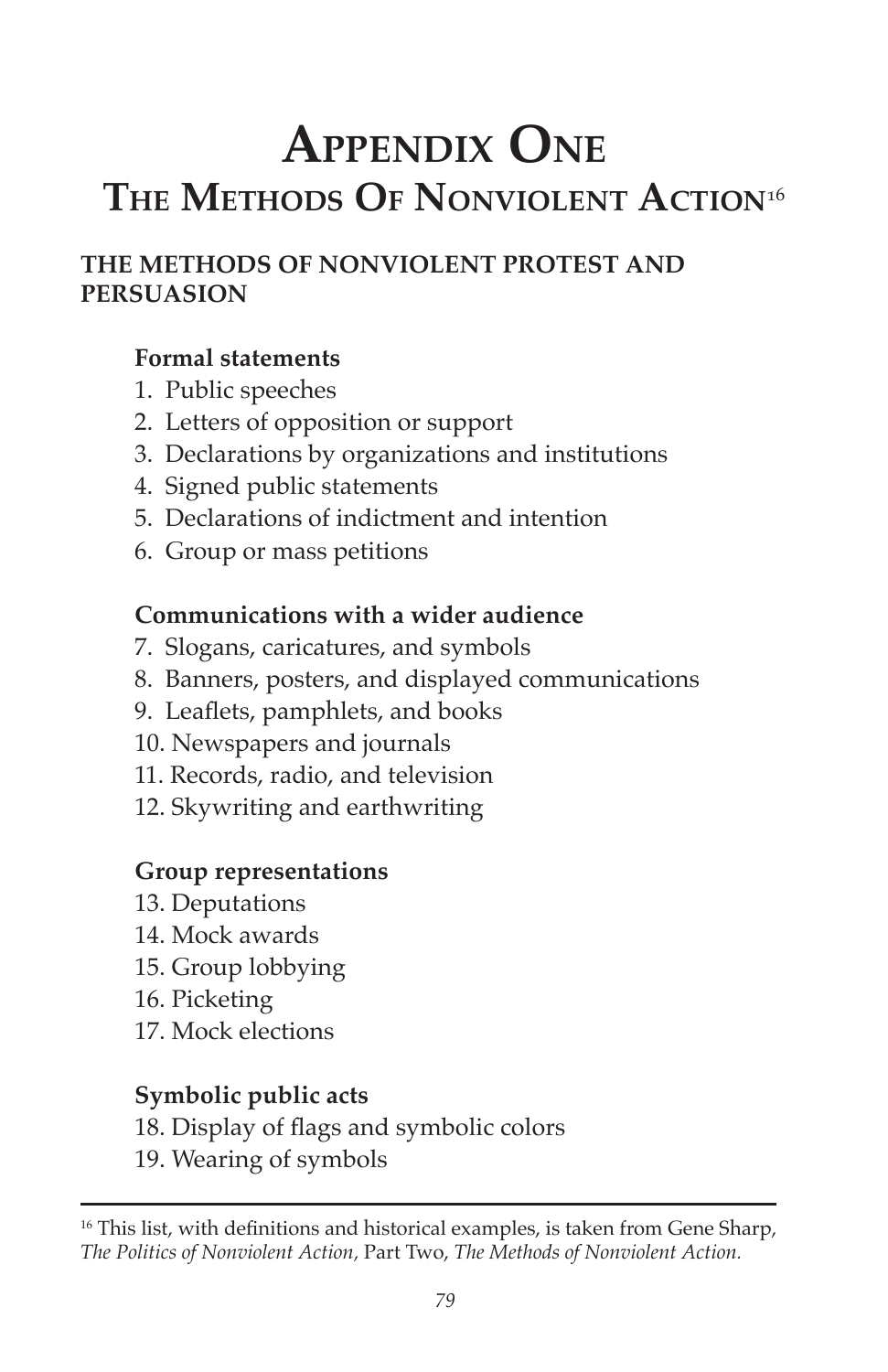- 20. Prayer and worship
- 21. Delivering symbolic objects
- 22. Protest disrobings
- 23. Destruction of own property
- 24. Symbolic lights
- 25. Displays of portraits
- 26. Paint as protest
- 27. New signs and names
- 28. Symbolic sounds
- 29. Symbolic reclamations
- 30. Rude gestures

#### **Pressures on individuals**

- 31. "Haunting" officials
- 32. Taunting officials
- 33. Fraternization
- 34. Vigils

#### **Drama and music**

- 35. Humorous skits and pranks
- 36. Performance of plays and music
- 37. Singing

#### **Processions**

- 38. Marches
- 39. Parades
- 40. Religious processions
- 41. Pilgrimages
- 42. Motorcades

#### **Honoring the dead**

- 43. Political mourning
- 44. Mock funerals
- 45. Demonstrative funerals
- 46. Homage at burial places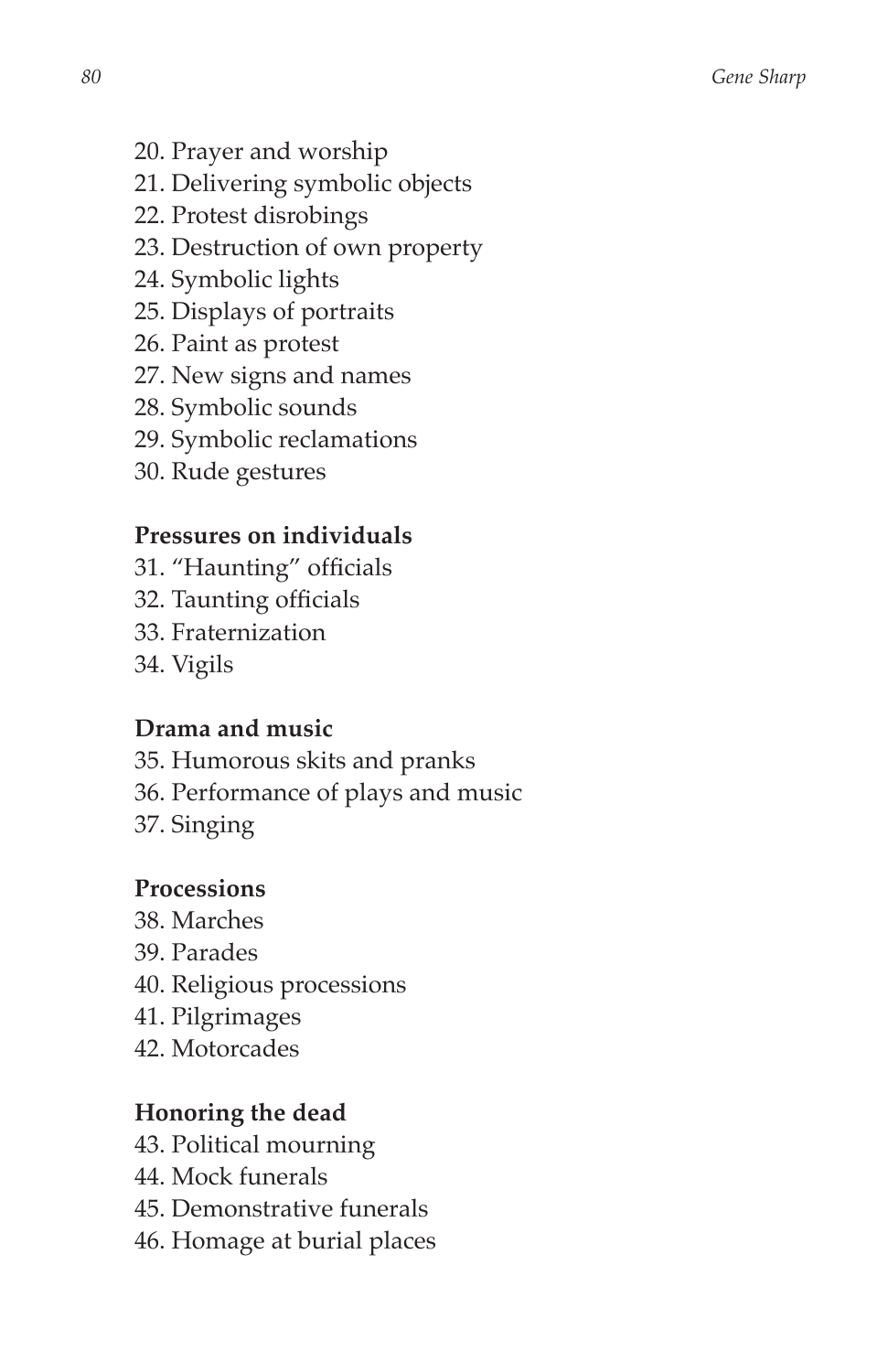#### **Public assemblies**

- 47. Assemblies of protest or support
- 48. Protest meetings
- 49. Camouflaged meetings of protest
- 50. Teach-ins

### **Withdrawal and renunciation**

- 51. Walk-outs
- 52. Silence
- 53. Renouncing honors
- 54. Turning one's back

## **THE METHODS OF SOCIAL NONCOOPERATION**

### **Ostracism of persons**

- 55. Social boycott
- 56. Selective social boycott
- 57. Lysistratic nonaction
- 58. Excommunication
- 59. Interdict

## **Noncooperation with social events, customs, and institutions**

- 60. Suspension of social and sports activities
- 61. Boycott of social affairs
- 62. Student strike
- 63. Social disobedience
- 64. Withdrawal from social institutions

## **Withdrawal from the social system**

- 65. Stay-at-home
- 66. Total personal noncooperation
- 67. Flight of workers
- 68. Sanctuary
- 69. Collective disappearance
- 70. Protest emigration *(hijrat)*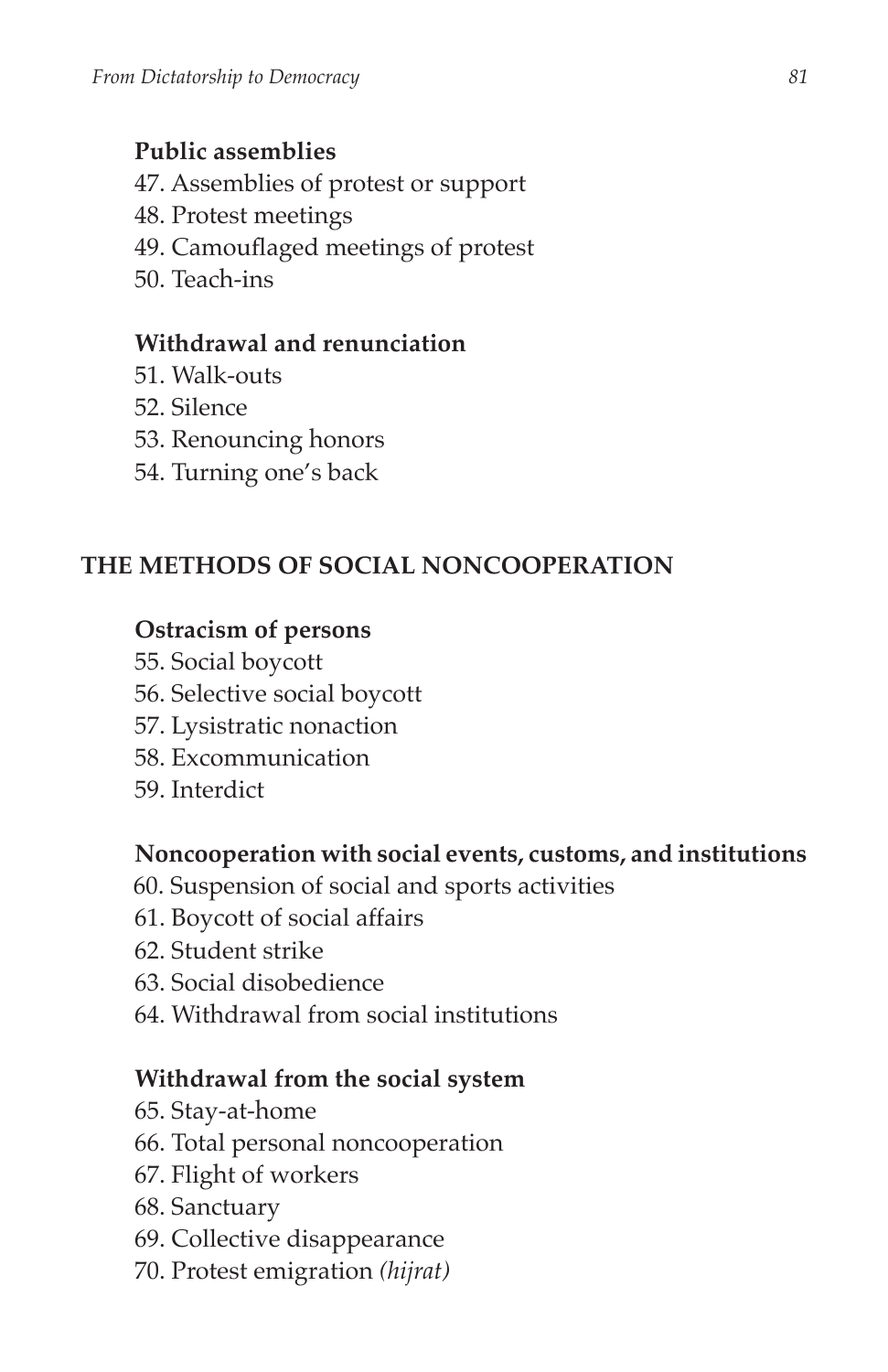## **THE METHODS OF ECONOMIC NONCOOPERATION: (1) ECONOMIC BOYCOTTS**

#### **Action by consumers**

- 71. Consumers' boycott
- 72. Nonconsumption of boycotted goods
- 73. Policy of austerity
- 74. Rent withholding
- 75. Refusal to rent
- 76. National consumers' boycott
- 77. International consumers' boycott

## **Action by workers and producers**

- 78. Workmen's boycott
- 79. Producers' boycott

## **Action by middlemen**

80. Suppliers' and handlers' boycott

## **Action by owners and management**

- 81. Traders' boycott
- 82. Refusal to let or sell property
- 83. Lockout
- 84. Refusal of industrial assistance
- 85. Merchants' "general strike"

## **Action by holders of financial resources**

- 86. Withdrawal of bank deposits
- 87. Refusal to pay fees, dues, and assessments
- 88. Refusal to pay debts or interest
- 89. Severance of funds and credit
- 90. Revenue refusal
- 91. Refusal of a government's money

## **Action by governments**

- 92. Domestic embargo
- 93. Blacklisting of traders
- 94. International sellers' embargo
- 95. International buyers' embargo
- 96. International trade embargo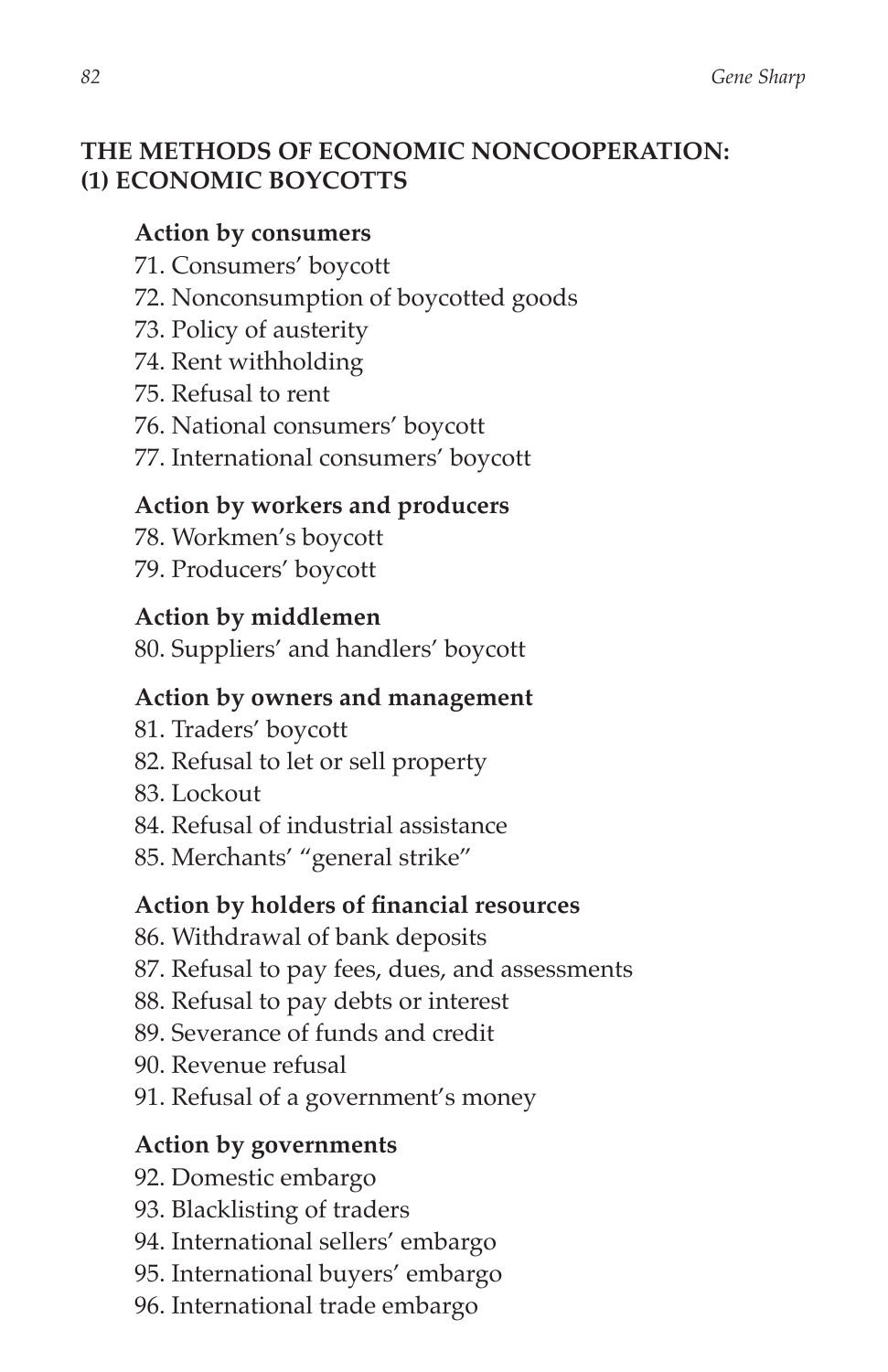## **THE METHODS OF ECONOMIC NONCOOPERATION: (2) THE STRIKE**

#### **Symbolic strikes**

97. Protest strike 98. Quickie walkout (lightning strike)

#### **Agricultural strikes**

99. Peasant strike 100. Farm workers' strike

#### **Strikes by special groups**

101. Refusal of impressed labor 102. Prisoners' strike 103. Craft strike 104. Professional strike

#### **Ordinary industrial strikes**

105. Establishment strike 106. Industry strike 107. Sympathetic strike

#### **Restricted strikes**

108. Detailed strike 109. Bumper strike 110. Slowdown strike 111. Working-to-rule strike 112. Reporting "sick" (sick-in) 113. Strike by resignation 114. Limited strike 115. Selective strike

#### **Multi-industry strikes**

116. Generalized strike

117. General strike

#### **Combinations of strikes and economic closures**

118. *Hartal* 119. Economic shutdown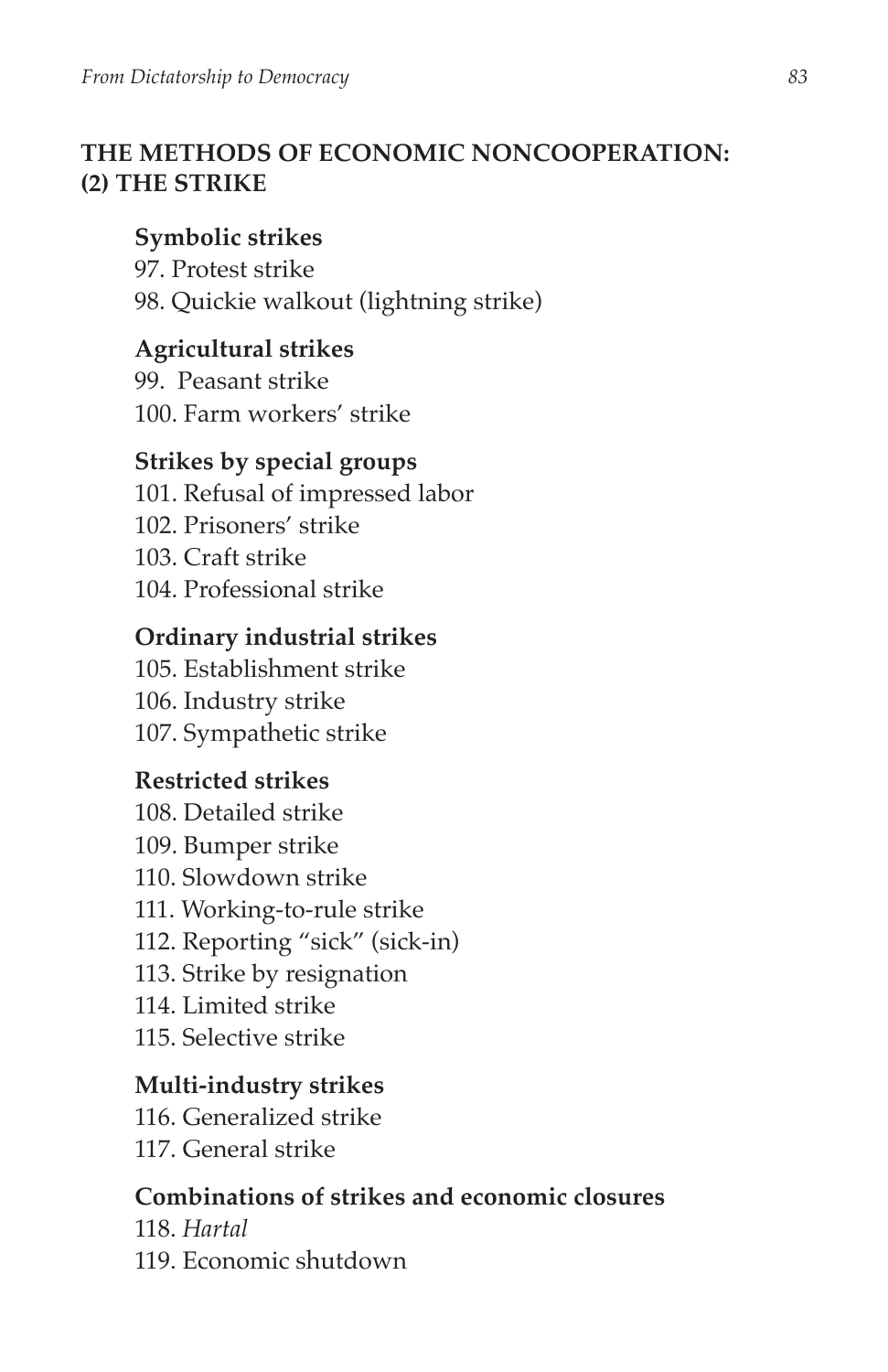#### **THE METHODS OF POLITICAL NONCOOPERATION**

#### **Rejection of authority**

- 120. Withholding or withdrawal of allegiance
- 121. Refusal of public support
- 122. Literature and speeches advocating resistance

#### **Citizens' noncooperation with government**

- 123. Boycott of legislative bodies
- 124. Boycott of elections
- 125. Boycott of government employment and positions
- 126. Boycott of government departments, agencies and other bodies
- 127. Withdrawal from government educational institutions
- 128. Boycott of government-supported organizations
- 129. Refusal of assistance to enforcement agents
- 130. Removal of own signs and placemarks
- 131. Refusal to accept appointed officials
- 132. Refusal to dissolve existing institutions

## **Citizens' alternatives to obedience**

- 133. Reluctant and slow compliance
- 134. Nonobedience in absence of direct supervision
- 135. Popular nonobedience
- 136. Disguised disobedience
- 137. Refusal of an assemblage or meeting to disperse
- 138. Sitdown
- 139. Noncooperation with conscription and deportation
- 140. Hiding, escape and false identities
- 141. Civil disobedience of "illegitimate" laws

## **Action by government personnel**

- 142. Selective refusal of assistance by government aides
- 143. Blocking of lines of command and information
- 144. Stalling and obstruction
- 145. General administrative noncooperation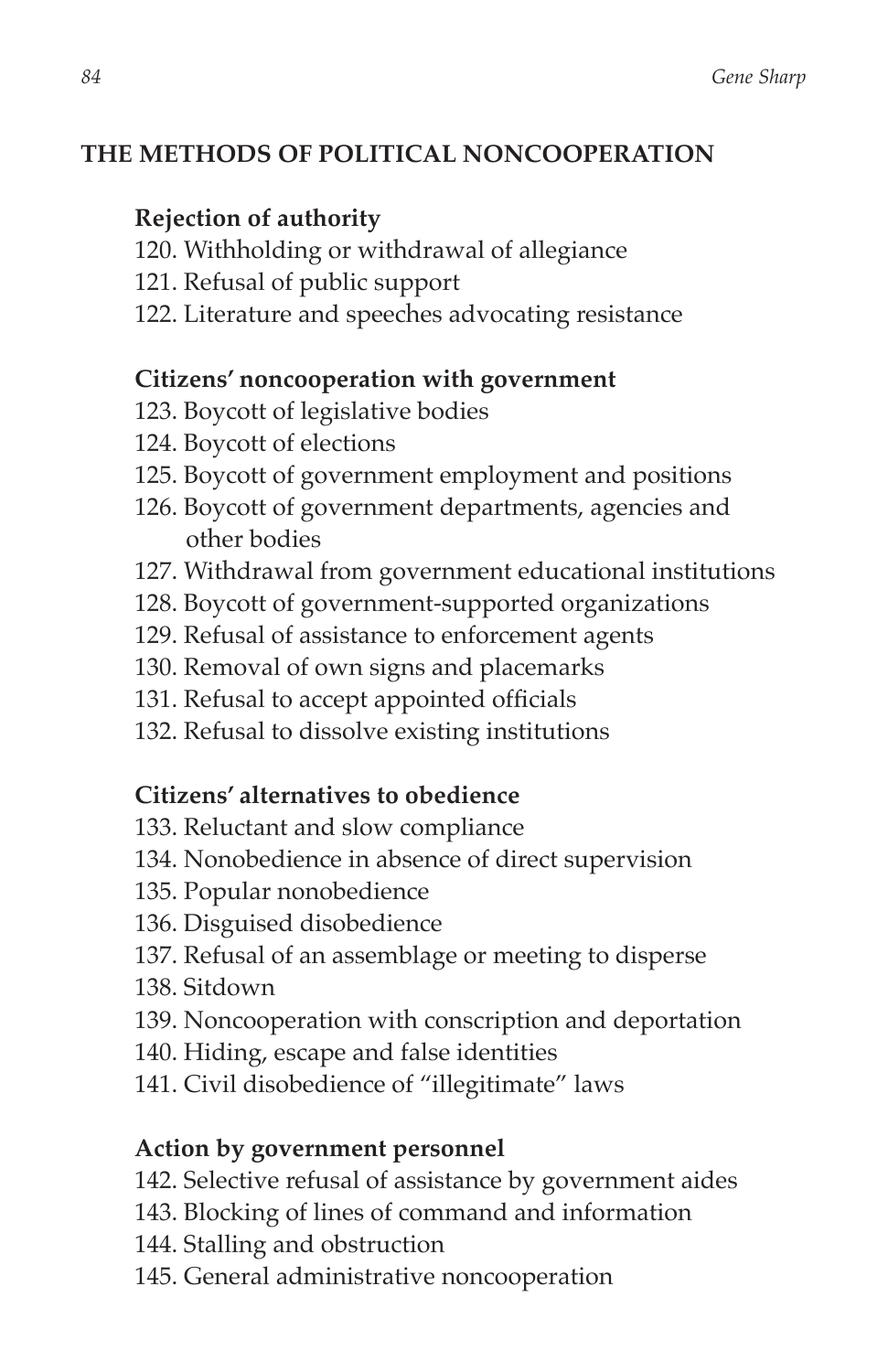- 146. Judicial noncooperation
- 147. Deliberate inefficiency and selective noncooperation by enforcement agents
- 148. Mutiny

## **Domestic governmental action**

149. Quasi-legal evasions and delays

150. Noncooperation by constituent governmental units

## **International governmental action**

- 151. Changes in diplomatic and other representation
- 152. Delay and cancellation of diplomatic events
- 153. Withholding of diplomatic recognition
- 154. Severance of diplomatic relations
- 155. Withdrawal from international organizations
- 156. Refusal of membership in international bodies
- 157. Expulsion from international organizations

## **THE METHODS OF NONVIOLENT INTERVENTION**

## **Psychological intervention**

158. Self-exposure to the elements

159. The fast

- (a) Fast of moral pressure
- (b) Hunger strike
- (c) Satyagrahic fast

160. Reverse trial

161. Nonviolent harassment

## **Physical intervention**

- 162. Sit-in
- 163. Stand-in
- 164. Ride-in
- 165. Wade-in
- 166. Mill-in
- 167. Pray-in
- 168. Nonviolent raids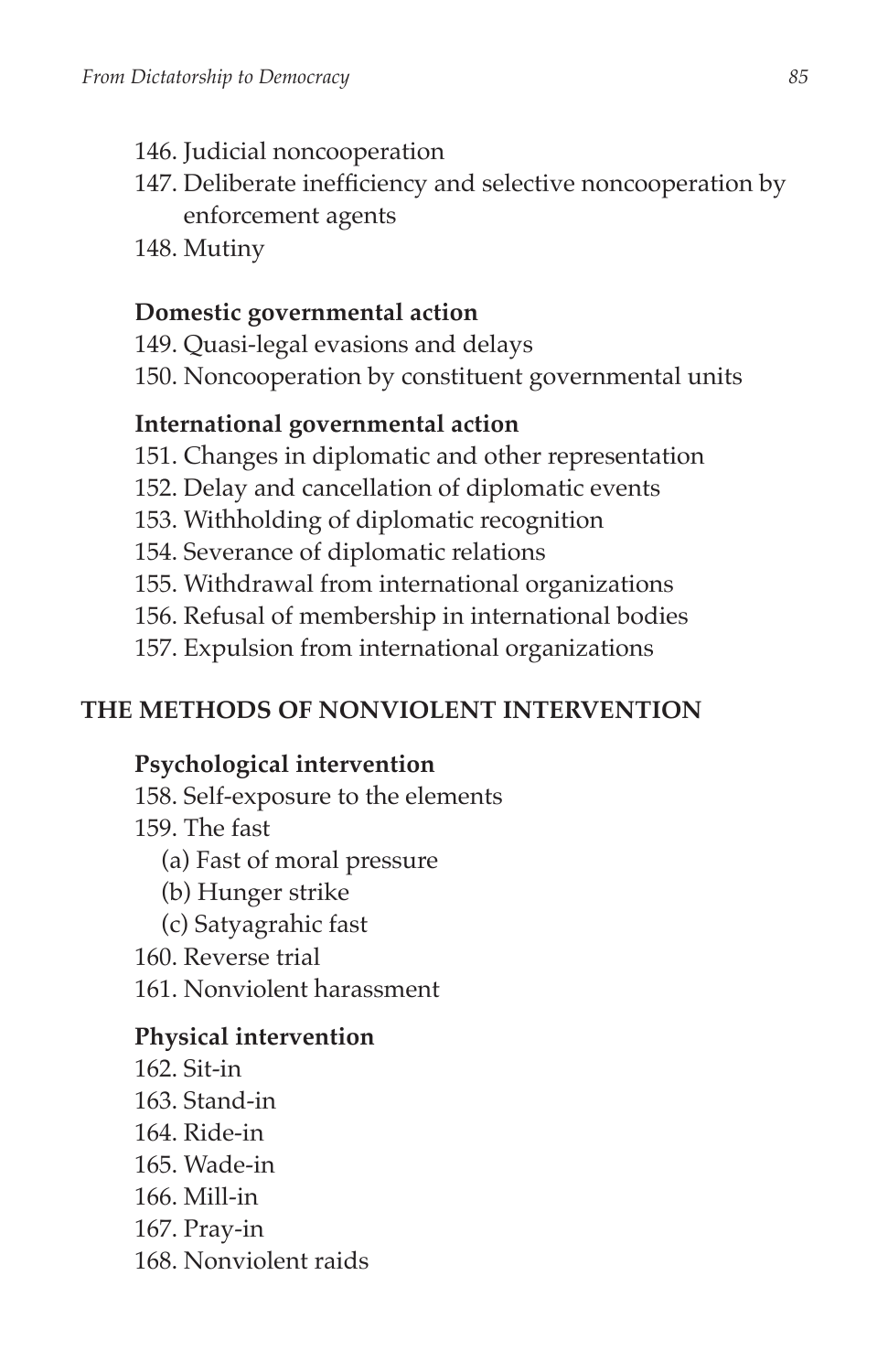- 169. Nonviolent air raids
- 170. Nonviolent invasion
- 171. Nonviolent interjection
- 172. Nonviolent obstruction
- 173. Nonviolent occupation

### **Social intervention**

- 174. Establishing new social patterns
- 175. Overloading of facilities
- 176. Stall-in
- 177. Speak-in
- 178. Guerrilla theater
- 179. Alternative social institutions
- 180. Alternative communication system

#### **Economic intervention**

- 181. Reverse strike
- 182. Stay-in strike
- 183. Nonviolent land seizure
- 184. Defiance of blockades
- 185. Politically motivated counterfeiting
- 186. Preclusive purchasing
- 187. Seizure of assets
- 188. Dumping
- 189. Selective patronage
- 190. Alternative markets
- 191. Alternative transportation systems
- 192. Alternative economic institutions

## **Political intervention**

- 193. Overloading of administrative systems
- 194. Disclosing identities of secret agents
- 195. Seeking imprisonment
- 196. Civil disobedience of "neutral" laws
- 197. Work-on without collaboration
- 198. Dual sovereignty and parallel government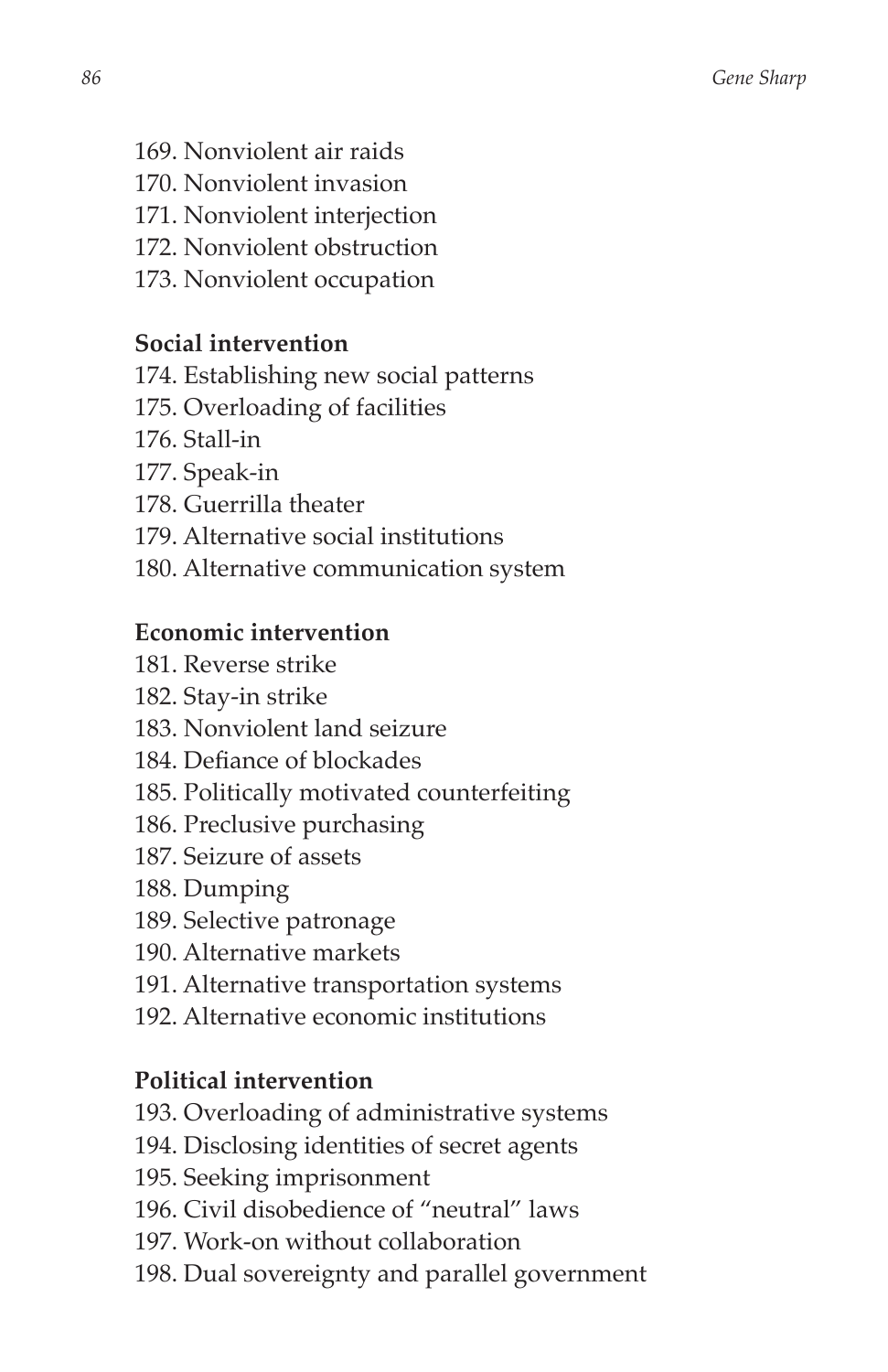## **Appendix Two Acknowledgements and Notes on the History of From Dictatorship to Democracy**

I have incurred several debts of gratitude while writing the original edition of this essay. Bruce Jenkins, my Special Assistant in 1993, made an inestimable contribution by his identification of problems in content and presentation. He also made incisive recommendations for more rigorous and clearer presentations of difficult ideas (especially concerning strategy), structural reorganization, and editorial improvements.

I am also grateful for the editorial assistance of Stephen Coady. Dr. Christopher Kruegler and Robert Helvey offered very important criticisms and advice. Dr. Hazel McFerson and Dr. Patricia Parkman provided information on struggles in Africa and Latin America, respectively. However, the analysis and conclusions contained therein are solely my responsibility.

In recent years special guidelines for translations have been developed, primarily due to Jamila Raqib's guidance and to the lessons learned from earlier years. This has been necessary in order to ensure accuracy in languages in which there has earlier been no established clear terminology for this field.

I could not write an analysis that had a focus only on Burma,

<sup>&</sup>quot;From Dictatorship to Democracy" was written at the request of the late U Tin Maung Win, a prominent exile Burmese democrat who was then editor of *Khit Pyaing (The New Era Journal).*

The preparation of this text was based over forty years of research and writing on nonviolent struggle, dictatorships, totalitarian systems, resistance movements, political theory, sociological analysis, and other fields.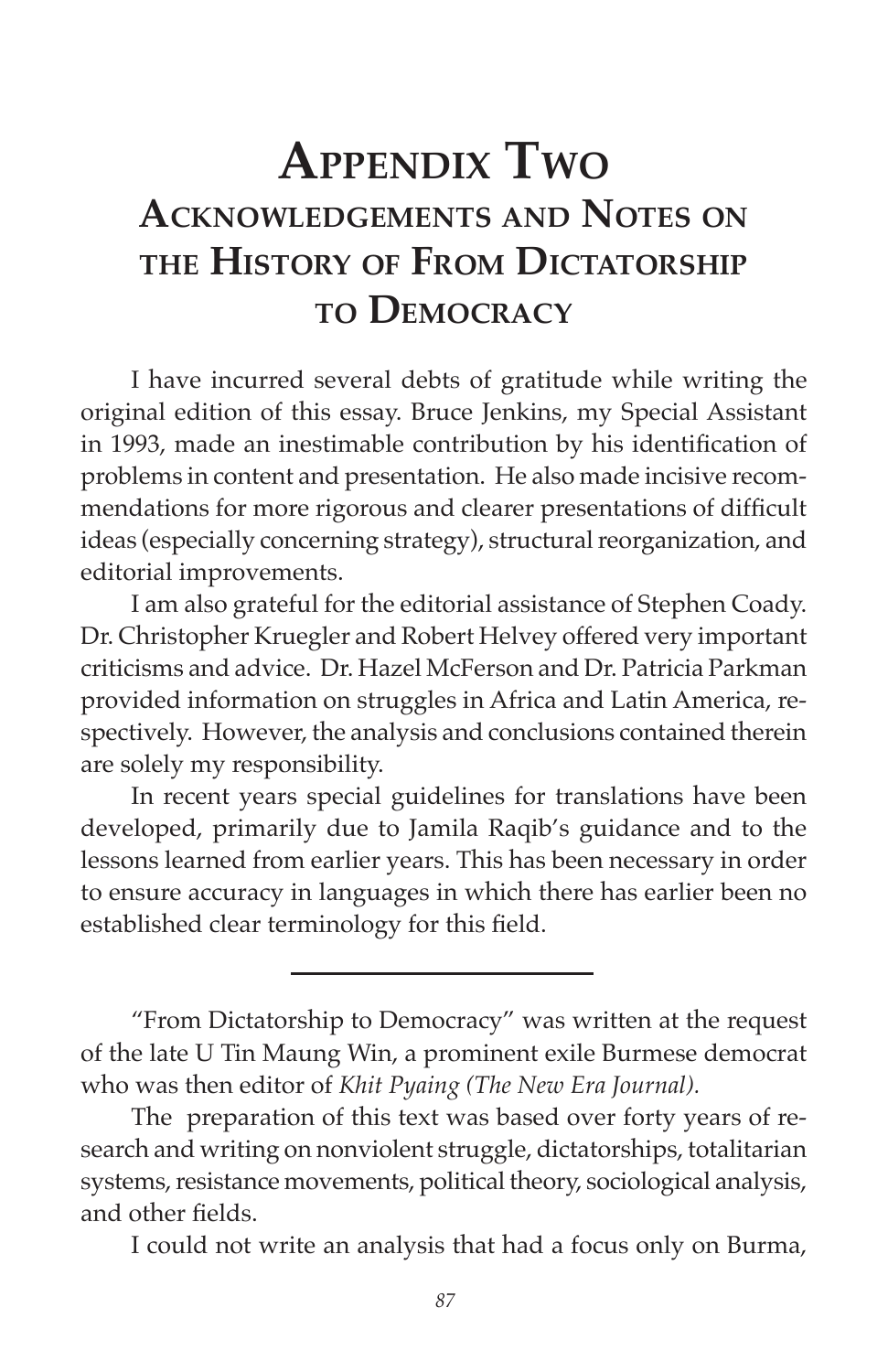as I did not know Burma well. Therefore, I had to write a generic analysis.

The essay was originally published in installments in *Khit Pyaing* in Burmese and English in Bangkok, Thailand in 1993. Afterwards it was issued as a booklet in both languages (1994) and in Burmese again (1996 and 1997). The original booklet editions from Bangkok were issued with the assistance of the Committee for the Restoration of Democracy in Burma.

It was circulated both surreptitiously inside Burma and among exiles and sympathizers elsewhere. This analysis was intended only for use by Burmese democrats and various ethnic groups in Burma that wanted independence from the Burman-dominated central government in Rangoon. (Burmans are the dominant ethnic group in Burma.)

I did not then envisage that the generic focus would make the analysis potentially relevant in any country with an authoritarian or dictatorial government. However, that appears to have been the perception by people who in recent years have sought to translate and distribute it in their languages for their countries. Several persons have reported that it reads as though it was written for their country.

The SLORC military dictatorship in Rangoon wasted no time in denouncing this publication. Heavy attacks were made in 1995 and 1996, and reportedly continued in later years in newspapers, radio, and television. As late as 2005, persons were sentenced to seven-year prison terms merely for being in possession of the banned publication.

Although no efforts were made to promote the publication for use in other countries, translations and distribution of the publication began to spread on their own. A copy of the English language edition was seen on display in the window of a bookstore in Bangkok by a student from Indonesia, was purchased, and taken back home. There, it was translated into Indonesian, and published in 1997 by a major Indonesian publisher with an introduction by Abdurrahman Wahid. He was then head of Nadhlatul Ulama, the largest Muslim organization in the world with thirty-five million members, and later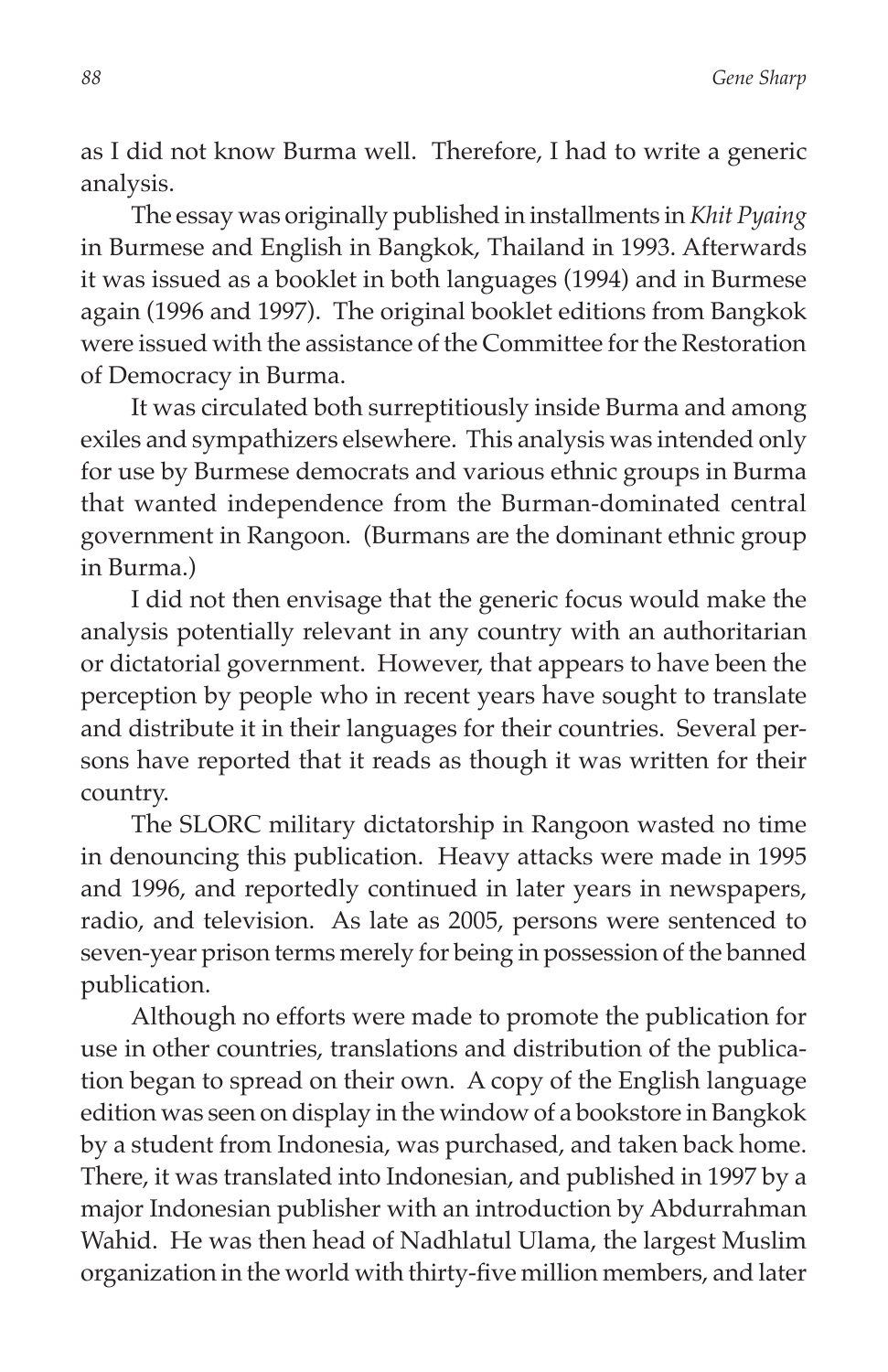President of Indonesia.

During this time, at my office at the Albert Einstein Institution we only had a handful of photocopies from the Bangkok English language booklet. For a few years we had to make copies of it when we had enquiries for which it was relevant. Later, Marek Zelaskiewz, from California, took one of those copies to Belgrade during Milosovic's time and gave it to the organization Civic Initiatives. They translated it into Serbian and published it. When we visited Serbia after the collapse of the Milosevic regime we were told that the booklet had been quite influential in the opposition movement.

Also important had been the workshop on nonviolent struggle that Robert Helvey, a retired US Army colonel, had given in Budapest, Hungary, for about twenty Serbian young people on the nature and potential of nonviolent struggle. Helvey also gave them copies of the complete *The Politics of Nonviolent Action.* These were the people who became the Otpor organization that led the nonviolent struggle that brought down Milosevic.

We usually do not know how awareness of this publication has spread from country to country. Its availability on our web site in recent years has been important, but clearly that is not the only factor. Tracing these connections would be a major research project.

"From Dictatorship to Democracy" is a heavy analysis and is not easy reading. Yet it has been deemed to be important enough for at least twenty-eight translations (as of January 2008) to be prepared, although they required major work and expense.

Translations of this publication in print or on a web site include the following languages: Amharic (Ethiopia), Arabic, Azeri (Azerbaijan), Bahasa Indonesia, Belarusian, Burmese, Chin (Burma), Chinese (simplified and traditional Mandarin), Dhivehi (Maldives), Farsi (Iran), French, Georgian, German, Jing Paw (Burma), Karen (Burma), Khmer (Cambodia), Kurdish, Kyrgyz (Kyrgyzstan), Nepali, Pashto (Afghanistan and Pakistan), Russian, Serbian, Spanish, Tibetan, Tigrinya (Eritrea), Ukrainian, Uzbek (Uzbekistan), and Vietnamese. Several others are in preparation.

Between 1993 and 2002 there were six translations. Between 2003 and 2008 there have been twenty-two.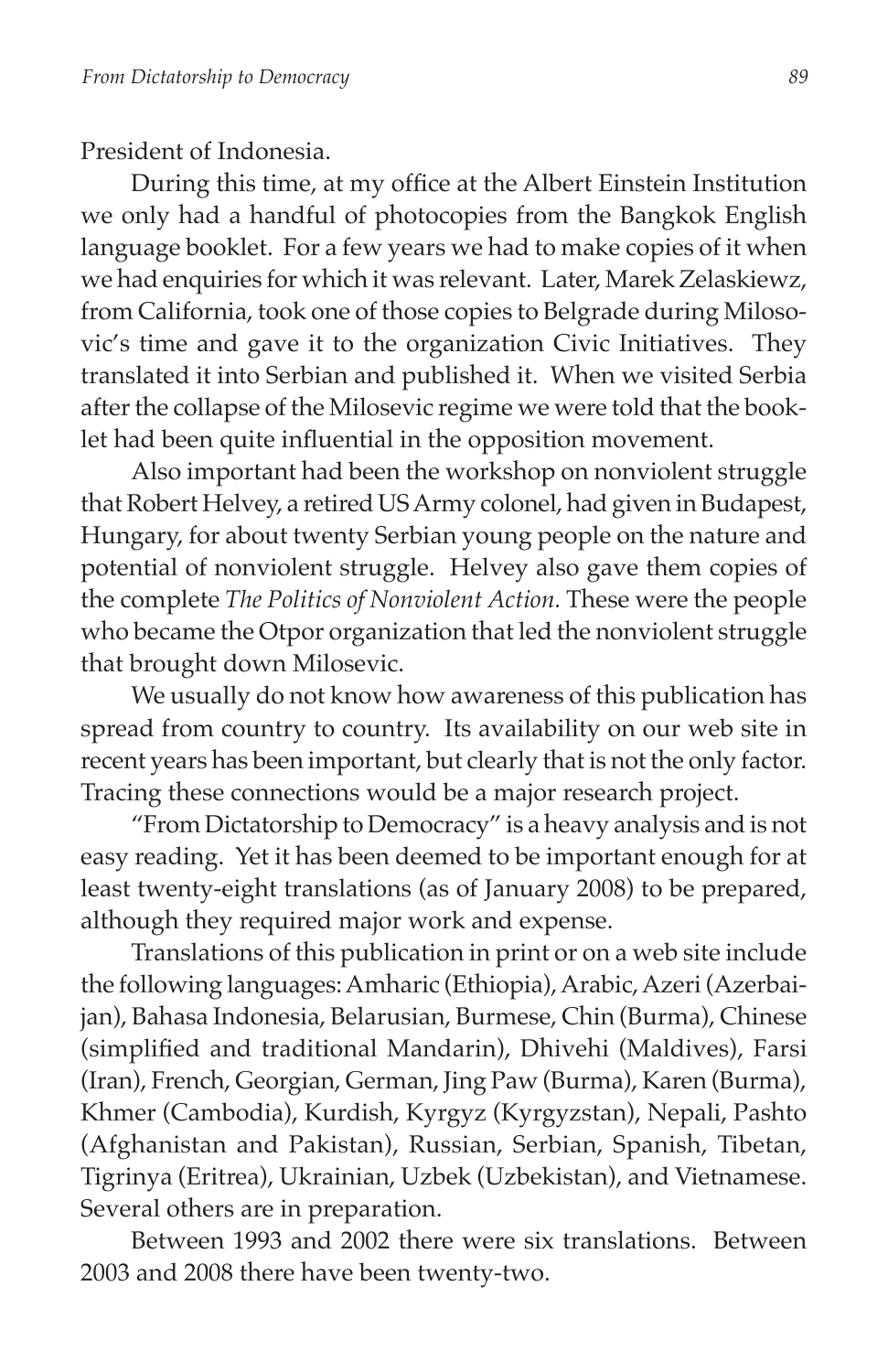The great diversity of the societies and languages into which translations have spread support the provisional conclusion that the persons who initially encounter this document have seen its analysis to be relevant to their society.

Gene Sharp

January 2008 Albert Einstein Institution Boston, Massachusetts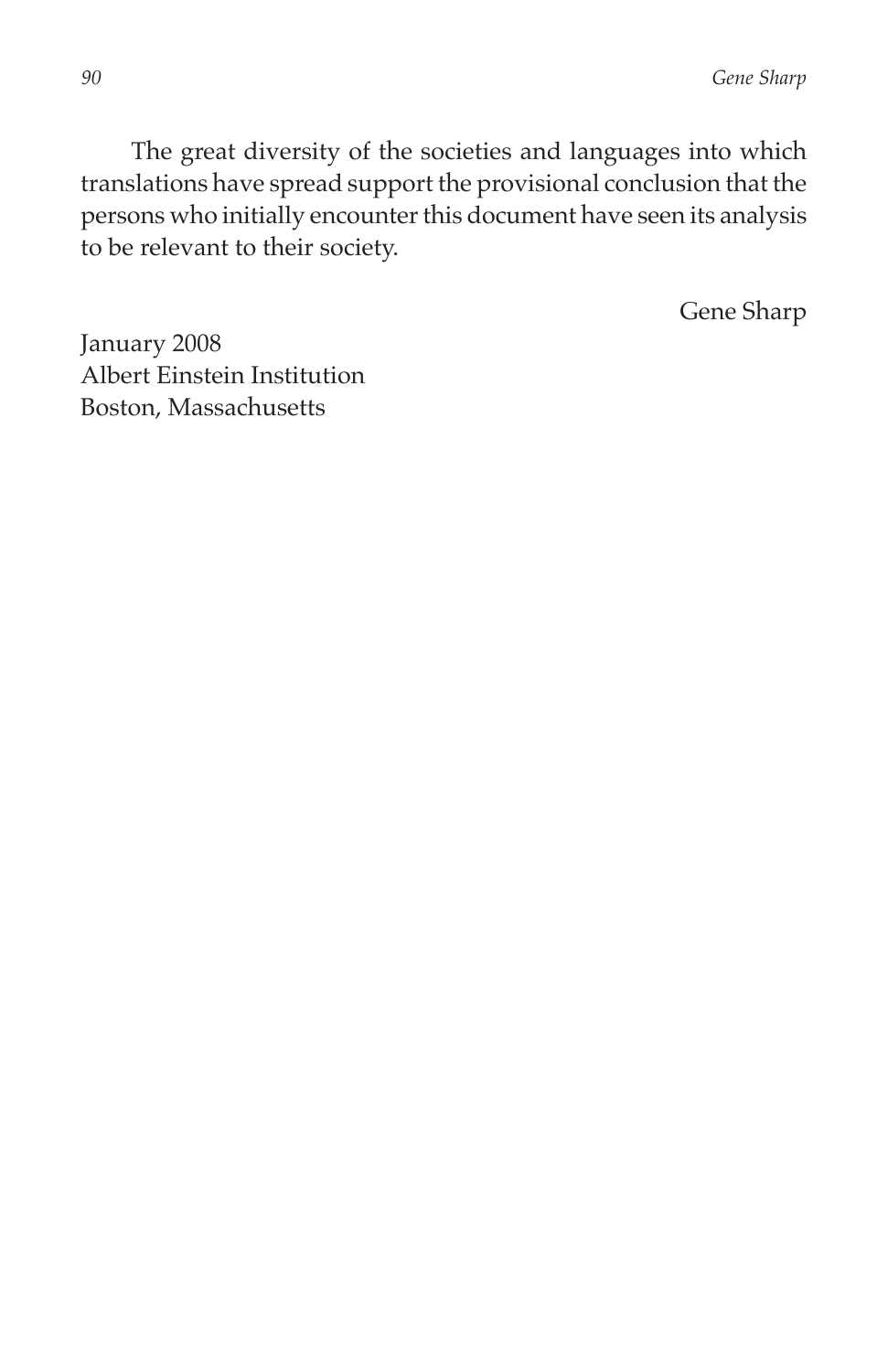# **Appendix Three A Note About Translations and Reprinting of this Publication**

To facilitate dissemination of this publication it has been placed in the public domain. That means that anyone is free to reproduce it or disseminate it.

The author, however, does have several requests that he would like to make, although individuals are under no legal obligation to follow such requests.

- The author requests that no changes be made in the text, either additions or deletions, if it is reproduced.
- The author requests notification from individuals who intend to reproduce this document. Notification can be given to the Albert Einstein Institution (contact information appears in the beginning of this publication immediately before the Table of Contents).
- The author requests that if this document is going to be trans lated, great care must be taken to preserve the original meaning of the text. Some of the terms in this publication will not trans late readily into other languages, as direct equivalents for "non violent struggle" and related terms may not be available. Thus, careful consideration must be given to how these terms and concepts are to be translated so as to be understood accurately by new readers.

For individuals and groups that wish to translate this work, the Albert Einstein Institution has developed a standard set of translation procedures that may assist them. They are as follows:

• A selection process takes place to select a translator. Candi-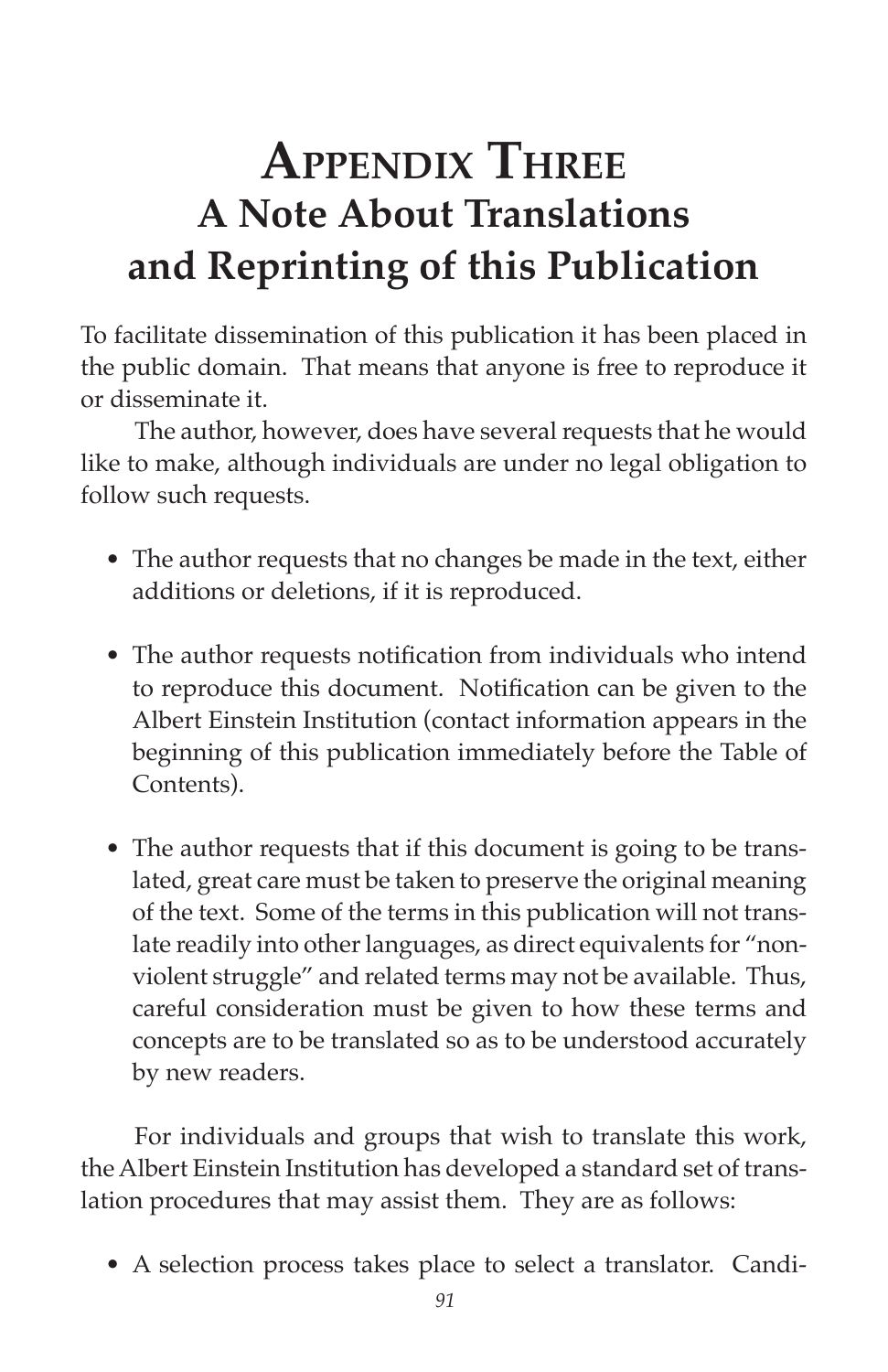dates are evaluated on their fluency in both English and the language into which the work will be translated. Candidates are also evaluated on their general knowledge surrounding the subject area and their understanding of the terms and concepts present in the text.

- An evaluator is selected by a similar process. The evaluator's job is to thoroughly review the translation and to provide feedback and criticism to the translator. It is often better if the trans lator and evaluator do not know the identities of each other.
- Once the translator and evaluator are selected, the translator submits a sample translation of two or three pages of the text, as well as a list of a number of significant key terms that are present in the text.
- The evaluator evaluates this sample translation and presents feedback to the translator.
- If major problems exist between the translator's sample trans lation and the evaluator's evaluation of that translation, then either the translator or the evaluator may be replaced, depend ing upon the judgement of the individual or group that is spon soring the translation. If minor problems exist, the transla tor proceeds with the full translation of the text, keeping in mind the comments of the evaluator.
- Once the entire text is translated, the evaluator evaluates the entire text and gives feedback to the translator.
- Once the translator has considered this feedback and made any necessary changes, the final version of the text is complete and the translated book is ready to be printed and distributed.